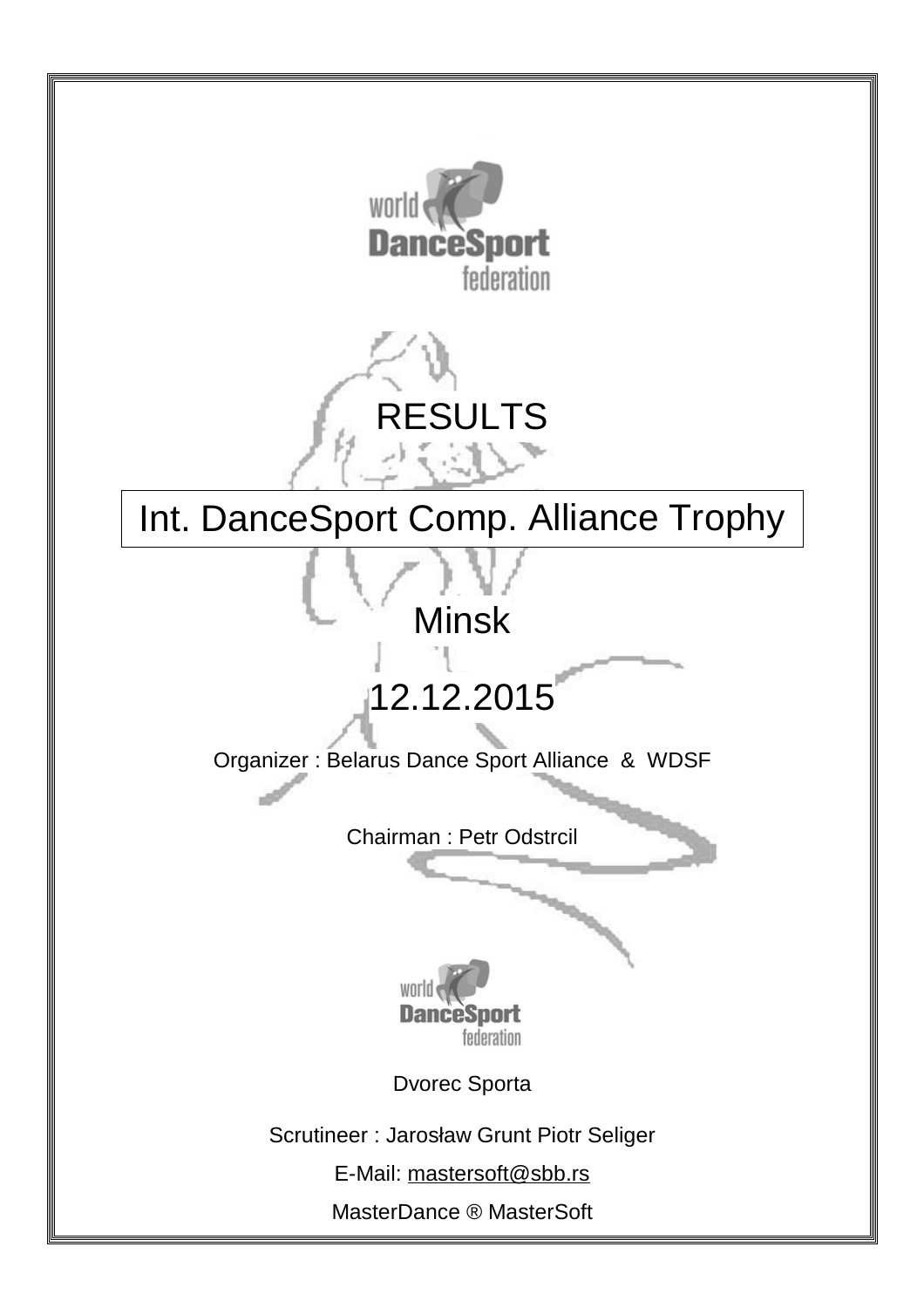|                | <b>CLUBS PARTICIPANTS</b>  |                         |
|----------------|----------------------------|-------------------------|
| S.No           | Club                       | Couples                 |
| $\mathbf{1}$   |                            | 5                       |
| $\overline{2}$ | - Gomel -                  | 1                       |
| 3              | Academy - Minsk            | 1                       |
| 4              | Akkord -                   | $\mathbf 1$             |
| 5              | ArtMiS - Minsk             | 1                       |
| 6              | CONTRA SPORT - Warszawa    | 1                       |
| 7              | CityDance - Minsk          | 1                       |
| 8              | Dancer - Gomel             | 15                      |
| 9              | Duet - Minsk               | 6                       |
| 10             | Dusas DS - Riga            | 1                       |
| 11             | Dynamo - Lviv              | 1                       |
| 12             | Elegance - Minsk           | 11                      |
| 13             | Elegans - Minsk            | $\overline{2}$          |
| 14             | Ellionis - Cherniachovsk   | 1                       |
| 15             | Evrika - Smorgon           | 1                       |
| 16             | Fantazia - Bryansk         | 1                       |
| 17             | Fest - Vitebsk             | $\mathbf 1$             |
| 18             | Fiesta - Minsk             | 1                       |
| 19             | <b>GRASIA - Grodno</b>     | $\overline{\mathbf{c}}$ |
| 20             | Galateya -                 | 1                       |
| 21             | Gracia - Grodno            | 12                      |
| 22             | Graciya - Grodno           | 1                       |
| 23             | Gracja - Grodno            | 1                       |
| 24             | Imperia - Grodno           | 11                      |
| 25             | Imperija - Grodno          | 1                       |
| 26             | Kaleidoskop - Mogilev      | 5                       |
| 27             | Kapriz - Minsk             | 7                       |
| 28             | Kaskad -                   | $\overline{c}$          |
| 29             | LOTOS - MOSCOW             | $\mathbf 1$             |
| 30             | Legenda - Osipovichi       | $\mathbf 1$             |
| 31             | Libertato - Minsk          | $\overline{2}$          |
| 32             | Liudmila - Minsk           | 6                       |
| 33             | Ludmila - Minsk            | 3                       |
| 34             | Luidmila - Minsk           | $\mathbf 1$             |
| 35             | Mara - Minsk               | 1                       |
| 36             | Meta - Minsk               | 4                       |
| 37             | Modern - Minsk             | 9                       |
| 38             | Piruet - Minsk             | 4                       |
| 39             | Prometei - Mogilev         | $\overline{2}$          |
| 40             | Ratuto - Vilnius           | $\mathbf 1$             |
| 41             | Sovremeny style - Minsk    | 15                      |
| 42             | Sypsena - Siauliai         | $\mathbf 1$             |
| 43             | <b>TSK Ludmila - Minsk</b> | $\mathbf 1$             |
| 44             | Tandem - Gomel             | 1                       |
| 45             | Tango - Minsk              | $\overline{c}$          |
| 46             | Telemark - Minsk           | $\mathbf{1}$            |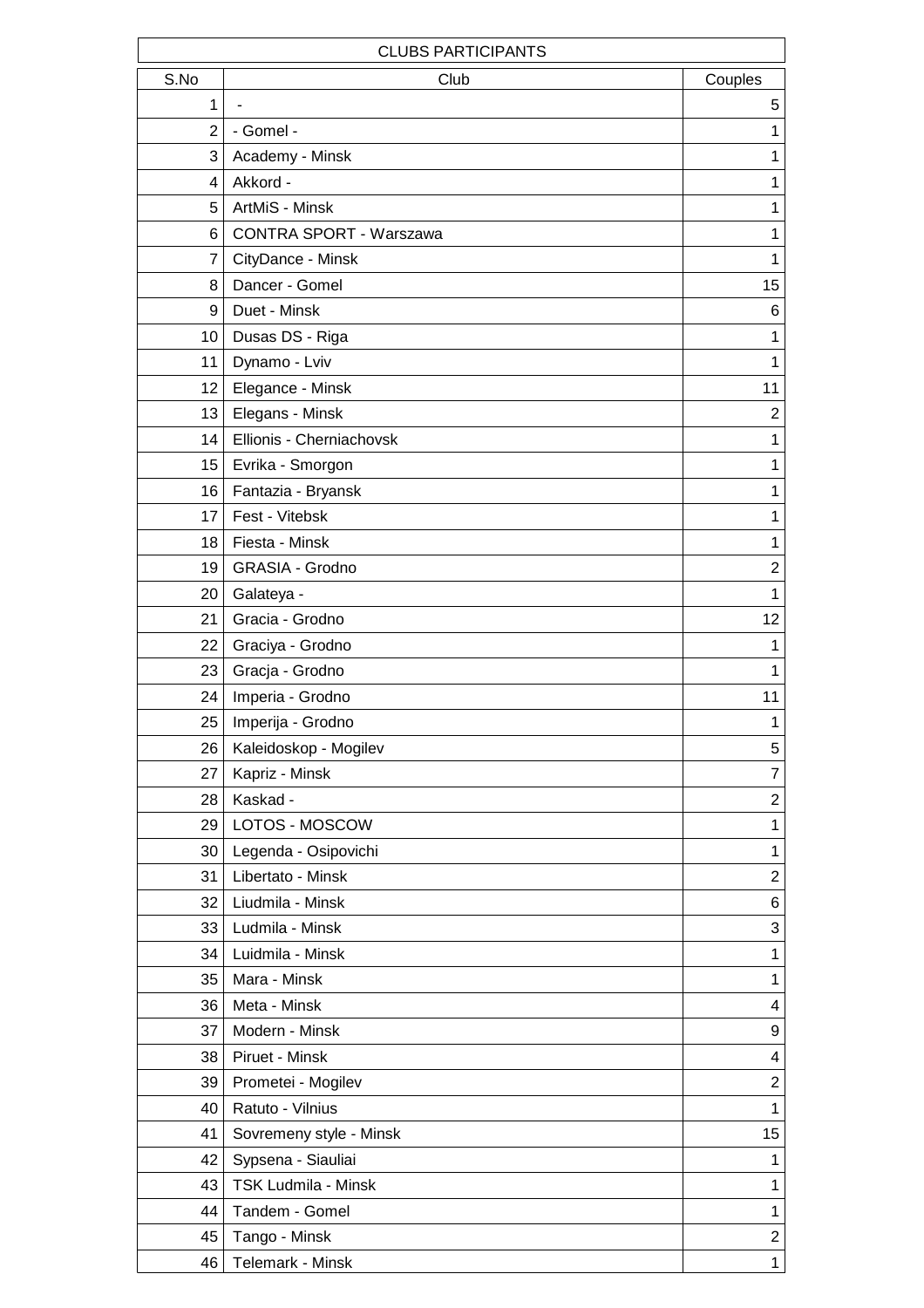| S.No | Club                   | Couples        |
|------|------------------------|----------------|
| 47   | Triada - Moscow        |                |
| 48   | <b>TsDance - Minsk</b> |                |
| 49   | Unidance -             |                |
| 50   | V.I.P - Gomel          | $\overline{2}$ |
| 51   | V.I.P. - Gomel         | 8              |
| 52   | VIP - Gomel            | 3              |
| 53   | Vikko - Minsk          | 5              |
| 54   | Vita - Minsk           |                |
| 55   | tck Galaktika - Moscow |                |
|      | Total                  | 174            |

|              | <b>JUDGES</b>           |                           |
|--------------|-------------------------|---------------------------|
| Position     | Judge                   | City                      |
| Е            | Inga Guschinska         | <b>BELARUS</b>            |
| F            | Katsiaryna Dzirouskaya  | <b>BELARUS</b>            |
| G            | Krystina Kanash         | <b>BELARUS</b>            |
| H            | Ihar Kulikouski         | <b>BELARUS</b>            |
| I            | Volha Trybusheuskaya    | <b>BELARUS</b>            |
| J            | <b>Elena Shats</b>      | <b>BELARUS</b>            |
| Κ            | Dzmitry Bialiauski      | <b>BELARUS</b>            |
| L            | Mihail Konakhau         | <b>BELARUS</b>            |
| M            | <b>Mikhail Pavlinov</b> | <b>BELARUS</b>            |
| N            | Vladimir Parakhnevich   | <b>BELARUS</b>            |
| O            | Anzhalika Ramanovich    | <b>BELARUS</b>            |
| P            | Andrei Sabanski         | <b>BELARUS</b>            |
| Q            | Raisa Chekhava          | <b>BELARUS</b>            |
| $\mathsf{R}$ | Gergana Zhekova         | <b>BULGARIA</b>           |
| S            | Erika Kappet            | <b>ESTONIA</b>            |
| T            | <b>Gundars Briedis</b>  | LATVIA                    |
| U            | Rolandas Burneikis      | LITHUANIA                 |
| V            | <b>Zanas Untulis</b>    | LITHUANIA                 |
| W            | Artur Varnacov          | <b>MOLDOVA</b>            |
| Χ            | Jeffrey Meerkerk        | <b>NETHERLANDS</b>        |
| Υ            | Marek Chojnacki         | <b>POLAND</b>             |
| a            | Alexey Galchun          | <b>RUSSIAN FEDERATION</b> |
| b            | Dragan Rancev           | <b>SERBIA</b>             |
| C            | Kristina Horvatova      | <b>SLOVAKIA</b>           |
| d            | Niko Basaric            | <b>SLOVENIA</b>           |
| e            | Volodymyr Kozak         | <b>UKRAINE</b>            |
| $\mathsf{f}$ | Sergio Roccatti         | <b>ITALY</b>              |
| g(C)         | Petr Odstrcil           | <b>CZECH REPUBLIC</b>     |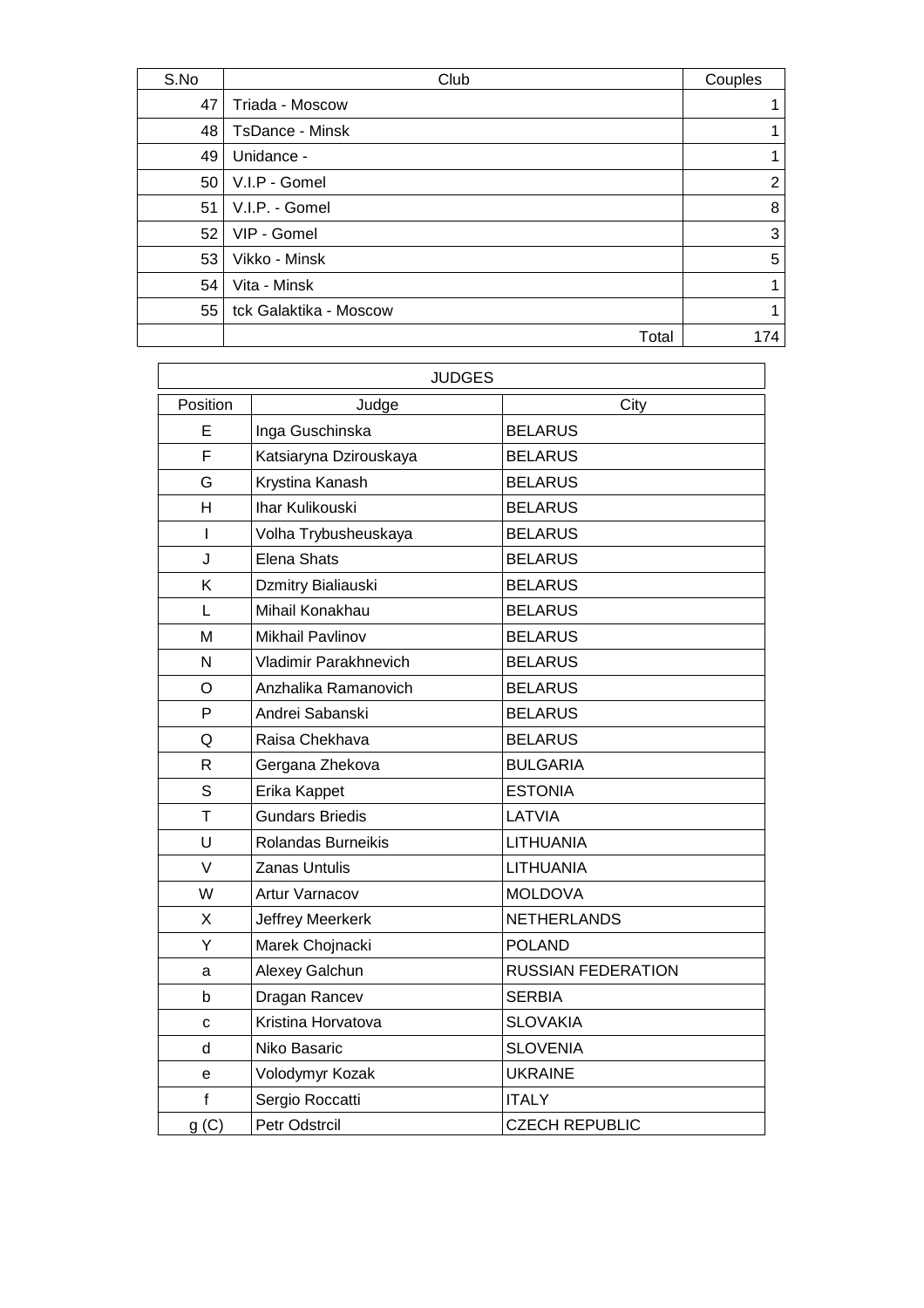| CONQUERED PLACES OF THE CLUBS<br>3<br>Place<br>Club<br>$\overline{2}$<br>$\overline{\mathbf{4}}$<br>5<br>Couples<br>$\%$<br>1<br>6 |                          |                  |      |   |                |                |                |                |                |  |  |  |
|------------------------------------------------------------------------------------------------------------------------------------|--------------------------|------------------|------|---|----------------|----------------|----------------|----------------|----------------|--|--|--|
|                                                                                                                                    |                          |                  |      |   |                |                |                |                |                |  |  |  |
| 1                                                                                                                                  | Sovremeny style - Minsk  | 19               | 7.17 | 3 |                | 3              | $\overline{c}$ | 1              |                |  |  |  |
| $\overline{2}$                                                                                                                     | Dancer - Gomel           | 18               | 6.79 | 1 | 1              | $\overline{c}$ | $\mathbf{1}$   |                | $\overline{2}$ |  |  |  |
| 3                                                                                                                                  | V.I.P. - Gomel           | 8                | 3.02 | 1 | 1              | 1              | $\overline{2}$ |                |                |  |  |  |
| 4                                                                                                                                  | Imperia - Grodno         | 11               | 4.15 | 1 |                | 1              |                | 3              | 3              |  |  |  |
| 5                                                                                                                                  | Liudmila - Minsk         | 6                | 2.26 | 1 |                | 1              |                |                |                |  |  |  |
| 6                                                                                                                                  | Elegance - Minsk         | 11               | 4.15 | 1 |                |                | $\overline{2}$ | 1              | $\overline{2}$ |  |  |  |
| $\overline{7}$                                                                                                                     | Piruet - Minsk           | 4                | 1.51 | 1 |                |                | 1              | $\mathbf{1}$   |                |  |  |  |
| 8                                                                                                                                  | Dusas DS - Riga          | 1                | 0.38 | 1 |                |                |                |                |                |  |  |  |
| 8                                                                                                                                  | Libertato - Minsk        | $\overline{2}$   | 0.75 | 1 |                |                |                |                |                |  |  |  |
| 8                                                                                                                                  | Triada - Moscow          | 1                | 0.38 | 1 |                |                |                |                |                |  |  |  |
| 8                                                                                                                                  | LOTOS - MOSCOW           | 1                | 0.38 | 1 |                |                |                |                |                |  |  |  |
| 8                                                                                                                                  | Tandem - Gomel           | 1                | 0.38 | 1 |                |                |                |                |                |  |  |  |
| 13                                                                                                                                 | Gracia - Grodno          | 12               | 4.53 |   | 3              |                | 3              |                |                |  |  |  |
| 14                                                                                                                                 | Duet - Minsk             | 6                | 2.26 |   | 3              |                | 1              |                |                |  |  |  |
| 15                                                                                                                                 | Modern - Minsk           | 9                | 3.40 |   | $\overline{2}$ |                |                |                |                |  |  |  |
| 16                                                                                                                                 | Kapriz - Minsk           | 10               | 3.77 |   | 1              | $\overline{2}$ |                | $\overline{2}$ |                |  |  |  |
| 17                                                                                                                                 | tck Galaktika - Moscow   | 1                | 0.38 |   | 1              |                |                |                |                |  |  |  |
| 17                                                                                                                                 | Ellionis - Cherniachovsk | 1                | 0.38 |   | 1              |                |                |                |                |  |  |  |
| 17                                                                                                                                 | Fantazia - Bryansk       | 1                | 0.38 |   | 1              |                |                |                |                |  |  |  |
| 20                                                                                                                                 | Academy - Minsk          | 1                | 0.38 |   |                | 1              |                |                | $\mathbf{1}$   |  |  |  |
| 21                                                                                                                                 | Graciya - Grodno         | 1                | 0.38 |   |                | 1              |                |                |                |  |  |  |
| 21                                                                                                                                 | V.I.P - Gomel            | $\overline{2}$   | 0.75 |   |                | 1              |                |                |                |  |  |  |
| 21                                                                                                                                 | Ludmila - Minsk          | 3                | 1.13 |   |                | $\mathbf{1}$   |                |                |                |  |  |  |
| 24                                                                                                                                 | Luidmila - Minsk         | 1                | 0.38 |   |                |                | 1              |                |                |  |  |  |
| 24                                                                                                                                 | Meta - Minsk             | 4                | 1.51 |   |                |                | 1              |                |                |  |  |  |
| 26                                                                                                                                 | Tango - Minsk            | $\overline{2}$   | 0.75 |   |                |                |                | 1              | $\mathbf 1$    |  |  |  |
| 27                                                                                                                                 | Sypsena - Siauliai       | 1                | 0.38 |   |                |                |                | 1              |                |  |  |  |
| 27                                                                                                                                 | - Gomel -                | 1                | 0.38 |   |                |                |                | 1              |                |  |  |  |
| 27                                                                                                                                 | Imperija - Grodno        | 1                | 0.38 |   |                |                |                | 1              |                |  |  |  |
| 27                                                                                                                                 | Unidance -               | 1                | 0.38 |   |                |                |                | 1              |                |  |  |  |
| 27                                                                                                                                 | Kaleidoskop - Mogilev    | 5                | 1.89 |   |                |                |                | 1              |                |  |  |  |
| 32                                                                                                                                 | CONTRA SPORT - Warszawa  | 1                | 0.38 |   |                |                |                |                | $\mathbf{1}$   |  |  |  |
| 32                                                                                                                                 | Vikko - Minsk            | 5                | 1.89 |   |                |                |                |                | $\mathbf{1}$   |  |  |  |
| 32                                                                                                                                 | TSK Ludmila - Minsk      | 1                | 0.38 |   |                |                |                |                | $\mathbf{1}$   |  |  |  |
| 32                                                                                                                                 | Kaskad -                 | $\boldsymbol{2}$ | 0.75 |   |                |                |                |                | $\mathbf{1}$   |  |  |  |
| 32                                                                                                                                 | Gracja - Grodno          | 1                | 0.38 |   |                |                |                |                | $\mathbf{1}$   |  |  |  |
| 37                                                                                                                                 | Telemark - Minsk         | $\overline{2}$   | 0.75 |   |                |                |                |                |                |  |  |  |
| 37                                                                                                                                 | city dance - minsk       |                  |      |   |                |                |                |                |                |  |  |  |
| 37                                                                                                                                 | VIP - Gomel              | 3                | 1.13 |   |                |                |                |                |                |  |  |  |
| 37                                                                                                                                 | Viktoria - Volkovysk     | 1                | 0.38 |   |                |                |                |                |                |  |  |  |
| 37                                                                                                                                 | TsDance - Minsk          | $\overline{c}$   | 0.75 |   |                |                |                |                |                |  |  |  |
| 37                                                                                                                                 | Vita - Minsk             | 1                | 0.38 |   |                |                |                |                |                |  |  |  |
| 37                                                                                                                                 |                          | 5                | 1.89 |   |                |                |                |                |                |  |  |  |
| 37                                                                                                                                 | Elegans - Minsk          | 5                | 1.89 |   |                |                |                |                |                |  |  |  |
| 37                                                                                                                                 | Dynamo - Lviv            | 1                | 0.38 |   |                |                |                |                |                |  |  |  |
| 37                                                                                                                                 | Evrika - Smorgon         | 1                | 0.38 |   |                |                |                |                |                |  |  |  |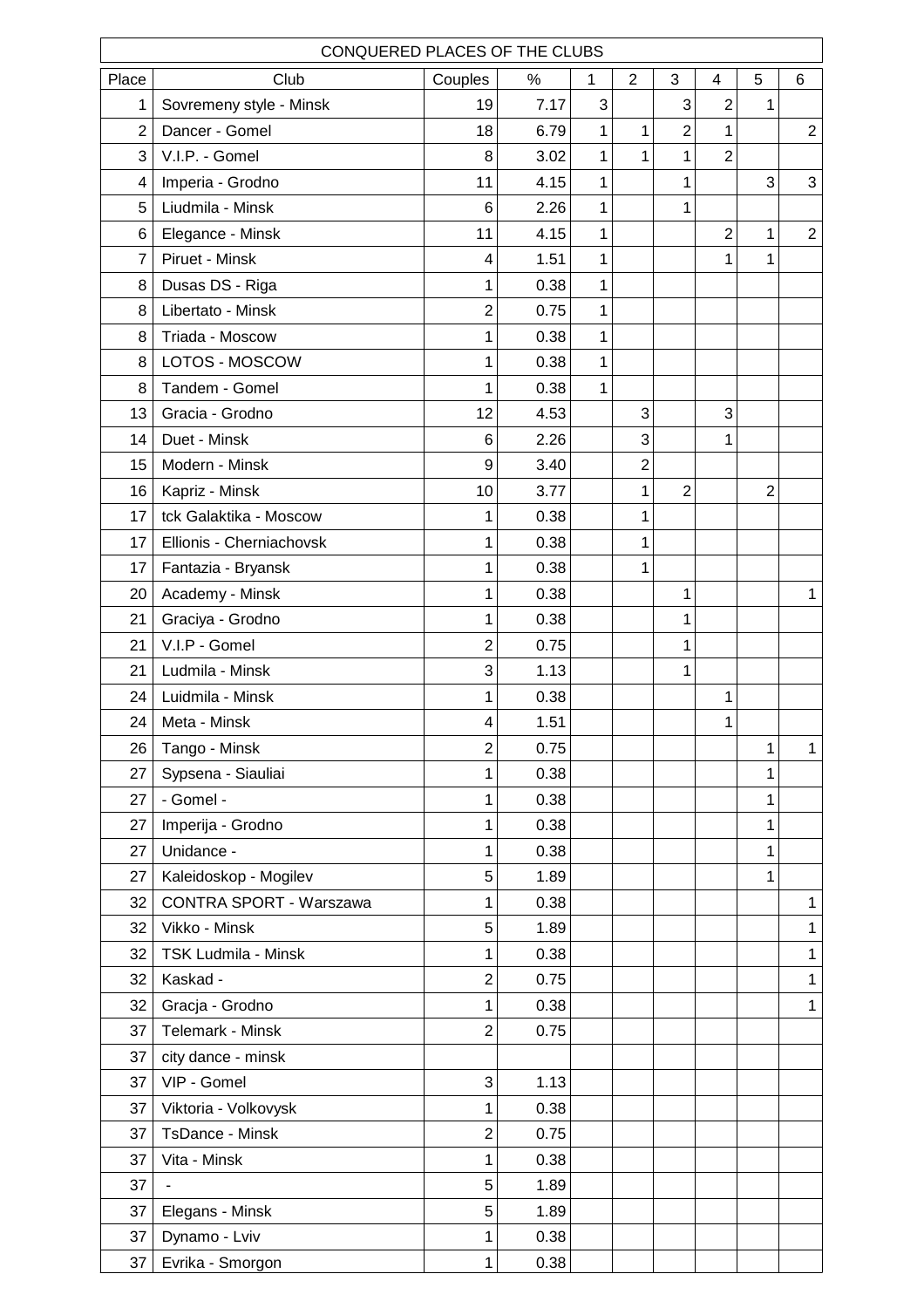| Place | Club                   | Couples        | $\%$ | 2 | 3 | 4 | 5 | 6 |
|-------|------------------------|----------------|------|---|---|---|---|---|
| 37    | Fest - Vitebsk         | 1              | 0.38 |   |   |   |   |   |
| 37    | Akkord -               | 1              | 0.38 |   |   |   |   |   |
| 37    | CityDance - Minsk      | 1              | 0.38 |   |   |   |   |   |
| 37    | ArtMiS - Minsk         | 1              | 0.38 |   |   |   |   |   |
| 37    | Ratuto - Vilnius       | 1              | 0.38 |   |   |   |   |   |
| 37    | Mara - Minsk           | 1              | 0.38 |   |   |   |   |   |
| 37    | Lider - Mogilev        |                |      |   |   |   |   |   |
| 37    | Prometei - Mogilev     | $\overline{2}$ | 0.75 |   |   |   |   |   |
| 37    | Fiesta - Minsk         | 1              | 0.38 |   |   |   |   |   |
| 37    | <b>GRASIA - Grodno</b> | $\overline{2}$ | 0.75 |   |   |   |   |   |
| 37    | Legenda - Osipovichi   | 1              | 0.38 |   |   |   |   |   |
| 37    | Galateya -             | 1              | 0.38 |   |   |   |   |   |

|       | CONQUERED PLACES OF THE COUNTRIES<br>5<br>%<br>6<br>2<br>3<br>Couples<br>Country<br>4 |                |       |                |    |    |    |    |    |  |  |  |  |  |  |
|-------|---------------------------------------------------------------------------------------|----------------|-------|----------------|----|----|----|----|----|--|--|--|--|--|--|
| Place |                                                                                       |                |       |                |    |    |    |    |    |  |  |  |  |  |  |
| 1     | <b>BELARUS</b>                                                                        | 174            | 65.66 | 11             | 11 | 14 | 14 | 12 | 13 |  |  |  |  |  |  |
| 2     | <b>RUSSIAN FEDERATION</b>                                                             | 9              | 3.40  | $\overline{2}$ | 3  |    |    |    |    |  |  |  |  |  |  |
| 3     | LATVIA                                                                                |                | 0.38  | 4              |    |    |    |    |    |  |  |  |  |  |  |
| 4     | <b>SLOVAKIA</b>                                                                       |                | 0.38  |                |    |    |    |    |    |  |  |  |  |  |  |
| 4     | LITHUANIA                                                                             | $\overline{2}$ | 0.75  |                |    |    |    |    |    |  |  |  |  |  |  |
| 6     | <b>POLAND</b>                                                                         |                | 0.38  |                |    |    |    |    |    |  |  |  |  |  |  |
| 7     | <b>UKRAINE</b>                                                                        | 1              | 0.38  |                |    |    |    |    |    |  |  |  |  |  |  |
|       | <b>CZECH REPUBLIC</b>                                                                 |                | 0.38  |                |    |    |    |    |    |  |  |  |  |  |  |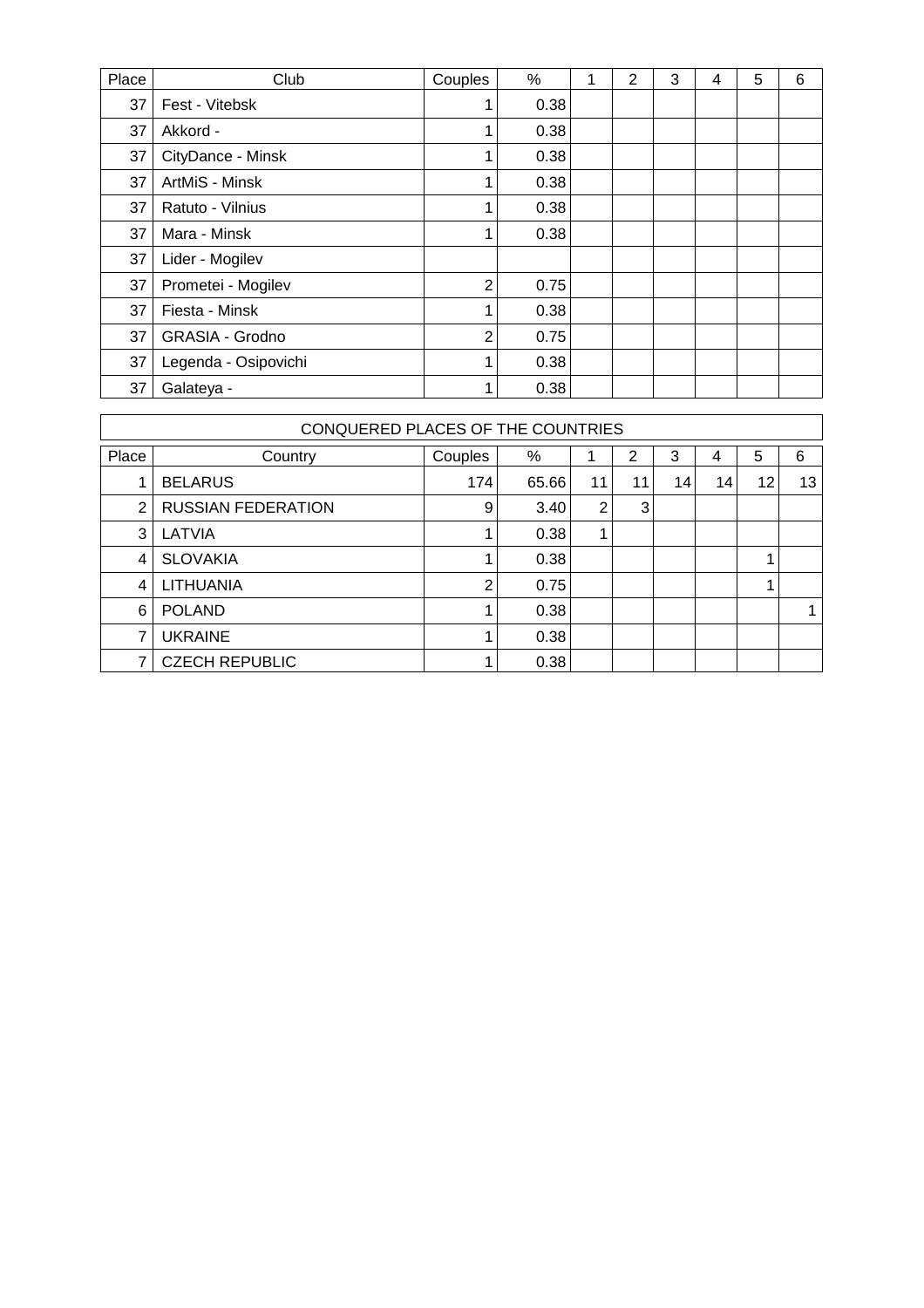

## Juvenile-1 E-4 "E" FINAL ORDER

**Couples** 21

| Place          | StN             | Couple                                                                 | Round          | CHA CHA C                                             | JIVE                                                       | <b>WALTZ</b>                            | QUICKSTEP                                                                                                                                                                                                                                                                                      | x                | Place                   |
|----------------|-----------------|------------------------------------------------------------------------|----------------|-------------------------------------------------------|------------------------------------------------------------|-----------------------------------------|------------------------------------------------------------------------------------------------------------------------------------------------------------------------------------------------------------------------------------------------------------------------------------------------|------------------|-------------------------|
|                |                 |                                                                        |                |                                                       |                                                            |                                         | <b>EGHI KWNOQ EGHI KWNOQ EGHI KWNOQ EGHI KWNOQ</b>                                                                                                                                                                                                                                             |                  |                         |
| 1              | 20              | Vauchok Tsimafei - Sheleg Elena<br>Piruet - Minsk                      | FI             |                                                       |                                                            |                                         | 123111243 131111243 132121261 142121363                                                                                                                                                                                                                                                        |                  | 1                       |
|                |                 |                                                                        |                | <b>EGHI KWNOQ</b>                                     |                                                            |                                         | . GHI KWN. Q  . G. I KM . Q  EGHI KWN. Q                                                                                                                                                                                                                                                       | 29               | 1                       |
|                |                 |                                                                        | 1              |                                                       |                                                            |                                         | <b>EGHI KWOQ EGHI KWOQ EGH. KWOQ EGHI KWOQ</b>                                                                                                                                                                                                                                                 | 35               | 1                       |
| $\overline{2}$ | 15              | Plygin Matvey - Popkova Eva<br>Kapriz - Minsk                          | F.             |                                                       |                                                            |                                         | 512322311 312323121 311433642 211532622                                                                                                                                                                                                                                                        |                  | $\overline{c}$          |
|                |                 |                                                                        | 2              |                                                       | EGHIQ EGH K . 0Q EGH KM 0.                                 |                                         | EGH KM . Q                                                                                                                                                                                                                                                                                     | 23               | 4                       |
|                |                 |                                                                        | 1              |                                                       | 664234452 454245452 645315323 625414251                    |                                         | <b>EGHI KWIOQ   . G. I KWIOQ   EGHI KWI. Q   EGHI KWIOQ</b>                                                                                                                                                                                                                                    | 33               | 2                       |
| 3              |                 | Kiturka Artsiom - Babrouskaya Valeryia<br>Imperia - Grodno             | F              |                                                       | HIK. $NOQ \mid E$ KWOQ $\mid EG$ KWOQ $\mid EGH$ .K. NO.   |                                         |                                                                                                                                                                                                                                                                                                |                  | 3                       |
|                |                 |                                                                        | 2<br>1         |                                                       | EGH $KMNOQ$ $\ldots$ $\ldots$ $MNO$ .                      |                                         | . G. . K. N. Q EGHI KWOQ                                                                                                                                                                                                                                                                       | 25<br>24         | $\overline{\mathbf{c}}$ |
|                |                 | Stsiapura Anton - Babilevich Aryna                                     | F              |                                                       | 441446634 223632534                                        |                                         | 564666534 533666534                                                                                                                                                                                                                                                                            |                  | 10                      |
| $\overline{4}$ | 17              | Gracia - Grodno                                                        | 2              | . GH KWOQ                                             | . GHI KM $OQ$ $\vert$ HI. . NO.                            |                                         | . . HI. . NO.                                                                                                                                                                                                                                                                                  | 22               | 4<br>6                  |
|                |                 |                                                                        | 1              |                                                       | EGHI KWOQ E. HI KWOQ EG. $\ldots$ M O.                     |                                         | . GHI. NNO.                                                                                                                                                                                                                                                                                    | 27               | 7                       |
|                |                 | Lubianets Yulyan - Hretskaya Nikol                                     | FI             |                                                       | 255555126 566554315 256542116 356253115                    |                                         |                                                                                                                                                                                                                                                                                                |                  | 5                       |
| 5              | 11              | Imperia - Grodno                                                       | $\overline{2}$ | E. . IKMNO.                                           |                                                            | <b>EGH NOO EG. IK NO.</b>               | <b>EI. MNOO</b>                                                                                                                                                                                                                                                                                | 24               | 3                       |
|                |                 |                                                                        | 1              | <b>EGHI KWNO.</b>                                     | E. . IKMNO.                                                | <b>EGHI KWOQ EGHI KWO.</b>              |                                                                                                                                                                                                                                                                                                | 31               | 4                       |
|                |                 | Davydau Kirill - Krauchun Katsiaryna                                   | F              | 336663565                                             | 645466666                                                  | 423254455                               | 464345446                                                                                                                                                                                                                                                                                      |                  | 6                       |
| 6              |                 | Imperia - Grodno                                                       | $\overline{2}$ |                                                       | EGH. M OQ EG. I. MNO. E. HI. MNOQ IK NO.                   |                                         |                                                                                                                                                                                                                                                                                                | 23               | 4                       |
|                |                 |                                                                        |                | $1 \mid E$ . HI. MNO.                                 |                                                            |                                         | EG. IKM OQ E. HIKMOQ EGHIKMOQ                                                                                                                                                                                                                                                                  | 30               | 5                       |
| $\overline{7}$ |                 | Kalina Yaraslau - Hlukhanko Elizaveta                                  |                | $2 \times C$ . I. M. Q $E$ . HIKM. Q $E$ . HI. . N. . |                                                            |                                         | E. M                                                                                                                                                                                                                                                                                           | 19               | 7                       |
|                |                 | Dancer - Gomel                                                         | 1              |                                                       |                                                            |                                         | EG. IKVNOQ EG. IKVNOQ EGHIKVNOQ E. HIKVNOQ                                                                                                                                                                                                                                                     | 33               | $\overline{\mathbf{c}}$ |
| 8              | 6               | Herasim Arseni - Piadyshava Palina                                     | 2              | $$ H $$ NO.                                           | . 0.                                                       |                                         | $\ldots$ H KMOQ $\ldots$ IKM. Q                                                                                                                                                                                                                                                                | 15               | 8                       |
|                |                 | Imperia - Grodno                                                       | 1 <sup>1</sup> | <b>EGHI. MOQ . G. MOQ . GHI KMO.</b>                  |                                                            |                                         | . GHI KWNOQ                                                                                                                                                                                                                                                                                    | 28               | 6                       |
| 9              | 13              | Perelmuter Pavel - Malinouskaya Palina                                 | $\overline{2}$ | . <b>K</b>                                            | $\ldots$ KN.                                               | $\ldots$ IKM . Q . GHIK . O.            |                                                                                                                                                                                                                                                                                                | 12               | 9                       |
|                |                 | Sovremeny style - Minsk                                                | 1              | E. H. KMNO.                                           | <b>EGHIK NOQ</b>                                           | . G. IKM . $Q E$ KM0.                   |                                                                                                                                                                                                                                                                                                | 24               | 10                      |
| 10             | 12              | Melnikou Vladislau - Aksionava Aryna                                   | 2              | <b>EG. I. M</b>                                       | $\mathbf{E}.\mathbf{H}\ldots$                              | <b>E.</b>                               | $EG. \ldots \ldots$                                                                                                                                                                                                                                                                            | 10 <sup>1</sup>  | 10                      |
|                |                 | V.I.P. - Gomel                                                         | 1              |                                                       | EGHIK. N. Q EGHIKWOQ EGHIKWN. .                            |                                         | <b>E.H</b>                                                                                                                                                                                                                                                                                     | 25               | 8                       |
| 11             | 21              | Zhuravlov Igor - Kalashnikava Katsiaryna                               | 2              | .                                                     | .G. M. .                                                   | $.GH$                                   | . GH. . M 0Q                                                                                                                                                                                                                                                                                   | 9                | 11                      |
|                |                 | Dancer - Gomel                                                         | 1              |                                                       | $\ldots$ HI KM OQ E. H. KM . Q EGHI KMOQ EG. I KM $\ldots$ |                                         |                                                                                                                                                                                                                                                                                                | 25               | 8                       |
| 12             | 10 <sup>1</sup> | Litko Artsemi - Aleyeuskaya Alena                                      | $\overline{2}$ | . K                                                   | . <b>I.</b>                                                |                                         | . G. Q $\vert$ Q                                                                                                                                                                                                                                                                               | 5                | 12                      |
|                |                 | Imperia - Grodno                                                       | 1              | <b>EGHTK NO.</b>                                      |                                                            |                                         | EGHIKWOQ $  \ldots$ K NOQ $  \ldots$ K . K . OQ                                                                                                                                                                                                                                                | 24               | 10                      |
| 13             | g               | Kuleuski Nikita - Brazinskaya Palina<br>Legenda - Osipovichi           | 1 <sup>1</sup> |                                                       | $\ldots$ I. M . Q $\ldots$ H K N. .                        | $\ldots$ H $\ldots$ MNO.                | EGHI.M                                                                                                                                                                                                                                                                                         | 16               | 13                      |
| 14             | 5               | Dziarabin Yauheni - Khalapsina Aryna<br>Dancer - Gomel                 |                | $\ldots$ K $\ldots$ Q                                 |                                                            | $\ldots$ HI $\ldots$ Q E. HI. M 0.      | E. HI. M. .                                                                                                                                                                                                                                                                                    | 15               | 14                      |
| 15             | 19              | Tumas Stepan - Dzyachenka Aryna<br>Sovremeny style - Minsk             |                | $1$ . G. I.                                           | <b>EGHN</b>                                                | . G. IK NO.                             | $\ldots$ K N.Q                                                                                                                                                                                                                                                                                 | 14               | 15                      |
| 16             | 16              | Shyliankou Heorhi - Lazenka Sofiya<br>V.I.P. - Gomel                   | 1              | EG. . KM. $Q$ E. HI.                                  |                                                            | $E.$                                    | E. K                                                                                                                                                                                                                                                                                           | 12               | 16                      |
| 17             | 18              | Trafimovich Dzmitry - Baiko Hanna<br>Dancer - Gomel                    |                | $1$                                                   |                                                            |                                         | EGH E. H $\mathbf{Q}$ . GHI Q                                                                                                                                                                                                                                                                  | 11               | 17                      |
| 18             |                 | Baturyn Kiryl - Kharmushka Yana<br>Gracia - Grodno                     | $\mathbf{1}$   | . 0.                                                  | $\dots$ H $\dots$ 0.                                       |                                         | $\ldots$ I. $\ldots$ 00 $\ldots$ $\ldots$ 00                                                                                                                                                                                                                                                   | 8                | 18                      |
| 18             | 14              | Piatrouski Andrei - Miliutsina Valeria<br>Telemark - Minsk             | $\mathbf{1}$   | $.G. \ldots Q$                                        |                                                            |                                         | $\mathbf{G}_{\mathbf{G}_{\mathbf{G}}}$ . $\mathbf{G}_{\mathbf{G}_{\mathbf{G}}}$ . $\mathbf{G}_{\mathbf{G}_{\mathbf{G}}}$ . $\mathbf{G}_{\mathbf{G}_{\mathbf{G}}}$ . $\mathbf{G}_{\mathbf{G}_{\mathbf{G}}}$ . $\mathbf{G}_{\mathbf{G}}$ . $\mathbf{G}_{\mathbf{G}}$ . $\mathbf{G}_{\mathbf{G}}$ | 8                | 18                      |
| 20             |                 | Belaziorau Vadzim - Zhyhar Katsyaryna<br>Imperia - Grodno              | $\mathbf{1}$   |                                                       |                                                            | . G. IK $\dots$ $\cdot$ . HI. $\dots$ . | . 0.                                                                                                                                                                                                                                                                                           | $6 \overline{6}$ | 20                      |
| 21             | 3               | Budzich Uladzislau - Ausiyevich Aliaksandra<br>Sovremeny style - Minsk |                |                                                       |                                                            | $\ldots$ M. $\vert$ E.                  | . Q                                                                                                                                                                                                                                                                                            | 3                | 21                      |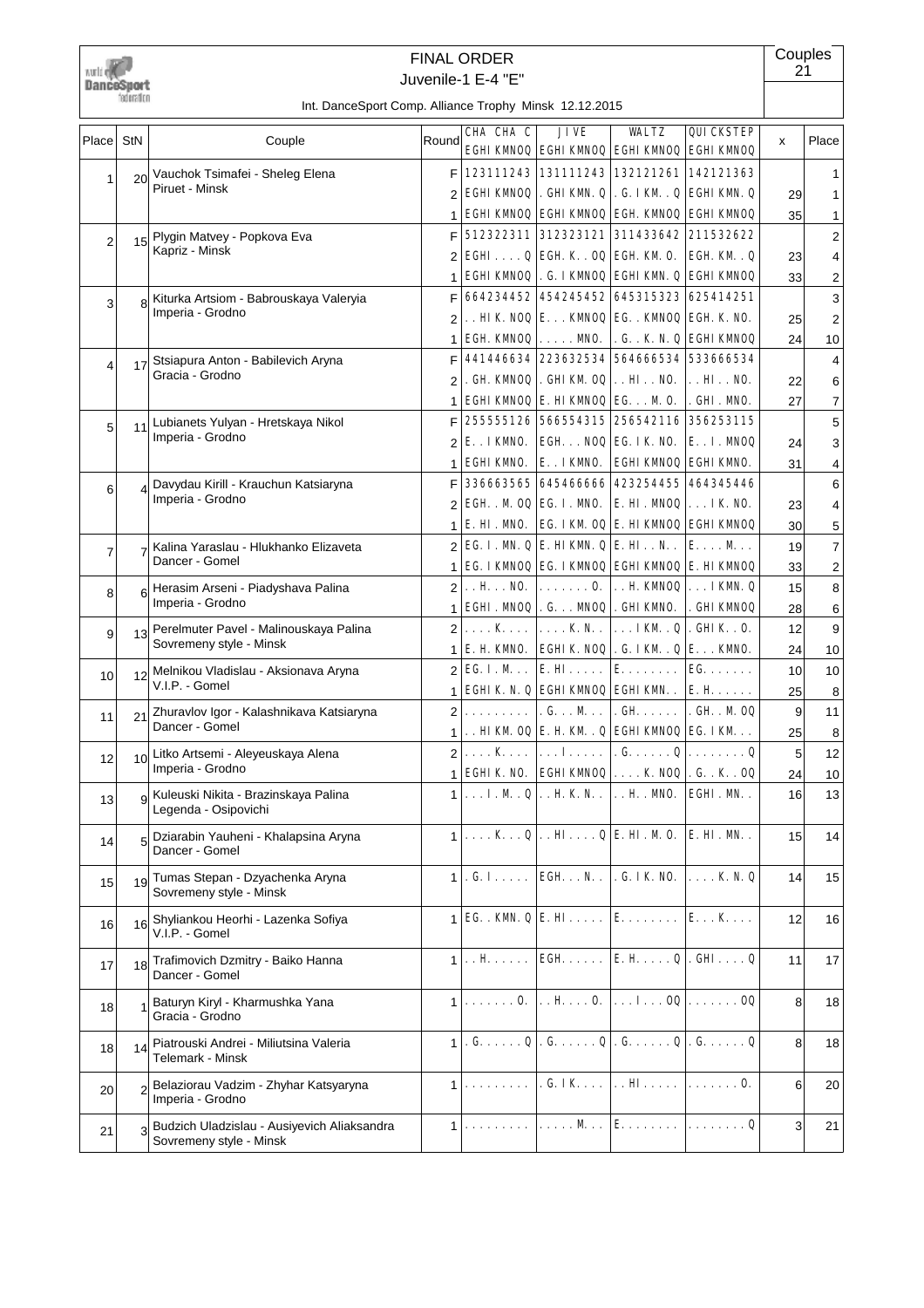| $\mathsf{StN}$ |                      |           |                | Judges |                |                |                |                |              |                |                          |         | CHA CHA CHA  |                          |         | P              | <b>StN</b>                      |                   |                |   |              | Judges         |              |                   |                |                |                          |         |                          | <b>JIVE</b>              |                          |         | P              |
|----------------|----------------------|-----------|----------------|--------|----------------|----------------|----------------|----------------|--------------|----------------|--------------------------|---------|--------------|--------------------------|---------|----------------|---------------------------------|-------------------|----------------|---|--------------|----------------|--------------|-------------------|----------------|----------------|--------------------------|---------|--------------------------|--------------------------|--------------------------|---------|----------------|
|                | Е                    | G H       |                |        |                |                |                |                | I K M N O Q  |                | $-2$<br>1                | $1 - 3$ | $1 - 4$      | $1 - 5$                  | $1 - 6$ |                |                                 |                   |                |   |              |                |              | E G H I K M N O Q |                |                | 1                        | $1 - 2$ | $1 - 3$                  | $-4$                     | $1 - 5$                  | $1 - 6$ |                |
|                | 43 3 6 6 6 3 5 6 5   |           |                |        |                |                |                |                |              |                | $\overline{\phantom{a}}$ | 3       | 3            | 5                        |         | 6              |                                 | 46 4 5 4 6 6 6 66 |                |   |              |                |              |                   |                |                |                          |         |                          | 2                        | 3                        | 9       | 6              |
|                | 8 6 6 4 2 3 4 4 5 2  |           |                |        |                |                |                |                |              |                | $\overline{2}$           | 3       | 6            | $\overline{a}$           |         | 4              |                                 | 8 4 5 4 2 4 5     |                |   |              |                |              |                   | 4 5            | $\overline{2}$ | $\overline{\phantom{a}}$ | 2       | $\overline{2}$           | 6                        |                          |         | 4              |
|                | 11 2 5 5 5 5 5 1 2 6 |           |                |        |                |                |                |                |              |                | 3                        | 3       | 3            | 8                        |         | 5              | $11\,5 6 6 5 5 4 $              |                   |                |   |              |                |              | $\mathbf{3}$      | 1 <sup>1</sup> | 5              | 1                        |         | 2                        | 3                        | $\overline{7}$           |         | 5              |
|                | $15\vert 5 \vert$    | $\vert$ 1 | $\vert$ 2      |        |                |                | 3 2 2 3        | 1 <sup>1</sup> | $\mathbf{1}$ | 3              | 6.09                     |         |              |                          |         | $\overline{2}$ | 153112323                       |                   |                |   |              |                |              | $\mathbf{1}$      | 2              |                | 3                        | 6       | $\overline{\phantom{a}}$ |                          |                          |         | $\overline{2}$ |
|                | 17 4 4               |           | 1 <sup>1</sup> |        |                |                |                |                | 4 4 6 6 3 4  |                |                          | 2       | 7            | $\overline{a}$           |         | 3              | 17 2 2 3 6 3 2 5 3 4            |                   |                |   |              |                |              |                   |                |                | $\overline{\phantom{a}}$ | 3       | 6                        |                          |                          |         | 3              |
|                | 201 2 3              |           |                |        | 1              | 1              | 2              |                | 4 3          | 4              | 6.08                     |         |              |                          |         |                | 20                              | 1 3               |                |   | 1 1          | 1 <sup>1</sup> | 1            | 2                 | 4              | 3              | 5                        |         | $\blacksquare$           |                          |                          |         |                |
|                |                      |           |                |        |                |                |                |                |              |                |                          |         |              |                          |         |                |                                 |                   |                |   |              |                |              |                   |                |                |                          |         |                          |                          |                          |         |                |
| $\mathsf{StN}$ |                      |           |                | Judges |                |                |                |                |              |                |                          |         | <b>WALTZ</b> |                          |         | P              | StN                             |                   |                |   |              | Judges         |              |                   |                |                |                          |         |                          | <b>QUICKSTEP</b>         |                          |         | P              |
|                | Е                    | G H       |                |        |                |                |                |                | I K M N O Q  |                | $-2$<br>1                | $1 - 3$ | 1<br>$-4$    | $1 - 5$                  | $1 - 6$ |                |                                 |                   |                |   |              |                |              | E G H I K M N O Q |                |                | 1                        | $1 - 2$ | $1 - 3$                  | $-4$<br>-1               | $-5$                     | $1 - 6$ |                |
|                | 44                   |           | 2 3            | 2 5    |                | 4 <sup>1</sup> |                |                | 4 5 5        |                | 2                        | 3       | 6            | $\overline{\phantom{a}}$ |         | 4              |                                 | 4 4 6 4 3 4 5     |                |   |              |                |              | $\vert$           | 4              | 6              | $\overline{\phantom{a}}$ |         | 1                        | 6.23                     |                          |         | 5              |
|                | 8 6 4 5              |           |                | 3      |                |                | 1 5 3          |                | 2 3          |                | 2                        | 5       |              |                          |         | 3              |                                 | 86 2 5 4 1 4      |                |   |              |                |              |                   | 2 5            | $\mathbf 1$    | 2                        | 4       | 4                        | 6.14                     |                          |         | 4              |
|                | 11 2 5 6 5 4 2       |           |                |        |                |                | 1 <sup>1</sup> |                | 1 6          | $\overline{2}$ | 4                        | 4       | 5            | $\overline{\phantom{a}}$ |         | 5              | 11 3 5 6 2 5 3                  |                   |                |   |              |                |              | 11                | 1 <sup>1</sup> | 5              | $\overline{2}$           | 3       | 5                        | $\overline{\phantom{a}}$ | $\overline{\phantom{a}}$ | ٠.      | 3              |
|                | 15 3                 | 1         | 1              |        |                |                |                |                | 4 3 3 6 4 2  | 2              | 3                        | 6       |              |                          |         | $\overline{2}$ | 15 2 1 1 5 3 2 6 2              |                   |                |   |              |                |              |                   |                | $\overline{2}$ | $\overline{2}$           | 6       | $\overline{\phantom{a}}$ |                          |                          |         |                |
|                | 1756 4666 534        |           |                |        |                |                |                |                |              |                | $\overline{\phantom{a}}$ | 1       | 3            | 5                        |         | 6              | $17\,5\,3\,3\,6\,6\,6\,5\,3\,4$ |                   |                |   |              |                |              |                   |                |                | $\overline{\phantom{a}}$ |         | 3                        | 4                        | 6                        | ٠.      | 6              |
| 20             |                      | 1 3       | $\overline{2}$ |        | $\overline{2}$ |                | $\overline{2}$ | $6 \mid$       |              | 4              |                          |         |              |                          |         |                | 20                              |                   | $\overline{4}$ | 2 | $\mathbf{1}$ | 2              | $\mathbf{1}$ | $\mathbf{3}$      | 6              | 3              | 3                        | 5       | -                        |                          |                          |         | 2              |
|                |                      |           |                |        |                |                |                |                |              |                |                          |         |              |                          |         |                |                                 |                   |                |   |              |                |              |                   |                |                |                          |         |                          |                          |                          |         |                |

|                 |            |     | <b>FINAL RESULT</b> |     |    |   |        |                 |      |           | R <sub>10</sub> |     |     |   |        |
|-----------------|------------|-----|---------------------|-----|----|---|--------|-----------------|------|-----------|-----------------|-----|-----|---|--------|
| StN             | <b>CHA</b> | JIV | WAL                 | QUI | x  | P | Q      | StN             | $-2$ | - 3<br>1. | - 4             | - 5 | - 6 | P | Q      |
| 20 <sup>1</sup> | и          |     |                     | 2   | 5  |   | v<br>∧ | 20 <sup>2</sup> |      |           |                 |     |     |   |        |
| 15 <sup>1</sup> | 2          | 2   | 2                   |     |    | っ | v<br>∧ | 15              |      |           |                 |     |     |   |        |
| 8               | 4          | 4   | 3                   | 4   | 15 | 3 | v<br>∧ | 8               |      |           |                 |     |     |   |        |
| 17              | 3          | 3   | 6                   | 6   | 18 | 4 | >      | 17              |      |           | 2(6)            |     |     | 4 | v<br>↗ |
| 11              | 5          | 5   | 5                   | 3   | 18 | 5 | >      | 11              |      |           | 1(3)            |     |     | 5 | ⌒      |
| $\vert$         | 6          | 6   | 4                   | 5   | 21 | 6 | v      | 4               |      |           |                 |     |     |   |        |

E Inga Guschinska - BELARUS

G Krystina Kanash - BELARUS

H Ihar Kulikouski - BELARUS

I Volha Trybusheuskaya - BELARUS

K Dzmitry Bialiauski - BELARUS

M Mikhail Pavlinov - BELARUS

N Vladimir Parakhnevich - BELARUS

O Anzhalika Ramanovich - BELARUS

Q Raisa Chekhava - BELARUS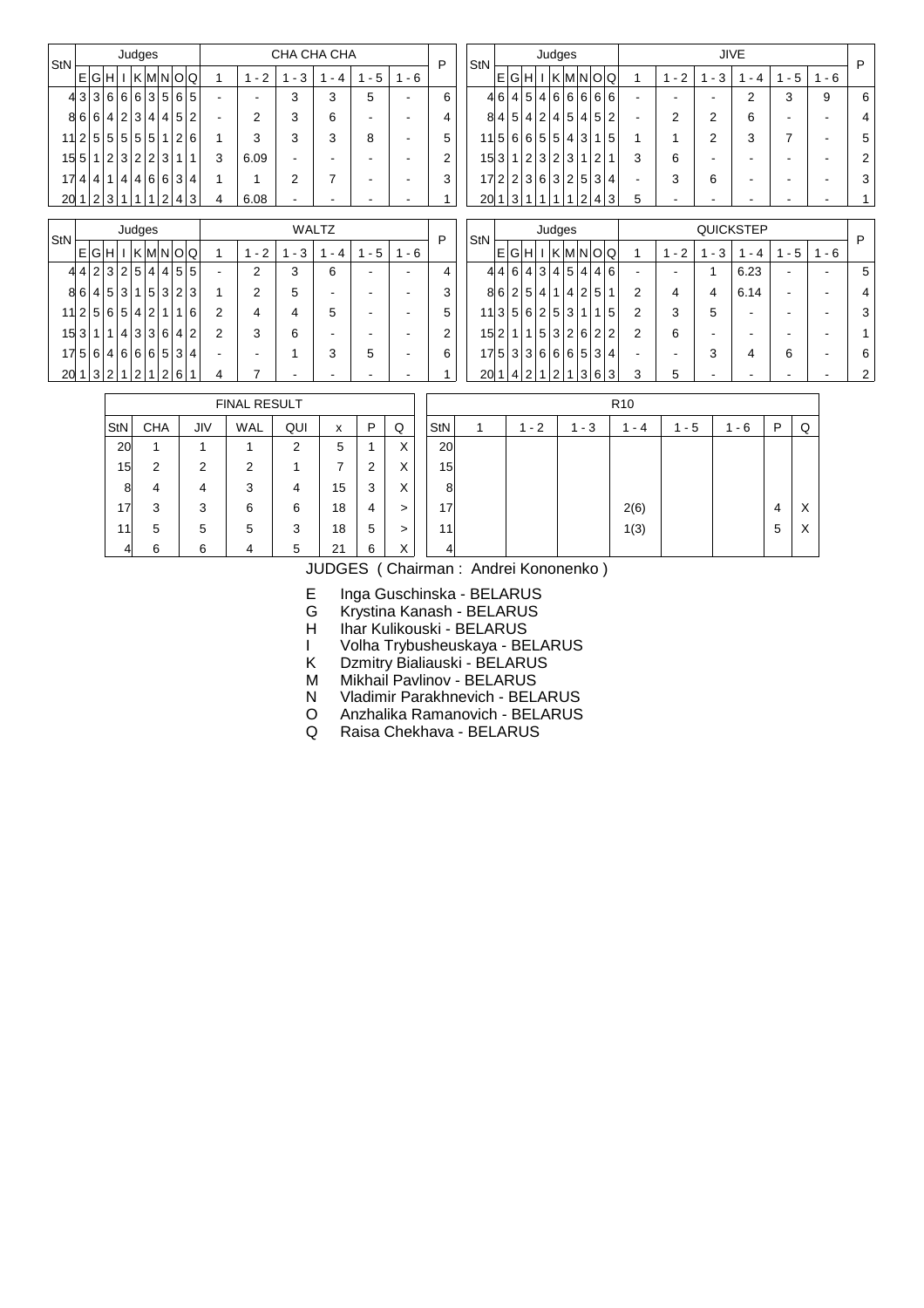

## Junior-1 E-4 "E" FINAL ORDER

Int. DanceSport Comp. Alliance Trophy Minsk 12.12.2015

| Place | <b>StN</b>      | Couple                                                            | Round | CHA CHA C | <b>JIVE</b><br>EFHI KLMO EFHI KLMO EFHI KLMO EFHI KLMO | WALTZ | <b>QUICKSTEP</b> | x | Place |
|-------|-----------------|-------------------------------------------------------------------|-------|-----------|--------------------------------------------------------|-------|------------------|---|-------|
|       |                 | Stosh Maksim - Kupryianchyk Varvara<br>Dancer - Gomel             | F     |           | 215312111 114111522 121322122 121521122                |       |                  |   |       |
| 2     |                 | 26 Hryharchuk Mikhail - Skarabahataya Veranika<br>Gracia - Grodno | F     |           | 636665662 542522341 216111211 213112311                |       |                  |   | 2     |
| 3     | 30 <sup>1</sup> | Kudzianau Eduard - Klimava Avelina<br>Dancer - Gomel              | F     |           | 121531523 233634213 633655653 455644533                |       |                  |   | 3     |
|       | 29              | Krivolap Aleksandr - Bets Anastasiya<br>Duet - Minsk              | F     |           | 444253245 356453436 542563534 342253654                |       |                  |   | 4     |
| 5     | 25              | Bohno Nikita - Kolina Milana<br>Elegance - Minsk                  | F     |           | 353444336 421246155 354434445 636365446                |       |                  |   | 5     |
| 6     | 28              | Kostogladov Egor - Malchikova Daria<br>Elegance - Minsk           | F     |           | 562126454   665365664   465246366   564436265          |       |                  |   | 6     |

| StN |      |   |                |   | Judges         |   |              |      |   |   |         |         | CHA CHA CHA |          |         | P |
|-----|------|---|----------------|---|----------------|---|--------------|------|---|---|---------|---------|-------------|----------|---------|---|
|     | F    | F | н              |   | ΚI             |   |              | L MN | O | 1 | $1 - 2$ | $1 - 3$ | 4           | - 5<br>1 | $1 - 6$ |   |
|     | 25 3 | 5 | 3              | 4 | 4              | 4 | $\mathbf{3}$ | 3    | 6 |   |         | 4       | 7.24        |          |         |   |
| 26  | 6    | 3 | 6              | 6 | 6              | 5 | 6            | 6    | 2 |   |         | 2       | 2           | 3        | 9       | 6 |
|     | 28 5 | 6 | 2 <sub>1</sub> | 1 | 2 <sub>1</sub> | 6 | $\vert$      | 5    | 4 | 1 | 3       | 3       | 5           |          |         | 5 |
| 29  | 4    | 4 | $\vert$        | 2 | 5              | 3 | 21           | 4    | 5 |   | 2       | 3       | 7.23        |          |         |   |
| 30  |      | 2 | 1              | 5 | 3              | 1 | 5            | 2    | 3 | 3 | 5       |         |             |          |         | າ |
| 32  | 2    | 1 | 5              | 3 |                | 2 |              |      |   | 5 |         |         |             |          |         |   |

| StN  |                |   |                |                | Judges         |                |                |                |   |   |       |          | <b>WALTZ</b> |                                    |          | P |
|------|----------------|---|----------------|----------------|----------------|----------------|----------------|----------------|---|---|-------|----------|--------------|------------------------------------|----------|---|
|      | E              | F | н              |                | K              | L              | <b>IMNO</b>    |                |   | 1 | 1 - 2 | - 3<br>1 | 4<br>۰       | 5<br>1<br>$\overline{\phantom{a}}$ | - 6<br>1 |   |
| 25 3 |                | 5 | $\vert$        | $\overline{4}$ | 3              | 4              | $\overline{4}$ | 4              | 5 |   |       | 2        |              |                                    |          | 3 |
| 26   | 2 <sub>1</sub> | 1 | 6              | 1              | 1              | 1              | 2              | 1              | 1 | 6 |       |          |              |                                    |          |   |
| 28   | 4 <sup>1</sup> | 6 | 5 <sup>1</sup> | 2              | 4 <sup>1</sup> | 6              | 3              | 6              | 6 |   |       | 2        | 4            | 5                                  |          | 6 |
| 29   | 5              | 4 | $\overline{2}$ | 5              | 6              | 3              | 5              | 3              | 4 |   |       | 3        | 5            |                                    |          |   |
| 30   | 6              | 3 | 3              | 6              | 5 <sup>1</sup> | 5              | 6              | 5              | 3 |   |       | 3        | 3            | 6                                  |          | 5 |
| 32   |                | 2 | 1              | 3              | $\overline{2}$ | $\mathfrak{p}$ | 1              | $\overline{2}$ | 2 | 3 | 8     |          |              |                                    |          | 2 |

|     |            |     | <b>FINAL RESULT</b> |     |    |   |   |
|-----|------------|-----|---------------------|-----|----|---|---|
| StN | <b>CHA</b> | JIV | WAL                 | QUI | x  | Р | Q |
| 32  |            |     | 2                   | 2   | 6  | 1 | X |
| 26  | 6          | 3   | 1                   |     | 11 | 2 | X |
| 30  | 2          | 2   | 5                   | 4   | 13 | 3 | X |
| 29  | 3          | 5   | 4                   | 3   | 15 | 4 | X |
| 25  | 4          | 4   | 3                   | 6   | 17 | 5 | X |
| 28  | 5          | 6   | 6                   | 5   | 22 | 6 | X |

| StN  |                |                |   |                | Judges |                 |                |   |              |   |      |                               | <b>JIVE</b>         |          |          | P                    |
|------|----------------|----------------|---|----------------|--------|-----------------|----------------|---|--------------|---|------|-------------------------------|---------------------|----------|----------|----------------------|
|      | E              | F              | н |                | κ      | $\mathbf{L}$    | IMINI          |   | O            | 1 | $-2$ | 3<br>$\overline{\phantom{a}}$ | $\overline{a}$<br>۰ | - 5<br>1 | - 6<br>1 |                      |
| 25   | 4              | 2 <sub>1</sub> | 1 | 2 <sup>1</sup> | 4      | 6               | 1              | 5 | 5            | 2 | 4    |                               | 6                   |          |          | 4                    |
| 26   | 5 <sub>1</sub> | 4              | 2 | 5 <sup>1</sup> | 2      | $\overline{2}$  | 3              | 4 | $\mathbf{1}$ |   | 4    | 5                             |                     |          |          | 3                    |
| 28 6 |                | 6              | 5 |                | 3 6    | 5               | 6              | 6 | 4            |   |      |                               | 2                   |          | 9        | 6                    |
| 293  |                | 5              | 6 | 4 <sup>1</sup> | 5      | $\overline{3}$  | 4              | 3 | 6            |   |      | 3                             | 5                   |          |          | 5                    |
| 30   | 2 <sub>1</sub> | 3              | 3 | 6              | 3      | $\vert 4 \vert$ | $\overline{2}$ | 1 | 3            |   | 3    |                               |                     |          |          | $\mathbf{2}^{\circ}$ |
| 32   |                |                |   |                |        | 1               | 5              | 2 | 2            | 5 |      |                               |                     |          |          |                      |

| StN |                |   |                |                | Judges |   |                |     |    |   |           |                                    | QUICKSTEP |                                    |          | P |
|-----|----------------|---|----------------|----------------|--------|---|----------------|-----|----|---|-----------|------------------------------------|-----------|------------------------------------|----------|---|
|     | E              | F | н              |                | κ      |   |                | MIN | ΙO | 1 | $-2$<br>1 | 3<br>1<br>$\overline{\phantom{a}}$ | 4         | 5<br>1<br>$\overline{\phantom{a}}$ | - 6<br>1 |   |
| 25  | 6              | 3 | 6              | 3              | 6      | 5 | 4              | 4   | 6  |   |           | 2                                  |           | 5                                  |          | 6 |
| 26  | $\overline{2}$ | 1 | 3              | 1              | 1      | 2 | 3              | 1   | 1  | 5 |           |                                    |           |                                    |          |   |
| 28  | 5              | 6 | 4              | 4              | 3      | 6 | $\overline{2}$ | 6   | 5  |   |           | 2                                  | 4         | 6                                  |          | 5 |
| 29  | 3              | 4 | $\overline{2}$ | $\overline{2}$ | 5      | 3 | 6              | 5   | 4  |   | 2         | 4                                  | 6         |                                    |          | 3 |
| 30  | 4              | 5 | 5              | 6              | 4      | 4 | 5              | 3   | 3  |   |           | 2                                  | 5         |                                    |          | 4 |
| 32  |                | ົ |                | 5              | ົ      |   |                | 2   | っ  | 4 | 8         |                                    |           |                                    |          | 2 |

JUDGES ( Chairman : Andrei Kononenko )

E Inga Guschinska - BELARUS<br>F Katsiaryna Dzirouskaya - BEL

F Katsiaryna Dzirouskaya - BELARUS<br>H Ihar Kulikouski - BELARUS

Ihar Kulikouski - BELARUS

I Volha Trybusheuskaya - BELARUS<br>K Dzmitry Bialiauski - BELARUS

Dzmitry Bialiauski - BELARUS

L Mihail Konakhau - BELARUS

M Mikhail Pavlinov - BELARUS<br>N Vladimir Parakhnevich - BEL

Vladimir Parakhnevich - BELARUS

O Anzhalika Ramanovich - BELARUS

| ruyco |   |           |       |         |   |         |   |
|-------|---|-----------|-------|---------|---|---------|---|
| ΙK    | L | M N       |       | $\circ$ |   | $1 - 2$ |   |
| 4     | 4 |           | 3 3   | 6       |   |         |   |
|       |   | 6 5 6 6 2 |       |         |   |         | 2 |
| 2 6   |   |           | 4 5 4 |         |   | 3       | 3 |
|       |   | 5 3 2 4 5 |       |         |   | 2       | 3 |
| 3     |   |           | 5 2 3 |         | 3 | 5       |   |
|       | 2 |           |       |         | 5 |         |   |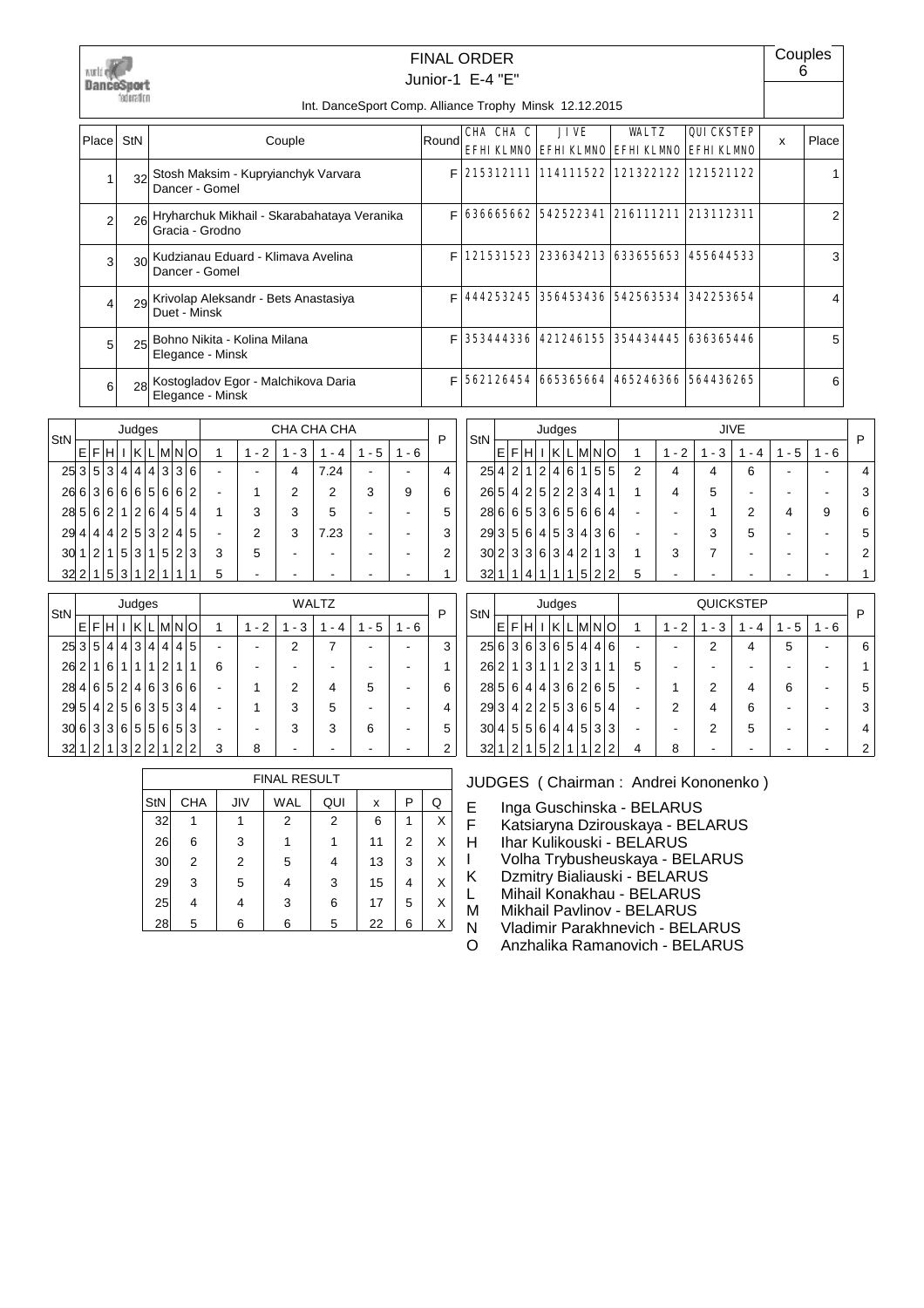|      |     | wurld ei<br><b>DanceSport</b> |           | federation      |            |                                               |                |                |                                         |                                            |                |                          |                |                  | <b>FINAL ORDER</b><br>Junior-2 E+D "D" LA                          |   |                 |                   |         |              |                                                     |                |                |                                                                 |                | 8  | Couples        |
|------|-----|-------------------------------|-----------|-----------------|------------|-----------------------------------------------|----------------|----------------|-----------------------------------------|--------------------------------------------|----------------|--------------------------|----------------|------------------|--------------------------------------------------------------------|---|-----------------|-------------------|---------|--------------|-----------------------------------------------------|----------------|----------------|-----------------------------------------------------------------|----------------|----|----------------|
|      |     |                               |           |                 |            |                                               |                |                |                                         |                                            |                |                          |                |                  | Int. DanceSport Comp. Alliance Trophy Minsk 12.12.2015             |   |                 |                   |         |              |                                                     |                |                |                                                                 |                |    |                |
|      |     | Place                         | StN       |                 |            |                                               |                |                |                                         | Couple                                     |                |                          |                | Round            | <b>SAMBA</b>                                                       |   |                 | CHA CHA C         |         |              | <b>RUMBA</b>                                        |                |                | <b>JIVE</b><br>FGHI KLMOQ FGHI KLMOQ FGHI KLMOQ FGHI KLMOQ      | X              |    | Place          |
|      |     |                               |           | 39              |            |                                               |                |                | Erohin Sergey - Redko Kristina          |                                            |                |                          |                | F                | 241121221 142211121 161311121 131221131                            |   |                 |                   |         |              |                                                     |                |                |                                                                 |                |    | 1              |
|      |     | 1                             |           |                 |            | Elegance - Minsk                              |                |                |                                         |                                            |                |                          |                | 1                | FGHI KLMOQ FGHI KLMOQ FGHI KLMOQ FGHI KLMOQ                        |   |                 |                   |         |              |                                                     |                |                |                                                                 |                | 36 | 1              |
|      |     | 2                             |           | 36 <sup>1</sup> |            |                                               |                |                | Aksionau Danila - Vasilenka Lina        |                                            |                |                          |                | F                | 112413133   321326532                                              |   |                 |                   |         |              |                                                     |                |                | 352226633 242412424                                             |                |    | $\overline{2}$ |
|      |     |                               |           |                 |            | V.I.P. - Gomel                                |                |                |                                         |                                            |                |                          |                | 1                | FGHIK. 00 FGHIK MO0 FGHIKLMO0 FGHIK MO0                            |   |                 |                   |         |              |                                                     |                |                |                                                                 |                | 32 | 2              |
|      |     | 3                             |           | 38              |            | Dancer - Gomel                                |                |                | Danskou Sviataslau - Herashchanka Iryna |                                            |                |                          |                | F                |                                                                    |   |                 |                   |         |              |                                                     |                |                | 353236352 454134263 423134242 453135253                         |                |    | 3              |
|      |     |                               |           |                 |            |                                               |                |                |                                         |                                            |                |                          |                | 1                | F. H. KLMDQ FGHIKLMDQ FGHIKLMDQ FGH. KL. OQ                        |   |                 |                   |         |              |                                                     |                |                |                                                                 |                | 32 | 2              |
|      |     | 4                             |           | 46              |            | Elegance - Minsk                              |                |                | Shats Arseniy - Ibragim Jennifer        |                                            |                |                          |                | F                |                                                                    |   |                 |                   |         |              |                                                     |                |                | 425352615 216442615 215443415 326343516                         |                |    | 4              |
|      |     |                               |           |                 |            |                                               |                |                | Kazakov Daniil - Trofimchik Anastasiya  |                                            |                |                          |                | $\mathbf 1$<br>F | FGHIKLMOQ FGHIKL. O.                                               |   |                 |                   |         |              |                                                     |                |                | FGHIKL. 0Q .GHIKLMOQ<br>566544546 565555446 536565356 664564345 |                | 32 | 2<br>5         |
|      |     | 5                             |           | 41              |            |                                               |                |                | Kaleidoskop - Mogilev                   |                                            |                |                          |                | 1                | . G. IKLMD.                                                        |   |                 | FG. IKLMD.        |         |              | . IK M.                                             |                |                | FGH KLMD.                                                       |                | 24 | 6              |
|      |     |                               |           |                 |            |                                               |                |                | 37 Aparitski Maxim - Tshigir Polina     |                                            |                |                          |                | F                | 634665464                                                          |   |                 | 633663354         |         |              |                                                     |                |                | 644652564 515656662                                             |                |    | 6              |
|      |     | 6                             |           |                 |            |                                               |                |                | <b>TSK Ludmila - Minsk</b>              |                                            |                |                          |                | $\mathbf 1$      | FGH. M Q FGH KLM Q FGH KLMOQ FGHIKLM Q                             |   |                 |                   |         |              |                                                     |                |                |                                                                 |                | 28 | 5              |
|      |     | $\overline{7}$                |           | 45              |            | Elegance - Minsk                              |                |                | Ray Yan - Gostraya Renata               |                                            |                |                          |                |                  | $1 \times .1$ KLMOQ $\ldots$ H $\ldots$ MOQ FGH. LM Q F. . I. LM Q |   |                 |                   |         |              |                                                     |                |                |                                                                 |                | 22 | 7              |
|      |     | 8                             |           | 42              |            | Vikko - Minsk                                 |                |                | Kirillov Egor - Simakova Anastasiya     |                                            |                |                          |                | 1                | . GHI . L.                                                         |   |                 |                   |         |              | $\vert \ldots$ I. L. . $\mathbf{Q} \vert \ldots$ I. |                |                | $\left  \ldots \right  \ldots 0.$                               |                | 10 | 8              |
|      |     |                               |           | Judges          |            |                                               |                |                |                                         |                                            | <b>SAMBA</b>   |                          |                |                  |                                                                    |   |                 | Judges            |         |              |                                                     |                |                | CHA CHA CHA                                                     |                |    |                |
|      |     | F G H I K                     |           |                 |            | L M O Q                                       |                | 1              | $1 - 2$                                 | $1 - 3$                                    | $1 - 4$        | $1 - 5$                  | $1 - 6$        | P                | StN                                                                | F | $ G H $ I $ K $ |                   | LMOQ    |              | $\mathbf{1}$                                        | $1 - 2$        | $1 - 3$        | $1 - 4$                                                         | $1 - 5$        |    | $1 - 6$        |
| 36 1 |     | $\vert$ 2<br>1 <sup>1</sup>   | $\vert$ 4 | $\vert$ 1       | 3 1        | 3 3                                           |                | 4              | 5                                       |                                            |                |                          |                | $\overline{2}$   | 363 2 1                                                            |   |                 | 3 2 6 5           |         | 3 2          | $\mathbf{1}$                                        | 4              | $\overline{7}$ |                                                                 |                |    |                |
| 6    |     | 3 4                           |           |                 | 6 6 5 4    | 6                                             | $\overline{4}$ |                |                                         | 1                                          | 4              | 5                        |                | 6                | 37                                                                 | 6 |                 | 3 3 6 6 3 3 5 4   |         |              |                                                     |                | 4              | 5                                                               |                |    |                |
| 38 3 |     | 5 3                           |           |                 | 2 3 6 3    | 5                                             | $\overline{2}$ | $\blacksquare$ | $\overline{2}$                          | 6                                          | $\blacksquare$ | $\blacksquare$           | $\blacksquare$ | 3                | 38 4                                                               | 5 | $\overline{4}$  | 1 3 4 2           |         | 6 3          | 1                                                   | 2              | 4              | $\overline{7}$                                                  | $\blacksquare$ |    | $\blacksquare$ |
| 39 2 |     | 4 1                           |           |                 | 1 2 1 2    | 2 1                                           |                | 4              | 8                                       | $\blacksquare$                             |                |                          |                | 1                | 39 1                                                               |   |                 | 4 2 2 1 1 1       | 2       | $\mathbf{1}$ | 5                                                   |                | $\blacksquare$ |                                                                 |                |    |                |
|      |     | 415665444                     |           |                 | 5          | $\vert$                                       | 6              |                |                                         | $\blacksquare$                             | 3              | 6                        |                | 5                | $41\,5 6 5$                                                        |   |                 | 5 5 5 4           |         | 6<br>$\vert$ |                                                     |                | $\blacksquare$ | $\overline{2}$                                                  | $\overline{7}$ |    |                |
|      | 464 | 2 5                           |           |                 |            | 352615                                        |                | 1              | 3                                       | 4                                          | 5              |                          |                | 4                | 46 2                                                               | 1 | 6               | 4 4 2 6           |         | $1\vert 5$   | $\overline{2}$                                      | 4              | 4              | 6                                                               |                |    |                |
|      |     |                               |           | Judges          |            |                                               |                |                |                                         | <b>RUMBA</b>                               |                |                          |                | P                | <b>StN</b>                                                         |   |                 | Judges            |         |              |                                                     |                |                | JIVE                                                            |                |    |                |
|      |     |                               |           |                 |            | F G H I K L M O Q                             |                | 1              | $1 - 2$                                 | $1 - 3$                                    | $1 - 4$        | $1 - 5$                  | $1 - 6$        |                  |                                                                    |   |                 | F G H I K L M O Q |         |              | 1                                                   | $1 - 2$        | $1 - 3$        | $1 - 4$                                                         | $1 - 5$        |    | $1 - 6$        |
|      |     |                               |           |                 |            | 36352226633                                   |                |                | $\mathbf{3}$                            | 6.15                                       |                |                          |                | 3                | 3624241242424                                                      |   |                 |                   |         |              | $\mathbf{1}$                                        | 5              |                |                                                                 |                |    |                |
|      |     |                               |           |                 |            | 376 4 4 6 5 2 5 6 4                           |                |                | 1                                       | $\mathbf{1}$                               | 4              | 6.24                     |                | 5                | 375 15 656 66 2                                                    |   |                 |                   |         |              | 1                                                   | 2              | 2              | 2                                                               | 5              |    |                |
|      |     |                               |           |                 |            | 38 4 2 3 1 3 4 2 4 2 <br>39 1 6 1 3 1 1 1 2 1 |                | $\mathbf{1}$   | 4                                       | 6.13                                       |                | $\overline{\phantom{a}}$ |                | 2                | 38 4 5 3 1 3 5 2 5 3                                               |   |                 |                   |         |              | 1                                                   | $\overline{2}$ | 5.12           | 6.16                                                            | 9              |    |                |
|      |     |                               |           |                 |            | $41\,5 3 6 5 6 5 3 5 6$                       |                | 6              |                                         | $\overline{\phantom{a}}$<br>$\overline{2}$ | 2              | $\blacksquare$<br>6.26   |                | 1<br>6           | 39 1 3 1 2 2 1 1 3 1<br>4166456434345                              |   |                 |                   |         |              | 5                                                   |                | $\mathbf{1}$   | 4                                                               | 6              |    |                |
|      |     |                               |           |                 |            | 462 1 5 4 4 3 4 1 5                           |                | 2              | 3                                       | $\overline{4}$                             | $\overline{7}$ | $\blacksquare$           |                | 4                | 463 2 6 3 4 3 5 1 6                                                |   |                 |                   |         |              |                                                     | $\overline{2}$ | 5.12           | 6.16                                                            | $\overline{7}$ |    |                |
|      |     |                               |           |                 |            |                                               |                |                |                                         |                                            |                |                          |                |                  |                                                                    |   |                 |                   |         |              |                                                     |                |                |                                                                 |                |    |                |
|      |     |                               |           |                 |            |                                               |                |                |                                         |                                            |                |                          |                |                  |                                                                    |   |                 |                   |         |              |                                                     |                |                |                                                                 |                |    |                |
|      |     |                               | StN       |                 | <b>SAM</b> |                                               | CHA            |                | FINAL RESULT<br><b>RUM</b>              | JIV                                        | X              | $\sf P$                  | Q              | StN              | $\mathbf{1}$                                                       |   | $1 - 2$         |                   | $1 - 3$ |              | R <sub>10</sub><br>$1 - 4$                          |                | $1 - 5$        | $1 - 6$                                                         | $\sf P$        | Q  |                |

36 38 46

| 41              | 5 | 6    | 6     | 5               | 22      | 5   | >       | 41 |   |   |                              | 2(10) |                                     | $\geq$ |
|-----------------|---|------|-------|-----------------|---------|-----|---------|----|---|---|------------------------------|-------|-------------------------------------|--------|
| 37              | 6 | 5    | 5     | 6               | 22      | 6   |         | 37 |   |   |                              | 2(10) |                                     | $\geq$ |
|                 |   |      |       | R <sub>11</sub> |         |     |         |    |   |   |                              |       | JUDGES (Chairman: Andrei Kononenko) |        |
| StN             |   | $-2$ | 1 - 3 | 1 - 4           |         | - 5 | $1 - 6$ | P  | Q | F |                              |       | Katsiaryna Dzirouskaya - BELARUS    |        |
| 39 <sub>l</sub> |   |      |       |                 |         |     |         |    |   | G | Krystina Kanash - BELARUS    |       |                                     |        |
| 36              |   |      |       |                 |         |     |         |    |   | н | Ihar Kulikouski - BELARUS    |       |                                     |        |
| 38              |   |      |       |                 |         |     |         |    |   |   |                              |       | Volha Trybusheuskaya - BELARUS      |        |
| 46              |   |      |       |                 |         |     |         |    |   | Κ | Dzmitry Bialiauski - BELARUS |       |                                     |        |
| 41              |   |      |       |                 | 25(111) |     |         | 5  | X |   | Mihail Konakhau - BELARUS    |       |                                     |        |
|                 |   |      |       |                 |         |     |         |    | v | м | Mikhail Pavlinov - BELARUS   |       |                                     |        |
| $37$            |   |      |       |                 | 22(83)  |     |         | 6  |   |   |                              |       | Anzhalika Ramanovich - REI ARLIS    |        |

36 2 2 3 2 9 2 X 38 3 3 3 2 3 11 3 X 46 4 4 4 4 4 16 4 X

O Anzhalika Ramanovich - BELARUS<br>Q Raisa Chekhava - BELARUS

Raisa Chekhava - BELARUS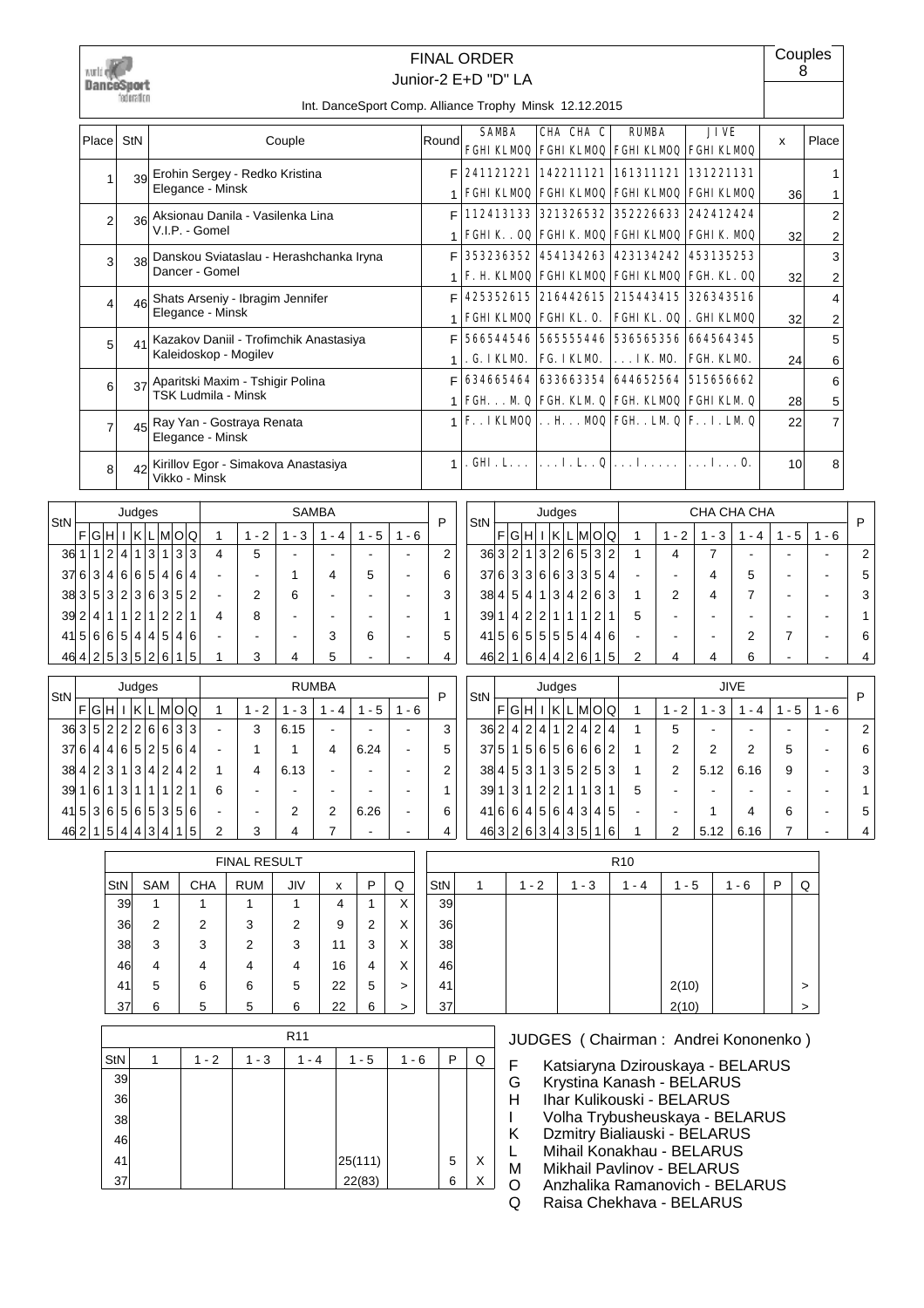

## Juvenile-2 E-4 "E" FINAL ORDER

**Couples** 

| Place          | StN | Couple                                                         | Round          | CHA CHA CHA                                                                                                                                                                                                                                                                                                                                                                                                             | JIVE                                                                                                  | WALTZ                | QUICKSTEP<br><b>HJLNRSUWabdf   HJLNRSUWabdf   HJLNRSUWabdf   HJLNRSUWabdf</b>   | x  | Place          |
|----------------|-----|----------------------------------------------------------------|----------------|-------------------------------------------------------------------------------------------------------------------------------------------------------------------------------------------------------------------------------------------------------------------------------------------------------------------------------------------------------------------------------------------------------------------------|-------------------------------------------------------------------------------------------------------|----------------------|---------------------------------------------------------------------------------|----|----------------|
|                |     |                                                                |                | F 2415321152165 2615523241353 4344312235545 3255312236543                                                                                                                                                                                                                                                                                                                                                               |                                                                                                       |                      |                                                                                 |    |                |
| 1              | 85  | Yarashevich Ilya - Dvaryanchik Arina<br>Imperia - Grodno       |                |                                                                                                                                                                                                                                                                                                                                                                                                                         |                                                                                                       |                      | $H. NR. Wab. f/H LNRS. Wab. f/H. RSWabdf HILNR. W.b. f$                         | 34 | 1<br>4         |
|                |     |                                                                |                |                                                                                                                                                                                                                                                                                                                                                                                                                         | HJL. RSUW. b. f   HJLN. W.   HJLNRSUWabdf   HJLNRSUWabdf                                              |                      |                                                                                 | 42 | 4              |
|                |     |                                                                | 1              |                                                                                                                                                                                                                                                                                                                                                                                                                         |                                                                                                       |                      | <b>HJLNRSUWab. f   HJLNRSUWabdf   HJLNRSUWab. f   HJLNRSUWabdf</b>              | 50 | 1              |
|                |     | Surmach Mikhail - Maiseyeva Marija                             | F              |                                                                                                                                                                                                                                                                                                                                                                                                                         | 3333664426424 1356632423434 1111121113211 1111251114321                                               |                      |                                                                                 |    | 2              |
| 2              | 81  | Gracia - Grodno                                                |                |                                                                                                                                                                                                                                                                                                                                                                                                                         | $\ldots$ . SU. Y. b. $f \vert \mathbf{H} \ldots$ U. Y. bd. $\vert$ HJLNRSUWabdf $\vert$ H, LNRSUWabdf |                      |                                                                                 | 36 | 2              |
|                |     |                                                                |                |                                                                                                                                                                                                                                                                                                                                                                                                                         | HJL. UWabdf   HJLNRSUW. bdf   . J. NRSUWabdf   HJLNRSUW. bdf                                          |                      |                                                                                 | 45 | 1              |
|                |     |                                                                |                | <b>HJLNRSUWabd.</b>                                                                                                                                                                                                                                                                                                                                                                                                     |                                                                                                       |                      | HJ . NRSUW. bdf  HJLNRSUWabdf  HJLNRSUWabdf                                     | 49 | 3              |
|                | 50  | Batalow Jaroslaw - Dolgaja Marija                              | F              |                                                                                                                                                                                                                                                                                                                                                                                                                         | 6146245213612 4134165116612 6235455441633 5322465452634                                               |                      |                                                                                 |    | 3              |
| 3              |     | Ludmila - Minsk                                                | 3              |                                                                                                                                                                                                                                                                                                                                                                                                                         |                                                                                                       |                      | <b>HJL. RS. Wa. df   . JL. RS. Wa. d.   LNRSUWa. df   . J. NRSU. . a. df</b>    | 36 | 2              |
|                |     |                                                                | 2              |                                                                                                                                                                                                                                                                                                                                                                                                                         | . J. NRSUWabdf   . J. . RSUWabdf   . JLNRS. Wa. df   HJLNRSUWa. df                                    |                      |                                                                                 | 43 | 3              |
|                |     |                                                                |                |                                                                                                                                                                                                                                                                                                                                                                                                                         | <b>HJL. RSUWabdf   H. LNRSUWab. f   HJLNRSUWabdf   HJLNRSUWabdf</b>                                   |                      |                                                                                 | 49 | 3              |
| 4              | 69  | Lukoika Aliaksei - Lukashyna Aryna                             | F              |                                                                                                                                                                                                                                                                                                                                                                                                                         | 4524456565253 5523454564125 2452534324122 4433636325112                                               |                      |                                                                                 |    | 4              |
|                |     | Gracia - Grodno                                                | 3              |                                                                                                                                                                                                                                                                                                                                                                                                                         | H. LN. SUW . bd.   LN. . UW . bdf   H. LNRS. W. bdf   HJL. RSUWabdf                                   |                      |                                                                                 | 37 |                |
|                |     |                                                                |                |                                                                                                                                                                                                                                                                                                                                                                                                                         | L. R. . W. bdf   HJLN. SUWabdf   HJ. SUWabdf   H. L. . SUWabdf                                        |                      |                                                                                 | 39 | 6              |
|                |     |                                                                |                |                                                                                                                                                                                                                                                                                                                                                                                                                         | HJL. R. UWa. df   HJLNRSU. Yabdf   HJLNRSUWabdf   . JLNRSUWabdf                                       |                      |                                                                                 | 47 | 6              |
| 5              | 77  | Samkin Bogdan - Vasilieva Anna                                 | F              |                                                                                                                                                                                                                                                                                                                                                                                                                         | 1251112634541 3241216655561 3526266652364 2546144643265                                               |                      |                                                                                 |    | 5              |
|                |     | Kapriz - Minsk                                                 | 3              |                                                                                                                                                                                                                                                                                                                                                                                                                         | . J. NRSUW ab. .   . JLNRS. a. . f   HJL. R. ab. f   . JLN. W. bdf                                    |                      |                                                                                 | 30 | 5              |
|                |     |                                                                | 2              |                                                                                                                                                                                                                                                                                                                                                                                                                         | HJ. NRSUW. b. f   . JLNR. UW . b. f   HJLNRSUWabdf   HJLNRSUWabdf                                     |                      |                                                                                 | 44 | $\overline{2}$ |
|                |     |                                                                |                |                                                                                                                                                                                                                                                                                                                                                                                                                         | <b>HJLNRS. Wab. f   HJLNRSUWabdf   HJLNRSUWabdf   H, LNRSUWabdf</b>                                   |                      |                                                                                 | 49 | 3              |
| 6              | 63  | Kiturka Artsiom - Babrouskaya Valeryia                         | F              |                                                                                                                                                                                                                                                                                                                                                                                                                         |                                                                                                       |                      |                                                                                 |    | 6              |
|                |     | Imperia - Grodno                                               | 3              |                                                                                                                                                                                                                                                                                                                                                                                                                         | $\ldots$ NRSUW. b. $f $ HJ . NRSUWab. .                                                               | $. J. N. SU. \ldots$ | $\ldots$ NRSU $\ldots$ bd.                                                      | 28 | 6              |
|                |     |                                                                | 2              |                                                                                                                                                                                                                                                                                                                                                                                                                         | <b>H</b> LNRSUW abdf   . JLN. SUW. bd.                                                                |                      | L. RSUW.b.f HJLNRSUW.bdf                                                        | 39 | 6              |
|                |     |                                                                |                |                                                                                                                                                                                                                                                                                                                                                                                                                         |                                                                                                       |                      | HJLNRSUWabdf  HJLNRS. . Ya. d.   HJLNRSUW. bdf  HJLNRSUWabdf                    | 47 | 6              |
| $\overline{7}$ | 79  | Stosh Maksim - Kupryianchyk Varvara                            | 3              | $\mathbf{H} \dots \mathbf{S} \dots \mathbf{d}$ .                                                                                                                                                                                                                                                                                                                                                                        |                                                                                                       |                      | $\ldots$ N. $\ldots$ df   H . N. S. W. . df   H LN. SUWa. df                    | 23 | 7              |
|                |     | Dancer - Gomel                                                 |                | . . LN. SUWa. d.                                                                                                                                                                                                                                                                                                                                                                                                        |                                                                                                       |                      | . . LNRSU. bdf   HJLN. SUWabdf   HJLNRS. Wabdf                                  | 40 | 5              |
|                |     |                                                                |                | 1   HJLNRSUW, bdf   HJLNR, UW . bdf   HJLNRSUWabdf   HJLNRSUWabd,                                                                                                                                                                                                                                                                                                                                                       |                                                                                                       |                      |                                                                                 | 47 | 6              |
| 8              | 67  | Lepeshkov Maksim - Polushkina Sofia                            |                | $3 \text{HJI. R. UW. d. } \text{HJ. S. a. df} $ . JL a. d.                                                                                                                                                                                                                                                                                                                                                              |                                                                                                       |                      | $J_{1}S_{n}A_{n}$                                                               | 21 | 8              |
|                |     | Elegance - Minsk                                               | 2              |                                                                                                                                                                                                                                                                                                                                                                                                                         | . JLN. . U. Y. b. .   . J. SUW a.   <b>HJ</b> . N. SU. Y. bdf   . JLN. S. a. d.                       |                      |                                                                                 | 26 | 12             |
|                |     |                                                                |                | HJLNRSUWabd.                                                                                                                                                                                                                                                                                                                                                                                                            | HJLN. S. W. b. f HJLNRSUWabd.                                                                         |                      | <b>HJLNRSUWabdf</b>                                                             | 46 | 10             |
| 9              | 59  | Karbachou Siarhei - Shchukina Aliaksandra                      |                | $3$ HULNbdf HJRb HRWab                                                                                                                                                                                                                                                                                                                                                                                                  |                                                                                                       |                      | <b>H.</b> R. Y. b. .                                                            | 20 | 9              |
|                |     | Dancer - Gomel                                                 | 2              |                                                                                                                                                                                                                                                                                                                                                                                                                         | $\mathbf{H}$ RS. Wabdf   H. LNRSUWabdf $  \dots$ R. . W. b                                            |                      | $. J. \ldots. Yabdf$                                                            | 31 | 9              |
|                |     |                                                                |                |                                                                                                                                                                                                                                                                                                                                                                                                                         |                                                                                                       |                      | $\uparrow$   HJLNRSUWabdf   L. RS. . Ya. . $f$   HJLNRSU. Y. bdf   HJLNRSUWabdf | 43 | 17             |
| 9              | 75  | Piadyshau Daniil - Tarasiuk Zlatavlasta                        | 3              |                                                                                                                                                                                                                                                                                                                                                                                                                         | . JLNR. U. Ya. d.   H. . R. U. Y. . df   U. Y.   HJ. UW.                                              |                      |                                                                                 | 20 | 9              |
|                |     | Imperia - Grodno                                               |                | $2 \mathbf{H} \mathbf{J} \mathbf{N} \mathbf{N} \mathbf{N} \mathbf{U} \mathbf{N} \mathbf{N} \mathbf{N} \mathbf{N} \mathbf{N} \mathbf{I} \mathbf{N} \mathbf{N} \mathbf{N} \mathbf{N} \mathbf{N} \mathbf{N} \mathbf{N} \mathbf{N} \mathbf{N} \mathbf{N} \mathbf{N} \mathbf{N} \mathbf{N} \mathbf{N} \mathbf{N} \mathbf{N} \mathbf{N} \mathbf{N} \mathbf{N} \mathbf{N} \mathbf{N} \mathbf{N} \mathbf{N} \mathbf{N} \mathbf$ |                                                                                                       |                      | HJ. . RSU. . a. d.                                                              | 29 | 10             |
|                |     |                                                                | 1              |                                                                                                                                                                                                                                                                                                                                                                                                                         |                                                                                                       |                      | <b>HJ. NRSUW. bdf   H. LN. SUW abdf   HJLNRSUWabdf   HJLNRSUWabdf</b>           | 47 | 6              |
| 11             | 70  | Maznev Vladislav - Konon Polina                                |                | $3$ L Ya f L UWa LNUb                                                                                                                                                                                                                                                                                                                                                                                                   |                                                                                                       |                      | . . <b>L</b> .                                                                  | 14 | 11             |
|                |     | Vita - Minsk                                                   | 2              |                                                                                                                                                                                                                                                                                                                                                                                                                         | $ . J. N. . UWabdf  H. N.  Yab. .  . . LNR. U. Yab. .$                                                |                      | $\ldots$ NRSU. Y. $\ldots$ f                                                    | 27 | 11             |
|                |     |                                                                |                |                                                                                                                                                                                                                                                                                                                                                                                                                         | LNRSUWA. df   HJLNRS. Wabdf   HJLNRSUWA.                                                              |                      | . JLNRSUWabdf                                                                   | 44 | 16             |
| 12             |     | 76 Ryabtsev Matvey - Shaveyko Anastasia<br>Elegance - Minsk    | 31             |                                                                                                                                                                                                                                                                                                                                                                                                                         | $J_{1},,, a  $ IN. SUW. b. . $J_{1},, Y_{k}$                                                          |                      | Ya.                                                                             | 13 | 12             |
|                |     |                                                                | $\overline{2}$ |                                                                                                                                                                                                                                                                                                                                                                                                                         | . J. N. S. . Yab. .   HJLN. S. . Yabd.   HJLN. S. . Yab. .                                            |                      | HJLN. SUW. . d.                                                                 | 32 | 8              |
|                |     |                                                                |                |                                                                                                                                                                                                                                                                                                                                                                                                                         |                                                                                                       |                      | 1   HJLNRS. . Y. bdf   HJLNRSUWabdf   . JLN. S. Wabdf   HJLNRSUWabdf            | 46 | 10             |
| 13             | 84  | Ustinov Kirill - Plavskaya Veronika<br>Sovremeny style - Minsk | 2              |                                                                                                                                                                                                                                                                                                                                                                                                                         |                                                                                                       |                      |                                                                                 | 25 | 13             |
|                |     |                                                                |                | HJ. NRS. W abd.                                                                                                                                                                                                                                                                                                                                                                                                         |                                                                                                       |                      | <b>HJLNRSUWabdf H. LNRSUWabdf HJLNRSUWa. df</b>                                 | 46 | 10             |
| 14             | 65  | Kudzianau Eduard - Klimava Avelina<br>Dancer - Gomel           |                | $2\vert$ H.L W $f\vert$ H RS a. df   H.L. RS. W ab    L. RS. W. b                                                                                                                                                                                                                                                                                                                                                       |                                                                                                       |                      |                                                                                 | 23 | 14             |
|                |     |                                                                |                |                                                                                                                                                                                                                                                                                                                                                                                                                         |                                                                                                       |                      | 1   HJLNRSUWabdf   HJLNRSUW abdf   . JLNRSUWabdf   HJLNRSUWabdf                 | 50 | $\overline{1}$ |
| 15             |     | Kireyeu Kiryl - Skrupskaya Luiza<br>Liudmila - Minsk           |                | 2 HJ. NR. U. . a. d.   H. . N. W.   HJLN. . U. df   . J. N. . U. . a.                                                                                                                                                                                                                                                                                                                                                   |                                                                                                       |                      |                                                                                 | 22 | 15             |
|                |     |                                                                |                | HJL. RS. Wabdf  HJLNRSUWabdf  HJLNRSUWab. f  HJLNR. UWa. d.                                                                                                                                                                                                                                                                                                                                                             |                                                                                                       |                      |                                                                                 | 46 | 10             |
| 15             | 78  | Shparlo Ilya - Soik Palina<br>Libertato - Minsk                |                |                                                                                                                                                                                                                                                                                                                                                                                                                         |                                                                                                       |                      | $2 \times 1$ . R. Y. b. .   H. LN. S. . Yab. f  H. L.   H. . NR. U. Y. b. f     | 22 | 15             |
|                |     |                                                                |                |                                                                                                                                                                                                                                                                                                                                                                                                                         |                                                                                                       |                      | 1. LNRSUWabdf   HJLNRSUWabdf   HJLN. SU. Ya. df   HJLNRSU. Yabdf                | 46 | 10             |
| 17             | 58  | Herasim Arseni - Piadyshava Palina<br>Imperia - Grodno         |                |                                                                                                                                                                                                                                                                                                                                                                                                                         |                                                                                                       |                      | 2 LN. S b . LNR $f$ LNR ab  NR Wab. f                                           | 19 | 17             |
|                |     |                                                                |                |                                                                                                                                                                                                                                                                                                                                                                                                                         |                                                                                                       |                      | $\text{1}$ HJ LNRSUW. b. f HJ RSUWab. . HJ LN. SUWabdf HJ LNRSU. Yab. f         | 43 | $-17$          |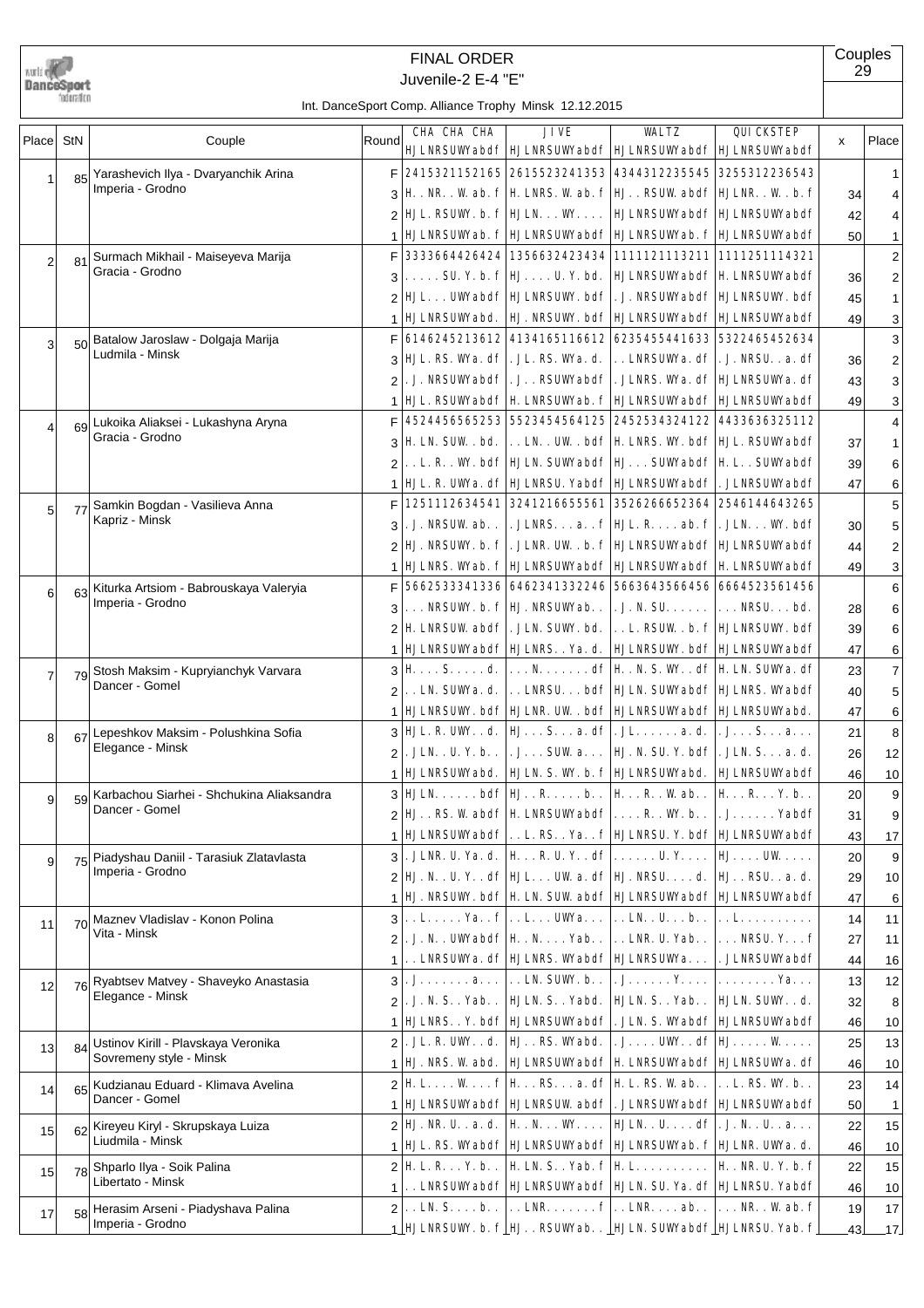| Place StN |            | Couple                                                        | Roundl        | <b>CHA CHA CHA</b>           | <b>JIVE</b>                                                                                                                                                                                                               | <b>WALTZ</b>                                                            | QUICKSTEP<br><b>HJLNRSUWabdf HJLNRSUWabdf HJLNRSUWabdf HJLNRSUWabdf</b>                             | x        | Place    |
|-----------|------------|---------------------------------------------------------------|---------------|------------------------------|---------------------------------------------------------------------------------------------------------------------------------------------------------------------------------------------------------------------------|-------------------------------------------------------------------------|-----------------------------------------------------------------------------------------------------|----------|----------|
| 18        | 53         | But-Husaim Dzmitry - Sheveleva Anastasiya<br>VIP - Gomel      |               |                              | <b>HULNRSa.d.</b>   <b>H</b> L. RSUWdf    R    R                                                                                                                                                                          |                                                                         | HJLNRSU. Yab. f   HJLNRSUWab. f   HJL. R. bdf   LNRS. W. bdf                                        | 18<br>39 | 18<br>22 |
| 19        |            | Melnikou Vladislau - Aksionava Aryna<br>V.I.P. - Gomel        | $\mathcal{P}$ |                              | $\mathbf{H} \dots \mathbf{R}$ <b>EVW</b> $\mathbf{f}$   . <b>J.</b> . <b>R.</b> U. . abd. $  \dots \dots \dots \dots   \dots \dots \dots \dots$<br>HJLN. . UW abdf   HJLNRSUWabdf   HJ. . RSU. . abd.   H, LNRSU. . a. d. |                                                                         |                                                                                                     | 13<br>39 | 19<br>22 |
| 20        |            | Pashkovich Makar - Poraschenko Ekaterina<br>CityDance - Minsk |               |                              |                                                                                                                                                                                                                           |                                                                         | HJLNRSU. Yabdf   H. L. . S. Wabdf   H. . N. SUWa. df   HJ. N. SUWabdf                               | 12<br>41 | 20<br>21 |
| 21        | 64         | Krivetsky Timofey - Lazko Lizaveta<br>Sovremeny style - Minsk |               | $\ldots$ . S. $\ldots$ a. d. |                                                                                                                                                                                                                           | $ . J. \ldots, \ldots, \ldots  . JLN. \ldots a. d.  . . L. \ldots a. .$ | <b>HULNRSU. Yabdf   HULNRSUWabdf   LNRSUW abdf   HJ. NR. . W. bdf</b>                               | 11<br>43 | 21<br>17 |
| 21        | 83         | Tsiuryn Mikhail - Milta Tatsiana<br>Dancer - Gomel            | $\mathcal{D}$ |                              | $\ldots$ L. f $ \ldots$ R   H $\ldots$ RSUW $\ldots$ d.   H $\ldots$ b. .<br>HJ. NRS. Wa. df   . JLNRSUWabdf   H. LNRSUWabdf   HJ. . RSUW abd.                                                                            |                                                                         |                                                                                                     | 11<br>43 | 21<br>17 |
| 23        | 86         | Zhuravlov Igor - Kalashnikava Katsiaryna<br>Dancer - Gomel    |               | .                            | . JL. RSUWabd.   H. L. RSUW abdf   . J. NRS. Wa. df   . JL. RS. Wabdf                                                                                                                                                     | <b>H</b> Ya. . <b>f</b>   <b>L</b> W                                    |                                                                                                     | 6<br>39  | 23<br>22 |
| 24        |            | Trafimovich Dzmitry - Baiko Hanna<br>Dancer - Gomel           |               |                              | S a    R Y  <br><b>HJLNRSUW abdf HJ. NRSUWabdf HJLNRSUW. bdf HJLNR. UW. bd.</b>                                                                                                                                           |                                                                         | <b>. U.</b>                                                                                         | 5<br>46  | 24<br>10 |
| 25        | 52         | Boyko Maksimian - Eremenko Uliana<br>Elegance - Minsk         |               |                              |                                                                                                                                                                                                                           |                                                                         | <b>HJLN.</b> . UW abdf   HJLNR. UW abd.   HJLNR. U. . abd.   HJLN. SU. Y. . df                      | 38       | 25       |
| 26        | 80         | Stsiapura Anton - Babilevich Aryna<br>Gracia - Grodno         |               |                              |                                                                                                                                                                                                                           |                                                                         | <b>HJLNRSUW</b> abdf   HJLNRSU, Yabdf   H. R. . Wabd. $  \ldots \ldots \ldots \ldots \ldots \ldots$ | 35       | 26       |
| 27        | <b>G</b> R | Lubianets Yulyan - Hretskaya Nikol<br>Imperia - Grodno        |               |                              |                                                                                                                                                                                                                           |                                                                         | N. . U. Y. . d.   . J. N. . UW. . d.   HJLNR. UWabdf   HJLNRSUWab. f                                | 34       | 27       |
| 28        | 54         | Denisov Kirill - Nikitina Katya<br>V.I.P - Gomel              |               |                              |                                                                                                                                                                                                                           |                                                                         | $1\vert$ H.N., UWa., $f\vert$ . JLNR. U.Ya. df HUL. RSUWab. f $\vert$ H  a., f                      | 30       | 28       |
| 29        | 51         | Belaziorau Vadzim - Zhyhar Katsyaryna<br>Imperia - Grodno     |               |                              |                                                                                                                                                                                                                           |                                                                         | $1$ L SUWabdf $ J_1, \ldots, UW_k, d. $ Wf HIL SUW ab. f                                            | 26       | 29       |

| StN |   |                |                |   |             |   |                | Judges         |                |   |                |   |   |                          |                | CHA CHA CHA |        |     |         | Р |
|-----|---|----------------|----------------|---|-------------|---|----------------|----------------|----------------|---|----------------|---|---|--------------------------|----------------|-------------|--------|-----|---------|---|
|     | н | J              |                | N | R           | S |                | lulwi          | Y              | a | b              | d | f | 1                        | $1 - 2$        | - 3<br>1    | 4<br>- | - 5 | $1 - 6$ |   |
| 50  | 6 |                | 4              | 6 | 2           | 4 | 5 <sup>5</sup> | $\overline{2}$ | 1              | 3 | 6              | 1 | 2 | 3                        | 6              | 7.12        |        |     |         | 3 |
| 63  | 5 | 6              | 6              | 2 | 5           | 3 | 3              | 3              | 4              | 1 | 3              | 3 | 6 | 1                        | 2              | 7.18        |        |     |         | 4 |
| 69  | 4 | 5              | $\overline{2}$ | 4 | 4           | 5 | 6              | 5              | 6              | 5 | $\overline{2}$ | 5 | 3 | $\overline{\phantom{a}}$ | $\overline{2}$ | 3           | 6      | 11  |         | 6 |
| 77  | 1 | $\overline{2}$ | 5              | 1 | $\mathbf 1$ | 1 | $\overline{2}$ | 6              | 3              | 4 | 5              | 4 | 1 | 5                        | 7.09           |             |        |     |         | 1 |
| 81  | 3 | 3              | 3              | 3 | 6           | 6 | 4              | 4              | $\overline{2}$ | 6 | $\vert$        | 2 | 4 | $\blacksquare$           | 2              | 6           | 10     |     |         | 5 |
| 85  | っ | 4              |                | 5 | 3           | າ |                |                | 5              | າ |                | 6 | 5 | 4                        | 7.10           |             |        |     |         | 2 |
|     |   |                |                |   |             |   |                |                |                |   |                |   |   |                          |                |             |        |     |         |   |

| StN    |   |   |                |                |    |                |   | Judges         |                |                |                |                |   |   |         |          | <b>JIVE</b> |                                    |       | P |
|--------|---|---|----------------|----------------|----|----------------|---|----------------|----------------|----------------|----------------|----------------|---|---|---------|----------|-------------|------------------------------------|-------|---|
|        | н | J |                | N R            |    | sı             |   | U W            | Y.             | a              | b              | d              | f | 1 | $1 - 2$ | - 3<br>1 | 4           | 5<br>1<br>$\overline{\phantom{a}}$ | 1 - 6 |   |
| 50     | 4 | 1 | 3              | . 4 '          | 1  | 6              | 5 | 11             | 1              | 6              | 6              | 1              | 2 | 5 | 6       | 7.10     |             |                                    |       | 2 |
| 63     | 6 | 4 | 6              | 2 <sub>1</sub> | 3  | 4              | 1 | 3 <sub>l</sub> | 3              | $\overline{2}$ | $\overline{2}$ | 4              | 6 | 1 | 4       | 7.16     |             |                                    |       | 3 |
| 69     | 5 | 5 | 2 <sub>1</sub> | 3              | 4' | 5              | 4 | 5 <sup>5</sup> | 6              | 4              | 1              | 2              | 5 | 1 | 3       | 4        | 7.20        |                                    |       | 6 |
| 77     | 3 | 2 | 4              | 1              | 2  | 1              | 6 | 6              | 5 <sup>1</sup> | 5              | 5              | 6              | 1 | 3 | 5       | 6        | 7.14        |                                    |       | 5 |
| 81     | 1 | 3 | 5              | 6              | 6  | 3 <sup>1</sup> | 2 | . 4 !          | 2              | 3              | 4              | 3              | 4 | 1 | 3       | 7.17     |             |                                    |       | 4 |
| $85$ 2 |   | 6 |                | 5              | 5  | 2 <sub>1</sub> | 3 | 2              | 4              | 1              | 3              | 5 <sup>1</sup> | 3 | 2 | 5       | 8        |             |                                    |       |   |

| <b>StN</b> |                |                |                |                |    |                |   | Judges         |                |                |                |   |   |    |                          |                                    | <b>WALTZ</b> |     |       | P |
|------------|----------------|----------------|----------------|----------------|----|----------------|---|----------------|----------------|----------------|----------------|---|---|----|--------------------------|------------------------------------|--------------|-----|-------|---|
|            | Н              |                |                | N              | 'R |                |   | <b>SIUW</b>    | Υ              | a              | b              | d | f | 1  | 2<br>1<br>$\blacksquare$ | 3<br>1<br>$\overline{\phantom{a}}$ | 4            | - 5 | 1 - 6 |   |
| 50         | 6              | 2 <sup>1</sup> | 3 <sub>1</sub> | 5              | 4  | 5 <sup>2</sup> | 5 | 4              | 4 <sup>1</sup> | 1              | 6              | 3 | 3 | 1  | 2                        | 5                                  | 8            |     |       | 4 |
| 63         | 5              | 6              | 6              | 3              | 6  | 4 <sup>1</sup> | 3 | 5              | 6              | 6              | 4 <sup>1</sup> | 5 | 6 |    |                          | 2                                  | 4            |     |       | 6 |
| 69         | $\overline{2}$ | 41             | 5              | $\overline{2}$ | 5  | 3              | 4 | 3              | 2              | 4              | 1              | 2 | 2 | 1  | 6                        | 8                                  |              |     |       | 2 |
| 77         | 3              | 5              | 2              | 6              | 2  | $6 \mid$       | 6 | 6              | 5              | $\overline{2}$ | 3              | 6 | 4 |    | 3                        | 5                                  | 6            | 8   |       | 5 |
| 81         | 1              |                | 1              | 1              | 1  | 2              | 1 | 1              | 1              | 3 <sup>1</sup> | 2              | 1 | 1 | 10 |                          |                                    |              |     |       | 1 |
| 85         | 4              | $\mathbf{3}$   | 4              | 4              | 3  | 1              | 2 | 2 <sub>1</sub> | 3              | 5              | 5 <sup>1</sup> | 4 | 5 | 1  | 3                        | 6                                  | 10           |     |       | 3 |

| StN |                |                |   |   |                |         |                | Judges    |                |                |                |   |   |   |                                    |                               | QUICKSTEP |                               |       | P |
|-----|----------------|----------------|---|---|----------------|---------|----------------|-----------|----------------|----------------|----------------|---|---|---|------------------------------------|-------------------------------|-----------|-------------------------------|-------|---|
|     | н              |                |   | N | R              | sı      |                | <b>UW</b> | Υ              | a              | b              | d | f | 1 | 2<br>1<br>$\overline{\phantom{a}}$ | 3<br>$\overline{\phantom{a}}$ | 4         | 5<br>$\overline{\phantom{a}}$ | 1 - 6 |   |
| 50  | 5 <sup>1</sup> | 3              | 2 | 2 | 4 <sup>1</sup> | 6       | 5              | $\vert$   | 5              | 2 <sub>1</sub> | 6              | 3 | 4 | - | 3                                  | 5                             | 8.24      | 11                            |       | 4 |
| 63  | 6              | 6              | 6 | 4 | 5              | 2       | 3              | 5         | 6              |                | 4              | 5 | 6 | 1 | 2                                  | 3                             | 5         | 8                             |       | 6 |
| 69  | $\overline{4}$ | 4              | 3 | 3 | 6              | 3       | 6              | 3         | $\overline{2}$ | 5              | 1              | 1 | 2 | 2 | 4                                  | 8.18                          |           |                               |       | 2 |
| 77  | 2              | 5              | 4 | 6 | 1              | $\vert$ | 4              | 6         | 4              | 3              | $\overline{2}$ | 6 | 5 | 1 | 3                                  | 4                             | 8.24      | 10                            |       | 5 |
| 81  | $\mathbf{1}$   | 1              | 1 |   | 2              | 5       | 1              | 1         |                | $\overline{4}$ | 3              | 2 | 1 | 8 |                                    |                               |           |                               |       | 1 |
|     | 85 3           | 2 <sub>1</sub> | 5 | 5 | 3              |         | $\overline{2}$ | 2         | 3              | 6              | 5              | 4 | 3 | 1 | 4                                  | 8.19                          |           |                               |       | 3 |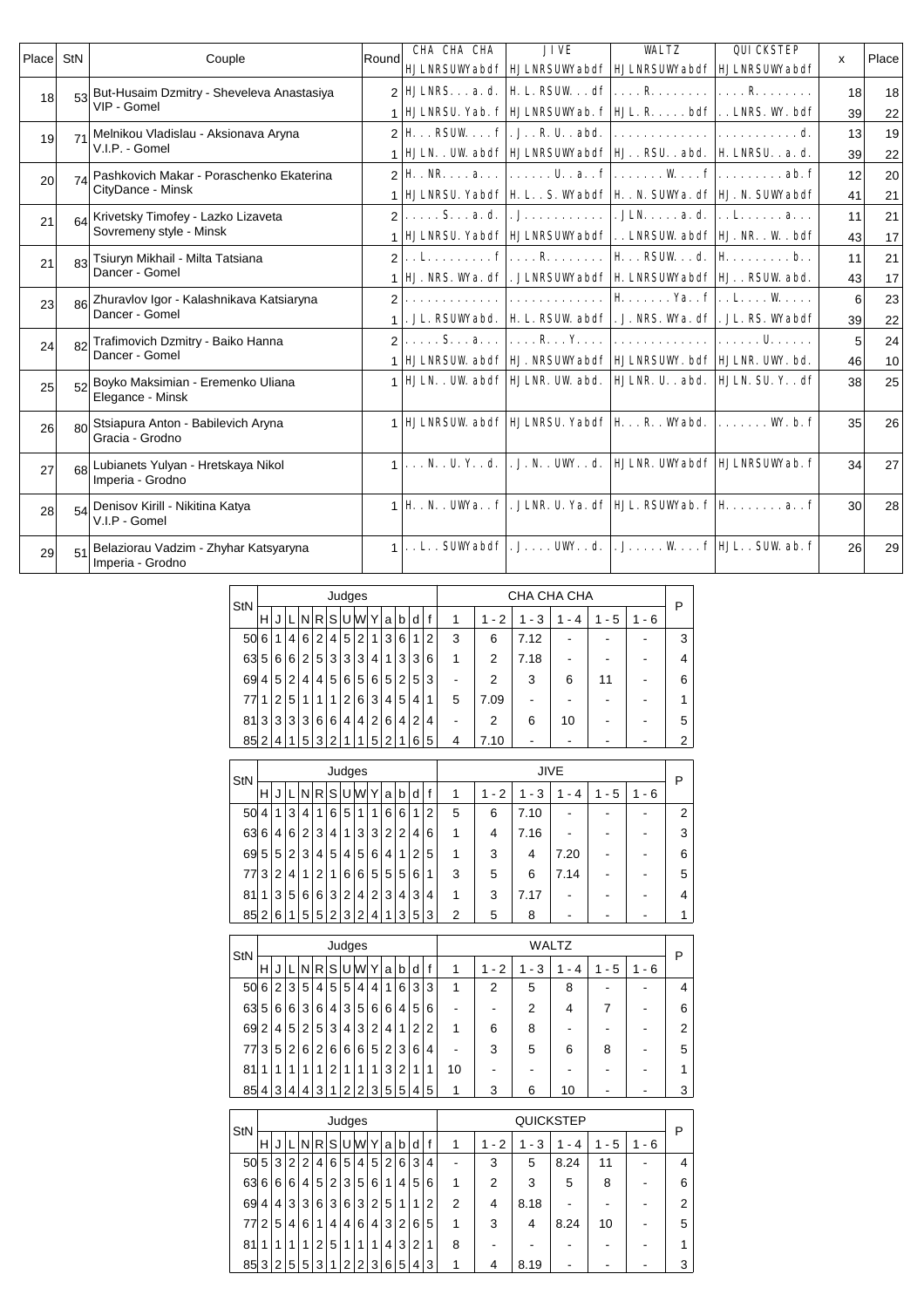|     |            |     | <b>FINAL RESULT</b> |     |    |   |        |     |   |         |     | R <sub>10</sub> |         |     |   |          |
|-----|------------|-----|---------------------|-----|----|---|--------|-----|---|---------|-----|-----------------|---------|-----|---|----------|
| StN | <b>CHA</b> | JIV | WAL                 | QUI | x  | P | Q      | StN | л | $1 - 2$ | - 3 | - 4             | $1 - 5$ | - 6 | P | Q        |
| 85  | 2          |     | 3                   | 3   | 9  |   | X      | 85  |   |         |     |                 |         |     |   |          |
| 81  | 5          | 4   |                     |     | 11 | 2 | X      | 81  |   |         |     |                 |         |     |   |          |
| 50  | 3          | 2   | 4                   | 4   | 13 | 3 | X      | 50  |   |         |     |                 |         |     |   |          |
| 69  | 6          | 6   | 2                   | 2   | 16 | 4 | >      | 69  |   |         |     | 2(4)            |         |     | 4 | $\times$ |
| 77  | ٠          | 5   | 5                   | 5   | 16 | 5 | >      | 77  |   |         |     | 1(1)            |         |     | 5 | $\times$ |
| 63  | 4          | 3   | 6                   | 6   | 19 | 6 | v<br>∧ | 63  |   |         |     |                 |         |     |   |          |

H Ihar Kulikouski - BELARUS<br>J Elena Shats - BELARUS

Elena Shats - BELARUS

L Mihail Konakhau - BELARUS<br>N Vladimir Parakhnevich - BELA

N Vladimir Parakhnevich - BELARUS<br>R Gergana Zhekova - BULGARIA

R Gergana Zhekova - BULGARIA<br>S Erika Kappet - ESTONIA

- S Erika Kappet ESTONIA<br>U Rolandas Burneikis LITI
- U Rolandas Burneikis LITHUANIA<br>W Artur Varnacov MOLDOVA
- W Artur Varnacov MOLDOVA<br>Y Marek Chojnacki POLAND
- Marek Chojnacki POLAND
- A2 Alexey Galchun RUSSIAN FEDERATION
- B2 Dragan Rancev SERBIA
- D2 Niko Basaric SLOVENIA
- F2 Sergio Roccatti ITALY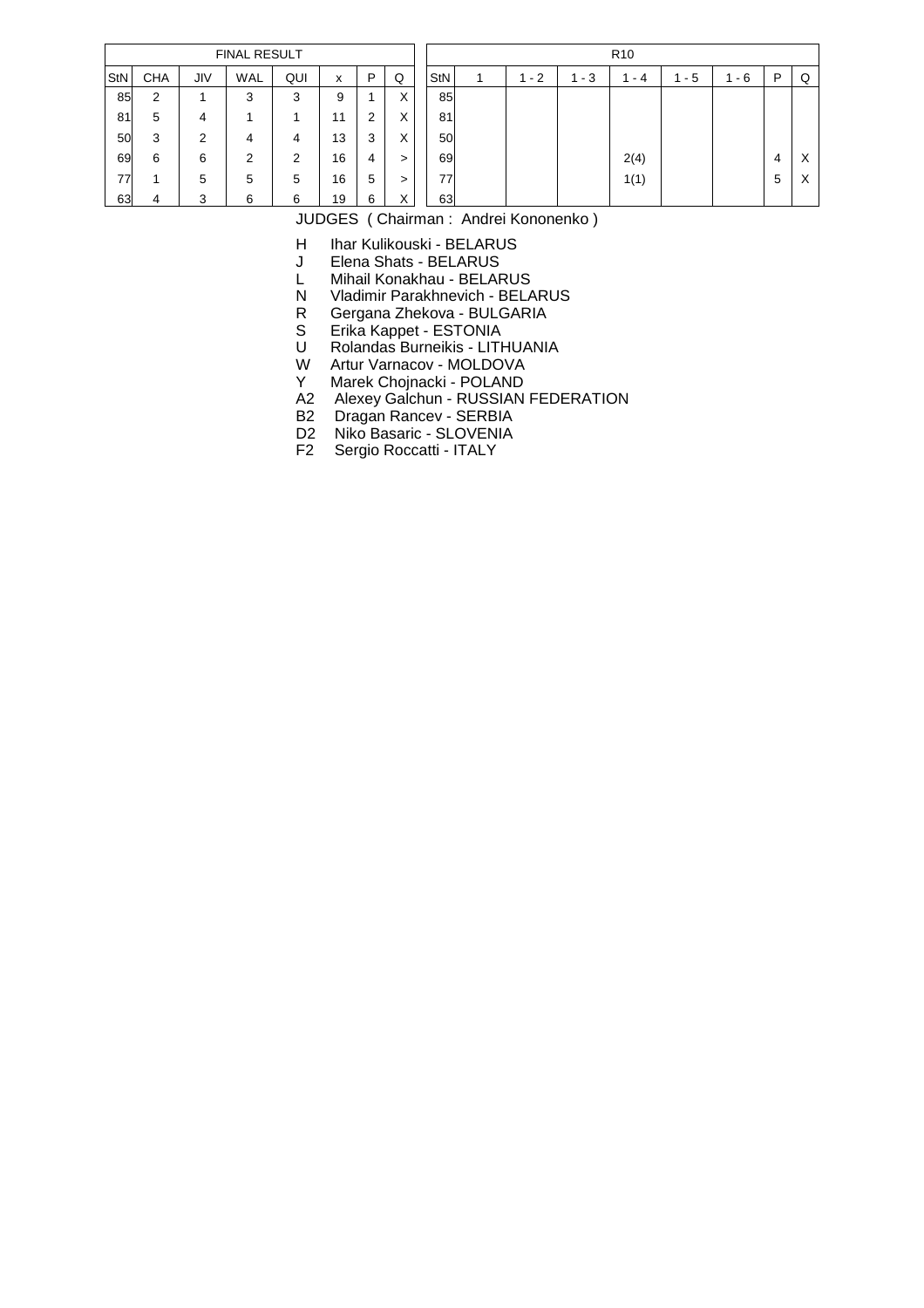

# Junior-1 E+D "D" LA FINAL ORDER

**Couples** 10

| Place           | StN             | Couple                                                             | Round | <b>SAMRA</b> | CHA CHA CHA                                                                                | <b>RIMBA</b> | <b>JTVE</b>                                                                                                                                                                                                                                 | X  | Place          |
|-----------------|-----------------|--------------------------------------------------------------------|-------|--------------|--------------------------------------------------------------------------------------------|--------------|---------------------------------------------------------------------------------------------------------------------------------------------------------------------------------------------------------------------------------------------|----|----------------|
|                 |                 |                                                                    |       |              | <b>HKOPTVWabcef   HKOPTVWabcef   HKOPTVWabcef   HKOPTVWabcef  </b>                         |              |                                                                                                                                                                                                                                             |    |                |
|                 |                 | 99 Melehavec Makar - Mihutskaya Anastasia                          |       |              |                                                                                            |              |                                                                                                                                                                                                                                             |    |                |
|                 |                 | Sovremeny style - Minsk                                            |       |              | <b>HKOPTVWAabcef   HKOPT. WAabcef   HKOPTVWAabce.</b>                                      |              | <b>HKOPTVWabcef</b>                                                                                                                                                                                                                         | 50 |                |
| $\overline{2}$  |                 | 95 Kastjukevich Savelij - Bahmatovich Alina                        | Е     |              | 4262253422442 4265543622553 3252633312234 1242523323254                                    |              |                                                                                                                                                                                                                                             |    | 2              |
|                 |                 | Duet - Minsk                                                       |       |              | . KOPTV. Xabcef   . KOPTVW a. cef   HKOPTVW a. cef   HKO. TV. . ab. . f                    |              |                                                                                                                                                                                                                                             | 40 | $\overline{2}$ |
| 3               | 90 <sub>l</sub> | Aksionau Danila - Vasilenka Lina                                   | F     |              | 1533335643336 2434354464326 2535354665323 3433355652522                                    |              |                                                                                                                                                                                                                                             |    | 3              |
|                 |                 | V.I.P. - Gomel                                                     |       |              | <b>HOP.</b> VW. b. e. <b>HOPT.</b> . X. b   . K. PIV. X. b. ef   H T. W                    |              |                                                                                                                                                                                                                                             | 28 | 6              |
| $\overline{4}$  | 101             | Shaporov Nikita - Shevtsova Anastasya                              | F     |              | 2654522156555 3552432135432 4464422453562 4364432245433                                    |              |                                                                                                                                                                                                                                             |    | 4              |
|                 |                 | V.I.P. - Gomel                                                     |       |              | <b>HKO.</b> . VW. b. ef   . KOP. VW.ab. ef   OPTVW. b. ef   HKOPT. W a. . ef               |              |                                                                                                                                                                                                                                             | 37 | 3              |
| 5               |                 | 93 Danilewicz Kewin - Dorosh Daria                                 | F     |              | 6346644334663 5343625343664 5343545136656 5556644434645                                    |              |                                                                                                                                                                                                                                             |    | 5              |
|                 |                 | Imperia - Grodno                                                   |       |              | . KOPTVW   . KO. TVW . c. .   . KO. TVW f   . KOPTVW.abc. .                                |              |                                                                                                                                                                                                                                             | 30 | 5              |
| 6               |                 | 96 Kosach Siarhei - Kaydalik Darja                                 | F     |              |                                                                                            |              |                                                                                                                                                                                                                                             |    | 6              |
|                 |                 | Gracia - Grodno                                                    |       |              | <b>HKOPTVW</b> abcef $\vert$ HKO. WK. bcef $\vert$ HKO. Xa. c. f $\vert$ H. OP. VWK. . ce. |              |                                                                                                                                                                                                                                             | 36 | 4              |
| $\overline{7}$  | 102             | Tsvetov Fedor - Grushetskaya Anastasiya<br>Duet - Minsk            |       |              | $\ldots$ Wa. $\ldots$   H $\ldots$ TVWa. cef $ \ldots$ P. . Wabcef   H $\ldots$ Xab. e.    |              |                                                                                                                                                                                                                                             | 25 | $\overline{7}$ |
| 8               |                 | 100 Rastsiahayeu Andrei - Skrupskaya Kseniya<br>Liudmila - Minsk   |       |              |                                                                                            |              | $1 \mathbf{H} \cdot \mathbf{P} \dots$ a. c. $ \dots \mathbf{P} \dots$ abc. $\mathbf{f} \mathbf{H} \mathbf{0} \dots \mathbf{W}$ abc. $ \dots$ OP. V. . abcef                                                                                 | 24 | 8              |
| 9               |                 | <sub>97</sub> Kurilo Michail - Vihrova Anastasia<br>Modern - Minsk |       |              |                                                                                            |              | $1 \mathbf{H} \dots \mathbf{T} \dots$ beef $ \mathbf{H} \dots \mathbf{V} \dots \mathbf{b} \dots   \mathbf{H} \mathbf{K} \mathbf{P} \dots$ abc. $ \mathbf{K} \mathbf{P} \mathbf{V} \mathbf{W} \dots \mathbf{b} \mathbf{c} \dots \mathbf{f} $ | 22 | 9              |
| 10 <sup>1</sup> | 103             | Yanovich Mikhail - Valantseyeva Anastasiya<br>ArtMiS - Minsk       |       |              | T. . Xa. c. f  H. . PIV. . a. . e.   H. . T. e.   . K. . T. . X. . cef                     |              |                                                                                                                                                                                                                                             | 20 | 10             |

| StN |                |   |                                                                          |   |                |   | Judges |   |                |                |                |   |                |                                              |           |                               | <b>SAMBA</b> |     |      | P |  |  |  |  |  |  |  |
|-----|----------------|---|--------------------------------------------------------------------------|---|----------------|---|--------|---|----------------|----------------|----------------|---|----------------|----------------------------------------------|-----------|-------------------------------|--------------|-----|------|---|--|--|--|--|--|--|--|
|     | н              | Κ |                                                                          | P |                |   | lWl    | X | a              | b              | c              | е | f              | 1                                            | $-2$<br>1 | 3<br>$\overline{\phantom{a}}$ | 4<br>-       | - 5 | $-6$ |   |  |  |  |  |  |  |  |
| 90  | 1              | 5 | 3                                                                        | 3 | 3              | 3 | 5      | 6 | 4              | 3              | 3              | 3 | 6              | 1                                            |           | 8                             |              |     |      | 2 |  |  |  |  |  |  |  |
| 93  | 6              | 3 | 4                                                                        | 6 | 6              | 4 | 4      | 3 | 3              | 4              | 6              | 6 | 3              | 4<br>8<br>4<br>$\overline{\phantom{a}}$<br>۰ |           |                               |              |     |      |   |  |  |  |  |  |  |  |
| 95  | 4              | 2 | 6                                                                        | 2 | $\overline{2}$ | 5 | 3      | 4 | $\overline{2}$ | $\overline{2}$ | 4              | 4 | $\overline{2}$ | $\overline{\phantom{a}}$                     | 6         | 7                             |              |     |      | 3 |  |  |  |  |  |  |  |
| 96  | 5              | 4 | 1                                                                        | 5 | 4              | 6 | 6      | 5 | 6              | 5              | $\overline{2}$ | 2 | 4              | 1                                            | 3         | 3                             | 6            | 10  |      | 6 |  |  |  |  |  |  |  |
| 99  | 3              | 1 | 2                                                                        |   | 1              | 1 | 1      | 2 | 1              |                | 1              |   | 1              | 10                                           |           |                               |              |     |      | 1 |  |  |  |  |  |  |  |
| 101 | $\overline{2}$ | 6 | 5<br>5<br>5<br>2<br>6<br>5<br>5<br>5<br>っ<br>5<br>4<br>11<br>4<br>1<br>4 |   |                |   |        |   |                |                |                |   |                |                                              |           |                               | 5            |     |      |   |  |  |  |  |  |  |  |
|     |                |   |                                                                          |   |                |   |        |   |                |                |                |   |                |                                              |           |                               |              |     |      |   |  |  |  |  |  |  |  |
|     |                |   |                                                                          |   |                |   |        |   |                |                |                |   |                |                                              |           |                               |              |     |      |   |  |  |  |  |  |  |  |

| StN |   |                |                |                |                |                | Judges         |                |   |                |                |   |   |                          |                                    | CHA CHA CHA |    |        |          | P |
|-----|---|----------------|----------------|----------------|----------------|----------------|----------------|----------------|---|----------------|----------------|---|---|--------------------------|------------------------------------|-------------|----|--------|----------|---|
|     | н |                | KIOI           | P              |                |                | V W            | x              | a | b              | C              | e | f | 1                        | 2<br>1<br>$\overline{\phantom{a}}$ | 3<br>۰      | 4  | 5<br>٠ | - 6<br>1 |   |
| 90  | 2 | 4              | 31             | 4              | 3              | 5              | $\overline{4}$ | 4              | 6 | 4              | 3              | 2 | 6 | $\overline{\phantom{a}}$ | 2                                  | 5           | 10 |        |          | 3 |
| 93  | 5 | 3              | 41             | 3              | 6              | 2 <sub>1</sub> | 5 <sub>1</sub> | 3              | 4 | 3              | 6              | 6 | 4 | -                        |                                    | 5           | 8  |        |          | 4 |
| 95  | 4 | 2 <sup>1</sup> | 6 <sup>1</sup> | 5              | 5              | 4              | 3              | 6              | 2 | $\overline{2}$ | 5 <sup>1</sup> | 5 | 3 | -                        | 3                                  | 5           |    |        |          | 5 |
| 96  | 6 | 6              |                | 6              | 1              | 6              | 6              | 5 <sup>5</sup> | 5 | 6              | 2 <sup>1</sup> | 4 | 5 | $\overline{2}$           | 3                                  | 3           | 4  |        |          | 6 |
| 99  |   | 1              | 2.             | 1              | $\overline{2}$ | 1              | 1              | 2              | 1 | 1              | 1              |   | 1 | 10                       |                                    |             |    |        |          |   |
| 101 | 3 | 5              | 5 <sup>1</sup> | $\overline{2}$ | 4              | 3              | 2              | 1              | 3 | 5              | 4              | 3 | 2 | 1                        | 4                                  | 8           |    |        |          | 2 |

| StN |                |                |                |   |                |                | Judges         |                |                |                |                |   |   |                          |      |     | <b>RUMBA</b> |     |         | P |
|-----|----------------|----------------|----------------|---|----------------|----------------|----------------|----------------|----------------|----------------|----------------|---|---|--------------------------|------|-----|--------------|-----|---------|---|
|     | HI             | K              | O              | P | т              |                | <b>VWX</b>     |                | a              | b              | C              | e | f | 1                        | $-2$ | - 3 | - 4          | - 5 | $1 - 6$ |   |
| 90  | $\overline{2}$ | 5 <sup>1</sup> | 3              | 5 | 3              | 5 <sup>1</sup> | $\overline{4}$ | 6              | 6              | 5 <sup>5</sup> | 3              | 2 | 3 |                          | 2    | 6   |              |     |         | 4 |
| 93  | 5 <sup>1</sup> | 3              | 4              | 3 | 5              | 4              | 5              | 1              | 3              | 6              | 6              | 5 | 6 | 1                        |      | 4   | 6            | 10  |         | 5 |
|     | 95 3           | 2              | 5              | 2 | 6              | 3              | 3              | 3              | 1              | 2              | 2              | 3 | 4 | 1                        | 5    | 10  |              |     |         | 2 |
| 96  | 6              | 6              | $\overline{2}$ | 6 | $\overline{2}$ | 6              | 6              | 5              | 4              | $\vert$        | 4              | 4 | 5 | $\overline{\phantom{0}}$ | 2    | 2   | 6            | 8   |         | 6 |
| 99  | 1 <sup>1</sup> | 1              | 1              | 1 | 1              |                | 1              | $\overline{2}$ | $\overline{2}$ | 1              | 1              | 1 | 1 | 11                       |      |     |              |     |         |   |
| 101 | $\vert$        | 4 <sup>1</sup> | 6              | 4 | 4              | 2              | $\overline{2}$ | 4              | 5              | 3              | 5 <sup>5</sup> | 6 | 2 | $\overline{\phantom{a}}$ | 3    | 4   | 9            |     |         | 3 |

| StN |   |                |                |                |   |                | Judges |                |   |                |                |   |   |    |                     |        | <b>JIVE</b> |     |           | Р |
|-----|---|----------------|----------------|----------------|---|----------------|--------|----------------|---|----------------|----------------|---|---|----|---------------------|--------|-------------|-----|-----------|---|
|     | н | ΚI             | O              | P              |   | v              | W X    |                | a | b              | C              | e | f | 1  | 2<br>$\blacksquare$ | 3<br>۰ | 4<br>۰      | - 5 | $-6$<br>1 |   |
| 90  | 3 | 4              | 3              | 3              | 3 | 5 <sup>1</sup> | 5      | 6              | 5 | $\overline{2}$ | 5              | 2 | 2 |    | 3                   |        |             |     |           | 3 |
| 93  | 5 | 5              | 5              | 6              | 6 | ا 4 ،          | 4      | 4              | 3 | 41             | 6              | 4 | 5 |    |                     |        | 6           | 10  |           | 5 |
| 95  |   | $\overline{2}$ | 4              | $\overline{2}$ | 5 | 2 <sub>1</sub> | 3      | 3              | 2 | 3 <sup>1</sup> | 2              | 5 | 4 | 1  | 6                   | 9      |             |     |           | 2 |
| 96  | 6 | 6              | $\overline{2}$ | 5              | 1 | 6              | 6      | 5              | 6 | 6              | 3              | 6 | 6 | 1  | 2                   | 3      | 3           | 5   | 13        | 6 |
| 99  | 2 |                | 1              |                | 2 |                |        | 1              | 1 |                |                | 1 | 1 | 11 |                     |        |             |     |           |   |
| 101 | 4 | 3 <sup>1</sup> | 6              | 4              | 4 | 3 <sup>1</sup> | 2      | $\overline{2}$ | 4 | $5^{\circ}$    | 4 <sup>1</sup> | 3 | 3 |    | 2                   | 6      | 11          |     |           |   |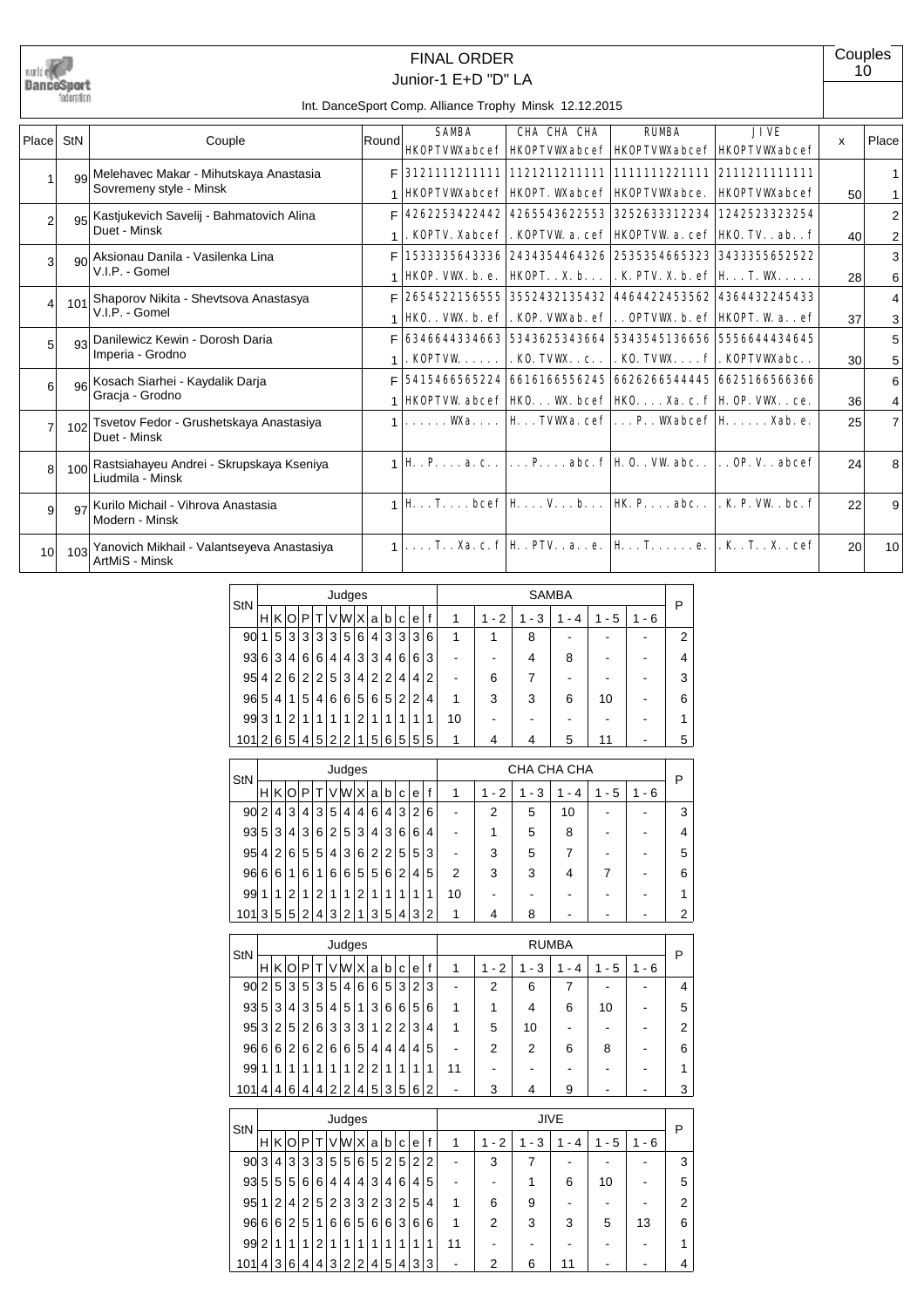|                 |     |            | <b>FINAL RESULT</b> |            |    |   |                   |     |   |         |     | R <sub>10</sub> |     |     |   |   |
|-----------------|-----|------------|---------------------|------------|----|---|-------------------|-----|---|---------|-----|-----------------|-----|-----|---|---|
| StN             | SAM | <b>CHA</b> | <b>RUM</b>          | <b>JIV</b> | x  | P | Q                 | StN | 1 | $1 - 2$ | - 3 | - 4             | - 5 | - 6 | P | Q |
| 99              | 4   |            |                     |            | 4  |   | ⋏                 | 99  |   |         |     |                 |     |     |   |   |
| 95              | 3   | 5          | 2                   | 2          | 12 | 2 | >                 | 95  |   | 2(4)    |     |                 |     |     | 2 | X |
| 90 <sup>°</sup> | 2   | 3          | 4                   | 3          | 12 | 3 | >                 | 90  |   | 1(2)    |     |                 |     |     | 3 | X |
| 101             | 5   | 2          | 3                   | 4          | 14 | 4 | v<br>⋏            | 101 |   |         |     |                 |     |     |   |   |
| 93              | 4   | 4          | 5                   | 5          | 18 | 5 | v<br>⋏            | 93  |   |         |     |                 |     |     |   |   |
| 96              | 6   | 6          | 6                   | 6          | 24 | 6 | $\checkmark$<br>∧ | 96  |   |         |     |                 |     |     |   |   |

H Ihar Kulikouski - BELARUS<br>K Dzmitry Bialiauski - BELARU

Dzmitry Bialiauski - BELARUS

O Anzhalika Ramanovich - BELARUS<br>P Andrei Sabanski - BELARUS

P Andrei Sabanski - BELARUS<br>T Gundars Briedis - LATVIA

T Gundars Briedis - LATVIA<br>V Zanas Untulis - LITHUANI

Zanas Untulis - LITHUANIA

W Artur Varnacov - MOLDOVA<br>X Jeffrey Meerkerk - NETHERI

Jeffrey Meerkerk - NETHERLANDS

A2 Alexey Galchun - RUSSIAN FEDERATION

B2 Dragan Rancev - SERBIA

C2 Kristina Horvatova - SLOVAKIA

E2 Volodymyr Kozak - UKRAINE F2 Sergio Roccatti - ITALY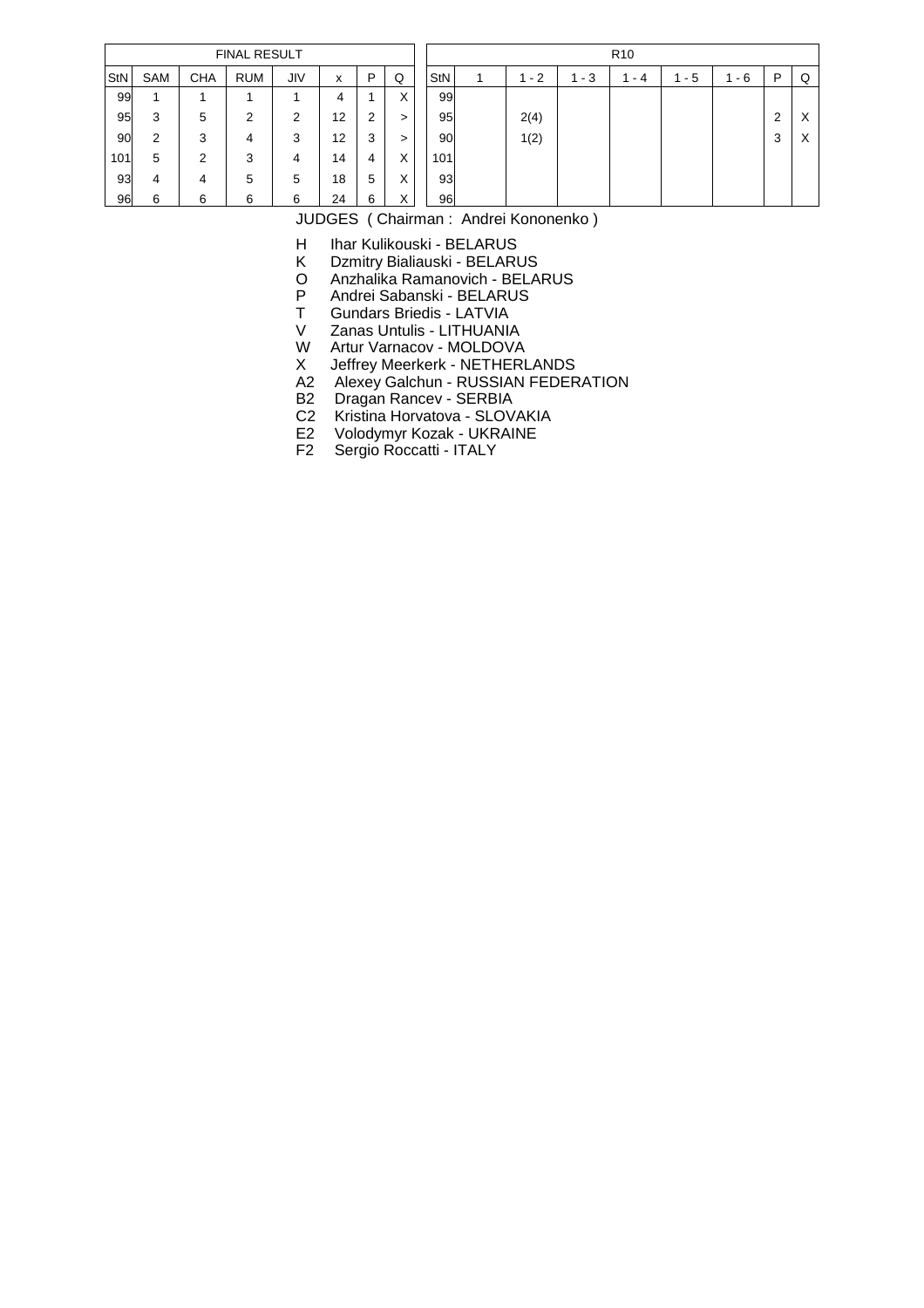

# Junior-2 "C" LA FINAL ORDER

**Couples** 16

|                 |     |                                                           |                | $\frac{1}{2}$ . Dance Opon Obinp. A singhce Trophy Temple 12.12.2010 |                                               |                                                        |                                                                                                                                                                               |                             |    |                |
|-----------------|-----|-----------------------------------------------------------|----------------|----------------------------------------------------------------------|-----------------------------------------------|--------------------------------------------------------|-------------------------------------------------------------------------------------------------------------------------------------------------------------------------------|-----------------------------|----|----------------|
| Place StN       |     | Couple                                                    |                | <b>SAMBA</b>                                                         | CHA CHA CHA                                   | <b>RUMBA</b>                                           | <b>PASO DOBLE</b>                                                                                                                                                             | <b>JIVE</b>                 |    | Place          |
|                 |     |                                                           | Round          |                                                                      |                                               |                                                        | JLNPRSUVWbdf   JLNPRSUVWbdf   JLNPRSUVWbdf   JLNPRSUVWbdf   JLNPRSUVWbdf                                                                                                      |                             | X  |                |
| $\mathbf{1}$    | 111 | Lahoikin Yauheni - Karobkina Yelizaveta                   | F              |                                                                      | 2412163122216 5311161122215                   |                                                        | 4312161121223 1314262121116 1312262223414                                                                                                                                     |                             |    | $\mathbf{1}$   |
|                 |     | Tandem - Gomel                                            | $\overline{2}$ | . LNPRSUVW bd.                                                       | . LNPR. UVW b. f                              | . LNPR. UVW bd.                                        | JLN. U. W bdf   . LNPRSU. Wbd.                                                                                                                                                |                             | 46 | $\overline{2}$ |
|                 |     |                                                           | 1              | JLNPRSU. Wbdf JLNPRSUVWbd.                                           |                                               |                                                        | JLNPRSUVWbdf   JLNPRSUVWbd.                                                                                                                                                   | <b>JLNPRSUVW bdf</b>        | 61 | $\mathbf{1}$   |
| $\overline{2}$  | 115 | Navatski Miraslau - Pravilava Valeria                     | F              | 4255641335423                                                        | 1152622435522                                 |                                                        | 2251623336534 4151551334423 2141333345252                                                                                                                                     |                             |    | $\overline{2}$ |
|                 |     | Gracia - Grodno                                           | 2              | JL. P. . UVWb. f                                                     | $.$ LN. $.$ SUVW $.$ $\ldots$                 |                                                        | . LNP. . U. W f   . LN. . SUV. d.                                                                                                                                             | . LN. . SUVW bdf            | 36 | 5              |
|                 |     |                                                           | 1              |                                                                      |                                               |                                                        | JL. P. SUVWbdf   JLNPRSUVWbdf   J. . PRSUVWbdf   JLNPRSUVWbdf                                                                                                                 | <b>JLNPRSU. Wbd.</b>        | 59 | 3              |
| 3 <sup>1</sup>  | 117 | Panysh Dzianis - Komar Iryna                              | F              |                                                                      |                                               |                                                        | 3344425613151 4433545311151 3424536512111 3432646513251 5223645612521                                                                                                         |                             |    | 3              |
|                 |     | Academy - Minsk                                           | 2              | JLN. RS. . Whd.                                                      | PRSUVWbdf                                     |                                                        | <b>JLN. RSUVWbdf   PRSUVWb. f   NP. SU. Wb. f</b>                                                                                                                             |                             | 48 | $\mathbf{1}$   |
|                 |     |                                                           | 1              | <b>JLNPR. UVWbdf</b>                                                 | <b>JLNPRSUVW.df</b>                           |                                                        | JLNPRSUVWbdf JLNPRSUVWb. f                                                                                                                                                    | <b>JLNPRSUVW.</b> df        | 61 | $\mathbf{1}$   |
| $\overline{4}$  | 116 | Paliachenka Yauheni - Karasevich Yelizaveta               | F              | 1131252254562                                                        | 2244353266464                                 |                                                        | 1143352264462 2543323266562 3555556166363                                                                                                                                     |                             |    | 4              |
|                 |     | Dancer - Gomel                                            | $\overline{2}$ | <b>J. NPRSUV. Y. . f</b>                                             | JLNPR. UV. Yb                                 |                                                        | JL. P. . UV. Yb. f JLNPR. UV. Yb. .                                                                                                                                           | $J. NP. \ldots$ VW $\ldots$ | 40 | $\overline{4}$ |
|                 |     |                                                           | 1              | JLN. R. UVWbd.                                                       | <b>JLNPRSUVWf</b>                             |                                                        | JLNPR. UVW. df JLNPRSUVWb. f                                                                                                                                                  | <b>JLNPRSUVWbdf</b>         | 57 | $\overline{4}$ |
| 5 <sub>l</sub>  | 121 | Strah Arseniy - Gavrilchik Mariya                         | F              | 6626516541334                                                        |                                               |                                                        | 3626414653333 5636414643346 5626414442335 6636411431136                                                                                                                       |                             |    | 5              |
|                 |     | Kapriz - Minsk                                            | $\overline{2}$ |                                                                      |                                               |                                                        | . LN. . SUV. df   J. N. RSUV. Ybdf   JLN. RS. VWb. .   N. RSUVWbdf   JLN. RS. V. Yb. f                                                                                        |                             | 45 | 3              |
|                 |     |                                                           | $\mathbf{1}$   | <b>JLNPRSUV. Yb</b>                                                  |                                               | . LNPRS. VW bdf   JLN. RSU. W bdf   JL. P. S. . W b. . |                                                                                                                                                                               | . LNPRS. . Wbdf             | 46 | 10             |
| 6               | 114 | Minkou Dzmitry - Mizhevich Lizaveta                       | F              |                                                                      |                                               |                                                        | 5563334466645 6565236544646 6565245455655 6265135655644 4464124554645                                                                                                         |                             |    | 6              |
|                 |     | Dancer - Gomel                                            | 2              | N. R Ybdf   JLN. RS. V b                                             |                                               |                                                        | $\ldots$ RSUV. Yb. $\ldots$ RS. V. Y. d.                                                                                                                                      | . L. UV. Ybdf               | 31 | 6              |
|                 |     |                                                           | 1              |                                                                      | J. NP. SUVWb. f JLNPRSUV. Ybd.                | $\ldots$ NP. SUVW b. $\ldots$                          | . LNPRSUV. . bd.                                                                                                                                                              | . LNPRSUV. . b. .           | 45 | 11             |
| $\overline{7}$  | 108 | Khralovich Aliaksandr - Dylenok Ksenia                    | $\overline{2}$ |                                                                      | JL. P. $\dots$ W. df $\dots$ P. $\dots$ W. df |                                                        | $\ldots$ NP. S. $\ldots$ W $\ldots$ d.   J. $\ldots$ P. S. $\ldots$ W b. $\ldots$ FISU. W b. .                                                                                |                             | 29 | $\overline{7}$ |
|                 |     | Sovremeny style - Minsk                                   | 1              |                                                                      |                                               |                                                        | J. NPR. UVWbdf   J. NP. . U. Wbdf   JLNP. S. . Wbdf   J. NPRS. VWbdf   JL. P. SU. Wbdf                                                                                        |                             | 51 | 8              |
| $\overline{7}$  | 109 | Kinakh Vladislav - Valyeva Alesia                         | $\overline{2}$ | J. . P.                                                              | $JIMP. \ldots W bd.$                          |                                                        | JLNP. $\dots$ VW bdf $ $ J. NP. $\dots$ W $\ldots$ df $ $ JLNP. $\dots$ V. $\dots$ .                                                                                          |                             | 29 | $\overline{7}$ |
|                 |     | Ludmila - Minsk                                           | $\mathbf{1}$   |                                                                      | <b>JLNP. SUVWbdf JLNPRS. VWb. .</b>           |                                                        | JLNPR. U. W bdf   J. NPR. UVWbdf   JL. PRS. VW bdf                                                                                                                            |                             | 53 | $\overline{7}$ |
| 9               | 113 | Mikhalkov Aliaksei - Shcherankova Anastasiya              | $\overline{2}$ | $.$ LNP. $.$ . VWb. $.$                                              |                                               | . L. P. W. . $f    P  P  Y$ . d. $   NP  W$ . W.       |                                                                                                                                                                               | . L. WY. df                 | 24 | 9              |
|                 |     | Prometei - Mogilev                                        | $\mathbf{1}$   |                                                                      |                                               |                                                        | <b>JLNPRSUVW. df JLNPRSUVWb. f J. NPRS. V. Y. df JLNPRSUVWbdf J. NPR. UV. Ybdf</b>                                                                                            |                             | 56 | 5              |
| 10 <sup>1</sup> | 122 | Zakharenko Anton - Shkrebova Milena                       | $\overline{2}$ | $\ldots$ R.U. $\ldots$ b                                             |                                               |                                                        | $\ldots$ RSU. $\ldots$ df $\ldots$ R. U. $\ldots$ df $\ldots$ R. U. $\ldots$ R. U. $\ldots$ R. U. $\ldots$ F                                                                  |                             | 23 | 10             |
|                 |     | Kaleidoskop - Mogilev                                     | 1              |                                                                      |                                               |                                                        | . LNPRS. V. Ybdf   . L. . RS. VWb. f   P. S. VWbdf   JLN. RSUVWbdf   NP. S. V. Yb. f                                                                                          |                             | 45 | 11             |
| 11              | 118 | Pshonka Ilya - Starykava Uladzislava                      | $\overline{2}$ | $J_{\cdot} \ldots$ RS. V $\ldots$ .                                  |                                               |                                                        | $J_{1},\ldots\ldots\ldots Y_{n}$ d. $J_{1}\ldots S_{n}\ldots Y_{n}\ldots J_{n}$ . PR. . V $\ldots\ldots/J_{n}\ldots\mathrm{PR}_{n}\ldots V_{n}\ldots\mathrm{d}_{n}$           |                             | 20 | 11             |
|                 |     | Fest - Vitebsk                                            | 1              | JL. PRSUVW bd.                                                       | <b>JLNPRSUVW bd.</b>                          |                                                        | JLNPRSUVW bdf   JLNP. S. VW. df   JLNPRS. VWbd.                                                                                                                               |                             | 54 | 6              |
| 12 <sup>1</sup> | 123 | Zhyrko Aliaksandr - Kadushko Alena                        | $\overline{2}$ |                                                                      |                                               |                                                        |                                                                                                                                                                               |                             | 19 | 12             |
|                 |     | Modern - Minsk                                            | 1              |                                                                      |                                               |                                                        | JLN. RSUVWb. f   J. N. UV. df   JLN. RSUV. Y. d.   JLN. RSUV. Ybdf   J. N. RSUVW. df                                                                                          |                             | 47 | 9              |
| 13 <sup>1</sup> | 112 | Lukoshkin Artiom - Lukoshkina Anna<br>Elegance - Minsk    | $\mathbf{1}$   |                                                                      |                                               |                                                        | <b>J. NPRS Y. df   JL. PRSU. . Y. df   JLNPRSU. W. . f   J. . PRS W. . f   J. N. RSUVW. . f</b>                                                                               |                             | 43 | 13             |
| 14              | 110 | Kulakovich Anton - Basarevskaja Diana<br>Modern - Minsk   | $\mathbf{1}$   |                                                                      |                                               |                                                        | . L. PRS. V. df   PR. UV. . bdf   . L. P. SUV. Yb. f   . LNP. . U. bdf   JL. P. . UVW bdf                                                                                     |                             | 38 | 14             |
| 15 <sub>l</sub> | 107 | Danskou Sviataslau - Herashchanka Iryna<br>Dancer - Gomel | $\mathbf{1}$   |                                                                      |                                               |                                                        | $\ldots$ N. $\ldots$ S. $\ldots$ W bdf $\vert$ J. $\ldots$ S. $\ldots$ W bdf $\vert$ JL. $\ldots$ R. UVW b. $\ldots$ N. UVW $\ldots$ N. UVW b. $\ldots$ N. UVW b. $\ldots$ N. |                             | 35 | 15             |
| 16              | 120 | Shpakov Denis - Polina Buryanova<br>Modern - Minsk        | $\mathbf{1}$   |                                                                      |                                               |                                                        | . L. . R. U. W.   . LN. U. W(bdf   . LN. R. . V. Ybd.   . L. U. Y. d.   . LN. U. . Y. df                                                                                      |                             | 29 | 16             |

| StN                                                       |                                                 |  | Judges |  |  |  |     |   |   |         |                          | <b>SAMBA</b>             |                          |                          | P            | StN                             |  |  | Judges |                           |  |            |   |                | CHA CHA CHA |         |         |         | P              |
|-----------------------------------------------------------|-------------------------------------------------|--|--------|--|--|--|-----|---|---|---------|--------------------------|--------------------------|--------------------------|--------------------------|--------------|---------------------------------|--|--|--------|---------------------------|--|------------|---|----------------|-------------|---------|---------|---------|----------------|
|                                                           | J L N P R S U V W Y b d f                       |  |        |  |  |  |     |   |   | $1 - 2$ | $1 - 3$                  | $1 - 4$                  | $1 - 5$                  | $1 - 6$                  |              |                                 |  |  |        | J L N P R S U V W Y b d f |  |            |   | $1 - 2$        | $1 - 3$     | $1 - 4$ | $1 - 5$ | $1 - 6$ |                |
| 111 2 4 1 2 1 6 3 1 2 2 2                                 |                                                 |  |        |  |  |  |     | 6 | 4 | 9       | $\overline{\phantom{0}}$ | -                        |                          | $\overline{\phantom{0}}$ | $\mathbf{1}$ | $111\,5 3 1 1 1 6 1 1 2 2 2 $   |  |  |        |                           |  | $1\vert 5$ | 6 | 9              |             |         |         |         |                |
| 114556333344466645                                        |                                                 |  |        |  |  |  |     |   |   | $\sim$  | 3                        | 6                        | 9                        | ٠                        | 6            | 11465652236544646               |  |  |        |                           |  |            |   |                | 2           | 5       | 8       |         | 6              |
| 115 4 2 5 5 6 4 1 3 3 5 4 2 3                             |                                                 |  |        |  |  |  |     |   |   | 3       | 6                        | 9                        |                          |                          | 4            | 115 1 1 5 2 6 2 2 4 3 5 5 2 2   |  |  |        |                           |  |            | 2 |                |             |         |         |         | $\overline{2}$ |
| $116   1   1   3   1   2   5   2   2   5   4   5   6   2$ |                                                 |  |        |  |  |  |     |   | 3 | 7       | $\overline{\phantom{0}}$ |                          |                          |                          | 2            | 116 2 2 4 4 3 5 3 2 6 6 4 6 4   |  |  |        |                           |  |            |   | 3              | 5           | 9       |         |         | 5              |
| 117333444425611311511                                     |                                                 |  |        |  |  |  |     |   | 3 | 4       | 7                        |                          |                          |                          | 3            | 117 4 4 3 3 5 4 5 3 1 1 1 5     |  |  |        |                           |  |            | 4 | 4              | 7.13        |         |         |         | 3              |
| 121 6 6 2 6 5 1 6 5 4 1 3                                 |                                                 |  |        |  |  |  | 3 4 |   | 2 | 3       | 5                        | 7                        |                          |                          | 5            | 121 3 6 2 6 4 1 4 6 5 3 3 3 3   |  |  |        |                           |  |            |   | 2              | 7.18        |         |         |         | 4              |
|                                                           |                                                 |  | Judges |  |  |  |     |   |   |         |                          | <b>RUMBA</b>             |                          |                          |              |                                 |  |  | Judges |                           |  |            |   |                | PASO DOBLE  |         |         |         |                |
| StN                                                       |                                                 |  |        |  |  |  |     |   |   |         |                          |                          |                          |                          | P            | StN                             |  |  |        |                           |  |            |   |                |             |         |         |         | P              |
|                                                           | J L N P R S U V W Y b d f                       |  |        |  |  |  |     |   |   | $1 - 2$ | $1 - 3$                  | $-4$                     | $1 - 5$                  | $1 - 6$                  |              |                                 |  |  |        | J L N P R S U V W Y b d f |  |            |   | $1 - 2$        | $1 - 3$     | $1 - 4$ | $1 - 5$ | $1 - 6$ |                |
| 111 4 3 1 2 1 6 1 1 2 1 2                                 |                                                 |  |        |  |  |  | 2 3 |   | 5 | 9       |                          |                          |                          | ٠                        | $\mathbf{1}$ | 111 1 3 1 4 2 6 2 1 2 1 1       |  |  |        |                           |  | 1 6        | 6 | 9              |             |         |         |         |                |
| 1146566524545456655                                       |                                                 |  |        |  |  |  |     |   |   |         |                          | 3                        | 10                       |                          | 6            | $1146$  2 6 5 1 3 5 6 5 5 6 4 4 |  |  |        |                           |  |            |   | $\overline{2}$ | 3           | 5       | 9       |         | 6              |
| $115$ 2 2 5 1 6 2 3 3 3 6 5 3 4                           |                                                 |  |        |  |  |  |     |   |   | 4       | 8.19                     | $\overline{\phantom{0}}$ | $\overline{\phantom{0}}$ | $\overline{a}$           | 3            | 115 4 1 5 1 5 5 1 3 3 4 4 2 3   |  |  |        |                           |  |            | 3 | 4              | 7.14        |         |         |         | 2              |
| $116   1   1   4   3   3   5   2   2   6   4   4   6   2$ |                                                 |  |        |  |  |  |     |   | 2 | 5       | $\overline{7}$           |                          |                          |                          | 4            | 116 2 5 4 3 3 2 3 2 6 6 5 6 2   |  |  |        |                           |  |            |   | 4              | 7.17        |         |         |         | $\overline{4}$ |
| 1173 4 2 4 5 3 6 5 1 2 1                                  |                                                 |  |        |  |  |  |     |   | 4 | 6       | 8.14                     |                          |                          |                          | 2            | 117 3 4 3 2 6 4 6 5 1 3 2 5     |  |  |        |                           |  |            | 2 | 4              | 7.15        |         |         |         | 3              |
|                                                           | $121\,5\,6\,3\,6\,4\,1\,1\,4\,6\,4\,3\,3\,4\,6$ |  |        |  |  |  |     |   |   |         | 4                        | 8                        |                          |                          | 5            | 121 5 6 2 6 4 1 4 4 4 2 3 3 5   |  |  |        |                           |  |            |   | 3              | 5           | 9       |         |         | 5              |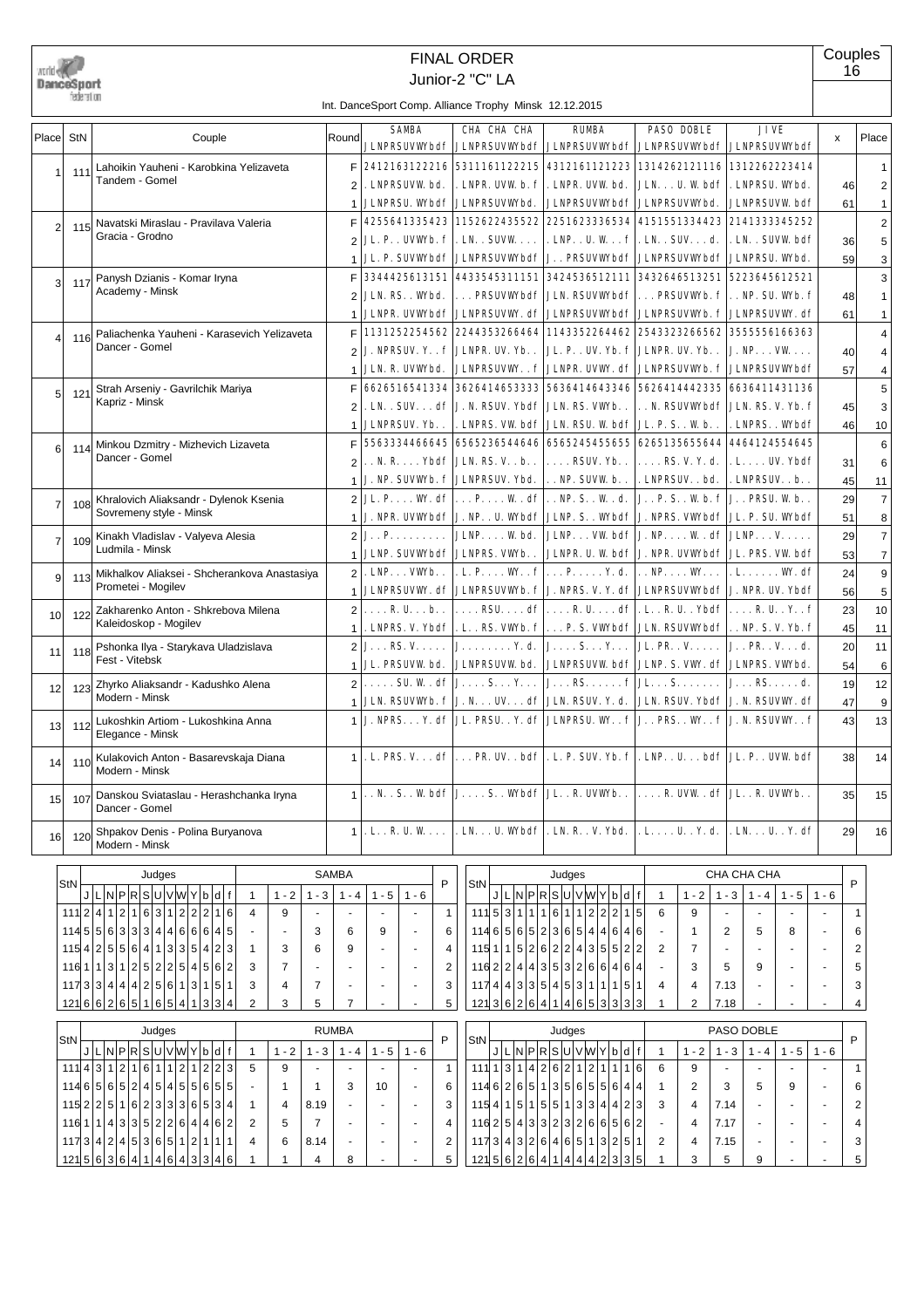| StN                           |  |                 | Judges |  |   |                                       |     |   |      |                          | <b>JIVE</b>              |     |                          | P |     |            |            |            | <b>FINAL RESULT</b> |     |                   |   |          |
|-------------------------------|--|-----------------|--------|--|---|---------------------------------------|-----|---|------|--------------------------|--------------------------|-----|--------------------------|---|-----|------------|------------|------------|---------------------|-----|-------------------|---|----------|
|                               |  | JLNPRSUVWYbdf   |        |  |   |                                       |     |   | $-2$ | - 3                      | - 4                      | - 5 | - 6                      |   | StN | <b>SAM</b> | <b>CHA</b> | <b>RUM</b> | PAS                 | JIV | $\mathbf v$<br>л. | Þ | Q        |
| $111$ 1 $ 3 $                 |  | 2 2 6 2 2 2 3 4 |        |  |   |                                       | 1 4 | 3 | 8    | $\overline{\phantom{0}}$ | $\overline{\phantom{0}}$ | -   | -                        |   | 111 |            |            |            |                     |     | 5                 |   | $\times$ |
| 114441614112141515146         |  |                 |        |  |   |                                       | 45  |   |      | ◠                        | 8                        | -   | -                        | 5 | 115 |            | ◠          | 3          |                     | ◠   | 13                |   | $\times$ |
| 115 2 1 4 1 3 3 3 3 4 5 2 5 2 |  |                 |        |  |   |                                       |     | 2 | 5    | 9                        | $\overline{\phantom{0}}$ |     |                          |   | 117 | 3          | 3          | っ          | 3                   | 4   | 15                |   | $\times$ |
| 11635555556116636363          |  |                 |        |  |   |                                       |     |   |      |                          | 4                        | 9   | $\overline{\phantom{0}}$ | 6 | 116 | 2          | 5          | 4          | 4                   | 6   | 21                |   | $\times$ |
| 117 5 2 2 3 6 4 5 6 1         |  |                 |        |  |   | $\left  2 \right  5 \left  2 \right $ |     | 2 | 6    | 7.13                     | 8                        |     |                          | 4 | 121 | 5          | 4          | 5          | 5                   | 3   | 22                | 5 | $\times$ |
| 121 6 6 3 6 4 1 1 4 3 1       |  |                 |        |  | 1 |                                       | 3 6 | 4 |      | 7.13                     | 9                        |     |                          |   | 114 | 6          | 6          | 6          | 6                   | 5   | 29                |   | $\times$ |

J Elena Shats - BELARUS

L Mihail Konakhau - BELARUS<br>N Vladimir Parakhnevich - BELA

Vladimir Parakhnevich - BELARUS

P Andrei Sabanski - BELARUS<br>R Gergana Zhekova - BULGAR

R Gergana Zhekova - BULGARIA<br>S Erika Kappet - ESTONIA

S Erika Kappet - ESTONIA<br>U Rolandas Burneikis - LITI

U Rolandas Burneikis - LITHUANIA<br>V Zanas Untulis - LITHUANIA

V Zanas Untulis - LITHUANIA<br>W Artur Varnacov - MOLDOVA

W Artur Varnacov - MOLDOVA<br>Y Marek Choinacki - POLAND

Marek Chojnacki - POLAND

B2 Dragan Rancev - SERBIA<br>D2 Niko Basaric - SLOVENIA

D2 Niko Basaric - SLOVENIA<br>F2 Sergio Roccatti - ITALY

Sergio Roccatti - ITALY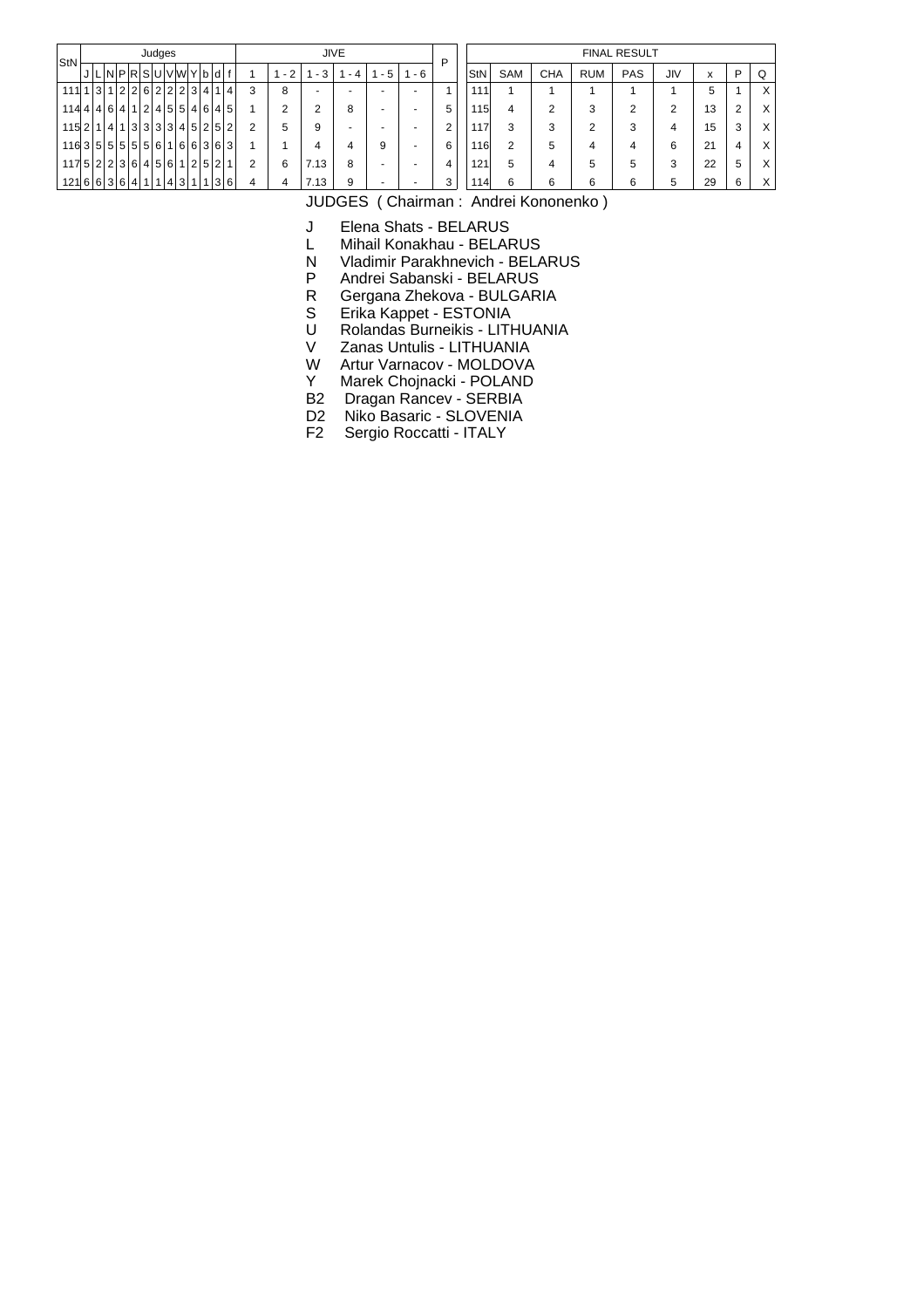

# Adults+Youth C+B "B" LA FINAL ORDER

**Couples** 20

|                 |     |                                                                    |                | IIII. Dariceoport Comp. Aliiance Trophy IVIIIISN 12.12.2013                                                                                                                                                                                       |                                      |                                                                                                                                                            |                                                          |                                                        |          |                         |
|-----------------|-----|--------------------------------------------------------------------|----------------|---------------------------------------------------------------------------------------------------------------------------------------------------------------------------------------------------------------------------------------------------|--------------------------------------|------------------------------------------------------------------------------------------------------------------------------------------------------------|----------------------------------------------------------|--------------------------------------------------------|----------|-------------------------|
| Place           | StN | Couple                                                             | Round          | <b>SAMBA</b>                                                                                                                                                                                                                                      | CHA CHA CHA                          | <b>RUMBA</b><br><b>HKOPTUVXYacde   HKOPTUVXYacde   HKOPTUVXYacde   HKOPTUVXYacde   HKOPTUVXYacde</b>                                                       | <b>PASO DOBLE</b>                                        | <b>JIVE</b>                                            | $\times$ | Place                   |
|                 |     | Lobodin Nikita - Kiselevsakaya Elli                                | F              |                                                                                                                                                                                                                                                   | 1211311111212 2121213111211          | 1121311113211 1241311111311 1111311312311                                                                                                                  |                                                          |                                                        |          | $\mathbf{1}$            |
| $\mathbf{1}$    | 138 | Sovremeny style - Minsk                                            | 2              | <b>HKOPTUVXYacde HKOPTUVXYacde</b>                                                                                                                                                                                                                |                                      | <b>HKOPTUVXYac. e</b>                                                                                                                                      | <b>HKOPTUVXYacde</b>                                     | <b>HKOPTUVXYacde</b>                                   | 64       | 1                       |
|                 |     |                                                                    | 1              |                                                                                                                                                                                                                                                   | <b>HKOPT. V. Yacde HKOPTUVXYacde</b> | <b>HKOPTUVXYacde</b>                                                                                                                                       | <b>HKOPTUVXYacde</b>                                     | <b>HKOPTUVXYacde</b>                                   | 63       | $\mathbf{1}$            |
|                 |     | Haluza Mikhail - Krauchanka Hanna                                  | F              |                                                                                                                                                                                                                                                   | 2523252222151 1412322222162          | 2513232221162                                                                                                                                              |                                                          | 3412132222152 2423223223153                            |          | $\overline{\mathbf{c}}$ |
| 2               | 34  | Modern - Minsk                                                     | $\overline{c}$ |                                                                                                                                                                                                                                                   | H. OPTUVX. ac. e HKOPTUVXYacde       |                                                                                                                                                            |                                                          | <b>HKOPT. VXYacde   HKOPTUVXYacde   HKOPT. VXYacde</b> | 60       | $\overline{\mathbf{c}}$ |
|                 |     |                                                                    | 1              | <b>HKOPTUVXY. c. e HKOPTUVXYacde</b>                                                                                                                                                                                                              |                                      |                                                                                                                                                            | <b>HKOPT. VXY. c. e HKOPTUVXYacde</b>                    | <b>HKOPTUVXYacde</b>                                   | 60       | 2                       |
|                 |     | Lapitskiy Nikita - Spanu Iolanda                                   | F              |                                                                                                                                                                                                                                                   | 5144535453635 4234554353346          |                                                                                                                                                            |                                                          | 6244544352443 4124425353233 4234434151232              |          | 3                       |
| 3               | 136 | V.I.P - Gomel                                                      | $\overline{2}$ | . KOP. UV. . a. de   HKOP. U. . Ya.                                                                                                                                                                                                               |                                      | . KOPT. VX. a. de   HKOPT. Ya.                                                                                                                             |                                                          | . KOPTUV. Ya. de                                       | 41       | 3                       |
|                 |     |                                                                    | 1              | <b>HKOP. . VXYacde   HKOPTU. XYacde</b>                                                                                                                                                                                                           |                                      | <b>HKOPT. V. Ya. de</b>                                                                                                                                    | <b>HKO. T. V. Yacde</b>                                  | <b>HKOPTUVXYacde</b>                                   | 56       | 3                       |
|                 |     | Konstantin Petrenko - Soika Polina                                 | F              | 4462666334444                                                                                                                                                                                                                                     | 5563466445634                        |                                                                                                                                                            | 4462455434636 5563564634646                              | 6562555634646                                          |          | 4                       |
| 4               | 134 | Meta - Minsk                                                       | $\overline{2}$ | . K. PT. Yacd.                                                                                                                                                                                                                                    | <b>H</b> . PT. . X. ac. e            | . K. PT. . X. ac. .                                                                                                                                        | . KOPT. Yacd.                                            | . PT. VX. acd.                                         |          |                         |
|                 |     |                                                                    |                |                                                                                                                                                                                                                                                   |                                      |                                                                                                                                                            |                                                          |                                                        | 35       | 4                       |
|                 |     |                                                                    | 1              | <b>HKOPTU. XY. cde   HKOPT. . XY. c. .</b>                                                                                                                                                                                                        |                                      | <b>HKOPTUVXYacd.</b>                                                                                                                                       | . KOPTUVXYacd.                                           | <b>HKOPTU. XY. cd.</b>                                 | 52       | 4                       |
| 5               | 139 | Maksimenka Daniil - Tselikava Yuliya<br><b>BELARUS -</b>           | F              |                                                                                                                                                                                                                                                   | 3355123646566 3355141536455          | 3355163646554                                                                                                                                              | 2355243546564                                            | 3355142546465                                          |          | 5                       |
|                 |     |                                                                    | $\overline{2}$ | $H$ KO. TUVXY. $\ldots$                                                                                                                                                                                                                           | . KO. TUVXY. . d.                    | $H$ 0. TUV. Y. $\ldots$                                                                                                                                    | <b>H</b> T. VXYac. .                                     | . KO. TUV. Y.                                          | 35       | 4                       |
|                 |     |                                                                    | 1              | <b>HKO. TUVXY.</b> e   <b>HKO. TUVX.</b> a. d.                                                                                                                                                                                                    |                                      | . KO. TUVXYa. d.                                                                                                                                           | <b>HKO. TUVXY. . d.</b>                                  | <b>HKO. TUVX. a. d.</b>                                | 45       | 8                       |
| 6               | 128 | Charnenka Aliaksandr - Savitskava Alena<br>Imperia - Grodno        | F              |                                                                                                                                                                                                                                                   | 6636444565323 6646635664523          | 5636626565325                                                                                                                                              |                                                          | 6636656465425 5646666465524                            |          | 6                       |
|                 |     |                                                                    | 2              |                                                                                                                                                                                                                                                   |                                      | $\mathbf{H} \mathbf{0} \ldots \mathbf{X}$ . $\mathbf{c}$ de $\ldots$ 0. $\ldots$ VX. . $\mathbf{c}$ . e $\mathbf{H} \mathbf{0} \ldots$ XY. $\mathbf{c}$ d. |                                                          | $\ldots$ 0. . U. X. . cd.   H 0. . U. X. . cde         | 29       | 6                       |
|                 |     |                                                                    | $\mathbf{1}$   |                                                                                                                                                                                                                                                   |                                      | . KO. TUVXYa. d.   H. OP. . VXYa. d.   H. O. T. VX. acde   . KOP. U. X. e   H. OP. UV. Yac. e                                                              |                                                          |                                                        | 41       | 9                       |
| 7               | 129 | Hrebtovich Anton - Lobanok Nadezda                                 |                | 2   HK. V. Y. . de   . K. UV. . a. d.                                                                                                                                                                                                             |                                      | . K. P. U. . Y. . de   . K. U. de   <b>HK.</b> P. U. d.                                                                                                    |                                                          |                                                        | 26       | $\overline{7}$          |
|                 |     | Kaleidoskop - Mogilev                                              | $\mathbf{1}$   |                                                                                                                                                                                                                                                   |                                      | . K. PTUVXYacde   . K. P. UV. Yacde   H. OP. U. XYacde   HK. P. . VXYacde   HKOP. . VX. de                                                                 |                                                          |                                                        | 48       | $\overline{7}$          |
| 8               | 130 | Kattsuba Vladislav - Bolsunovskaya Valeriya                        | $\overline{2}$ | $\blacksquare$ . KO. T. . X. . c. . $\blacksquare$                                                                                                                                                                                                |                                      | . KO. T. . XY.   . K. . T. . X.   HKO. T. . X.   HKO. VX. . c. .                                                                                           |                                                          |                                                        | 24       | 8                       |
|                 |     | V.I.P. - Gomel                                                     | $\mathbf{1}$   | . KOPTU. XY. cd.                                                                                                                                                                                                                                  |                                      | . KOPTU. X. ac. e   HKOPTU. XY. cde   HKOPTU. XY. c. e   HKOPTUVXYacd.                                                                                     |                                                          |                                                        | 51       | 5                       |
| 9               | 127 | Babich Nikita - Artsiukhova Alena                                  | $\overline{2}$ |                                                                                                                                                                                                                                                   |                                      | $  \dots$ PT. $\ldots$ a. de $  \dots$ PT. V. Y. cde $  \dots$ O. $\ldots$ V. Y. . d. $  \dots$ P. U. $\dots \dots$ e $  \dots$ PTU. $\dots \dots$ e       |                                                          |                                                        | 23       | 9                       |
|                 |     | Elegance - Minsk                                                   | $\mathbf{1}$   | <b>HKOPTUVXYacde</b>                                                                                                                                                                                                                              |                                      | OPT. VXY. cde   . KOP. U. XYa. de   OPT. VX. a. de   . KO. TUV. Yacde                                                                                      |                                                          |                                                        | 49       | 6                       |
| 10              | 24  | Hardeyeu Andrei - Tsikhanava Katsityna                             |                | $2   \ldots$ . UVXYac                                                                                                                                                                                                                             |                                      | $\ldots$ . U. $\ldots$ c. $\cdot \cdot \cdot$ U. $\ldots$ ac. e $\ldots \cdot$ V. . ac. $\cdot \cdot \cdot \cdot \cdot$ XYac.                              |                                                          |                                                        | 19       | 10                      |
|                 |     | Meta - Minsk                                                       | $\mathbf{1}$   |                                                                                                                                                                                                                                                   |                                      | $\mid$ H $\ldots$ TUVXYac. e $\mid$ H $\ldots$ PTU. . Y. c. e $\mid \ldots$ . TUVXY. c. e $\mid \ldots$ O. TUV. Y. cde $\mid$ H $\ldots$ . U. . Y. cd.     |                                                          |                                                        | 36       | 12                      |
| 10              | 141 | Petrov Yury - Smirnova Valeryia                                    |                | $2 \mathbf{H} \cdot \mathbf{P} \dots \mathbf{Y} \dots  \mathbf{H} \cdot \mathbf{P} \dots \dots a \dots e \mathbf{H} \cdot \mathbf{P} \dots \dots  \mathbf{H} \cdot \mathbf{P} \dots \mathbf{V} \dots e \mathbf{H} \dots \dots \mathbf{Y} \dots e$ |                                      |                                                                                                                                                            |                                                          |                                                        | 19       | 10                      |
|                 |     | VIP - Gomel                                                        | $\mathbf{1}$   |                                                                                                                                                                                                                                                   |                                      | H. OPTU. XYa. . e   H. OPTUVXYa. de   P. U. . Y. e   H. . PTUV. Ya. . e   H. . PTUV. Ya. . e                                                               |                                                          |                                                        | 40       | 10                      |
| 12              | 135 | Kushniarevich Yahor - Hurda Anastasiya                             |                | $2   \ldots, U, \ldots, H, \ldots, d$ . $  H \ldots, W, \text{. acde}   \ldots, V, \text{. acde}   \ldots, \ldots, a \ldots$                                                                                                                      |                                      |                                                                                                                                                            |                                                          |                                                        | 15       | 12                      |
|                 |     | Modern - Minsk                                                     | $\mathbf{1}$   |                                                                                                                                                                                                                                                   |                                      | H. O. T. Yacd.   H. O. . UV. de   HKO. . UV. Yacd.   HK. .T. V. . ac. .   . KO. T. VX. acde                                                                |                                                          |                                                        | 37       | 11                      |
| 13              | 132 | Kliashchonak Viachaslau - Kliashchonak Viktoryia<br>Dancer - Gomel |                | $1 $ OP. . V. . a. de   H 0. . UVXYacd. $ $ P. . VXYac. . $ $ 0. XYacd. $ $ 0. VXYacde                                                                                                                                                            |                                      |                                                                                                                                                            |                                                          |                                                        | 35       | 13                      |
| 13              | 140 | Nadtochaev Aleksey - Nikolaeva Tanya<br>Liudmila - Minsk           |                | $  \cdot  $ . K. P. U. X. . cde   . K. P. X. ac. .   IK. P. X. . cde   IKOP. U. XYacde   IK. P. X. . c. .                                                                                                                                         |                                      |                                                                                                                                                            |                                                          |                                                        | 35       | 13                      |
| 15 <sub>l</sub> |     | 143 Sakharuk Evgeny - Govorovskaya Marta<br>VIP - Gomel            |                | $\parallel$   H.P. Ua   HTY. cde   H.PT.Vac. e   H. PTUVacde    PTUac. e                                                                                                                                                                          |                                      |                                                                                                                                                            |                                                          |                                                        | 32       | 15                      |
| 16              | 131 | Khulup Siarhei - Lavorchyk Natallia<br>Dancer - Gomel              |                | $\uparrow$   HK . TU. a. . e   . K UV. de   HK . TU. cde   HK V. . a. de   . K. PT. de                                                                                                                                                            |                                      |                                                                                                                                                            |                                                          |                                                        | 29       | 16                      |
| 17              | 22  | Valodzin Vasili - Drobova Anastasiya<br>GRASIA - Grodno            |                | $1 \ldots$ OP. . V. . a                                                                                                                                                                                                                           | . KOPT. Yac. .                       | . KOPT. V. . a.                                                                                                                                            | $\ldots$ OP. U. $\ldots \ldots$                          | . KOP. UV. . a. . e                                    | 27       | 17                      |
| 18              | 142 | Pivavar Stsiapan - Mironova Kristina<br><b>TsDance - Minsk</b>     |                | $1   \ldots \ldots \text{VX} \ldots \text{C} \ldots$                                                                                                                                                                                              |                                      | . K. TUV. . a. . e $ 0.$ TU. X. $ 1.$ . XY. $ $ H. XY.                                                                                                     |                                                          |                                                        | 19       | 18                      |
| 19              | 137 | Lazovii Valerii - Molodcova Vita<br>Kaleidoskop - Mogilev          |                | $1$   $\cdot$ K $\ldots$ V $\ldots$ d.                                                                                                                                                                                                            |                                      | $\mathbf{K} \ldots \mathbf{V} \mathbf{X} \ldots \ldots \ldots \mathbf{U} \ldots \mathbf{X}$                                                                | <b>HK. P. U. X.</b> . c. . $  \dots \dots \dots X \dots$ |                                                        | 16       | 19                      |
| 20              | 145 | Shigalo Alexandr - Simashkevich Valeriya<br>Modern - Minsk         |                | $1$   <b>H</b> $\ldots \ldots \ldots$ cd.                                                                                                                                                                                                         | <b>H</b>                             | <b>HK</b> d.                                                                                                                                               |                                                          | . <b>T. Y.</b>                                         | 9        | 20                      |
|                 | StN | Judges                                                             | SAMBA          | P                                                                                                                                                                                                                                                 | 'St                                  | Judges                                                                                                                                                     |                                                          | CHA CHA CHA                                            | P        |                         |

| $\vert$ StN                   |  |                           | Judges          |  |  |   |   |      |     | SAMBA |     |     | D | StN                               |  |  | Judges |                              |  |   |         | CHA CHA CHA |     |         |         |  |
|-------------------------------|--|---------------------------|-----------------|--|--|---|---|------|-----|-------|-----|-----|---|-----------------------------------|--|--|--------|------------------------------|--|---|---------|-------------|-----|---------|---------|--|
|                               |  | H K O P T U V X Y a c d e |                 |  |  |   |   | $-2$ | - 3 | - 4   | - 5 | - 6 |   |                                   |  |  |        | H K O P T U V X Y a c d e    |  |   | $1 - 2$ | - 3         | - 4 | $1 - 5$ | $1 - 6$ |  |
|                               |  | 342523252522221           |                 |  |  |   | ↷ |      |     |       |     |     | ◠ |                                   |  |  |        | 34 1 4 1 2 3 2 2 2 2 2 1 6 2 |  |   | 10      |             |     |         |         |  |
| 128 6 6 3 6 4 4 4 5 6 5 3 2 3 |  |                           |                 |  |  |   |   |      |     | '.23  |     |     | 5 | 128 6 6 4 6 6 3 5 6 6 4 5 2 3     |  |  |        |                              |  |   |         |             |     |         |         |  |
| 1344416266633344444           |  |                           |                 |  |  |   |   |      |     | 9     |     |     | 3 | 13455634684445684                 |  |  |        |                              |  |   |         |             |     | 9       |         |  |
| 136511444535415363635         |  |                           |                 |  |  |   |   |      | 4   | 7.22  |     |     | 4 | 136 4 2 3 4 5 5 4 3 5 3 3 4 6     |  |  |        |                              |  |   |         | 5           | 9   |         |         |  |
| 13811211                      |  |                           | 1 3 1 1 1 1 1 2 |  |  | 2 | 9 |      |     |       |     |     |   | $138$ 2 1 2 1 2 1 2 1 3 1 1 1 1 2 |  |  |        |                              |  | 8 |         |             |     |         |         |  |
| 13933355511236465566          |  |                           |                 |  |  |   |   |      |     |       | 9   |     | 6 | 13933355114                       |  |  |        | 1 5 3 6 4 5 5                |  |   |         |             |     |         |         |  |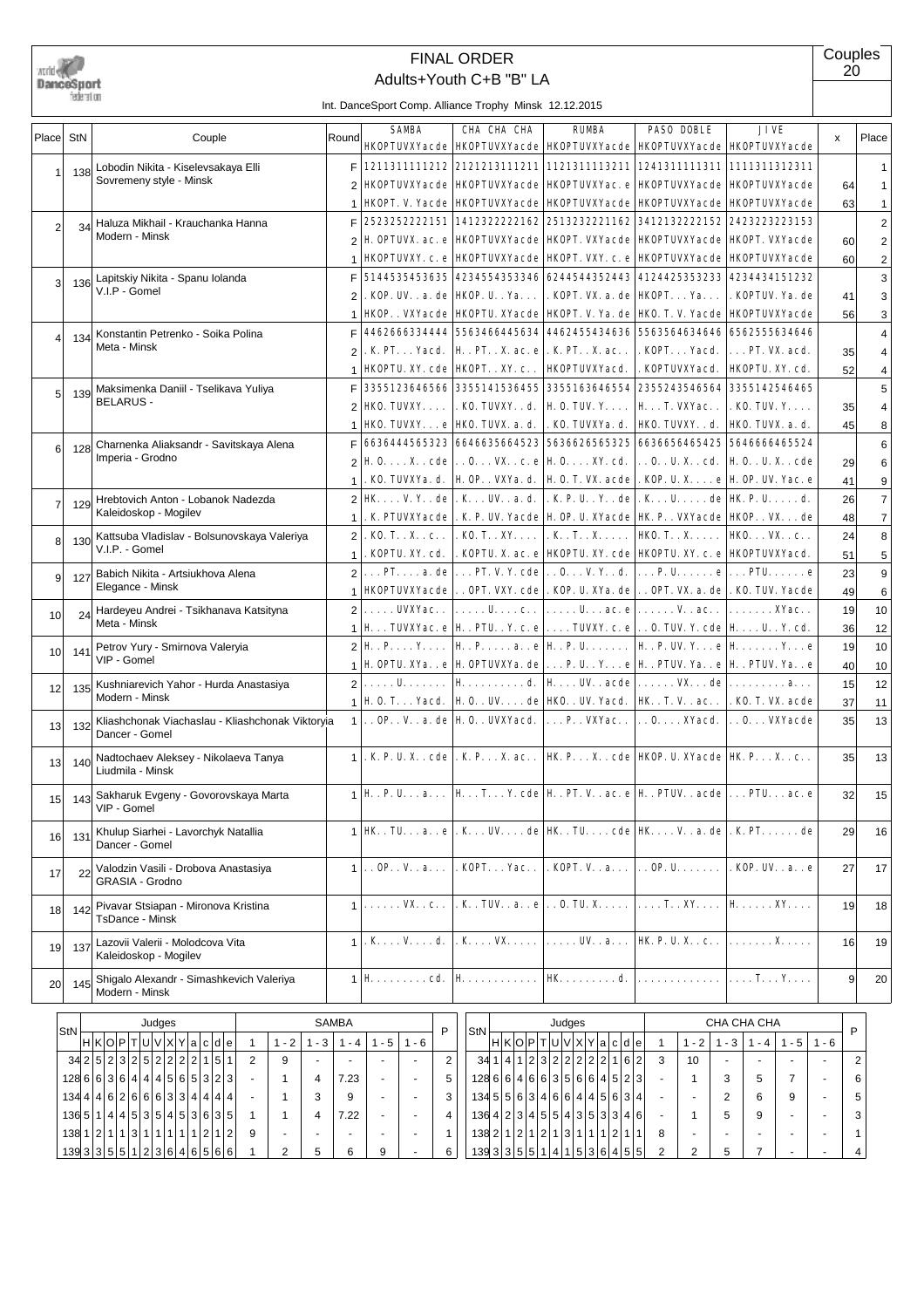| StN |                                                           |                           |  |  | Judges |  |  |  |     |   |                          |                          | <b>RUMBA</b>             |                          |                          | P              | StN                          |                           |  | Judges         |  |                |  |                     |                          |         |                          |                | PASO DOBLE     |                          |         | P |
|-----|-----------------------------------------------------------|---------------------------|--|--|--------|--|--|--|-----|---|--------------------------|--------------------------|--------------------------|--------------------------|--------------------------|----------------|------------------------------|---------------------------|--|----------------|--|----------------|--|---------------------|--------------------------|---------|--------------------------|----------------|----------------|--------------------------|---------|---|
|     |                                                           | H K O P T U V X Y a c d e |  |  |        |  |  |  |     |   | $-2$                     | $1 - 3$                  | $1 - 4$                  | $1 - 5$                  | $1 - 6$                  |                |                              | H K O P T U V X Y a c d e |  |                |  |                |  |                     |                          | $1 - 2$ | $1 - 3$                  |                | $1 - 4$        | $1 - 5$                  | $1 - 6$ |   |
|     | 342511323222111                                           |                           |  |  |        |  |  |  | 62  | 3 | 9                        | $\overline{\phantom{a}}$ | $\overline{a}$           | $\overline{\phantom{a}}$ | ٠                        | $\overline{2}$ | 343 4 1 2 1 3 2 2 2 2 1 5    |                           |  |                |  |                |  | 2                   | 3                        | 9       | $\overline{\phantom{a}}$ |                | $\overline{a}$ | $\overline{a}$           | ٠       | 2 |
|     | 128563636265565325                                        |                           |  |  |        |  |  |  |     |   | $\overline{2}$           | $\overline{4}$           | 4                        | 8                        | $\blacksquare$           | 6              | 128666366656461611215        |                           |  |                |  |                |  |                     | $\overline{\phantom{a}}$ |         | $\overline{2}$           |                | 4              | $\overline{7}$           |         | 6 |
|     | 1344416214551434636                                       |                           |  |  |        |  |  |  |     |   |                          | 3                        | 8                        | $\overline{\phantom{a}}$ | $\overline{a}$           | 4              | 134556356464634646           |                           |  |                |  |                |  |                     | ٠                        |         | 2                        |                | 5              | 8                        |         | 5 |
|     | $13662$  2 4 4 5 4 4 3 5 2 4 4 3                          |                           |  |  |        |  |  |  |     |   | $\overline{2}$           | $\overline{4}$           | 10                       | $\overline{\phantom{0}}$ | ٠                        | 3              | 136  4 1 2 4 4 2 5 3 5 3 2 3 |                           |  |                |  |                |  | 3                   |                          | 4       | 8                        |                |                | $\overline{\phantom{0}}$ |         | 3 |
|     | $138   1   1   2   1   3   1   1   1   1   3   2   1   1$ |                           |  |  |        |  |  |  |     | 9 | $\overline{\phantom{0}}$ | $\overline{\phantom{a}}$ | $\overline{a}$           | $\overline{a}$           | $\overline{\phantom{0}}$ | 1              | 138 1 2 4 1 3 1 1 1 1 1 3 1  |                           |  |                |  |                |  |                     | 9                        |         | $\overline{\phantom{0}}$ |                |                |                          |         |   |
|     | 13933355151636465554                                      |                           |  |  |        |  |  |  |     |   |                          | 4                        | 6                        | 10                       |                          | 5              | 139 2 3 5 5 2 4 3 5 4 6 5 6  |                           |  |                |  |                |  | 4                   |                          | 2       | 4                        |                |                |                          |         | 4 |
|     |                                                           |                           |  |  | Judges |  |  |  |     |   |                          |                          | <b>JIVE</b>              |                          |                          |                |                              |                           |  |                |  |                |  | <b>FINAL RESULT</b> |                          |         |                          |                |                |                          |         |   |
| StN |                                                           | H K O P T U V X Y a c d e |  |  |        |  |  |  |     |   | $1 - 2$                  | $1 - 3$                  | $1 - 4$                  | $1 - 5$                  | $1 - 6$                  | P              | StN                          | SAM                       |  | <b>CHA</b>     |  | <b>RUM</b>     |  | PAS                 | <b>JIV</b>               |         | $\mathsf{x}$             | P              | Q              |                          |         |   |
|     | 342 423 223 2323                                          |                           |  |  |        |  |  |  | 5 3 |   | $\overline{ }$           | ٠                        |                          |                          |                          | $\overline{2}$ | 138                          |                           |  |                |  |                |  |                     |                          |         | 5                        |                | X              |                          |         |   |
|     | 12856466666465524                                         |                           |  |  |        |  |  |  |     |   |                          |                          | 4                        | $\overline{7}$           | $\overline{\phantom{a}}$ | 6              | 34                           | 2                         |  | $\overline{2}$ |  | $\overline{2}$ |  | 2                   | 2                        |         | 10                       | $\overline{2}$ | X              |                          |         |   |
|     | 13465625555634646                                         |                           |  |  |        |  |  |  |     |   |                          | $\overline{2}$           | 4                        | 8                        | $\overline{\phantom{0}}$ | 5              | 136                          | 4                         |  | 3              |  | 3              |  | 3                   | 3                        |         | 16                       | 3              | X              |                          |         |   |
|     | $136   4   2   3   4   4   3   4   1   5   1   2   3   2$ |                           |  |  |        |  |  |  |     | 2 | 5                        | 8                        | $\overline{\phantom{0}}$ | $\overline{\phantom{0}}$ | $\overline{\phantom{0}}$ | 3              | 134                          | 3                         |  | 5              |  | 4              |  | 5                   | 5                        |         | 22                       | 4              | X              |                          |         |   |
|     | 138 1 1 1 1 3 1 1 3 1 2 3 1 1                             |                           |  |  |        |  |  |  |     | 9 |                          | $\overline{\phantom{0}}$ |                          |                          |                          | 1              | 139                          | 6                         |  | 4              |  | 5              |  | 4                   | 4                        |         | 23                       | 5              | X              |                          |         |   |
|     | 1393335551142514616165                                    |                           |  |  |        |  |  |  |     |   | $\overline{2}$           | 4                        | $\overline{ }$           |                          |                          | 4              | 128                          | 5                         |  | 6              |  | 6              |  | 6                   | 6                        |         | 29                       | 6              | X              |                          |         |   |

H Ihar Kulikouski - BELARUS<br>K Dzmitry Bialiauski - BELARI

K Dzmitry Bialiauski - BELARUS<br>O Anzhalika Ramanovich - BELA

O Anzhalika Ramanovich - BELARUS<br>P Andrei Sabanski - BELARUS

P Andrei Sabanski - BELARUS<br>T Gundars Briedis - LATVIA

T Gundars Briedis - LATVIA<br>U Rolandas Burneikis - LITH

U Rolandas Burneikis - LITHUANIA<br>V Zanas Untulis - LITHUANIA

V Zanas Untulis - LITHUANIA<br>X Jeffrey Meerkerk - NETHER

X Jeffrey Meerkerk - NETHERLANDS<br>Y Marek Choinacki - POLAND

Marek Chojnacki - POLAND

A2 Alexey Galchun - RUSSIAN FEDERATION

C2 Kristina Horvatova - SLOVAKIA

D2 Niko Basaric - SLOVENIA

E2 Volodymyr Kozak - UKRAINE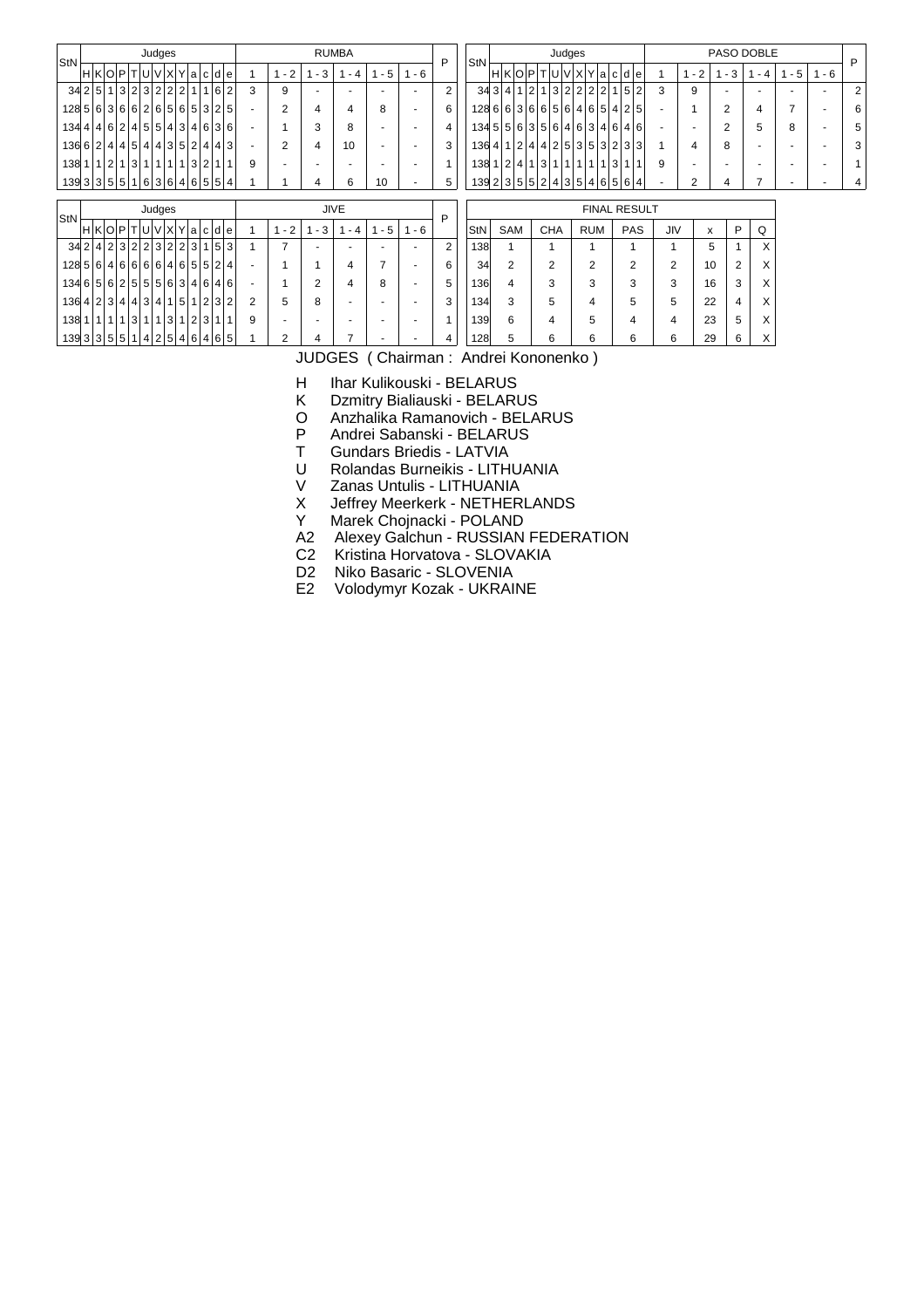|                | DanceSport<br>federation |                                                                                           |                                     |                                                   | Int. DanceSport Comp. Alliance Trophy Minsk 12.12.2015 |                                                                   |                                | <b>FINAL ORDER</b> | <b>WDSF Youth LA</b>                                                |              |                                                                          |                     |                                                                                                                                                                                                                                                                                         |                     |                          |                |                                         | Couples          | 12                         |
|----------------|--------------------------|-------------------------------------------------------------------------------------------|-------------------------------------|---------------------------------------------------|--------------------------------------------------------|-------------------------------------------------------------------|--------------------------------|--------------------|---------------------------------------------------------------------|--------------|--------------------------------------------------------------------------|---------------------|-----------------------------------------------------------------------------------------------------------------------------------------------------------------------------------------------------------------------------------------------------------------------------------------|---------------------|--------------------------|----------------|-----------------------------------------|------------------|----------------------------|
| Place          | <b>StN</b>               | Couple                                                                                    |                                     | Round                                             |                                                        | <b>SAMBA</b>                                                      |                                |                    | CHA CHA CHA                                                         |              | <b>RUMBA</b>                                                             |                     | <b>PASO DOBLE</b>                                                                                                                                                                                                                                                                       |                     |                          | <b>JIVE</b>    |                                         | x                | Place                      |
| 1              | 154                      | Gudovskiy Denis - Morite Megija Dana                                                      |                                     | F                                                 |                                                        |                                                                   |                                |                    |                                                                     |              |                                                                          |                     | <b>PRSTVWXYabcef   PRSTVWXYabcef   PRSTVWXYabcef   PRSTVWXYabcef   PRSTVWXYabcef</b>                                                                                                                                                                                                    |                     |                          |                |                                         |                  | 1                          |
| 2              | 160                      | Dusas DS - Riga<br>Tsenbalov Maxim - Rozhina Victoria                                     |                                     | 1<br>F                                            |                                                        | 4122212252432                                                     |                                |                    | <b>PRSTVWYabcef PRST. WYabcef</b><br>4222425353233                  |              | 4222234243331                                                            |                     | <b>PRSTVWXYabcef PRSTVWXYabcef</b><br>4122333344332                                                                                                                                                                                                                                     |                     |                          |                | <b>PRSTVWXYabcef</b><br>4222435365242   | 64               | $\mathbf{1}$<br>$\sqrt{2}$ |
| 3              | 158                      | tck Galaktika - Moscow<br>Panfilov Kirill - Prudnikava Lizaveta                           |                                     | 1<br>F                                            |                                                        |                                                                   |                                |                    | <b>PRSTVWYabcef PRSTVWYabcef</b><br>2546531325243 2446531226442     |              | <b>PRSTVWXYabcef</b><br>2535622326243                                    |                     | <b>PRSTVWXYabcef</b><br>2546622226243                                                                                                                                                                                                                                                   |                     |                          |                | . RSTVWXYabcef<br>2545521226333         | 64               | $\mathbf{1}$<br>3          |
| 4              | 151                      | Sovremeny style - Minsk<br>Baleuski Dzmitry - Potapova Tatiana<br>Sovremeny style - Minsk |                                     | 1<br>F                                            |                                                        |                                                                   |                                |                    | <b>PRST. W Yabcef PR. TVW Yabcef</b><br>3334444543325 3334246542324 |              | 3344446452424                                                            |                     | <b>PRSTVW Yabcef PR. TVWXYabcef</b><br>3334446455424                                                                                                                                                                                                                                    |                     |                          |                | <b>PRSTVWXYabcef</b><br>3334246433525   | 59               | 4<br>4                     |
| 5              | 155                      | Klupsas Matas - Adomaityte Livija<br>Sypsena - Siauliai                                   |                                     | 1<br>F                                            |                                                        | 6453356464664                                                     |                                |                    | <b>P. STVWY. bcef PRSTVWYabcef</b><br>6553353464666                 |              | <b>PRSTVWXYabcef</b>                                                     |                     | <b>PRSTVWXY.</b> bcef<br>6453355565656 6453265563665                                                                                                                                                                                                                                    |                     |                          |                | <b>PRSTVWXY.</b> bc. f<br>5453353552664 | 60               | 3<br>5                     |
| 6              | 159                      | Selin Kanstantsin - Dulub Sviatlana<br>Elegance - Minsk                                   |                                     | 1<br>F                                            |                                                        | . VW. ab.                                                         |                                |                    | $\ldots$ STVW. $\ldots$<br>5665665636556 5665664635555              |              | <b>P. STV. X. ab.</b> . f                                                |                     | $\ldots$ STVW $\ldots$<br>5666563634565 5665554632556                                                                                                                                                                                                                                   |                     |                          |                | P. STVW. abce.<br>6666664644456         | 35               | 6<br>6                     |
| $\overline{7}$ | 152                      | Burmistrov Ivan - Chermenina Anastasya<br>V.I.P. - Gomel                                  |                                     | $\mathbf{1}$<br>1                                 |                                                        | . RSTVWXYab. ef                                                   |                                |                    | $\ldots$ W. b. $\ldots$                                             |              | .R. <b>WY. e.</b>                                                        |                     | <b>P. ST. . X. cef   P. STV. a. cef   P. STVWYA. cef   P. . T. . XYa. c. f</b><br>$\cdot$ R $\cdot$ $\cdot$ $\cdot$ $\cdot$ a. $\cdot$ $\cdot$                                                                                                                                          |                     |                          |                | $P RST. \ldots.$ cef<br>. XYab. . f     | 40<br>25         | 5<br>$\overline{7}$        |
| 8              | 161                      | Vauchok Ivan - Kashalevich Palina<br>Piruet - Minsk                                       |                                     | $\mathbf{1}$                                      |                                                        |                                                                   |                                |                    |                                                                     |              |                                                                          |                     | $\mathbf{R}.\mathbf{V}.\mathbf{Y}.\mathbf{r}.\mathbf{c}.\mathbf{PRS}.\mathbf{S}.\mathbf{X}.\mathbf{r}.\mathbf{r}$ . $\mathbf{r}.\mathbf{R}.\mathbf{v}.\mathbf{X}.\mathbf{v}.\mathbf{c}.\mathbf{r}$   PRS. VWL cef   $\mathbf{R}.\mathbf{v}.\mathbf{v}.\mathbf{v}.\mathbf{v}.\mathbf{v}$ |                     |                          |                |                                         | 23               | 8                          |
| 9              | 164                      | Zviarovich Raman - Biazmen Yauheniya<br>Modern - Minsk                                    |                                     | $\mathbf{1}$                                      |                                                        | $\cdot$ R $\cdot$ $\cdot$ $\cdot$ $\cdot$ $\cdot$ $\cdot$ $\cdot$ |                                |                    | . R. . V. XY. . ce.                                                 |              | . <b>b.</b> 1                                                            |                     | $\ldots \ldots$ Y. b. e.                                                                                                                                                                                                                                                                |                     |                          |                | $$ W e.                                 | 14               | 9                          |
| 10             | 157                      | Lapitskiy Nikita - Spanu Iolanda<br>V.I.P - Gomel                                         |                                     | 1                                                 |                                                        |                                                                   |                                |                    | . 8.                                                                |              |                                                                          |                     | . . <b>S</b> .                                                                                                                                                                                                                                                                          |                     |                          |                | . V. a.                                 | $\overline{4}$   | 10                         |
| 11             | 156                      | Konstantin Petrenko - Soika Polina<br>Meta - Minsk                                        |                                     | $\mathbf{1}$                                      | <b>P.</b>                                              |                                                                   |                                |                    |                                                                     |              |                                                                          |                     |                                                                                                                                                                                                                                                                                         |                     |                          | <b>P.</b>      |                                         | $\overline{2}$   | 11                         |
| 12             | 153                      | Charnenka Aliaksandr - Savitskaya Alena<br>Imperia - Grodno                               |                                     | 1                                                 |                                                        |                                                                   |                                |                    |                                                                     |              |                                                                          |                     |                                                                                                                                                                                                                                                                                         |                     |                          |                |                                         | $\Omega$         | 12                         |
|                | StN                      | Judges                                                                                    |                                     | <b>SAMBA</b>                                      |                                                        |                                                                   | P                              | StN                |                                                                     | Judges       |                                                                          |                     |                                                                                                                                                                                                                                                                                         |                     |                          | CHA CHA CHA    |                                         |                  | P                          |
|                |                          | P R S T V W X Y a b c e f                                                                 | $1 - 2$<br>$\mathbf{1}$             | $1 - 3$<br>$1 - 4$                                | $1 - 5$                                                | $1 - 6$                                                           |                                |                    |                                                                     |              | P[R S T V W X Y a b c e f                                                |                     | $\mathbf{1}$                                                                                                                                                                                                                                                                            | $1 - 2$             | $1 - 3$                  | $1 - 4$        | $1 - 5$                                 | $1 - 6$          |                            |
|                | 154 1 2                  | 151 3 3 3 4 4 4 4 5 4 3 3 2 5<br>1 2 3 1 1 1 <br>1<br>1 <sup>1</sup><br>1 1 <br>1         | $\mathbf{1}$<br>10<br>÷.            | 6<br>11<br>$\ddot{\phantom{1}}$<br>$\overline{a}$ | ÷.<br>$\sim$                                           | $\sim$<br>÷.                                                      | $\overline{4}$<br>$\mathbf{1}$ |                    | 15411                                                               | 1 1 1 1 1 2  | 1513334246542324<br>1 1<br>$\mathbf{1}$                                  | 1 1                 | $\sim$<br>12<br>$\ddot{1}$                                                                                                                                                                                                                                                              | 3<br>$\overline{a}$ | $\overline{7}$<br>$\sim$ | $\overline{a}$ | ÷.                                      |                  | 3<br>-1                    |
|                | 155 6 4 <br>$158$ 2 5    | 5 3 3 5 6 4 6 4 6 6<br>$\overline{4}$<br>4 6 5 3 1 3 2 5 2 4 3                            | $\overline{a}$<br>$\mathbf{1}$<br>4 | $\overline{2}$<br>6<br>$\overline{7}$             | 8                                                      | $\sim$                                                            | 5<br>3                         |                    | 1556655335146                                                       |              | $158$ 2 4 4 6 5 3 1 2 2 6 4 4 2                                          | 4 6 6 6             | $\mathbf{1}$                                                                                                                                                                                                                                                                            | 5                   | 3<br>6                   | 5<br>10        | 8.32                                    | $\sim$<br>$\sim$ | 5<br>4                     |
|                |                          | 15956665665636556                                                                         |                                     | 1<br>1                                            | 6                                                      | 13                                                                | 6                              |                    |                                                                     |              | 15956665664635555                                                        |                     |                                                                                                                                                                                                                                                                                         |                     | $\mathbf{1}$             | $\overline{2}$ | 8.37                                    |                  | 6                          |
|                |                          | $\frac{160412221212252432}{$                                                              | $\overline{2}$<br>9                 |                                                   |                                                        |                                                                   | $\overline{c}$                 |                    |                                                                     |              | $\frac{160 4 2 2 2 4 2 5 3 5 3 2 3 3 }{160 4 2 2 4 2 5 3 5 3 5 3 2 3 3 $ |                     |                                                                                                                                                                                                                                                                                         | 5                   | 9                        |                |                                         |                  | $\boldsymbol{2}$           |
|                | StN                      | Judges                                                                                    |                                     | <b>RUMBA</b>                                      |                                                        |                                                                   | P                              | StN                |                                                                     | Judges       |                                                                          |                     |                                                                                                                                                                                                                                                                                         |                     |                          | PASO DOBLE     |                                         |                  | P                          |
|                |                          | P R S T V W X Y a b c e f                                                                 | $1 - 2$<br>$\mathbf{1}$             | $1 - 4$<br>$1 - 3$                                | $1 - 5$                                                | $1 - 6$                                                           |                                |                    |                                                                     |              | P R S T V W X Y a b c e f                                                |                     | $\mathbf{1}$                                                                                                                                                                                                                                                                            | $1 - 2$             | $1 - 3$                  | $1 - 4$        | $1 - 5$                                 | $1 - 6$          |                            |
|                |                          | $151\,3\,3\,4\,4\,4\,4\,6\,4\,5\,2\,4\,2\,4$<br> 1 1 1 1 1 1 2 <br>1 1 1 1                | 2                                   | $\overline{4}$<br>11                              |                                                        | $\tilde{\phantom{a}}$                                             | $\overline{4}$                 |                    | 151 3 3 3 4 4 4<br>154 1 2 1 1 1 1                                  | 1 1          | 6 4<br>1<br>$\mathbf{1}$<br>$\mathbf{1}$                                 | 5 5 4 2 4<br>1 1 1  |                                                                                                                                                                                                                                                                                         | $\mathbf{1}$        | 4                        | 10             |                                         |                  | 4                          |
|                | 15411                    | 1556 4533355565656                                                                        | 12                                  | 2<br>3                                            | 9                                                      |                                                                   | 1<br>5                         |                    |                                                                     |              | 15566453265563665                                                        |                     | 12                                                                                                                                                                                                                                                                                      | $\mathbf{1}$        | 3                        | 4              | 8                                       |                  | 6                          |
|                |                          | 1582535622326243                                                                          | 5                                   | 8                                                 |                                                        |                                                                   | 3                              |                    |                                                                     |              | $158$ 2 5 4 6 6 2 2 2 2 6 2 4 3                                          |                     |                                                                                                                                                                                                                                                                                         | 6                   | $\overline{7}$           |                |                                         |                  | 3                          |
|                |                          | 15956666563634565                                                                         |                                     | $\overline{2}$<br>3                               | $\overline{7}$                                         |                                                                   | 6                              |                    |                                                                     |              | 15956665554632556                                                        |                     |                                                                                                                                                                                                                                                                                         | 1                   | $\overline{2}$           | 3              | 9                                       |                  | 5                          |
|                |                          | $160   4  2   2  2   2   3   4   2   4   3   3   1$                                       | 6<br>$\mathbf{1}$                   | 10                                                |                                                        |                                                                   | 2                              |                    |                                                                     |              | $160$ 4 1 2 2 3 3 3 4 4 3 3 2                                            |                     |                                                                                                                                                                                                                                                                                         | 4                   | 10                       |                |                                         |                  | $\overline{\mathbf{c}}$    |
|                |                          | Judges                                                                                    |                                     | <b>JIVE</b>                                       |                                                        |                                                                   | P                              |                    |                                                                     |              |                                                                          | <b>FINAL RESULT</b> |                                                                                                                                                                                                                                                                                         |                     |                          |                |                                         |                  |                            |
|                | StN                      | P[R S T V W X Y a b c e f                                                                 | $1 - 2$<br>$\mathbf{1}$             | $1 - 3$<br>$1 - 4$                                | $1 - 5$                                                | $1 - 6$                                                           |                                | StN                | SAM                                                                 | <b>CHA</b>   | <b>RUM</b>                                                               | PAS                 | <b>JIV</b>                                                                                                                                                                                                                                                                              | x                   | P                        | Q              |                                         |                  |                            |
|                |                          | 1513334246433525                                                                          | $\overline{2}$                      | 7.19                                              |                                                        |                                                                   | $\overline{4}$                 | 154                | $\mathbf{1}$                                                        | $\mathbf{1}$ | $\mathbf{1}$                                                             | $\mathbf{1}$        | $\mathbf{1}$                                                                                                                                                                                                                                                                            |                     | $\mathbf{1}$<br>5        | X              |                                         |                  |                            |
|                | 154                      | 1 1 1 1 2 1 1 1 1 1 1 <br>1 1 <br>1555 45335 5552664                                      | 12                                  |                                                   |                                                        | ÷,                                                                | 1                              | 160                | 2                                                                   | 2            | 2                                                                        | 2                   | 3                                                                                                                                                                                                                                                                                       | 11                  | $\overline{\mathbf{c}}$  | X              |                                         |                  |                            |
|                |                          | $158$ 2 5 4 5 5 2 1 2 2 6 3 3 3                                                           | 1<br>5<br>$\mathbf{1}$              | 4<br>6<br>8                                       | 11                                                     |                                                                   | 5<br>2                         | 158<br>151         | 3<br>4                                                              | 4<br>3       | 3<br>4                                                                   | 3<br>4              | $\overline{2}$<br>4                                                                                                                                                                                                                                                                     | 15<br>19            | 3<br>4                   | X<br>X         |                                         |                  |                            |
|                |                          | 15966666664644456                                                                         |                                     | 4                                                 | 5                                                      | 13                                                                | 6                              | 155                | 5                                                                   | 5            | 5                                                                        | 6                   | 5                                                                                                                                                                                                                                                                                       | 26                  | 5                        | X              |                                         |                  |                            |

159 6 6 6 6 5 6 29 6 X

 $160 \frac{4}{2} \left| 2 \right| 2 \left| 4 \right| 3 \left| 5 \right| 3 \left| 6 \right| 5 \left| 2 \right| 4 \left| 2 \right|$  - 5  $\left| 7.16 \right|$  -  $\left| - \right|$  - 3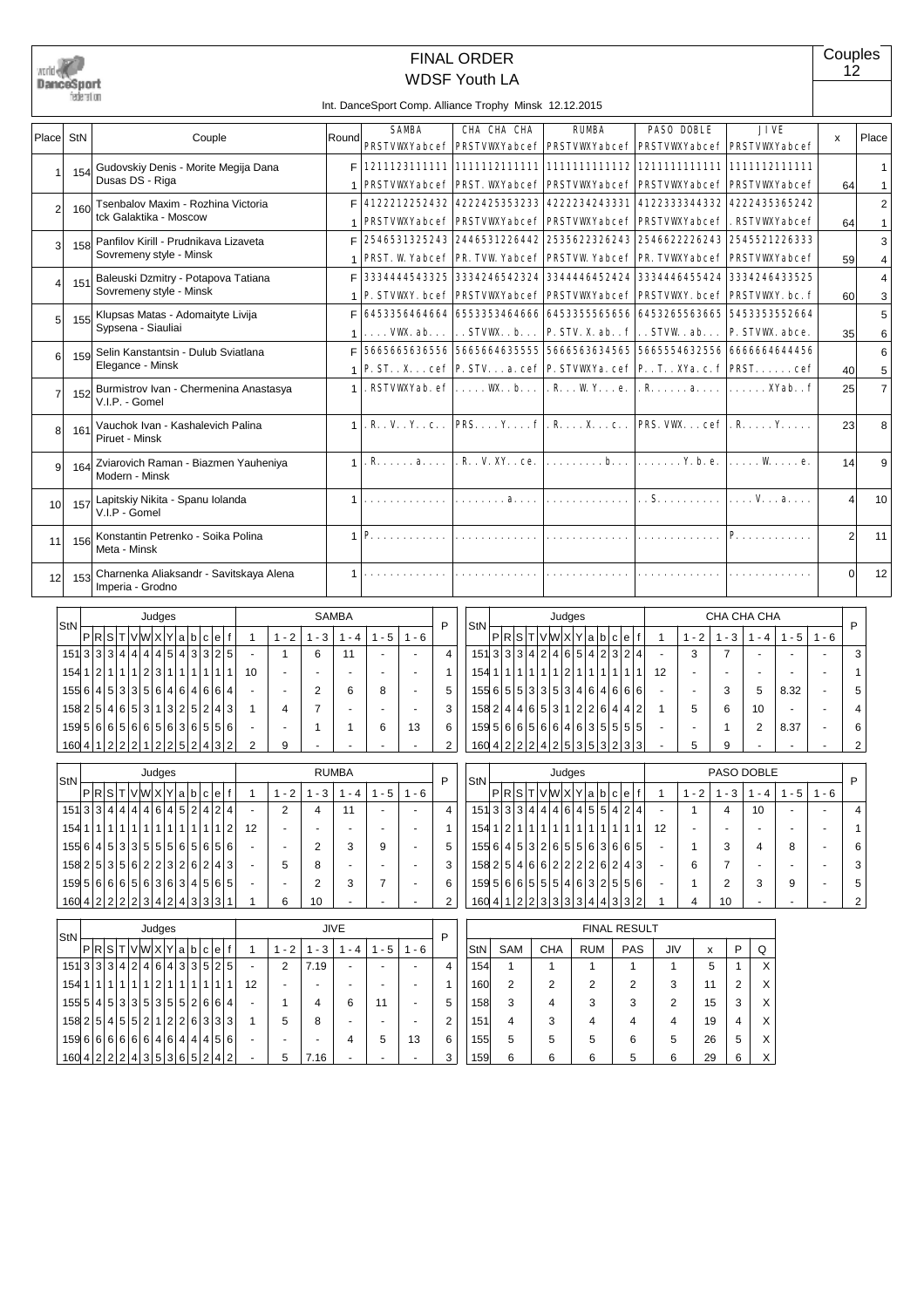JUDGES ( Chairman : Petr Odstrcil )

- P Andrei Sabanski BELARUS<br>R Gergana Zhekova BULGAR
- R Gergana Zhekova BULGARIA<br>S Erika Kappet ESTONIA<br>T Gundars Briedis LATVIA
- S Erika Kappet ESTONIA
- T Gundars Briedis LATVIA
- V Zanas Untulis LITHUANIA
- W Artur Varnacov MOLDOVA
- X Jeffrey Meerkerk NETHERLANDS<br>Y Marek Choinacki POLAND
- Marek Chojnacki POLAND
- A2 Alexey Galchun RUSSIAN FEDERATION
- B2 Dragan Rancev SERBIA
- C2 Kristina Horvatova SLOVAKIA
- E2 Volodymyr Kozak UKRAINE
- F2 Sergio Roccatti ITALY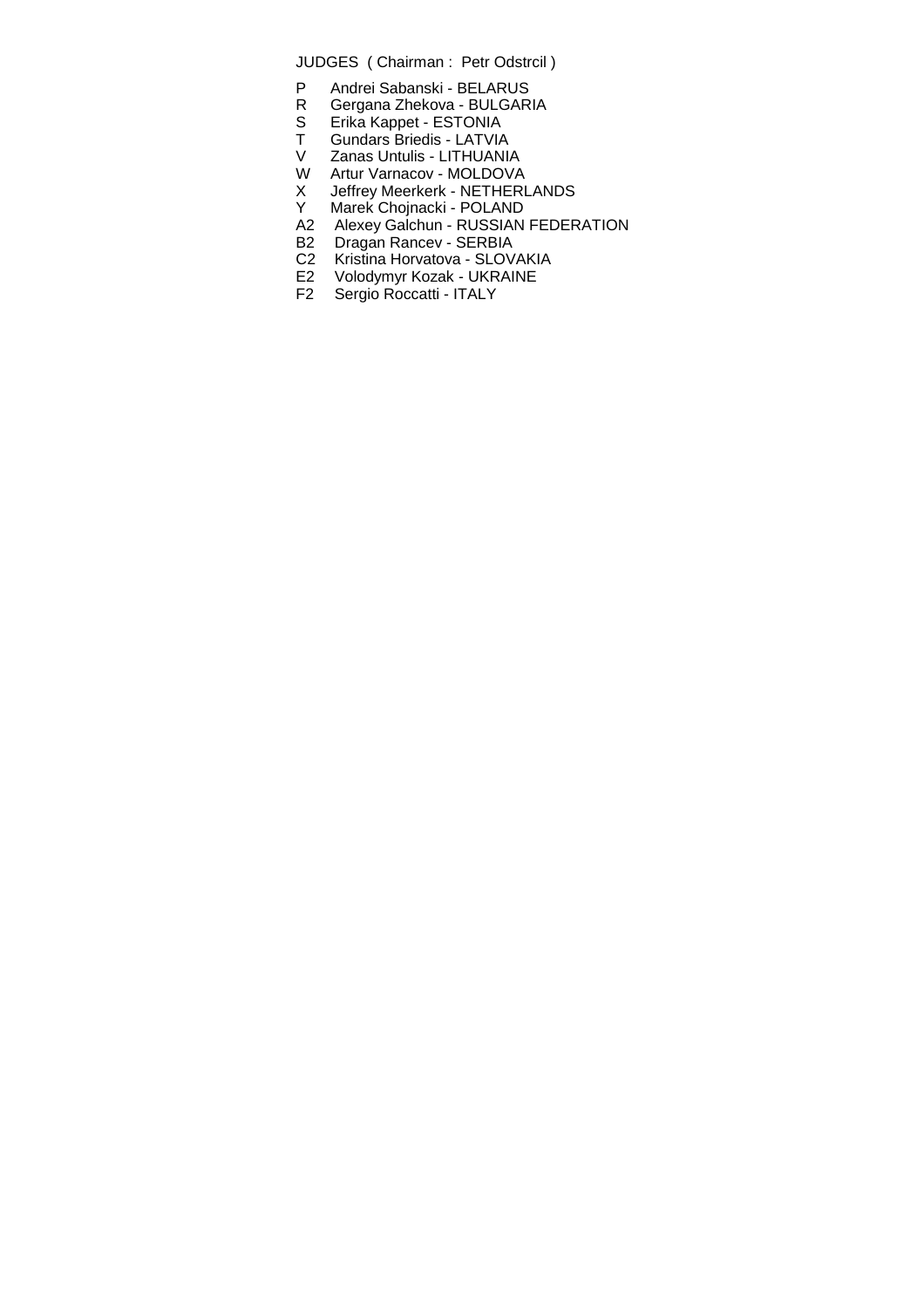

## Juvenile-1 E-3 "E" FINAL ORDER

**Couples** 16

|                         |     |                                                          |                | CHA CHA CHA                                                                                                                                        | JIVE                                                            | <b>WALTZ</b>                     |                 |                |
|-------------------------|-----|----------------------------------------------------------|----------------|----------------------------------------------------------------------------------------------------------------------------------------------------|-----------------------------------------------------------------|----------------------------------|-----------------|----------------|
| Place                   | StN | Couple                                                   | Round          |                                                                                                                                                    | <b>HJOPSUVWYace   HJOPSUVWYace   HJOPSUVWYace</b>               |                                  | x               | Place          |
| 1                       |     | 173 Khinevich Maksim - Komsa Maryia                      | F              |                                                                                                                                                    | 5462441123225 3132531121226 3454433221124                       |                                  |                 | -1             |
|                         |     | Libertato - Minsk                                        | $\overline{2}$ |                                                                                                                                                    | <b>HJ.</b> . SUVWYace   HJO. XYace   HJOPSUVWYace               |                                  | 32              | 1              |
|                         |     |                                                          |                | <b>HJOPSUVWYace</b>                                                                                                                                | 0. S. VWYace   HJ. PSUVWYace                                    |                                  | 34              | 4              |
| $\mathcal{P}$           |     | 179 Morau Mikita - Kust Yuliya                           | F              | 2156136515133 1455145514141 4116166314311                                                                                                          |                                                                 |                                  |                 | $\overline{2}$ |
|                         |     | Dancer - Gomel                                           | $\mathfrak{p}$ | <b>H</b> 0. S. . WIY. ce   HJ 0. S. V. XYa. e   H. . PSUVWY. ce                                                                                    |                                                                 |                                  | 27              | 3              |
|                         |     |                                                          | 1              |                                                                                                                                                    | <b>HJOPSUVWYace HJOPSUVWYace H OPSU. WYace</b>                  |                                  | 37              | 1              |
| $\vert$ 3               |     | 176 Krolik Pavel - Domankova Viraliya                    | F              |                                                                                                                                                    | 4511222451444 2241223345434 2242251433235                       |                                  |                 | 3              |
|                         |     | Kapriz - Minsk                                           | $\mathfrak{p}$ |                                                                                                                                                    | . J. PS. VW Ya. e   . J. PS. . W c.   HJ. PS. VW. ace           |                                  | 23              | 5              |
|                         |     |                                                          | 1              | <b>HJOPSU. WK. ac.</b>                                                                                                                             | H. OP. UVWYace   HJOPSUVWYace                                   |                                  | 34              | 4              |
| $\overline{\mathbf{A}}$ |     | 174 Kobrynets Andrei - Alferova Anastasia                | F              |                                                                                                                                                    | 1625653334312 6666666636565 1523515542543                       |                                  |                 | $\overline{4}$ |
|                         |     | Gracia - Grodno                                          | $\overline{2}$ |                                                                                                                                                    | $\ldots$ OP. UVW $\ldots$   H OP. . VW . a. e   HJOPSUV. XY. ce |                                  | 23              | 5              |
|                         |     |                                                          |                |                                                                                                                                                    | <b>H. OPSUVW Yace   HJOP. UV. XYace   HJOPSUVWYace</b>          |                                  | 35              | 3              |
| 5                       |     | 170 Belaziorau Vadzim - Zhyhar Katsyaryna                | F              |                                                                                                                                                    | 3244514262666 4323312252312 5665622166656                       |                                  |                 | 5              |
|                         |     | Imperia - Grodno                                         | $\overline{2}$ | <b>HJO. SUV. . Yac.</b>                                                                                                                            | . JOP. UVW. $\ldots$ HJ. $\ldots$ UVW. Yac.                     |                                  | 25              | 4              |
|                         |     |                                                          | 1              |                                                                                                                                                    | <b>HJOPSUVWYace   H. OPSUVWYace   HJOP. UVWYace</b>             |                                  | 37              | 1              |
| 6 <sup>1</sup>          | 184 | Sobaleu Mikita - Tsitko Lizaveta                         | F              |                                                                                                                                                    | 6333365646551 5514454463653 6331344655462                       |                                  |                 | 6              |
|                         |     | Dancer - Gomel                                           | $\overline{2}$ |                                                                                                                                                    | . J. PSUVWYace   PSU. WY. ce   H. OPSUVWYa. e                   |                                  | 30              | 2              |
|                         |     |                                                          | $\mathbf{1}$   |                                                                                                                                                    | . JOPSU. . XY. ce   HJOPSUV. . Y. ce   OPSUVWYace               |                                  | 30 <sup>1</sup> | 9              |
| $\overline{7}$          | 171 | Fataliyeu Ivan - Vasilyeva Katsiaryna                    |                | $2 \mathbf{H} \cdot \mathbf{P} \cdot \mathbf{U} \cdot \mathbf{X} $ ace $ \mathbf{H} \cdot \mathbf{P} \cdot \text{UVMYace} \dots \dots \dots \dots$ |                                                                 |                                  | 20 <sup>2</sup> | $\overline{7}$ |
|                         |     | Prometei - Mogilev                                       | $\mathbf{1}$   |                                                                                                                                                    | .J. . S. VWYace   HJOPSUVWYace   HJOP. UVWYace                  |                                  | 34              | 4              |
| 8 <sup>1</sup>          |     | 175 Korbut Raman - Shamruk Palina                        |                | $2 \mathbf{H} \dots S, V, X \dots c.  \mathbf{H} \dots S$ WWW. ace $  \dots \dots \dots$                                                           |                                                                 |                                  | 17              | 8              |
|                         |     | Elegans - Minsk                                          | 1              |                                                                                                                                                    | <b>HJOP. UVWYace   HJOPSUVWYace   . JO. SU. . XY. ce</b>        |                                  | 33              | 7              |
| 9                       |     | 172 Ihnatovich Eryk - Zhuk Vera                          |                | $2$ . OP. U. WXY                                                                                                                                   | $.$ JO. $. Y.   0 P. Y.$                                        |                                  | 12              | 9              |
|                         |     | Gracia - Grodno                                          | $\mathbf{1}$   | . . OPSUVWXYace . JOP. UVW Yac.                                                                                                                    |                                                                 | $.$ JOP. UVW Y. $.$ .            | 27              | 12             |
| $\vert 9 \vert$         |     | 181 Savko Pavel - Sinkovskay Viktoria                    | $\mathfrak{p}$ | $\mathbf{H}$ . P. a. e $\vert \ldots$ PS. ac. $\vert$                                                                                              |                                                                 | . S W. a                         | 12              | 9              |
|                         |     | Evrika - Smorgon                                         |                |                                                                                                                                                    | PSUVW Ye HJ. PSUVWYace HJOPSUVW. ace                            |                                  | 31              | 8              |
| 11                      | 185 | Tarasau Pavel - Hlinka Ulyana                            | $\overline{2}$ | $\vert \ldots 0 \ldots \ldots \ldots \vert$ H $\ldots$ UV. $\ldots \vert \ldots \vert$ . J0.                                                       |                                                                 |                                  | $\overline{7}$  | 11             |
|                         |     | <b>GRASIA - Grodno</b>                                   | $\mathbf{1}$   | <b>HJO. SUVWYA. e OPS. VW e HJOPS. VWYAcce</b>                                                                                                     |                                                                 |                                  | 30 <sup>1</sup> | 9              |
| 12 <sup>1</sup>         | 183 | Siamashka Uladzislau - Papialushka Sofiya                | $\overline{2}$ | $\vert \ldots 0, \ldots, \ldots, \vert \ldots 0, SU, \ldots, \vert \ldots 0, \ldots, U, \ldots, \ldots \rangle$                                    |                                                                 |                                  | $6 \mid$        | 12             |
|                         |     | Gracia - Grodno                                          | 1              | $\mathbf{H}$ OP X.a                                                                                                                                | HJOPSU. WYAace   HJOPSU. WY. ce                                 |                                  | 28              | 11             |
| 13 <sup>1</sup>         | 177 | Krupski Hleb - Zinevich Palina<br>Elegans - Minsk        | $\mathbf{1}$   | HJ 0. S. V. . Ya. e   HJ. P. UVWYa. e   HJ. PS. V. X. a. e                                                                                         |                                                                 |                                  | 26              | 13             |
| 14                      | 168 | Andronchik Danila - Vasilko Varvara<br>Vikko - Minsk     | 1              | <b>HJOP. U. W. ace</b>                                                                                                                             | $.$ JO. SU. $\ldots$ a. $.$                                     | $\ldots$ S.V. $\ldots$ c.        | 18              | 14             |
| 15                      | 106 | Paulovich Raman - Apyatyonak Uliyana<br><b>BELARUS -</b> | 1              | $H$ UV. XY. c.                                                                                                                                     | $HJ. S. X. . c.   H. SU. Ya. .$                                 |                                  | 17              | 15             |
| 15                      | 178 | Letun Ivan - Golub Angelina<br>Vikko - Minsk             | 1              | HJ. PS. VWc.  HJSW                                                                                                                                 |                                                                 | $H$ $\mathbf{0}$ $\mathbf{W}$ .a | 17              | 15             |

| StN |   |   |                |                |                |             |                | Judges          |                |   |                |   |   |   |         | CHA CHA CHA |        |          |         | P |
|-----|---|---|----------------|----------------|----------------|-------------|----------------|-----------------|----------------|---|----------------|---|---|---|---------|-------------|--------|----------|---------|---|
|     | н |   | ΙOΙ            | P              | SI             |             |                | UVWXY           |                |   | a              | C | e | 1 | $1 - 2$ | - 3<br>1    | 4<br>۰ | - 5<br>1 | $1 - 6$ |   |
| 170 | 3 | 2 | 41             | $\overline{4}$ | 5 <sup>1</sup> | $\mathbf 1$ | 4 <sup>1</sup> | 2               | 6              | 2 | 6              | 6 | 6 | 1 | 4       | 5           | 8      |          |         | 5 |
| 173 | 5 | 4 | 6              | $\overline{2}$ | 4              | 4           | 11             | 1               | 2 <sub>1</sub> | 3 | 2 <sup>1</sup> | 2 | 5 | 2 | 6       |             |        |          |         | 3 |
| 174 |   | 6 | 2 <sup>1</sup> | 5              | 6              | $5^{\circ}$ | 3              | $\mathbf{3}$    | 3              | 4 | 3              | 1 | 2 | 2 | 4       | 8.18        |        |          |         | 2 |
| 176 | 4 | 5 | 1 <sup>1</sup> | 1              | 2 <sub>1</sub> | 2           | $\overline{2}$ | $\vert 4 \vert$ | 5              | 1 | $\vert$        | 4 | 4 | 3 | 6       | 6           | 11     |          |         | 4 |
| 179 | 2 | 1 | 5 <sup>1</sup> | 6              | 1 <sup>1</sup> | 3           | 6              | 5               | 1              | 5 | 11             | 3 | 3 | 4 | 5       | 8.15        |        |          |         |   |
| 184 | 6 |   | 3 3            | 3              | 3              | 6           | 5 <sup>1</sup> | $6 \mid$        | 4              | 6 | 5 <sup>1</sup> | 5 | 1 | 1 | 4       | 5           | 6      | 9        |         | 6 |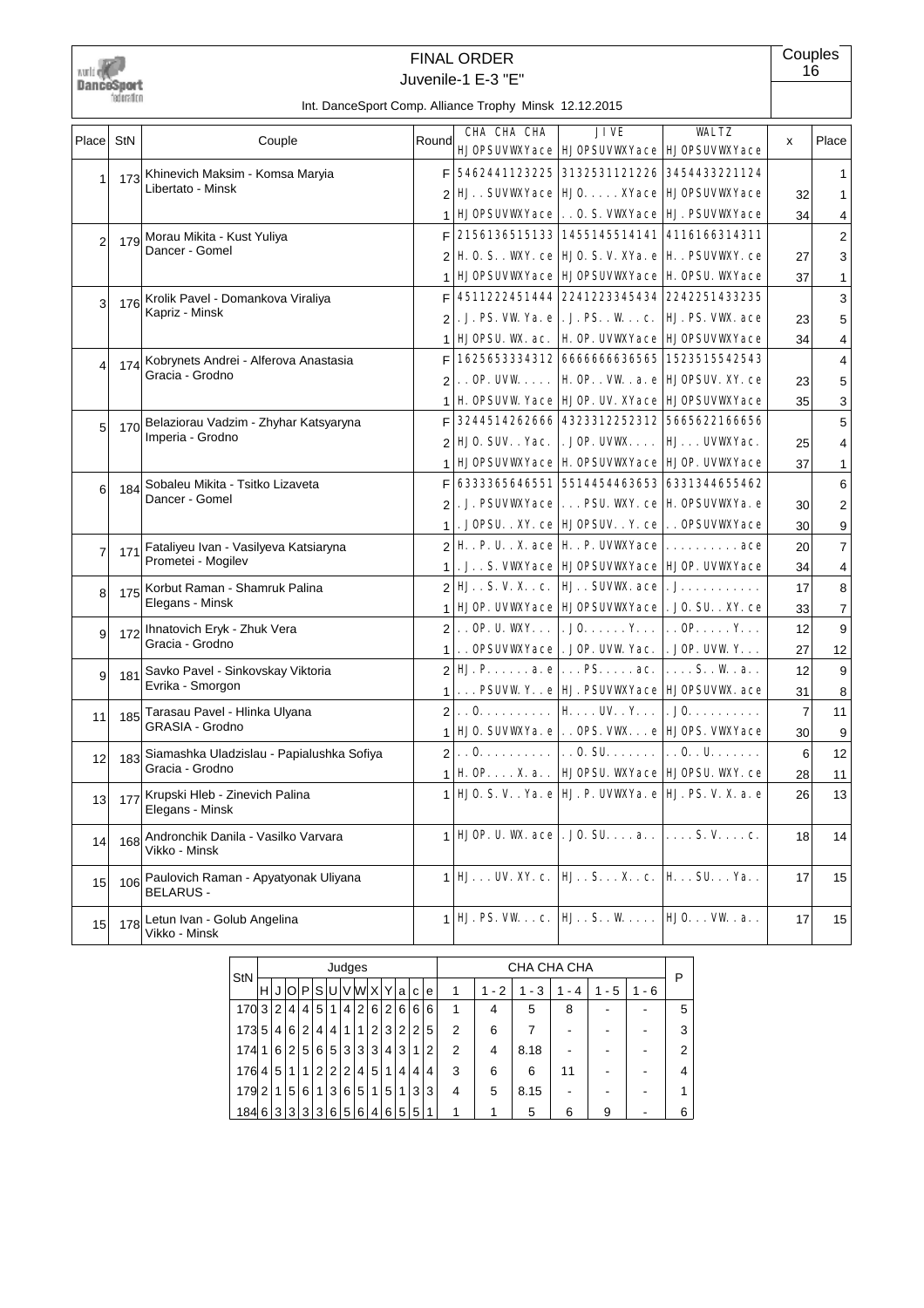| StN |   |                |                         |                |                |              |                | Judges         |                |   |                |   |                |                |                |         | <b>JIVE</b>  |         |           | P              |
|-----|---|----------------|-------------------------|----------------|----------------|--------------|----------------|----------------|----------------|---|----------------|---|----------------|----------------|----------------|---------|--------------|---------|-----------|----------------|
|     | н | J              | O                       | P              | S              |              |                | U V W X        |                | Υ | a              | с | e              | 1              | $1 - 2$        | $1 - 3$ | 1<br>- 4     | $1 - 5$ | 1<br>$-6$ |                |
| 170 | 4 | 3              | $\overline{2}$          | 3              | 3              | $\mathbf{1}$ | $\overline{2}$ | $\overline{2}$ | 5              | 2 | 3              | 1 | $\overline{2}$ | 2              | 7              |         |              |         |           | $\overline{2}$ |
| 173 | 3 | 1              | 3                       | $\overline{2}$ | 5              | 3            | 1              | 1              | $\overline{2}$ | 1 | 2              | 2 | 6              | 4              | 8              |         |              | -       |           | 1              |
| 174 | 6 | 6              | 6                       | 6              | 6              | 6            | 6              | 6              | 3              | 6 | 5              | 6 | 5              |                |                | 1       | 1            | 3       | 13        | 6              |
| 176 | 2 | $\overline{2}$ | 4                       | 1              | $\overline{2}$ | 2            | 3              | 3              | 4              | 5 | 4              | 3 | 4              | 1              | 5              | 8       |              |         |           | 3              |
| 179 | 1 | 4              | 5                       | 5              | 1              | 4            | 5              | 5              | 1              | 4 | 1              | 4 | 1              | 5              | 5              | 5       | 9            |         |           | 4              |
| 184 | 5 | 5              | 1                       | 4              | 4              | 5            | 4              | 4              | 6              | 3 | 6              | 5 | 3              | 1              | 1              | 3       | 7            |         |           | 5              |
|     |   |                |                         |                |                |              |                | Judges         |                |   |                |   |                |                |                |         | <b>WALTZ</b> |         |           |                |
| StN | H | J              | O                       | P              | <sub>S</sub>   | υl           |                | V[W X]         |                | Υ | a              | C | e              | 1              | $1 - 2$        | $1 - 3$ | $1 - 4$      | $1 - 5$ | $1 - 6$   | P              |
|     |   |                |                         |                |                |              |                |                |                |   |                |   |                |                |                |         |              |         |           |                |
| 170 | 5 | 6              | 6                       | 5              | 6              | 2            | $\overline{2}$ | 1              | 6              | 6 | $6 \mid$       | 5 | 6              | 1              | 3              | 3       | 3            | 6       | 13        | 6              |
| 173 | 3 | 4              | 5                       | 4              | $\overline{4}$ | 3            | 3              | $\overline{2}$ | $\overline{2}$ | 1 | 1              | 2 | 4              | 2              | 5              | 8.17    |              |         |           | 3              |
| 174 | 1 | 5              | $\overline{2}$          | 3              | 5              | 1            | 5              | 5              | 4              | 2 | 5              | 4 | 3              | $\overline{2}$ | 4              | 6       | 8.20         |         |           | 4              |
| 176 | 2 | $\overline{2}$ | $\overline{\mathbf{4}}$ | $\overline{2}$ | $\overline{2}$ | 5            | 1              | 4              | 3              | 3 | $\overline{2}$ | 3 | 5              | 1              | 6              | 9       |              |         |           | 1              |
| 179 | 4 | 1              | 1                       | 6              | 1              | 6            | 6              | 3              | 1              | 4 | 3              | 1 | 1              | 6              | 6              | 8.12    |              |         |           | $\overline{2}$ |
| 184 | 6 | 3              | 3                       | 1              | 3              | 4            | 4              | 6              | 5              | 5 | $\overline{4}$ | 6 | 2              | 1              | $\overline{2}$ | 5       | 8.24         |         |           | 5              |

|     |            |     | <b>FINAL RESULT</b> |    |        |        |     |      |         |         | R <sub>10</sub> |         |     |   |   |
|-----|------------|-----|---------------------|----|--------|--------|-----|------|---------|---------|-----------------|---------|-----|---|---|
| StN | <b>CHA</b> | JIV | <b>WAL</b>          | x  | P      | Q      | StN | 1    | $1 - 2$ | $1 - 3$ | $1 - 4$         | $1 - 5$ | - 6 | P | Q |
| 173 | 3          |     | 3                   |    |        | >      | 173 | 1(1) |         |         |                 |         |     |   | > |
| 179 | 1          | 4   | 2                   |    | າ<br>▵ | $\geq$ | 179 | 1(1) |         |         |                 |         |     |   | > |
| 176 | 4          | 3   |                     | 8  | 3      | X      | 176 |      |         |         |                 |         |     |   |   |
| 174 | 2          | 6   | 4                   | 12 | 4      | X      | 174 |      |         |         |                 |         |     |   |   |
| 170 | 5          | 2   | 6                   | 13 | 5      | X      | 170 |      |         |         |                 |         |     |   |   |
| 184 | 6          | 5   | 5                   | 16 | 6      | X      | 184 |      |         |         |                 |         |     |   |   |

|     |        |         |         | R <sub>11</sub> |         |         |   |   |
|-----|--------|---------|---------|-----------------|---------|---------|---|---|
| StN | 1      | $1 - 2$ | $1 - 3$ | $1 - 4$         | $1 - 5$ | $1 - 6$ | P | Q |
| 173 | 8(8)   | 19(30)  | 26(51)  |                 |         |         | 1 | X |
| 179 | 15(15) | 16(17)  | 21(32)  |                 |         |         | 2 | Х |
| 176 |        |         |         |                 |         |         |   |   |
| 174 |        |         |         |                 |         |         |   |   |
| 170 |        |         |         |                 |         |         |   |   |
| 184 |        |         |         |                 |         |         |   |   |

- H Ihar Kulikouski BELARUS
- J Elena Shats BELARUS<br>O Anzhalika Ramanovich -
- O Anzhalika Ramanovich BELARUS<br>P Andrei Sabanski BELARUS
- P Andrei Sabanski BELARUS<br>S Erika Kappet ESTONIA<br>U Rolandas Burneikis LITHUA
- Erika Kappet ESTONIA
- U Rolandas Burneikis LITHUANIA<br>V Zanas Untulis LITHUANIA
- V Zanas Untulis LITHUANIA<br>W Artur Varnacov MOLDOVA
- 
- W Artur Varnacov MOLDOVA<br>X Jeffrey Meerkerk NETHERL<br>Y Marek Choinacki POLAND Jeffrey Meerkerk - NETHERLANDS
- Y Marek Chojnacki POLAND<br>A2 Alexey Galchun RUSSIAN
- Alexey Galchun RUSSIAN FEDERATION
- C2 Kristina Horvatova SLOVAKIA<br>E2 Volodymyr Kozak UKRAINE
- Volodymyr Kozak UKRAINE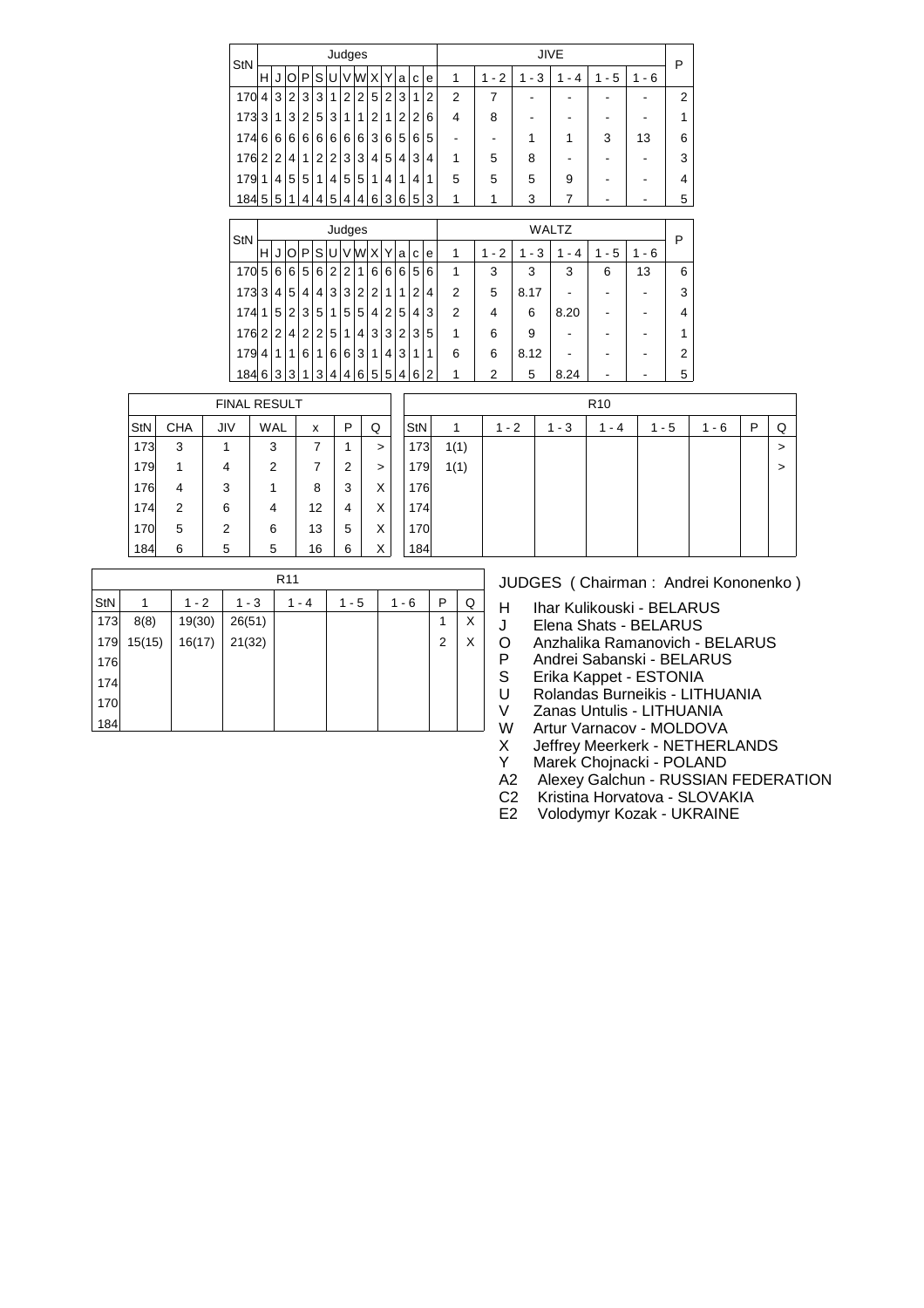|       | DanceSport<br>federation |                                                                               |                |                          |                                        |                | <b>FINAL ORDER</b><br>Junior-1 LA<br>Int. DanceSport Comp. Alliance Trophy Minsk 12.12.2015 |                                                                                                                      |                |                             |                                            |                | Couples<br>15            |                         |
|-------|--------------------------|-------------------------------------------------------------------------------|----------------|--------------------------|----------------------------------------|----------------|---------------------------------------------------------------------------------------------|----------------------------------------------------------------------------------------------------------------------|----------------|-----------------------------|--------------------------------------------|----------------|--------------------------|-------------------------|
|       |                          |                                                                               |                |                          | <b>SAMBA</b>                           |                | CHA CHA CHA                                                                                 | <b>RUMBA</b>                                                                                                         |                | <b>PASO DOBLE</b>           | <b>JIVE</b>                                |                |                          |                         |
| Place | <b>StN</b>               | Couple                                                                        | Round          |                          |                                        |                |                                                                                             | KLNPRSTVXYbdf   KLNPRSTVXYbdf   KLNPRSTVXYbdf   KLNPRSTVXYbdf   KLNPRSTVXYbdf                                        |                |                             |                                            |                | x                        | Place                   |
|       |                          | Nikolaev Egor - Bortnikova Arina                                              | F              |                          |                                        |                | 1211111211111 1211112211111                                                                 |                                                                                                                      |                |                             |                                            |                |                          | $\mathbf{1}$            |
|       | 199                      | LOTOS - MOSCOW                                                                |                |                          | <b>KLNPRSTVXYbdf</b>                   |                | <b>KLNPRSTVXYbdf</b>                                                                        | <b>K NPRSTVXYbdf</b>                                                                                                 |                | <b>KLNPRSTVXYbdf</b>        | <b>KLNPRSTVXYbdf</b>                       |                | 64                       | 1                       |
|       |                          |                                                                               |                |                          |                                        |                | KLNPRSTVXYbdf KLNPRSTVXYb. f                                                                | <b>KLNPRSTVXYbdf</b>                                                                                                 |                | KLNPRSTVXYbdf               | KLNPRSTVXYbdf                              |                | 64                       | $\mathbf{1}$            |
|       |                          | Kazlouski Dzmitry - Kalamoyets Zlata                                          | F              |                          |                                        |                | 2122252164226 2122231153225                                                                 | 1122231255224                                                                                                        |                |                             | 1121341255224 1222131235426                |                |                          | $\overline{c}$          |
| 2     | 192                      | Duet - Minsk                                                                  |                |                          |                                        |                | KLNP. . TV. Ybdf   KLNP. . TV. Yb. f                                                        | KLNPRSTV. Ybdf                                                                                                       |                |                             | KLNP. . TVXYbdf   KLNPR. TVXYbdf           |                | 54                       | 3                       |
|       |                          |                                                                               |                |                          | KLNPR. . VXY. df                       |                | KLNPRSTVXY. df                                                                              | <b>KLNPRSTVXYbdf</b>                                                                                                 |                |                             | KLNPRSTV. Ybdf   KLNPR. TVXYbdf            |                |                          |                         |
|       |                          |                                                                               |                |                          | 3453423452363                          |                | 3353424342363                                                                               | 4563326363365                                                                                                        |                | 4353226363365               | 3453326353263                              |                | 59                       | 5                       |
| 3     | 204                      | Senin Mikita - Buzuk Alexandra<br>Graciya - Grodno                            | F              |                          |                                        |                |                                                                                             |                                                                                                                      |                |                             |                                            |                |                          | 3                       |
|       |                          |                                                                               |                |                          | KLNPRS. V. Ybd.                        |                | <b>KLNPRS. VXYbdf</b>                                                                       | KLNPRS. VXYbd.                                                                                                       |                |                             | KLNPRSTVXYbdf   KLNPRST, XYbdf             |                | 58                       | $\overline{\mathbf{c}}$ |
|       |                          |                                                                               |                |                          | <b>KLNPRSTV. Ybdf</b>                  |                | <b>KLNPRSTVXYbd.</b>                                                                        | <b>KLNPRSTVXYbdf</b>                                                                                                 |                |                             | KLNPRSTVXYbdf   KLNPRSTVXYbdf              |                | 63                       | $\overline{c}$          |
| 4     | 203                      | Radkevich Mikita - Khut Evgeniya                                              |                |                          | 4364534343434                          |                | 4666545465534                                                                               | 3344554442553                                                                                                        |                |                             | 3544534632553 4345544462554                |                |                          | 4                       |
|       |                          | Piruet - Minsk                                                                | 2              |                          | KLR. TVXYbd.                           |                | KL. P. STV. Y. df                                                                           | K NP. STV. Y. df   KL. PRSTV. Y. df   KTVdf                                                                          |                |                             |                                            |                | 42                       | 4                       |
|       |                          |                                                                               |                |                          | KLNPRST. XYbdf                         |                | <b>KLNPRSTVXYbdf</b>                                                                        | KLNP. S. V. Y. df   KLNP. STVXYbdf                                                                                   |                |                             | <b>KLNP. STVXYbdf</b>                      |                | 58                       | 8                       |
| 5     | 194                      | Lukashou Mikita - Krujsberh Sandryna                                          | F              |                          | 5635345626655                          |                | 5534353626456                                                                               | 5636443624436                                                                                                        |                |                             | 5636453524446 5636453624335                |                |                          | 5                       |
|       |                          | Imperiia - Grodno                                                             | $\overline{2}$ |                          | $K$ NPRST. $\ldots$                    |                | <b>K.N.</b> , ST. X. b.,                                                                    | $K N$ $X$                                                                                                            |                | <b>KLN. RS. VX. b</b>       | <b>KLN. RS. V. . b</b>                     |                | 30                       | 6                       |
|       |                          |                                                                               |                |                          | <b>KLNPRSTVXYbdf</b>                   |                | <b>KLNPRST. XYbdf</b>                                                                       | KLNPRSTVXYbdf   KLNPRSTVXYb. .                                                                                       |                |                             | <b>KLNPRSTVXYbdf</b>                       |                | 62                       | 3                       |
|       |                          | Panysh Dzianis - Komar Iryna                                                  | F              |                          |                                        |                | 6546666535542 6445666534642                                                                 | 6455665536641 6465665446631                                                                                          |                |                             | 6564665546642                              |                |                          | 6                       |
| 6     | 201                      | Academy - Minsk                                                               | 2              |                          | . . N. . ST. X. f                      |                | . . N. R. T. XYbdf                                                                          | . LN. R. T. XYbdf   NP. . T. XY. . f   N. T. XY. df                                                                  |                |                             |                                            |                | 34                       | 5                       |
|       |                          |                                                                               | 1              |                          |                                        |                | . LNPRSTVXYbdf   KLNPRSTVXY. . f                                                            | KLNPRSTVXYbdf   KLNPRSTVXYbdf   KLNPRSTV. Y. df                                                                      |                |                             |                                            |                | 60                       | 4                       |
|       |                          | Melehavec Makar - Mihutskaya Anastasia                                        | $\overline{2}$ | K.FR.V. b.F              |                                        |                | . L. P. V. . bdf                                                                            | . P. V. . b. f   KL. PR. . V. Yb. f   KL. P. b. f                                                                    |                |                             |                                            |                | 29                       | $\overline{7}$          |
| 7     | 195                      | Sovremeny style - Minsk                                                       | 1              |                          |                                        |                | KLNP. STVXYbdf   K. NPRSTVX. bdf                                                            | KLNPR. TVXYbdf   KLNPRSTVXYbdf   KL. PRSTVXYb. f                                                                     |                |                             |                                            |                |                          | 5                       |
|       |                          |                                                                               |                |                          |                                        |                |                                                                                             |                                                                                                                      |                |                             |                                            |                | 59                       |                         |
| 8     | 191                      | Dzehilevich Artsem - Holub Kseniya<br>Imperia - Grodno                        | $\overline{2}$ |                          | $\mathbf{LNP} \dots \mathbf{XY} \dots$ |                | K. N. RS.                                                                                   | <b>KLRST.XY</b>                                                                                                      | . . N.         |                             | . LNPRS. VXYb. .                           |                | 26                       | 8                       |
|       |                          |                                                                               | 1              | KL. PRSTV. Ybdf          |                                        |                | . LNPRSTVXYbd.                                                                              | KLNPRSTVXYbdf   KLNPRST, X, bdf   KLNPRSTVXYbdf                                                                      |                |                             |                                            |                | 59                       | 5                       |
| 9     | 196                      | Mikalauskis Augustas - Lapseviciute Gabija                                    | $\overline{2}$ |                          | $\ldots \ldots \rm X.$ bdf             |                | .L. PR. X.                                                                                  | . L. bdf                                                                                                             |                | . X. . d.                   | . X. . d.                                  |                | 16                       | 9                       |
|       |                          | Ratuto - Vilnius                                                              | 1              | <b>K NPRS. VXYbdf</b>    |                                        |                | . LNPRS. VXYbdf                                                                             | . LNPRSTVXYbdf   . LNPRS. VXYbdf   K. NPR. . VXYbdf                                                                  |                |                             |                                            |                | 55                       | 10                      |
| 10    | 205                      | Shkuta Maksim - Hip Sofiya                                                    | $\overline{2}$ | . L. Y. d.               |                                        |                | $\ldots$ R $\ldots$ XY. d.                                                                  | $.L. \ldots T. X. \ldots$                                                                                            |                | . T. d.                     | . <b>T. . Y.</b>                           |                | 14                       | 10                      |
|       |                          | Gracia - Grodno                                                               |                |                          |                                        |                |                                                                                             | KLN. RSTVXYbdf   KL. STV. Ybdf   KLNPRSTVXYbdf   KLNPRSTV. Ybdf   KLNPRSTVXYbd.                                      |                |                             |                                            |                | 58                       | 8                       |
| 11    | 200                      | Paliachenka Yauheni - Karasevich Yelizaveta                                   | $\overline{2}$ |                          |                                        |                | $\ldots$ ST. X $\mathbf{f}   \ldots$ TV                                                     | $\ldots$ . S.V. $\ldots$ .                                                                                           |                | $\ldots$ . S. $\ldots$ b. . | $$ S.V.                                    |                | 12                       | 11                      |
|       |                          | Dancer - Gomel                                                                |                |                          |                                        |                |                                                                                             | KLNPRSTVX. b. .   KLNPR. TVXYb. f   KL. PRSTVXYbdf   KLNPRSTVXYbdf   K. NPRSTV. . b. .                               |                |                             |                                            |                | 54                       | 11                      |
| 12    | 198                      | Minkou Dzmitry - Mizhevich Lizaveta                                           | 2              |                          | $\ldots$ RS, V.                        |                | . S.                                                                                        | <b>PR.</b>                                                                                                           |                | $\ldots$ . RS.              | <b>PRS</b>                                 |                | 11                       | 12                      |
|       |                          | Dancer - Gomel                                                                | 1              |                          |                                        |                | . LNPRST. XY. . f   KLNPRSTV. Ybd.                                                          | KL. PRST. XYb. .   K. . PRSTVXY. df   KLNPRST. XY. df                                                                |                |                             |                                            |                | 50                       | 12                      |
|       |                          | 193 Kosach Siarhei - Kaydalik Darja                                           | 1              |                          |                                        |                |                                                                                             | . L. PRSTV. . bdf   . L. PRSTVX. bdf   RSTV. . b. .   . L. . R. TVXYb. f   . L. . RSTVX. bdf                         |                |                             |                                            |                | 41                       | 13                      |
| 13    |                          | Gracja - Grodno                                                               |                |                          |                                        |                |                                                                                             |                                                                                                                      |                |                             |                                            |                |                          |                         |
|       |                          | Aksionau Danila - Vasilenka Lina                                              |                | $1$ K $\ldots$ T. XYb. . |                                        |                |                                                                                             | K. N. $\dots$ X. bdf   K. N. $\dots$ $\dots$ d.   K. $\dots$ $\dots$ $d.$                                            |                |                             | $\ldots$ S. $\ldots$ Ybdf                  |                | 21                       | 14                      |
| 14    | 189                      | V.I.P. - Gomel                                                                |                |                          |                                        |                |                                                                                             |                                                                                                                      |                |                             |                                            |                |                          |                         |
|       |                          |                                                                               |                |                          |                                        |                |                                                                                             | <b>K</b> N. <b>VX.</b> . <b>d. K</b> Y. <b>df</b> $  \cdot, N, \ldots, X, \ldots, f   \cdot, N, \ldots, X, \ldots  $ |                |                             |                                            |                |                          |                         |
| 15    | 35                       | Danilewicz Kewin - Dorosh Daria<br>Imperia - Grodno                           | $\mathbf{1}$   |                          |                                        |                |                                                                                             |                                                                                                                      |                |                             | $. \mathbf{LN} \ldots \mathbf{X} \ldots$   |                | 17                       | 15                      |
|       |                          |                                                                               |                |                          |                                        |                |                                                                                             |                                                                                                                      |                |                             |                                            |                |                          |                         |
|       | StN                      | Judges                                                                        | <b>SAMBA</b>   |                          |                                        | P              | StN                                                                                         | Judges                                                                                                               |                |                             | CHA CHA CHA                                |                | P                        |                         |
|       |                          | $K$ L $N$ PRST $V$ X<br>Y b d f<br>$1 - 2$<br>$1 - 3$<br>$\mathbf{1}$         | $1 - 4$        | $1 - 5$                  | $1 - 6$                                |                | $ \kappa $ l $ \kappa $ P $ \kappa $ S $ \tau $                                             | V X Y b d f                                                                                                          | $\mathbf{1}$   | $1 - 2$                     | $1 - 3$<br>$1 - 4$                         | $1 - 5$        | $1 - 6$                  |                         |
|       |                          | 1922 1 2 2 2 5 2<br>1 6 <br>4 2 2 6<br>$\overline{2}$<br>9                    |                |                          | $\sim$                                 | $\overline{2}$ | $192$ 2 $1$ 2 $2$ 2 $3$                                                                     | 5 3 2 2 5<br>1 1                                                                                                     | 3              | 9                           | $\overline{\phantom{a}}$<br>$\blacksquare$ |                |                          | 2                       |
|       | 194                      | 3 5 3 4 5 6 2 6 6 5 5<br>5 6 <br>3<br>1<br>$\overline{\phantom{a}}$           | 4              | 9                        | $\sim$                                 | 5              | 194 5                                                                                       | 5 3 4 3 5 3 6 2 6 4 5 6                                                                                              |                | 1                           | 4<br>6                                     | 10             | $\overline{\phantom{a}}$ | 4                       |
|       | 199<br>11                | 1 2 1<br>1 1 1 1 <br>1 1 1 1<br>2 <br>11                                      |                |                          | $\overline{\phantom{a}}$               | 1              | 2 1 <br>199 1                                                                               | 1 1 1 2 2 <br>111<br>1 <sup>1</sup>                                                                                  | 1 1<br>10      |                             | $\overline{\phantom{a}}$<br>$\sim$         |                | $\blacksquare$           | 1                       |
|       | 201<br>6                 | 5 4 6 6 6 6 5 3 5 5 4 2<br>1<br>2<br>$\sim$                                   | 4              | 8                        | $\sim$                                 | 6              | 201 6                                                                                       | 4 4 5 6 6 6 5 3 4 6 4 2                                                                                              | $\sim$         | 1                           | 2<br>6                                     | 8              | ٠                        | 6                       |
|       | 203                      | 4 3 6 4 5 3 4 3 4 <br> 3 4 3 4<br>5                                           |                | $\blacksquare$           |                                        | 4              | 6 6 <br>203   4                                                                             | 6 5 4 5 4 6 5 5 3 4                                                                                                  |                |                             | 5                                          | 9              | ٠                        | 5                       |
|       |                          |                                                                               | 11             |                          |                                        |                |                                                                                             |                                                                                                                      |                |                             | 1                                          |                |                          |                         |
|       |                          | 2043 453 423 452363<br>2<br>$\overline{7}$                                    |                |                          | $\sim$                                 | 3              |                                                                                             | 204335534243421                                                                                                      |                | $\overline{2}$              | 8                                          |                |                          | 3                       |
|       |                          | Judges                                                                        | <b>RUMBA</b>   |                          |                                        |                |                                                                                             | Judges                                                                                                               |                |                             | PASO DOBLE                                 |                |                          |                         |
|       | StN                      | $K$ L $N$ P $R$ S $T$ V $X$ Y $b$ d $f$<br>$1 - 2$<br>$1 - 3$<br>$\mathbf{1}$ | $1 - 4$        | $1 - 5$                  | $1 - 6$                                | P              | StN                                                                                         | $\kappa$ L $\ln$ P $\frac{1}{R}$ S $\frac{1}{T}$ V $\frac{1}{X}$ Y $\frac{1}{D}$ d $\frac{1}{T}$                     | -1             | $1 - 2$                     | $1 - 3$<br>$1 - 4$                         | $1 - 5$        | P<br>$1 - 6$             |                         |
|       |                          | 192 1 1 2 2 2 3 1 2 5<br>5 2 2 4<br>3<br>9<br>$\blacksquare$                  |                | $\overline{\phantom{a}}$ | $\sim$                                 | $\overline{2}$ | 1921112                                                                                     | 1 3 4<br>1 2 5 5 2 2 4                                                                                               | $\overline{4}$ | 8                           | $\blacksquare$<br>$\blacksquare$           |                |                          | 2                       |
|       | 5 <sup>1</sup><br>194    | 3 6 4 4 3 6 2 <br>6 <sup>1</sup><br>4 4 3 6<br>1<br>4                         | 8              | $\overline{\phantom{a}}$ | $\sim$                                 | 4              | 1945                                                                                        | 6 3 6 4 5 3 5 <br> 2 4 4 4 6                                                                                         |                | 1                           | 3<br>7                                     |                |                          | 5                       |
|       | 199                      | 2 1 1<br>1 1 1 1<br>2 2 <br>1 1 <br> 1 2<br>9                                 |                | $\overline{\phantom{a}}$ |                                        | 1              | 2<br>2 1 <br>199 2                                                                          | 1 1<br>2 1<br>111<br>111                                                                                             | 2<br>8         |                             | $\overline{\phantom{a}}$                   |                |                          | 1                       |
|       |                          | 2016 4556665<br>5 3 6 6<br>$\overline{2}$<br>1<br>4 <sup>1</sup>              | 4              | 8                        |                                        | 6              | 201 6                                                                                       | 4 6 5 6 6 5 4<br>4 6 6 3                                                                                             | 1              | 1                           | $\overline{2}$<br>5                        | $\overline{7}$ |                          | 6                       |
|       |                          |                                                                               |                |                          |                                        |                |                                                                                             |                                                                                                                      |                |                             |                                            |                |                          |                         |

203|3|5|4|4|5|3|4|6|3|2|5|5|3| - | 1 | 5 | 8 | - | - | 4 204|4|3|5|3|2|2|6|3|6|3|3|6|5| - | 2 | 7 | - | - | - | 3

203|3|3|4|4|5|5|4|4|4|2|5|5|3| - | 1 | 4 | 9 | - | - | 3 204|4|5|6|3|3|2|6|3|6|3|3|6|5| - | 1 | 6 | 7 | - | - | 5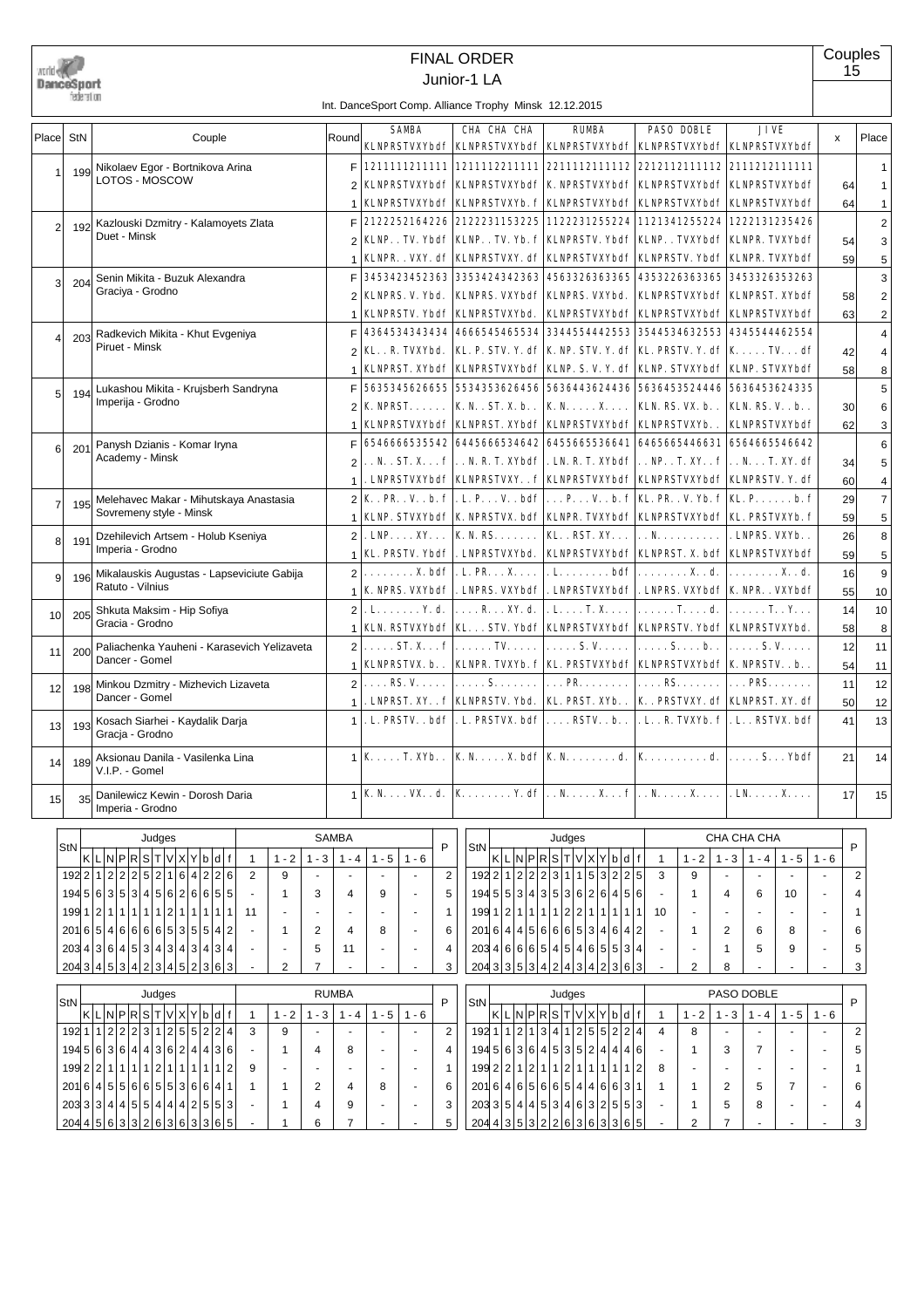| StN                           |  |                                                   | Judges |    |                |     |  |                          |      |                          | <b>JIVE</b>              |         |                          | D |     |            |            |            | <b>FINAL RESULT</b> |     |    |   |     |
|-------------------------------|--|---------------------------------------------------|--------|----|----------------|-----|--|--------------------------|------|--------------------------|--------------------------|---------|--------------------------|---|-----|------------|------------|------------|---------------------|-----|----|---|-----|
|                               |  | KLNPRSTVXYbdl                                     |        |    |                |     |  |                          | $-2$ | - 3                      | - 4                      | $1 - 5$ | - 6                      |   | StN | <b>SAM</b> | <b>CHA</b> | <b>RUM</b> | PAS                 | JIV | x  | P |     |
|                               |  | $192   1 2   2 2   1 3   1 2   3   5   4   2   6$ |        |    |                |     |  | 3                        | 8    | $\overline{\phantom{0}}$ | $\overline{\phantom{0}}$ |         | $\overline{\phantom{0}}$ | ◠ | 199 |            |            |            |                     |     | 5  |   | X   |
|                               |  | 1945636453624335                                  |        |    |                |     |  | -                        |      | 5                        |                          |         |                          | 5 | 192 | ◠          | ◠          | ◠          | っ                   |     | 10 |   | X   |
|                               |  | 1992111112112                                     |        | 11 | 1 <sup>1</sup> | 111 |  | 10                       |      |                          | -                        |         |                          |   | 204 | 3          | 3          | 5          |                     | 3   | 17 | 3 | X   |
| 2016564646655466642           |  |                                                   |        |    |                |     |  | -                        |      |                          | 4                        |         | $\overline{\phantom{0}}$ | 6 | 203 |            | 5          | 3          | 4                   | 4   | 20 |   | X   |
| 203 4 3 4 5 5 4 4 4 6 2 5 5 4 |  |                                                   |        |    |                |     |  | $\overline{\phantom{0}}$ |      | c                        | 8                        |         |                          | 4 | 194 | 5          | 4          | 4          | 5                   | 5   | 23 | 5 | X ' |
|                               |  | 2043 4533326 353263                               |        |    |                |     |  | $\sim$                   |      |                          | -                        |         |                          | 3 | 201 |            | 6          | 6          | 6                   | 6   | 30 |   |     |

K Dzmitry Bialiauski - BELARUS

L Mihail Konakhau - BELARUS<br>N Vladimir Parakhnevich - BELA

Vladimir Parakhnevich - BELARUS

P Andrei Sabanski - BELARUS<br>R Gergana Zhekova - BULGAR

R Gergana Zhekova - BULGARIA<br>S Erika Kappet - ESTONIA

S Erika Kappet - ESTONIA<br>T Gundars Briedis - LATVIA

T<br>T Gundars Briedis - LATVIA<br>V Zanas Untulis - LITHUANI.

V Zanas Untulis - LITHUANIA<br>X Jeffrey Meerkerk - NETHER

X Jeffrey Meerkerk - NETHERLANDS<br>Y Marek Choinacki - POLAND

Marek Chojnacki - POLAND

B2 Dragan Rancev - SERBIA

D2 Niko Basaric - SLOVENIA

F2 Sergio Roccatti - ITALY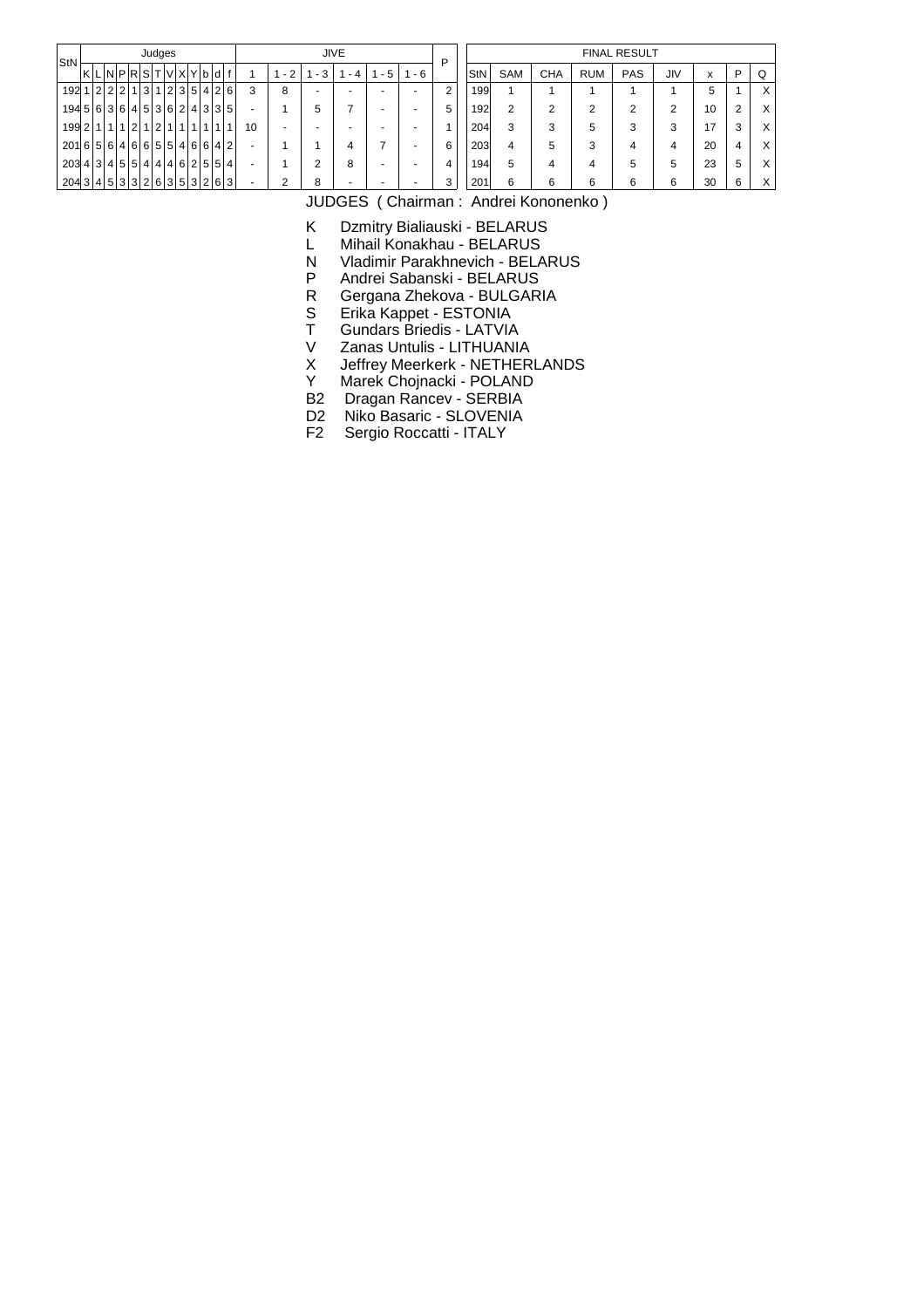|                 |                           |                                                                                     |                |                                    | <b>FINAL ORDER</b><br>Junior-2 LA                      |                                                                                                                                                         |                                                                                                      |                               | Couples<br>16   |                |
|-----------------|---------------------------|-------------------------------------------------------------------------------------|----------------|------------------------------------|--------------------------------------------------------|---------------------------------------------------------------------------------------------------------------------------------------------------------|------------------------------------------------------------------------------------------------------|-------------------------------|-----------------|----------------|
|                 | DanceSport<br>federation. |                                                                                     |                |                                    | Int. DanceSport Comp. Alliance Trophy Minsk 12.12.2015 |                                                                                                                                                         |                                                                                                      |                               |                 |                |
| Place           | StN                       | Couple                                                                              | Round          | <b>SAMBA</b>                       | CHA CHA CHA                                            | <b>RUMBA</b><br>  HJLOSTUXabcde    HJLOSTUXabcde    HJLOSTUXabcde    HJLOSTUXabcde    HJLOSTUXabcde                                                     | <b>PASO DOBLE</b>                                                                                    | <b>JIVE</b>                   | x               | Place          |
|                 | 226                       | Yudovin Ilya - Harchakova Alisa                                                     | F.             |                                    |                                                        |                                                                                                                                                         |                                                                                                      |                               |                 | $\mathbf{1}$   |
| 1               |                           | Sovremeny style - Minsk                                                             |                |                                    |                                                        | <b>HJLOSTUXabcde HJLOSTUXabcde HJLOSTUXabcde</b>                                                                                                        | <b>HJLOSTUXabcde</b>                                                                                 | <b>HJLOSTUXabcde</b>          | 65              | $\mathbf{1}$   |
|                 |                           |                                                                                     |                |                                    | <b>HJLOSTUXabcde HJLOSTUXabcde</b>                     | <b>HJLOSTUXabcde</b>                                                                                                                                    | <b>HJLOSTUXabcde</b>                                                                                 | <b>HJLOSTUXabcde</b>          | 65              | $\mathbf{1}$   |
| 2               | 217                       | Maidaniuk Mihail - Shimaskaya Olga                                                  | F              |                                    | 2212432432253 3213332433254                            | 3324332453262                                                                                                                                           | 2224342322252                                                                                        | 3212342423353                 |                 | $\overline{2}$ |
|                 |                           | Duet - Minsk                                                                        |                |                                    | <b>HJLOSTUXabc. e HJL. STUXabcde</b>                   | <b>HJLOSTUXabcd.</b>                                                                                                                                    | <b>HJ. OSTUXabc</b>                                                                                  | <b>HJLOSTUXabcde</b>          | 59              | $\overline{2}$ |
|                 |                           |                                                                                     |                |                                    | <b>HJLOSTUXabcde HJLOSTUXabcde</b>                     | <b>HJLOSTUXabcde</b>                                                                                                                                    | <b>HJLOSTUXabcde</b>                                                                                 | <b>HJLOSTUXabcde</b>          | 65              | $\mathbf{1}$   |
| 3               | 223                       | Shvaunov Ilia - Kotava Aliaksandra                                                  | F              |                                    |                                                        | 3356656255324 2665645254343 2235645322324                                                                                                               | 3345636243335                                                                                        | 2533636341236                 |                 | 3              |
|                 |                           | Liudmila - Minsk                                                                    |                |                                    | . J. T. Xab. . e   H. LO. T. Xa. cde   HJ. OST. Xabcd. |                                                                                                                                                         | <b>HJ. O. T. X. bcd.</b>                                                                             | . JLO. T. Xa. cde             | 42              | 6              |
|                 |                           |                                                                                     |                |                                    |                                                        | <b>HJLOSTUXabcde   HJLOSTUXabcde   HJLOSTUXabcde</b>                                                                                                    | <b>HJLOSTUXabcde</b>                                                                                 | . JLOSTUXabcde                | 64              | 4              |
| 4               | 225                       | Yazevski Alekse - Viadzenikava Elina                                                |                |                                    | 4563214343516 4352223342526                            | 5562226244536                                                                                                                                           | 4663215454544                                                                                        | 5465115254544                 |                 | 4              |
|                 |                           | Sovremeny style - Minsk                                                             |                | <b>HJLOSTUX. . cd.</b>             | . J. OSTUXa. . d.                                      | HJSTUXcd.                                                                                                                                               | . . LOST. Xa. c. e                                                                                   | HJ. 0STU. a. cd.              | 43              | 5              |
|                 |                           |                                                                                     |                |                                    |                                                        | <b>HJLOSTUXabcde   HJLOSTUXabcde   HJLOSTUXabcde   HJLOSTUXabcde  </b>                                                                                  |                                                                                                      | HJ LOSTUXabcde                | 65              | $\mathbf{1}$   |
| 5               | 224                       | Tishuk Aleksandr - Melnik Uladzislava                                               | F              |                                    |                                                        |                                                                                                                                                         |                                                                                                      |                               |                 | 5              |
|                 |                           | Sovremeny style - Minsk                                                             |                |                                    |                                                        | <b>HULOSTUX. . cde   . JLOSTU. . bcde   HULOST. b. . e   HJ. OST. cd.   HJ. OST. X. bc. e</b>                                                           |                                                                                                      |                               | 45              | 3              |
|                 |                           |                                                                                     |                |                                    |                                                        | <b>HULOSTUXabcde   HULOSTUXabcde   HULOSTUXabcde   HULOSTUXa. cde   HULOSTUXabcde</b>                                                                   |                                                                                                      |                               | 64              | 4              |
| 6               | 213                       | Kachan Anton - Shevtsova Maria                                                      | F              |                                    |                                                        |                                                                                                                                                         |                                                                                                      |                               |                 | 6              |
|                 |                           | Vikko - Minsk                                                                       | 2              |                                    |                                                        | . J. OS. U. abc. .   HJLOS. U. abc. e   . JLOS. U. abcde   LOS. U. abc. e   HJL. S. U. abc. e                                                           |                                                                                                      |                               | 44              | 4              |
|                 |                           |                                                                                     | $\mathbf{1}$   |                                    |                                                        | . JLOSTUXabcde   . JLOSTUXa. cde   HJLOSTUXabc. e   HJLOSTUXab. de   HJLOSTUXabcde                                                                      |                                                                                                      |                               | 60 <sup>1</sup> | $\overline{7}$ |
|                 | 210                       | Bukata Mikhail - Shibeko Katsiarina                                                 | $\overline{2}$ |                                    |                                                        | H. L. ST. X. bc. .   T. Xabc. e   L. . T. Xab. . e   HJL. STUXab. de                                                                                    |                                                                                                      | . <b>a.</b>                   | 31              | $\overline{7}$ |
|                 |                           | Ludmila - Minsk                                                                     |                |                                    |                                                        | <b>HILOST. X. bc. e HIL. STUXabcde HIL. ST. Xabcde HILOSTUXabcde HI. OSTUXabc. e</b>                                                                    |                                                                                                      |                               | 57              | 8              |
| 8               | 209                       | Baboshyn Yahor - Biruk Volha                                                        | $\overline{2}$ |                                    |                                                        | H. L. U. de   . JL. X. d.   UX.   . JL. UX. e   UX. de                                                                                                  |                                                                                                      |                               | 20 <sub>2</sub> | 8              |
|                 |                           | Mara - Minsk                                                                        |                |                                    |                                                        | HJLO. . UXab. de   HJLOSTUXab. de   HJLOSTUXabc. e   HJLOSTUX. bcde   HJLOS. UXa. . de                                                                  |                                                                                                      |                               | 56              | 10             |
| 9               | 212                       | Gapanovich Egor - Kolonitskaia Polina                                               | $\overline{2}$ |                                    |                                                        | . ab. de   H $\,$ S. U.   H $\,$ a. e $ $ d. $ $ L. STUX.                                                                                               |                                                                                                      |                               | 16              | 9              |
|                 |                           | Kapriz - Minsk                                                                      |                |                                    |                                                        | <b>HJL. STUXabcde   HJLOSTUXabcde   HJLOSTUXabcde   HLOSTUXabcde   HJLOSTUXabcde</b>                                                                    |                                                                                                      |                               | 63              | 6              |
| 10              | 219                       | Navatski Miraslau - Pravilava Valeria                                               | $\overline{2}$ |                                    |                                                        |                                                                                                                                                         |                                                                                                      |                               | 11              | 10             |
|                 |                           | Gracia - Grodno                                                                     |                |                                    |                                                        | H . OSTUX. . c. e   H LO. bcd.   LOST. b. d.   HJLOSTU. abc. e   LOSTU. abcde                                                                           |                                                                                                      |                               | 41              | 11             |
| 11              | 216                       | Lahoikin Yauheni - Karobkina Yelizaveta                                             | $\overline{2}$ |                                    |                                                        |                                                                                                                                                         |                                                                                                      |                               | $\vert 9 \vert$ | 11             |
|                 |                           | Tandem - Gomel                                                                      | $\mathbf{1}$   |                                    |                                                        | HJ . OS . UXa. . de   HJ . OS Xab. . e   HJ UXa. . de   HJL. Xa. . d.   HJLO. TUX. bc. e                                                                |                                                                                                      |                               | 40              | 12             |
| 12              | 215                       | Kishkurna Kiryl - Gunko Elisabet                                                    | $\overline{2}$ | .                                  | .                                                      |                                                                                                                                                         | . . L. c. .   U. a.   b.                                                                             |                               | 5 <sup>1</sup>  | 12             |
|                 |                           | Liudmila - Minsk                                                                    |                |                                    |                                                        | <b>1   HJLOSTUXabcde   HJLOSTUXabc. e   HJ. OS. UXa. cde   . JLOSTU. abcde   HJ. OST. Xabcde</b>                                                        |                                                                                                      |                               | 57              | 8              |
| 13 <sup>1</sup> |                           | 218 Maksimenka Daniil - Tselikava Yuliya<br>BELARUS -                               |                |                                    |                                                        | $\vert \vert$ H L. TU. $\ldots$ d. $\vert \ldots$ STUX. b. . e $\vert \ldots$ LOST. Xab. $\vert$ H $\ldots$ OST. X. bc. . $\vert$ H $\ldots$ STUX. bcd. |                                                                                                      |                               | 33              | 13             |
| 14              | 220                       | Paliachenka Yauheni - Karasevich Yelizaveta<br>Dancer - Gomel                       |                | $1$ . J. 0. T. . a. c. .           |                                                        | <b>HJLO. TU. a. c</b>   . J. O. TU. . bc                                                                                                                | $J_{\cdot}\ldots\ldots$ bc                                                                           | . JL.                         | 24              | 14             |
| 15              | 221                       | Pshonka Ilya - Starykava Uladzislava<br>Fest - Vitebsk                              |                | $1   \ldots S \ldots ab \ldots$    | . d.                                                   | $\mathbf{H}$ de                                                                                                                                         | $\dots \dots \texttt{UX} \dots \texttt{d}. \mid \texttt{H} \texttt{L} \dots \dots \dots \texttt{d}.$ |                               | 14              | 15             |
| 16              | 211                       | Danskou Sviataslau - Herashchanka Iryna<br>Dancer - Gomel                           |                | $1 \ldots L \ldots L$              | . cd.                                                  | . . L. U. cd.                                                                                                                                           | . <b>a. e</b>                                                                                        |                               | 12              | 16             |
|                 |                           |                                                                                     |                |                                    |                                                        |                                                                                                                                                         |                                                                                                      |                               |                 |                |
|                 | StN                       | Judges                                                                              | SAMBA          | P                                  | StN                                                    | Judges                                                                                                                                                  |                                                                                                      | CHA CHA CHA                   | P               |                |
|                 |                           | H J L O S T U X a b c d e<br>$1 - 2$<br>$1 - 3$<br>$\mathbf{1}$                     | $1 - 4$        | $1 - 5$<br>$1 - 6$                 |                                                        | H J L O S T U X a b c d e                                                                                                                               | $1 - 2$<br>$\mathbf{1}$                                                                              | $1 - 3$<br>$1 - 5$<br>$1 - 4$ | $1 - 6$         |                |
|                 |                           | 2136 4 45 36 35 2 4 465<br>3<br>1                                                   | 7              | 4<br>$\sim$<br>$\blacksquare$      |                                                        | 2136 4 4 6 4 6 4 6 2 6 4 6 5                                                                                                                            | $\mathbf 1$<br>$\mathbf{1}$                                                                          | $\overline{7}$<br>6           |                 | 6              |
|                 |                           | 217 2 2 1 2 4 3 2 4 3 2 2 5<br> 3 <br>7<br>$\mathbf{1}$<br>$\overline{\phantom{a}}$ | ٠              | 2<br>$\overline{\phantom{a}}$<br>٠ |                                                        | 2173 2 1 3 3 3 2 4 3 3 2 5 4                                                                                                                            | 10<br>-1<br>4                                                                                        | $\sim$                        |                 | 2              |
|                 |                           | 223 3 3 5 6 6 5 6 2 5 5 3 2<br>2<br>4<br>5                                          | 6              | 5<br>10                            |                                                        | 223 2 6 6 5 6 4 5 2 5 4 3 4 3                                                                                                                           | 2                                                                                                    | 4<br>7                        |                 | 4              |
|                 |                           | 22456345454566663<br>$\overline{2}$<br>3                                            | 5              | 8<br>6                             |                                                        | 2245 5 3 4 5 5 6 5 6 5 6 3 2                                                                                                                            |                                                                                                      | 3<br>10<br>4                  |                 | 5              |

| 226  1 1 2 1 1 2 1 1 1 1 1 4 1               |       |  |     |                 |  |                         |  |  | 10 |                          |                          |                          |                          |                          |   | $226   1   1   2   1   1   1   1   1   1   1   1   1   1$ |  |                |  |           |  |     |                               | 12     |      |     |            |         |         |   |
|----------------------------------------------|-------|--|-----|-----------------|--|-------------------------|--|--|----|--------------------------|--------------------------|--------------------------|--------------------------|--------------------------|---|-----------------------------------------------------------|--|----------------|--|-----------|--|-----|-------------------------------|--------|------|-----|------------|---------|---------|---|
|                                              |       |  |     |                 |  |                         |  |  |    |                          |                          |                          |                          |                          |   |                                                           |  |                |  |           |  |     |                               |        |      |     |            |         |         |   |
|                                              |       |  |     | Judges          |  |                         |  |  |    |                          |                          | <b>RUMBA</b>             |                          |                          |   |                                                           |  |                |  | Judges    |  |     |                               |        |      |     | PASO DOBLE |         |         |   |
| StN                                          | HJLOS |  |     | T U X a b c d e |  |                         |  |  |    | $-2$                     | - 3                      | -4                       | - 5                      | - 6                      | P | StN                                                       |  |                |  |           |  |     | $HJLI$ $O S T U X a b c d e $ |        | $-2$ | - 3 | - 4        | $1 - 5$ | $1 - 6$ | P |
| 2136 456 46363636455                         |       |  |     |                 |  |                         |  |  |    | <b>.</b>                 | 2                        | 5                        | 8                        | $\overline{\phantom{0}}$ | 6 | 2136 45656363636466                                       |  |                |  |           |  |     |                               | $\sim$ | -    | 2   |            | 6       | 13      | 6 |
| 217 3 3 2 4 3 3 2 4 5 3 2 6 2                |       |  |     |                 |  |                         |  |  |    | 4                        | 9                        |                          | $\overline{\phantom{a}}$ | -                        | 2 | 217 2 2 2 4 3 4 2 3 2 2 2 5 2                             |  |                |  |           |  |     |                               |        | 8    | -   |            |         |         | 2 |
| $223$ 2 2 3 5 6 4 5 3 2 2 3 2 4              |       |  |     |                 |  |                         |  |  |    | 5                        | 8                        | $\overline{\phantom{a}}$ | -                        | $\overline{\phantom{0}}$ | 3 | 223 3 3 4 5 6 3 6 2 4 3 3 35                              |  |                |  |           |  |     |                               |        |      | –   |            |         |         | 3 |
| 22446435554565643                            |       |  |     |                 |  |                         |  |  |    | $\overline{\phantom{0}}$ | 2                        | 6                        | 10                       | $\overline{\phantom{0}}$ | 5 | 224553245454565623                                        |  |                |  |           |  |     |                               | -      | ◠    | 4   | 6          | 11      |         | 5 |
| $225\,5\,5\,6\,2\,2\,2\,6\,2\,4\,4\,5\,3\,6$ |       |  |     |                 |  |                         |  |  |    | 4                        | 5                        |                          | $\overline{\phantom{0}}$ |                          | 4 | 225  4 6 6 3 2 1 5 4 5 4 5 4                              |  |                |  |           |  |     | 4                             |        | っ    | 3   | 8          |         |         | 4 |
| $226 \mid 1 \mid 1 \mid 1$                   |       |  | 111 |                 |  | $^{\circ}$ 1 $^{\circ}$ |  |  | 13 |                          | $\overline{\phantom{a}}$ |                          | $\overline{\phantom{a}}$ |                          |   | 226 1                                                     |  | $\overline{ }$ |  | 1 1 2 1 1 |  | 111 |                               | 12     |      |     |            |         |         |   |

225|4|3|5|2|2|2|3|3|4|2|5|2|6| - | 5 | 8 | - | - | - | 3

225|4|5|6|3|2|1|4|3|4|3|5|1|6| 2 | 3 | 6 | 9 | - | - | 3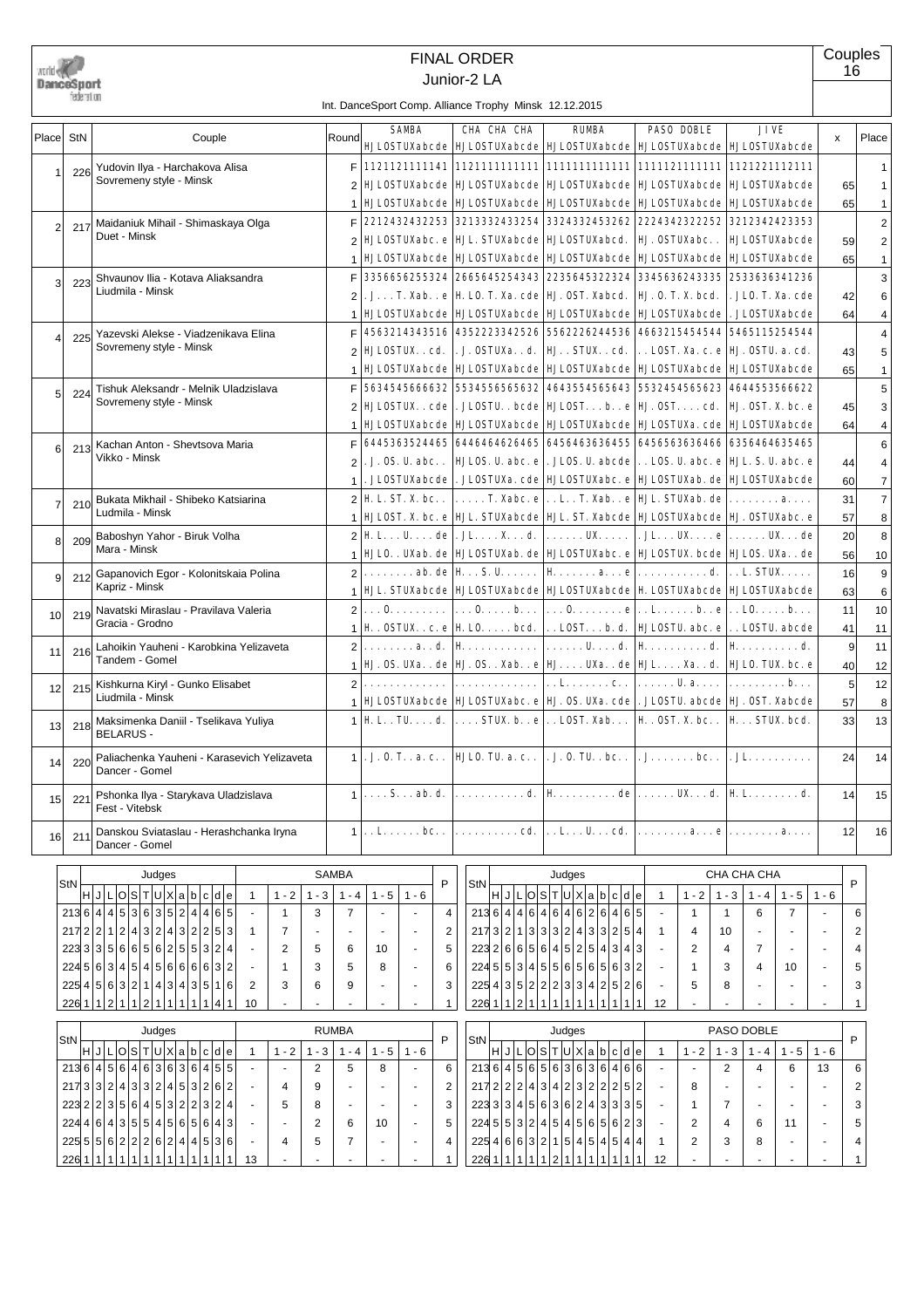| StN |                |                |   |                |                |                | Judges         |                |                |                |                |   |   |   |                |                | <b>JIVE</b> |       |         | Р |
|-----|----------------|----------------|---|----------------|----------------|----------------|----------------|----------------|----------------|----------------|----------------|---|---|---|----------------|----------------|-------------|-------|---------|---|
|     | н              | J              |   | C              | S              |                | U              | X              | a              | b              | c              | d | е | 1 | $1 - 2$        | - 3<br>1.      |             | 1 - 5 | $1 - 6$ |   |
| 213 | 6              | 3              | 5 | 6              | $\vert$        | 6              | 4 <sup>1</sup> | 6              | 3 <sup>1</sup> | 5 <sup>1</sup> | 4 <sup>1</sup> | 6 | 5 | ٠ | -              | $\overline{2}$ | 5           | 8     | -       | 6 |
| 217 | 3              | 2              | 1 | 2              | 3              | 4              | $\overline{2}$ | 4              | $\overline{2}$ | 31             | 3              | 5 | 3 | 1 | 5              | 10             |             |       |         | 2 |
| 223 | 2              | 5              | 3 | 3              | 6              | 3              | 6              | 3              | 4              | 1              | $\overline{2}$ | 3 | 6 | 1 | 3              | 8              | -           |       |         | 3 |
| 224 | $\overline{4}$ | 6              | 4 | 4 <sup>1</sup> | 5 <sup>1</sup> | 5 <sup>1</sup> | 3              | 5              | 6              | 6              | 6              | 2 | 2 | ٠ | $\overline{2}$ | 3              | 6           | 9     |         | 5 |
| 225 | 5              | $\overline{4}$ | 6 | 5              |                | 1              | 5              | $\overline{2}$ | 5              | 4 <sup>1</sup> | 5              | 4 | 4 | 2 | 3              | 3              | 7           | -     |         | 4 |
| 226 |                | 1              | 2 | 1              | 2              | $\overline{2}$ |                |                |                | ◠              |                |   |   | 9 | -              |                |             |       |         |   |

| ٠                            | 6              | 226 |   |   |   |   |   | 5  | 1 | X      |
|------------------------------|----------------|-----|---|---|---|---|---|----|---|--------|
| $\qquad \qquad \blacksquare$ | 2              | 217 | 2 | 2 | 2 | 2 | 2 | 10 | 2 | X      |
| $\qquad \qquad \blacksquare$ | 3              | 223 | 5 | 4 | 3 | 3 | 3 | 18 | 3 | >      |
| ٠                            | 5              | 225 | 3 | 3 |   | 4 | 4 | 18 | 4 | $\geq$ |
| ÷                            | $\overline{4}$ | 224 | 6 | 5 | 5 | 5 | 5 | 26 | 5 | Χ      |
| ٠                            | 1              | 213 |   | 6 | 6 | 6 | 6 | 28 | 6 | X      |
|                              |                |     |   |   |   |   |   |    |   |        |

|     |         |         | R <sub>10</sub> |         |         |   |   |
|-----|---------|---------|-----------------|---------|---------|---|---|
| StN | $1 - 2$ | $1 - 3$ | 1 - 4           | $1 - 5$ | $1 - 6$ | P | Q |
| 226 |         |         |                 |         |         |   |   |
| 217 |         |         |                 |         |         |   |   |
| 223 |         | 3(9)    |                 |         |         | 3 | Χ |
| 225 |         | 2(6)    |                 |         |         | 4 | Χ |
| 224 |         |         |                 |         |         |   |   |
| 213 |         |         |                 |         |         |   |   |

FINAL RESULT  $|StN|$  SAM  $|CHA |RUM |PAS |JIV | x | P Q$ 

- H Ihar Kulikouski BELARUS
- J Elena Shats BELARUS
- L Mihail Konakhau BELARUS
- O Anzhalika Ramanovich BELARUS<br>S Erika Kappet ESTONIA
- S Erika Kappet ESTONIA<br>T Gundars Briedis LATVIA
- T Gundars Briedis LATVIA<br>U Rolandas Burneikis LITH
- U Rolandas Burneikis LITHUANIA<br>X Jeffrey Meerkerk NETHERLAND
- X Jeffrey Meerkerk NETHERLANDS<br>A2 Alexey Galchun RUSSIAN FEDER
- A2 Alexey Galchun RUSSIAN FEDERATION<br>B2 Dragan Rancev SERBIA
- B2 Dragan Rancev SERBIA<br>C2 Kristina Horvatova SLOV
- C2 Kristina Horvatova SLOVAKIA<br>D2 Niko Basaric SLOVENIA
- Niko Basaric SLOVENIA
- E2 Volodymyr Kozak UKRAINE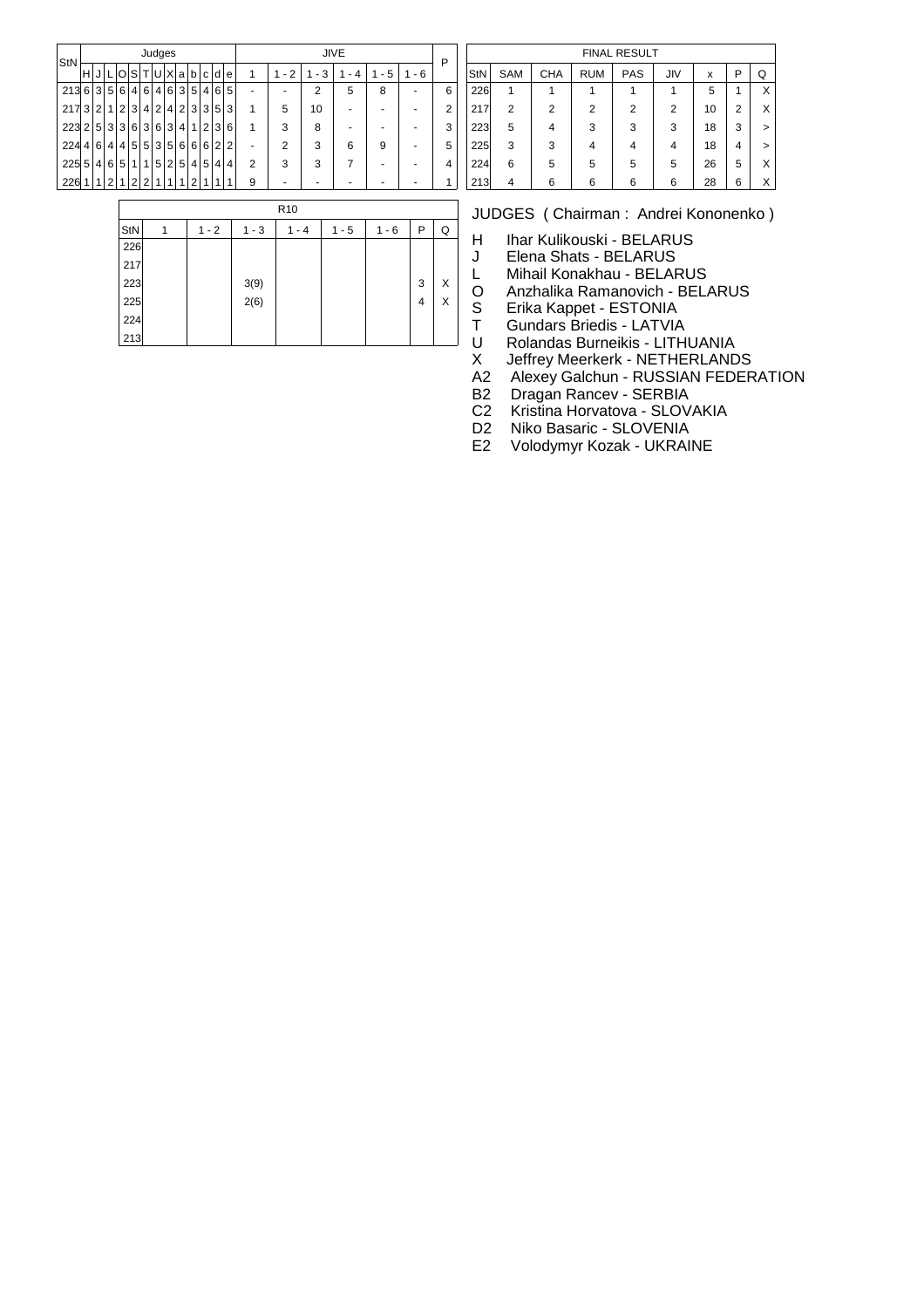

# FINAL ORDER

Couples 13

Adults+Youth up to A "A" LA

Int. DanceSport Comp. Alliance Trophy Minsk 12.12.2015

| <b>SAMBA</b><br>CHA CHA CHA<br><b>RIMRA</b><br><b>PASO DOBLE</b><br><b>JIVE</b><br>Place StN<br>Couple<br>Round<br>Place<br>$\mathsf{x}$<br>HKNPRIVWbdef   HKNPRIVWbdef   HKNPRIVWbdef   HKNPRIVWbdef   HKNPRIVWbdef<br>F.<br>2415223421213 1414213311611 1415113222612 2315113312624 1315115325511<br>Burmistrov Ivan - Chermenina Anastasya<br>147<br>V.I.P. - Gomel<br><b>HNPRIVWb. ef HNPRIVW. . e.</b><br>. . N. RIVWb. e.<br>  HKNPRTVWb. ef   H. NPRTVWb. ef<br>53<br>4143412332344 3153522422264 3252621411333 4143432425332 3153521411344<br>Baikou Ivan - Piatrovich Yuliya<br>2<br>$\overline{2}$<br>104<br>Modern - Minsk<br><b>HKVP. TVW b. ef   HK. PRIVWbdef   HKVPRI. Wb. ef   HKVPR. VWbdef   HK. . R. VW b. . f</b><br>52<br>2<br>5361351215135    6361351236126    6361362336146    5461561236163    2461352236166<br>Lobodin Nikita - Kiselevsakaya Elli<br>3<br>3<br>238<br>Sovremeny style - Minsk<br><b>HNPRIVW.</b> def   HNP. TVWbdef   . K. P. . VWbde.<br>. K. P. . V. Y. de.<br><b>HKNP. . VWbdef</b><br>49<br>4<br>3232564546526 5232666555335 4133455544225 3232354541215 5222463543225<br>Selin Kanstantsin - Dulub Sviatlana<br>4<br>240<br>Δ<br>Elegance - Minsk<br><b>HKNPRTVWb. e.</b><br>. KNPRIV. de.   HKNPRIV. Y. def   . KNPRIVW. de.<br><b>HWPRT. W. def</b><br>51<br>3<br>1624145653461 2625144643443 2624244653454 1624245664441<br>4634244662452<br>Chapanis Ihar - Navoichyk Anastasiya<br>5<br>125<br>5<br>Piruet - Minsk<br>$\ldots$ PR. VW. def $\vert$ H. NPR. VWbd. $\bf f\vert$ H. NPRIVWbd. $\bf f\vert$ H. . PRIV. Ybd. .<br>H. NP. TV. Ybd. f<br>46<br>5<br>6556636164652 4546435164552 5546536165561 6556626153556 6546636154633<br>F.<br>6<br>Bahdanovich Uladzislau - Navoichyk Hanna<br>105<br>6<br><b>BELARUS -</b><br>. . NPRIVWbd. .<br>$\ldots$ N. . TVWbd. $f \mid H$ . PRIV. . bd. $f \mid \ldots$ N. . TVWbde $f \mid \ldots$ K. PRIVWbd. .<br>43<br>6<br>$\vert$ . K. PRT. Wb. e. $\vert$ H $\ldots$ T. $\ldots$ Y. $\ldots$ e. $\vert$ HKNPRT. W bde.<br>$HK \ldots h.e.$<br>H. RT. Wbde.<br>34<br>$\overline{7}$<br>Zviarovich Raman - Biazmen Yauheniya<br>242<br>$\overline{7}$<br>Modern - Minsk<br>$K_{\cdot}, K_{\cdot}, K_{\cdot}, f$ HK $\cdot, \cdot, \cdot, \cdot, \cdot, f$ , K $\cdot, \cdot, \cdot, \cdot, \cdot, f$ HK $\cdot, T_{\cdot}, \cdot, b_{\cdot}, \cdot$<br>$.$ KN. RTV. $. e.$<br>19<br>Lapitskiy Nikita - Spanu Iolanda<br>8<br>8<br>237<br>V.I.P - Gomel<br>$\vert {\bf H} \ldots {\bf R} \ldots \ldots \vert {\bf H} \ldots {\bf R} \ldots \ldots \vert$ . KNPR. VW. $\ldots \vert {\bf H} \ldots {\bf R} \ldots \ldots \cdot {\bf f} \vert$ . K. P. $\ldots \ldots \ldots$<br>Hutyrchik Yury - Harnouskaya Svetlana<br>15<br>9<br>232<br>q<br>Duet - Minsk<br>d. f<br>9<br>Khrebtovich Anton - Labanok Nadzeya<br>.<br>10 <sup>1</sup><br>23<br>10 <sup>1</sup><br>Kaleidoskop - Mogilev<br>$1, N, \ldots, d, l, N, \ldots, l, N, \ldots, N, \ldots, N, e, l, N, \ldots, f   \ldots, N, \ldots, l$<br>9<br>Hardzeyeu Andrei - Tsikhanava Katsityna<br>10<br>33<br>10<br>Meta - Minsk<br>$\ldots \ldots \text{def}  \ldots \ldots \text{d}.$<br>. <b>bd</b> . .<br>.<br>$\overline{7}$<br>12<br>Babich Nikita - Artsiukhova Alena<br>230<br>12<br>Elegance - Minsk<br>. <b>b.</b><br>$\mathbf{b}$<br>$\mathbf{3}$<br>13<br>Katsuba Vladislav - Bolsunovskaya Valeriya<br>.<br>234<br>13 <sup>1</sup><br>V.I.P. - Gomel<br><b>SAMBA</b><br>CHA CHA CHA<br>Judges<br>Judges<br>StN<br>P<br>P<br>StN<br>H K N P R T V W Y b d e f<br>H K N P R T V W Y b d e f <br>$1 - 2$<br>$1 - 2$<br>$1 - 3$<br>$1 - 5$<br>$1 - 3$<br>$1 - 5$   $1 - 6$<br>$\mathbf{1}$<br>$1 - 4$<br>$1 - 6$<br>$\overline{1}$<br>$1 - 4$<br>1044114341123323444<br>1043153522422264<br>$\overline{2}$<br>3<br>4<br>8.18<br>$\overline{1}$<br>6<br>8.17<br>3<br>1056555663616164652<br>105 4 5 4 6 4 3 5 1 6 4 5 5 2<br>3<br>$\overline{7}$<br>3<br>$\overline{2}$<br>6<br>$\overline{2}$<br>$\overline{7}$<br>5<br>1<br>4<br>$\mathbf 1$ |  |  |  |  |  |  |  |  |  |  |  |
|------------------------------------------------------------------------------------------------------------------------------------------------------------------------------------------------------------------------------------------------------------------------------------------------------------------------------------------------------------------------------------------------------------------------------------------------------------------------------------------------------------------------------------------------------------------------------------------------------------------------------------------------------------------------------------------------------------------------------------------------------------------------------------------------------------------------------------------------------------------------------------------------------------------------------------------------------------------------------------------------------------------------------------------------------------------------------------------------------------------------------------------------------------------------------------------------------------------------------------------------------------------------------------------------------------------------------------------------------------------------------------------------------------------------------------------------------------------------------------------------------------------------------------------------------------------------------------------------------------------------------------------------------------------------------------------------------------------------------------------------------------------------------------------------------------------------------------------------------------------------------------------------------------------------------------------------------------------------------------------------------------------------------------------------------------------------------------------------------------------------------------------------------------------------------------------------------------------------------------------------------------------------------------------------------------------------------------------------------------------------------------------------------------------------------------------------------------------------------------------------------------------------------------------------------------------------------------------------------------------------------------------------------------------------------------------------------------------------------------------------------------------------------------------------------------------------------------------------------------------------------------------------------------------------------------------------------------------------------------------------------------------------------------------------------------------------------------------------------------------------------------------------------------------------------------------------------------------------------------------------------------------------------------------------------------------------------------------------------------------------------------------------------------------------------------------------------------------------------------------------------------------------------------------------------------------------------------------------------------------------------------------------------------------------------------------------------------------------------------------------------------------------------------------------------------------------------------------------------------------------------------------------------------------------------------------------------------------------------------------------------------|--|--|--|--|--|--|--|--|--|--|--|
|                                                                                                                                                                                                                                                                                                                                                                                                                                                                                                                                                                                                                                                                                                                                                                                                                                                                                                                                                                                                                                                                                                                                                                                                                                                                                                                                                                                                                                                                                                                                                                                                                                                                                                                                                                                                                                                                                                                                                                                                                                                                                                                                                                                                                                                                                                                                                                                                                                                                                                                                                                                                                                                                                                                                                                                                                                                                                                                                                                                                                                                                                                                                                                                                                                                                                                                                                                                                                                                                                                                                                                                                                                                                                                                                                                                                                                                                                                                                                                                                            |  |  |  |  |  |  |  |  |  |  |  |
|                                                                                                                                                                                                                                                                                                                                                                                                                                                                                                                                                                                                                                                                                                                                                                                                                                                                                                                                                                                                                                                                                                                                                                                                                                                                                                                                                                                                                                                                                                                                                                                                                                                                                                                                                                                                                                                                                                                                                                                                                                                                                                                                                                                                                                                                                                                                                                                                                                                                                                                                                                                                                                                                                                                                                                                                                                                                                                                                                                                                                                                                                                                                                                                                                                                                                                                                                                                                                                                                                                                                                                                                                                                                                                                                                                                                                                                                                                                                                                                                            |  |  |  |  |  |  |  |  |  |  |  |
|                                                                                                                                                                                                                                                                                                                                                                                                                                                                                                                                                                                                                                                                                                                                                                                                                                                                                                                                                                                                                                                                                                                                                                                                                                                                                                                                                                                                                                                                                                                                                                                                                                                                                                                                                                                                                                                                                                                                                                                                                                                                                                                                                                                                                                                                                                                                                                                                                                                                                                                                                                                                                                                                                                                                                                                                                                                                                                                                                                                                                                                                                                                                                                                                                                                                                                                                                                                                                                                                                                                                                                                                                                                                                                                                                                                                                                                                                                                                                                                                            |  |  |  |  |  |  |  |  |  |  |  |
|                                                                                                                                                                                                                                                                                                                                                                                                                                                                                                                                                                                                                                                                                                                                                                                                                                                                                                                                                                                                                                                                                                                                                                                                                                                                                                                                                                                                                                                                                                                                                                                                                                                                                                                                                                                                                                                                                                                                                                                                                                                                                                                                                                                                                                                                                                                                                                                                                                                                                                                                                                                                                                                                                                                                                                                                                                                                                                                                                                                                                                                                                                                                                                                                                                                                                                                                                                                                                                                                                                                                                                                                                                                                                                                                                                                                                                                                                                                                                                                                            |  |  |  |  |  |  |  |  |  |  |  |
|                                                                                                                                                                                                                                                                                                                                                                                                                                                                                                                                                                                                                                                                                                                                                                                                                                                                                                                                                                                                                                                                                                                                                                                                                                                                                                                                                                                                                                                                                                                                                                                                                                                                                                                                                                                                                                                                                                                                                                                                                                                                                                                                                                                                                                                                                                                                                                                                                                                                                                                                                                                                                                                                                                                                                                                                                                                                                                                                                                                                                                                                                                                                                                                                                                                                                                                                                                                                                                                                                                                                                                                                                                                                                                                                                                                                                                                                                                                                                                                                            |  |  |  |  |  |  |  |  |  |  |  |
|                                                                                                                                                                                                                                                                                                                                                                                                                                                                                                                                                                                                                                                                                                                                                                                                                                                                                                                                                                                                                                                                                                                                                                                                                                                                                                                                                                                                                                                                                                                                                                                                                                                                                                                                                                                                                                                                                                                                                                                                                                                                                                                                                                                                                                                                                                                                                                                                                                                                                                                                                                                                                                                                                                                                                                                                                                                                                                                                                                                                                                                                                                                                                                                                                                                                                                                                                                                                                                                                                                                                                                                                                                                                                                                                                                                                                                                                                                                                                                                                            |  |  |  |  |  |  |  |  |  |  |  |
|                                                                                                                                                                                                                                                                                                                                                                                                                                                                                                                                                                                                                                                                                                                                                                                                                                                                                                                                                                                                                                                                                                                                                                                                                                                                                                                                                                                                                                                                                                                                                                                                                                                                                                                                                                                                                                                                                                                                                                                                                                                                                                                                                                                                                                                                                                                                                                                                                                                                                                                                                                                                                                                                                                                                                                                                                                                                                                                                                                                                                                                                                                                                                                                                                                                                                                                                                                                                                                                                                                                                                                                                                                                                                                                                                                                                                                                                                                                                                                                                            |  |  |  |  |  |  |  |  |  |  |  |
|                                                                                                                                                                                                                                                                                                                                                                                                                                                                                                                                                                                                                                                                                                                                                                                                                                                                                                                                                                                                                                                                                                                                                                                                                                                                                                                                                                                                                                                                                                                                                                                                                                                                                                                                                                                                                                                                                                                                                                                                                                                                                                                                                                                                                                                                                                                                                                                                                                                                                                                                                                                                                                                                                                                                                                                                                                                                                                                                                                                                                                                                                                                                                                                                                                                                                                                                                                                                                                                                                                                                                                                                                                                                                                                                                                                                                                                                                                                                                                                                            |  |  |  |  |  |  |  |  |  |  |  |
|                                                                                                                                                                                                                                                                                                                                                                                                                                                                                                                                                                                                                                                                                                                                                                                                                                                                                                                                                                                                                                                                                                                                                                                                                                                                                                                                                                                                                                                                                                                                                                                                                                                                                                                                                                                                                                                                                                                                                                                                                                                                                                                                                                                                                                                                                                                                                                                                                                                                                                                                                                                                                                                                                                                                                                                                                                                                                                                                                                                                                                                                                                                                                                                                                                                                                                                                                                                                                                                                                                                                                                                                                                                                                                                                                                                                                                                                                                                                                                                                            |  |  |  |  |  |  |  |  |  |  |  |
|                                                                                                                                                                                                                                                                                                                                                                                                                                                                                                                                                                                                                                                                                                                                                                                                                                                                                                                                                                                                                                                                                                                                                                                                                                                                                                                                                                                                                                                                                                                                                                                                                                                                                                                                                                                                                                                                                                                                                                                                                                                                                                                                                                                                                                                                                                                                                                                                                                                                                                                                                                                                                                                                                                                                                                                                                                                                                                                                                                                                                                                                                                                                                                                                                                                                                                                                                                                                                                                                                                                                                                                                                                                                                                                                                                                                                                                                                                                                                                                                            |  |  |  |  |  |  |  |  |  |  |  |
|                                                                                                                                                                                                                                                                                                                                                                                                                                                                                                                                                                                                                                                                                                                                                                                                                                                                                                                                                                                                                                                                                                                                                                                                                                                                                                                                                                                                                                                                                                                                                                                                                                                                                                                                                                                                                                                                                                                                                                                                                                                                                                                                                                                                                                                                                                                                                                                                                                                                                                                                                                                                                                                                                                                                                                                                                                                                                                                                                                                                                                                                                                                                                                                                                                                                                                                                                                                                                                                                                                                                                                                                                                                                                                                                                                                                                                                                                                                                                                                                            |  |  |  |  |  |  |  |  |  |  |  |
|                                                                                                                                                                                                                                                                                                                                                                                                                                                                                                                                                                                                                                                                                                                                                                                                                                                                                                                                                                                                                                                                                                                                                                                                                                                                                                                                                                                                                                                                                                                                                                                                                                                                                                                                                                                                                                                                                                                                                                                                                                                                                                                                                                                                                                                                                                                                                                                                                                                                                                                                                                                                                                                                                                                                                                                                                                                                                                                                                                                                                                                                                                                                                                                                                                                                                                                                                                                                                                                                                                                                                                                                                                                                                                                                                                                                                                                                                                                                                                                                            |  |  |  |  |  |  |  |  |  |  |  |
|                                                                                                                                                                                                                                                                                                                                                                                                                                                                                                                                                                                                                                                                                                                                                                                                                                                                                                                                                                                                                                                                                                                                                                                                                                                                                                                                                                                                                                                                                                                                                                                                                                                                                                                                                                                                                                                                                                                                                                                                                                                                                                                                                                                                                                                                                                                                                                                                                                                                                                                                                                                                                                                                                                                                                                                                                                                                                                                                                                                                                                                                                                                                                                                                                                                                                                                                                                                                                                                                                                                                                                                                                                                                                                                                                                                                                                                                                                                                                                                                            |  |  |  |  |  |  |  |  |  |  |  |
|                                                                                                                                                                                                                                                                                                                                                                                                                                                                                                                                                                                                                                                                                                                                                                                                                                                                                                                                                                                                                                                                                                                                                                                                                                                                                                                                                                                                                                                                                                                                                                                                                                                                                                                                                                                                                                                                                                                                                                                                                                                                                                                                                                                                                                                                                                                                                                                                                                                                                                                                                                                                                                                                                                                                                                                                                                                                                                                                                                                                                                                                                                                                                                                                                                                                                                                                                                                                                                                                                                                                                                                                                                                                                                                                                                                                                                                                                                                                                                                                            |  |  |  |  |  |  |  |  |  |  |  |
|                                                                                                                                                                                                                                                                                                                                                                                                                                                                                                                                                                                                                                                                                                                                                                                                                                                                                                                                                                                                                                                                                                                                                                                                                                                                                                                                                                                                                                                                                                                                                                                                                                                                                                                                                                                                                                                                                                                                                                                                                                                                                                                                                                                                                                                                                                                                                                                                                                                                                                                                                                                                                                                                                                                                                                                                                                                                                                                                                                                                                                                                                                                                                                                                                                                                                                                                                                                                                                                                                                                                                                                                                                                                                                                                                                                                                                                                                                                                                                                                            |  |  |  |  |  |  |  |  |  |  |  |
|                                                                                                                                                                                                                                                                                                                                                                                                                                                                                                                                                                                                                                                                                                                                                                                                                                                                                                                                                                                                                                                                                                                                                                                                                                                                                                                                                                                                                                                                                                                                                                                                                                                                                                                                                                                                                                                                                                                                                                                                                                                                                                                                                                                                                                                                                                                                                                                                                                                                                                                                                                                                                                                                                                                                                                                                                                                                                                                                                                                                                                                                                                                                                                                                                                                                                                                                                                                                                                                                                                                                                                                                                                                                                                                                                                                                                                                                                                                                                                                                            |  |  |  |  |  |  |  |  |  |  |  |
|                                                                                                                                                                                                                                                                                                                                                                                                                                                                                                                                                                                                                                                                                                                                                                                                                                                                                                                                                                                                                                                                                                                                                                                                                                                                                                                                                                                                                                                                                                                                                                                                                                                                                                                                                                                                                                                                                                                                                                                                                                                                                                                                                                                                                                                                                                                                                                                                                                                                                                                                                                                                                                                                                                                                                                                                                                                                                                                                                                                                                                                                                                                                                                                                                                                                                                                                                                                                                                                                                                                                                                                                                                                                                                                                                                                                                                                                                                                                                                                                            |  |  |  |  |  |  |  |  |  |  |  |
|                                                                                                                                                                                                                                                                                                                                                                                                                                                                                                                                                                                                                                                                                                                                                                                                                                                                                                                                                                                                                                                                                                                                                                                                                                                                                                                                                                                                                                                                                                                                                                                                                                                                                                                                                                                                                                                                                                                                                                                                                                                                                                                                                                                                                                                                                                                                                                                                                                                                                                                                                                                                                                                                                                                                                                                                                                                                                                                                                                                                                                                                                                                                                                                                                                                                                                                                                                                                                                                                                                                                                                                                                                                                                                                                                                                                                                                                                                                                                                                                            |  |  |  |  |  |  |  |  |  |  |  |
|                                                                                                                                                                                                                                                                                                                                                                                                                                                                                                                                                                                                                                                                                                                                                                                                                                                                                                                                                                                                                                                                                                                                                                                                                                                                                                                                                                                                                                                                                                                                                                                                                                                                                                                                                                                                                                                                                                                                                                                                                                                                                                                                                                                                                                                                                                                                                                                                                                                                                                                                                                                                                                                                                                                                                                                                                                                                                                                                                                                                                                                                                                                                                                                                                                                                                                                                                                                                                                                                                                                                                                                                                                                                                                                                                                                                                                                                                                                                                                                                            |  |  |  |  |  |  |  |  |  |  |  |
|                                                                                                                                                                                                                                                                                                                                                                                                                                                                                                                                                                                                                                                                                                                                                                                                                                                                                                                                                                                                                                                                                                                                                                                                                                                                                                                                                                                                                                                                                                                                                                                                                                                                                                                                                                                                                                                                                                                                                                                                                                                                                                                                                                                                                                                                                                                                                                                                                                                                                                                                                                                                                                                                                                                                                                                                                                                                                                                                                                                                                                                                                                                                                                                                                                                                                                                                                                                                                                                                                                                                                                                                                                                                                                                                                                                                                                                                                                                                                                                                            |  |  |  |  |  |  |  |  |  |  |  |
|                                                                                                                                                                                                                                                                                                                                                                                                                                                                                                                                                                                                                                                                                                                                                                                                                                                                                                                                                                                                                                                                                                                                                                                                                                                                                                                                                                                                                                                                                                                                                                                                                                                                                                                                                                                                                                                                                                                                                                                                                                                                                                                                                                                                                                                                                                                                                                                                                                                                                                                                                                                                                                                                                                                                                                                                                                                                                                                                                                                                                                                                                                                                                                                                                                                                                                                                                                                                                                                                                                                                                                                                                                                                                                                                                                                                                                                                                                                                                                                                            |  |  |  |  |  |  |  |  |  |  |  |
|                                                                                                                                                                                                                                                                                                                                                                                                                                                                                                                                                                                                                                                                                                                                                                                                                                                                                                                                                                                                                                                                                                                                                                                                                                                                                                                                                                                                                                                                                                                                                                                                                                                                                                                                                                                                                                                                                                                                                                                                                                                                                                                                                                                                                                                                                                                                                                                                                                                                                                                                                                                                                                                                                                                                                                                                                                                                                                                                                                                                                                                                                                                                                                                                                                                                                                                                                                                                                                                                                                                                                                                                                                                                                                                                                                                                                                                                                                                                                                                                            |  |  |  |  |  |  |  |  |  |  |  |
|                                                                                                                                                                                                                                                                                                                                                                                                                                                                                                                                                                                                                                                                                                                                                                                                                                                                                                                                                                                                                                                                                                                                                                                                                                                                                                                                                                                                                                                                                                                                                                                                                                                                                                                                                                                                                                                                                                                                                                                                                                                                                                                                                                                                                                                                                                                                                                                                                                                                                                                                                                                                                                                                                                                                                                                                                                                                                                                                                                                                                                                                                                                                                                                                                                                                                                                                                                                                                                                                                                                                                                                                                                                                                                                                                                                                                                                                                                                                                                                                            |  |  |  |  |  |  |  |  |  |  |  |
|                                                                                                                                                                                                                                                                                                                                                                                                                                                                                                                                                                                                                                                                                                                                                                                                                                                                                                                                                                                                                                                                                                                                                                                                                                                                                                                                                                                                                                                                                                                                                                                                                                                                                                                                                                                                                                                                                                                                                                                                                                                                                                                                                                                                                                                                                                                                                                                                                                                                                                                                                                                                                                                                                                                                                                                                                                                                                                                                                                                                                                                                                                                                                                                                                                                                                                                                                                                                                                                                                                                                                                                                                                                                                                                                                                                                                                                                                                                                                                                                            |  |  |  |  |  |  |  |  |  |  |  |

| $238\,5 3 6 1 3 5 1 2 1 5 1 3 5 $ |                         |  |        |  |  |      |               | 5    | 8.15 |              |         |         | 2 |     | 238 6 3 6 1 3 5 1 2 3 6 1 2 6                             |  |  |                         |  |     |  |                | 3 | 5    | 8.16 |            |         |         | 2  |
|-----------------------------------|-------------------------|--|--------|--|--|------|---------------|------|------|--------------|---------|---------|---|-----|-----------------------------------------------------------|--|--|-------------------------|--|-----|--|----------------|---|------|------|------------|---------|---------|----|
| $240$ 3 2 3 2 5 6 4 5 4 6 5 2 6   |                         |  |        |  |  |      |               |      | 5    |              |         |         | 5 |     | $240\,5\,2\,3\,2\,6\,6\,6\,5\,5\,5\,3\,3\,5$              |  |  |                         |  |     |  |                |   |      | 5    | 5          | 10      |         | 6  |
|                                   |                         |  |        |  |  |      |               |      |      |              |         |         |   |     |                                                           |  |  |                         |  |     |  |                |   |      |      |            |         |         |    |
| StN                               |                         |  | Judges |  |  |      |               |      |      | <b>RUMBA</b> |         |         | P | StN |                                                           |  |  | Judges                  |  |     |  |                |   |      |      | PASO DOBLE |         |         | P  |
|                                   | H K N P R T V W Y b d e |  |        |  |  |      |               | $-2$ | $-3$ | $-4$         | $1 - 5$ | $1 - 6$ |   |     |                                                           |  |  | H K N P R T V W Y b d e |  |     |  |                |   | $-2$ | $-3$ | $-4$       | $1 - 5$ | $1 - 6$ |    |
| 10432526211411                    |                         |  |        |  |  | 1333 | 3             | 6    | 10   |              |         |         | 2 |     | 104411434324253332                                        |  |  |                         |  |     |  |                |   | 4    | 8.19 |            |         |         | -3 |
| 105 5 5 4 6 5 3 6 1 6 5 5 6       |                         |  |        |  |  |      | 2             | ◠    | 3    |              | 9       |         | 6 |     | 105665566626153556                                        |  |  |                         |  |     |  |                |   | っ    | 3    | 3          | 8       |         | 6  |
| 125 2 6 2 4 2 4 4 6 5 3 4 5 4     |                         |  |        |  |  |      |               | 3    | 4    | 9.29         | -       |         | 5 |     | 125 1 6 2 4 2 4 5 6 6 4 4 4                               |  |  |                         |  |     |  |                | 2 |      |      | 9          |         |         |    |
| 14711411511132226                 |                         |  |        |  |  | 2    | 5             | 9    |      |              |         |         |   |     | 147 2 3 1 5 1 1 3 3 1 2 6 2                               |  |  |                         |  |     |  |                |   |      |      |            |         |         |    |
| 238 6 3 6 1 3 6 2 3 3 6 1 4 6     |                         |  |        |  |  |      | $\mathcal{P}$ | 3    |      |              |         |         | 3 |     | $238   5   4   6   1   5   6   1   2   3   6   1   6   3$ |  |  |                         |  |     |  |                | 3 | 4    | 6    |            |         |         | 5  |
| $240$ 4 1 3 3 4 5 5 5 4 4 2 2 5   |                         |  |        |  |  |      |               |      | 5    | 9.27         |         |         | 4 |     | 2403 2 3 2 3 5 4 5 4                                      |  |  |                         |  | 1 2 |  | 5 <sup>1</sup> |   | 5    | 8.17 |            |         |         |    |
|                                   |                         |  |        |  |  |      |               |      |      |              |         |         |   |     |                                                           |  |  |                         |  |     |  |                |   |      |      |            |         |         |    |

 $125\vert 2\vert 6\vert 2\vert 5\vert 1\vert 4\vert 4\vert 6\vert 4\vert 3\vert 4\vert 4\vert 3\vert 1$   $1 \vert 3 \vert 5 \vert 10 \vert - \vert - \vert 4$  $147 \frac{1}{4} \left| 4 \right| 1 \left| 4 \right| 2 \left| 1 \right| 3 \left| 3 \right| 1 \left| 1 \right| 6 \left| 1 \right| 1 \left| 7 \right| + \left| - \left| - \left| - \left| - \right| - \left| - \right| \right| 1$ 

| StN                                                                                                           |                               |            |       | Judges                    |  |     |                          |         |      | <b>JIVE</b>              |         |                          | Þ |     |     |     |            | <b>FINAL RESULT</b> |     |    |   |          |
|---------------------------------------------------------------------------------------------------------------|-------------------------------|------------|-------|---------------------------|--|-----|--------------------------|---------|------|--------------------------|---------|--------------------------|---|-----|-----|-----|------------|---------------------|-----|----|---|----------|
|                                                                                                               | H K N P R T V W Y b d e       |            |       |                           |  |     |                          | $1 - 2$ | - 3  | - 4                      | $1 - 5$ | $1 - 6$                  |   | StN | SAM | CHA | <b>RUM</b> | <b>PAS</b>          | JIV | x  | P |          |
|                                                                                                               | 10431153512                   |            |       | 1   4   1   1   3   4   4 |  |     | 4                        | 5       | 8    | $\overline{\phantom{0}}$ | -       | $\overline{\phantom{0}}$ |   | 147 |     |     |            |                     |     | 5  |   | X        |
|                                                                                                               | 10566514                      | 6636154633 |       |                           |  |     |                          |         |      | 6                        | 8       | $\overline{\phantom{0}}$ | 6 | 104 | 3   |     | ◠          |                     | っ   | 13 |   | X        |
|                                                                                                               | 125 4 6 3 4 2 4 4 6 6 2 4 5 2 |            |       |                           |  |     | $\overline{\phantom{0}}$ |         |      | 9                        |         |                          | 5 | 238 | 2   | 2   | 3          | 5                   | 3   | 15 |   | X        |
|                                                                                                               | $147 \mid 1 \mid 3 \mid$      |            | 5 1 1 | 53255                     |  |     | 6                        |         | -    |                          |         |                          |   | 240 | 5   | 6   |            | 2                   | 4   | 21 |   | $\times$ |
| 2382146                                                                                                       |                               |            |       | 3 5 2 2 3 6               |  | 6 6 | 2                        | 5       | 7.14 |                          |         |                          |   | 125 | 4   | 4   | 5          | 4                   | 5   | 22 | 5 | $\times$ |
| $240 \cdot 5 \cdot 2 \cdot 2 \cdot 2 \cdot 4 \cdot 6 \cdot 3 \cdot 5 \cdot 4 \cdot 3 \cdot 2 \cdot 2 \cdot 5$ |                               |            |       |                           |  |     |                          |         | 7.16 |                          |         |                          | Д | 105 | 6   | 5   | 6          | 6                   | 6   | 29 | 6 |          |

 $125\,1|6|2|4|1|4|5|6|5|3|4|6|1|3|4|5|8|3|4|5|8|$  - | - | 4  $147 \frac{2}{4} \left| 1 \right| 5 \left| 2 \right| 2 \left| 3 \right| 4 \left| 2 \right| 1 \left| 2 \right| 1 \left| 3 \right| 3 \left| 8 \right| - \left| - \left| - \right| - \left| 1 \right| 1$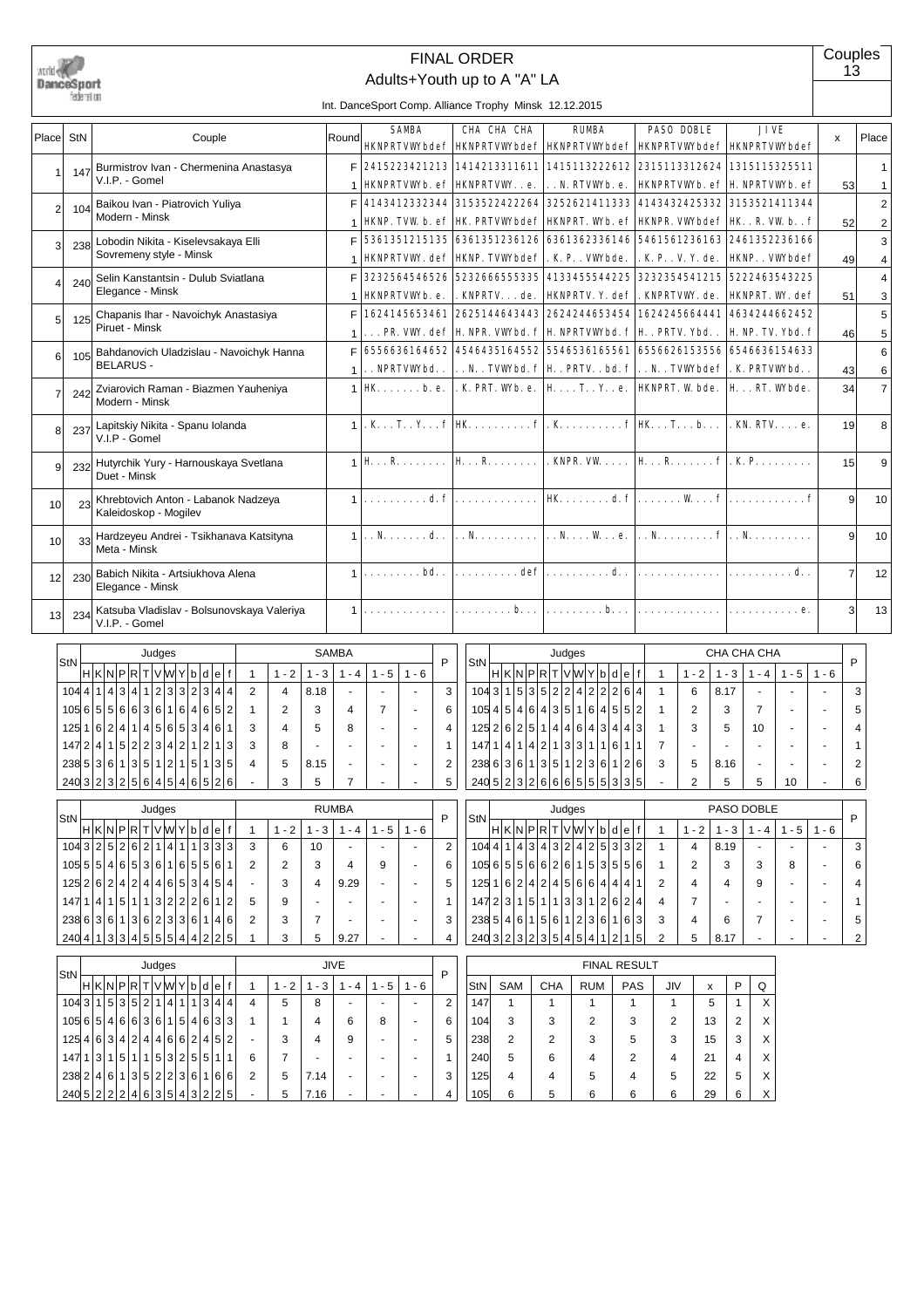- H Ihar Kulikouski BELARUS
- K Dzmitry Bialiauski BELARUS
- N Vladimir Parakhnevich BELARUS
- P Andrei Sabanski BELARUS
- R Gergana Zhekova BULGARIA
- T Gundars Briedis LATVIA
- V Zanas Untulis LITHUANIA<br>W Artur Varnacov MOLDOVA Artur Varnacov - MOLDOVA
- Y Marek Chojnacki POLAND
- 
- B2 Dragan Rancev SERBIA<br>D2 Niko Basaric SLOVENIA
- D2 Niko Basaric SLOVENIA<br>E2 Volodymyr Kozak UKRAII Volodymyr Kozak - UKRAINE
- F2 Sergio Roccatti ITALY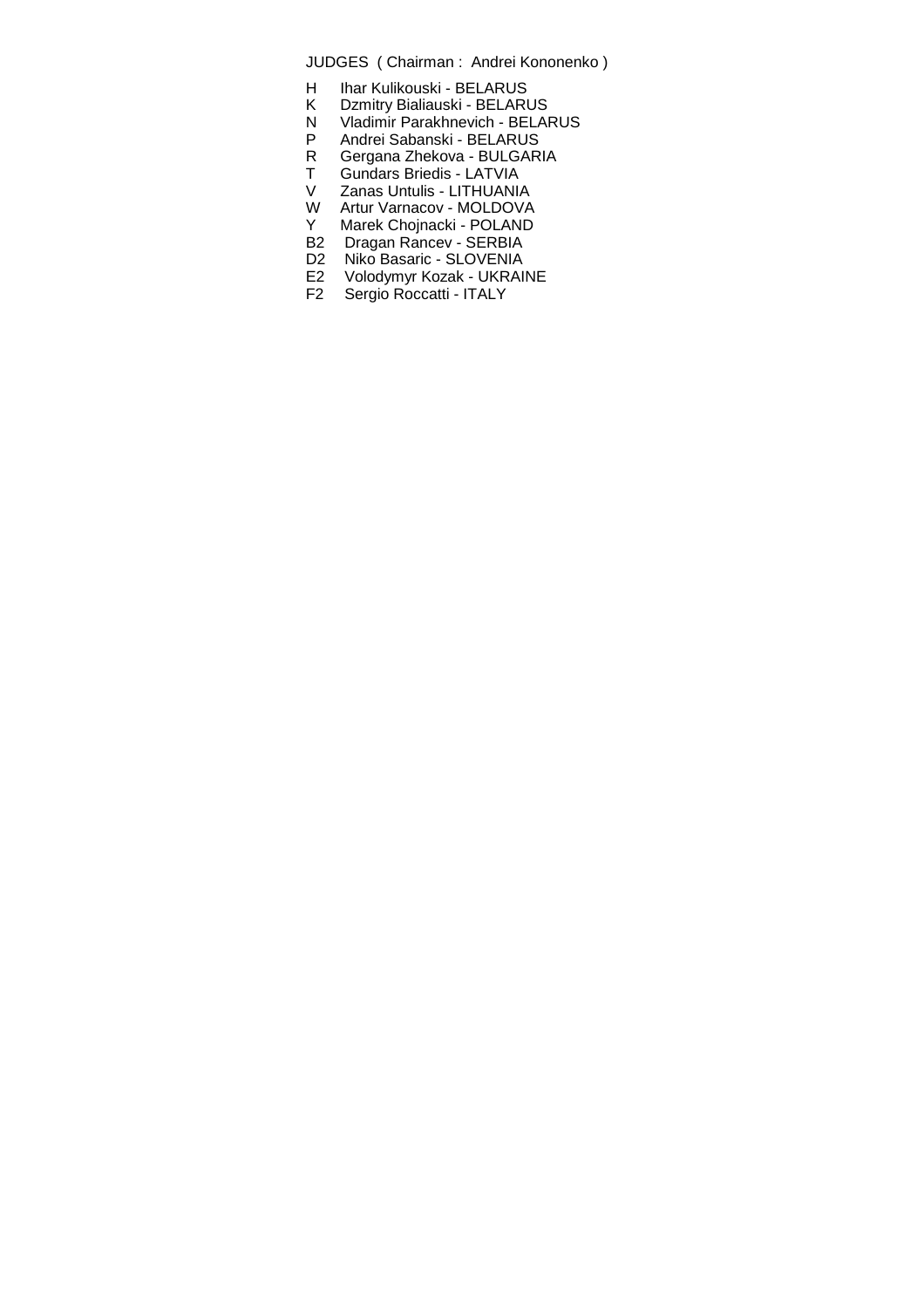

# WDSF Adults LA FINAL ORDER

**Couples** 22

|       |     |                                                                  |                       | int. DanceSport Comp. Alliance Trophy Minsk 12.12.2015                                                                                                                                                                                                                                                                                                                                                              |                                                    |                                                   |                                                                                                                                                                                                                                                                                                           |                                 |          |                |
|-------|-----|------------------------------------------------------------------|-----------------------|---------------------------------------------------------------------------------------------------------------------------------------------------------------------------------------------------------------------------------------------------------------------------------------------------------------------------------------------------------------------------------------------------------------------|----------------------------------------------------|---------------------------------------------------|-----------------------------------------------------------------------------------------------------------------------------------------------------------------------------------------------------------------------------------------------------------------------------------------------------------|---------------------------------|----------|----------------|
| Place | StN | Couple                                                           | Round                 | <b>SAMBA</b>                                                                                                                                                                                                                                                                                                                                                                                                        | CHA CHA CHA                                        | <b>RIMRA</b>                                      | <b>PASO DOBLE</b>                                                                                                                                                                                                                                                                                         | <b>JIVE</b>                     | x        | Place          |
|       |     | Dolgushin Alexey - Piatakhina Ksenia                             | F.                    |                                                                                                                                                                                                                                                                                                                                                                                                                     |                                                    |                                                   | <b>NRSTUWabcdef   NRSTUWabcdef   NRSTUWabcdef   NRSTUWabcdef   NRSTUWabcdef</b><br>2321316536321 1331115555221 1232315525321 1252215536221 1112125511222                                                                                                                                                  |                                 |          | 1              |
| 1     | 250 | Triada - Moscow                                                  | $\boldsymbol{\Delta}$ |                                                                                                                                                                                                                                                                                                                                                                                                                     |                                                    |                                                   | NRSTUW . b. def   NRSTU. b. def   NRSTUW . b. def   NRSTUWab. def   NRSTUW . b. def                                                                                                                                                                                                                       |                                 | 51       | 1              |
|       |     |                                                                  | 3                     |                                                                                                                                                                                                                                                                                                                                                                                                                     |                                                    |                                                   | <b>NRSTUWabcdef   NRSTUWabcdef   NRSTUWabcdef   NRSTUW abcdef   NRSTUWabcdef</b>                                                                                                                                                                                                                          |                                 | 64       | 1              |
|       |     |                                                                  | -1                    | $\mathbf{N} \dots$ Wabcdef N. STUW. bcde.                                                                                                                                                                                                                                                                                                                                                                           |                                                    | N. STUW . bcde.                                   | <b>NRSTUWabcdef   NRST. Wabcde.</b>                                                                                                                                                                                                                                                                       |                                 | 52       | 4              |
| 2     | 255 | Minaev Sergey - Troshina Angelina                                | F                     | 1434241414212                                                                                                                                                                                                                                                                                                                                                                                                       |                                                    |                                                   | 2444341116315 2524231216214 2414441214314 2534541226315                                                                                                                                                                                                                                                   |                                 |          | 2              |
|       |     | Fantazia - Bryansk                                               | 4                     | N. STU. Yabcde.                                                                                                                                                                                                                                                                                                                                                                                                     |                                                    |                                                   | N. STU. Yab. . ef   N. STU. Ya. ef   NRSTU. Yab. def   N. STUW. b. . e.                                                                                                                                                                                                                                   |                                 | 46       | 3              |
|       |     |                                                                  | 3                     | <b>NRSTUWabcdef</b>                                                                                                                                                                                                                                                                                                                                                                                                 |                                                    |                                                   | <b>NRSTUWabcdef   NRSTUWabc. ef   NRSTUWabcdef  </b>                                                                                                                                                                                                                                                      | <b>NRSTUWabcdef</b>             | 64       | 1              |
|       |     |                                                                  | -1                    | <b>NRSTUWabcdef</b>                                                                                                                                                                                                                                                                                                                                                                                                 |                                                    |                                                   | <b>NRSTUWabcdef   N. S. UWabcdef   NRS. UWabc. ef</b>                                                                                                                                                                                                                                                     | NRS. UWWabcdef                  | 60       | 2              |
| 3     | 263 | Zaleskis Sergeis - Sakolchyk Nastassia                           | F                     | 3152124365536                                                                                                                                                                                                                                                                                                                                                                                                       |                                                    |                                                   |                                                                                                                                                                                                                                                                                                           | 3451214453436                   |          | 3              |
|       |     | Sovremeny style - Minsk                                          | Δ                     | NR. TU. Yabc. e.                                                                                                                                                                                                                                                                                                                                                                                                    | NR. TUWabcd. .                                     | NRSTU. Yabc. e.                                   | <b>NR. TU. Yabc</b>                                                                                                                                                                                                                                                                                       | NRSTUWabc. e.                   | 48       | 2              |
|       |     |                                                                  | 3                     | <b>NRSTUWabcde.</b>                                                                                                                                                                                                                                                                                                                                                                                                 | <b>NRSTUWabcdef</b>                                | <b>NRSTUWabcdef   N. STUWabcde.</b>               |                                                                                                                                                                                                                                                                                                           | <b>NRSTUWabcdef</b>             | 62       | 3              |
|       |     |                                                                  |                       | <b>NRSTUWabcdef</b>                                                                                                                                                                                                                                                                                                                                                                                                 |                                                    | <b>NRSTUWabcdef   NRSTUWabcdef   NRSTUWabcdef</b> |                                                                                                                                                                                                                                                                                                           | <b>NRSTUWabcdef</b>             | 65       | 1              |
| 4     | 257 | Pazniakou Artsiom - Kalykhan Karyna<br>V.I.P. - Gomel            | F                     | 6543435621145                                                                                                                                                                                                                                                                                                                                                                                                       |                                                    |                                                   | 6553526631132 6443446642143 6543536665152                                                                                                                                                                                                                                                                 | 5343336634141                   |          | 4              |
|       |     |                                                                  | Δ                     | . . STU. bcde.                                                                                                                                                                                                                                                                                                                                                                                                      | NRST. W . bcd. .                                   | . R. T. b. d. .                                   | $\ldots$ STUW $\ldots$ bcd. $\ldots$                                                                                                                                                                                                                                                                      | <b>NRSTUbcdef</b>               | 36       | 4              |
|       |     |                                                                  | 3                     | <b>RSTUW.</b> bcdef                                                                                                                                                                                                                                                                                                                                                                                                 | <b>NRSTUWE.</b> bcdef                              | <b>NRSTUW abcdef</b>                              | . RST. W . bcde.                                                                                                                                                                                                                                                                                          | . RSTUWY. bcdef                 | 54       | 8              |
|       |     |                                                                  |                       |                                                                                                                                                                                                                                                                                                                                                                                                                     |                                                    |                                                   | . STUWabcdef   N. ST. Wabcdef   N. ST. W. bcdef   N. ST. Wabcdef                                                                                                                                                                                                                                          | ST. Wabcdef                     | 53       | 3              |
| 5     | 126 | Elias Branislav - Hradilova Jana<br>SLOVAKIA -                   | F<br>Δ                |                                                                                                                                                                                                                                                                                                                                                                                                                     |                                                    |                                                   | 4215552142653  5115462242453  4115662163652  4125352153443  4225662162553<br>N. S. Ya. c. . f   S. U. Ya. c. . f   NRSTU. Ya. c. ef   . RS. U. Ya. c. ef                                                                                                                                                  | . <b>RS.</b> Ya. c. . f         | 36       | 5<br>4         |
|       |     |                                                                  | 3                     |                                                                                                                                                                                                                                                                                                                                                                                                                     |                                                    |                                                   | <b>NRSTU. Yabcdef   NRSTU. Yabcdef   N. STUWabcdef   NRSTU. Yabcd. f  </b>                                                                                                                                                                                                                                | <b>NRSTUWabcdef</b>             | 60       | 5              |
|       |     |                                                                  | 1                     |                                                                                                                                                                                                                                                                                                                                                                                                                     |                                                    |                                                   | N. ST. Wabcdef   NR. Wabcdef   N. S. UWabcde.   N. STU. Yabc. ef   NRSTU. Yabcd. f                                                                                                                                                                                                                        |                                 | 52       | 4              |
|       |     | Płukarski Igor - Szumkowska Joanna                               | F                     | 5666663253464                                                                                                                                                                                                                                                                                                                                                                                                       | 4666653323664                                      |                                                   | 5666553331565 5666663321665 6666453345664                                                                                                                                                                                                                                                                 |                                 |          | 6              |
| 6     | 258 | <b>CONTRA SPORT - Warszawa</b>                                   | Δ                     |                                                                                                                                                                                                                                                                                                                                                                                                                     | . RS. . Wa. c. . f   N. Ya. c. ef   N. S. Yabcd. f |                                                   |                                                                                                                                                                                                                                                                                                           | . Wa. c. ef   NRS. U. Yabc. . f | 36       | 4              |
|       |     |                                                                  | 3                     |                                                                                                                                                                                                                                                                                                                                                                                                                     |                                                    |                                                   | . RSTUWabcdef   NRSTUWabcdef   NRST. Wabcdef   NRSTUWabcdef   NRSTUWabc. ef                                                                                                                                                                                                                               |                                 | 62       | 3              |
|       |     |                                                                  | 1                     |                                                                                                                                                                                                                                                                                                                                                                                                                     |                                                    |                                                   | NR. T. Wabcdef   NR. TU. Yabc. e.   NR. Yabcd. f   NRSTUWabcdef   NR. Wabcde.                                                                                                                                                                                                                             |                                 | 50       | $\overline{7}$ |
| 7     | 124 | Hornicek Michal - Kartyshova Daria                               | 4 <sup>1</sup>        |                                                                                                                                                                                                                                                                                                                                                                                                                     |                                                    |                                                   | $\ldots$ T. Wa. cdef $  \ldots$ Wa. cd. f $  \ldots$ UWa. cd. f $  \ldots$ T. Wa. cd. f $  \ldots$ Wa. cd. f                                                                                                                                                                                              |                                 | 33       | $\overline{7}$ |
|       |     | <b>CZECH REPUBLIC -</b>                                          | 3                     |                                                                                                                                                                                                                                                                                                                                                                                                                     |                                                    |                                                   | <b>NRSTUWabcdef   N. . TUWabcdef   NR. TUWabcdef   NRSTUWabcdef   N. . TUWabcdef</b>                                                                                                                                                                                                                      |                                 | 60       | 5              |
|       |     |                                                                  | 1                     | NRSTUWA. cd. .                                                                                                                                                                                                                                                                                                                                                                                                      |                                                    |                                                   | N. UW.a. cd. f   NR. T. Wabcdef   NRS. UWabcdef   N. S. UW.a. cdef                                                                                                                                                                                                                                        |                                 | 51       | 6              |
| 8     | 49  | Sitkin Maxim - Karpova Svetlana                                  | 4 <sup>1</sup>        |                                                                                                                                                                                                                                                                                                                                                                                                                     |                                                    |                                                   | . R. T. W. b. d. f . R. T. W. bc. ef . R. T. Wab. . ef NR. T. W. b. f . T. ab. def                                                                                                                                                                                                                        |                                 | 32       | 8              |
|       |     | RUSSIAN FEDERATION -                                             | 3                     |                                                                                                                                                                                                                                                                                                                                                                                                                     |                                                    |                                                   | N. ST. W abc. ef   NRST. W abc. ef   NRSTUWabc. ef   NRST. Wabc. ef   NRST. W abc. ef                                                                                                                                                                                                                     |                                 | 52       | 9              |
|       |     |                                                                  | $\mathbf 1$           |                                                                                                                                                                                                                                                                                                                                                                                                                     |                                                    |                                                   | NRSTU. . abc. ef   NRSTUWabcd. f   NRST. W abc. ef   NRS. . W abc. ef   NR. . UW abc. ef                                                                                                                                                                                                                  |                                 | 50       | 7              |
| 9     | 148 | Kliuchnikov Dmitry - Pristinskaya Anastasia                      | 4 <sup>1</sup>        | . R . UW. d. .                                                                                                                                                                                                                                                                                                                                                                                                      | . RSTU. Y. de.                                     | . R. . UW. . cd. .                                | . R . U. de.                                                                                                                                                                                                                                                                                              | . R. TUW. . cd. .               | 29       | 9              |
|       |     | RUSSIAN FEDERATION -                                             | 3                     | NRSTUWEcde.                                                                                                                                                                                                                                                                                                                                                                                                         | <b>NRSTUWE.</b> bcd. .                             | . RSTUW. bcde.                                    | NR. TUW. . cde.                                                                                                                                                                                                                                                                                           | <b>NRSTUWE.</b> bcde.           | 50       | 11             |
|       |     |                                                                  | $\mathbf 1$           | . RSTUW. b. . e.                                                                                                                                                                                                                                                                                                                                                                                                    | . R. TUW. bcde.                                    |                                                   | <b>NRSTUWcd.f   NRSTUW.bcd</b>                                                                                                                                                                                                                                                                            | NR. TUW. . cde.                 | 46       | 9              |
| 10    | 256 | Panfilov Kirill - Prudnikava Lizaveta<br>Sovremeny style - Minsk |                       | 4   NRS. UW $a_1 \ldots f$   N.S. . W $a_2 \ldots$                                                                                                                                                                                                                                                                                                                                                                  |                                                    | N. S. . W. d. .                                   | $N.S.\ldots\dots\dots$                                                                                                                                                                                                                                                                                    | . Wa.                           | 19       | 10             |
|       |     |                                                                  |                       | 3 N. STUWabcdef   N. STUWab. . ef   NRSTUWabcd. f   NRS. UWabc. ef   NRS. UWabcdef<br>$\left[\begin{matrix}   & \\ 1 & \end{matrix}\right]$ N. . TUWab. d. f   N. Wab. f   NR. TUWab. f   N. UWa. . d. f   NR. . UWab. d. f                                                                                                                                                                                         |                                                    |                                                   |                                                                                                                                                                                                                                                                                                           |                                 | 57       | $\overline{7}$ |
|       |     | Zagoruiko Vitalii - Olefirenko Ganna                             |                       | $4$ b                                                                                                                                                                                                                                                                                                                                                                                                               |                                                    |                                                   | . R. . W. b. . e. $  \ldots$ . W. bc. e. $  \ldots S$ . W. bc. e. $  \ldots$                                                                                                                                                                                                                              |                                 | 40<br>16 | 10<br>11       |
| 11    | 262 | Dynamo - Lviv                                                    |                       | 3   NRSTUWA. c. ef   NRST. WA. c. e.   NRS. . Wabc. e.   NRSTUW abcdef   NRST. Wabc. e.                                                                                                                                                                                                                                                                                                                             |                                                    |                                                   |                                                                                                                                                                                                                                                                                                           |                                 | 51       | 10             |
|       |     |                                                                  | $\mathbf{1}$          | $N.S.$ UW $\cdot$ b. $\cdot$ e.                                                                                                                                                                                                                                                                                                                                                                                     |                                                    |                                                   | . RS. UW a. c. ef   . RS. UW a. c. e.   NRS. UW a. c. ef   NRS. UW a. cde.                                                                                                                                                                                                                                |                                 | 39       | 11             |
|       | 87  | Mikin Roman - Voylokova Tatiana                                  |                       | $4 N.$                                                                                                                                                                                                                                                                                                                                                                                                              |                                                    | . <b>U. d.</b> .                                  | $ N_{\cdot}\,,\,\dots\,,\,\dots\,,\,{\rm d}_{\cdot}\,,\, \,N_{\cdot}\,,\,\dots\,,\,\dots\,,\,{\rm d}_{\rm e}.$                                                                                                                                                                                            |                                 | 8        | 12             |
| 12    |     | RUSSIAN FEDERATION -                                             |                       | $3 \, \, N. \ldots$ UW ab. . ef   NRS. . W abcdef   NRS. U. Ya. cdef   NRS. . W ab. . ef   NRS. bcdef                                                                                                                                                                                                                                                                                                               |                                                    |                                                   |                                                                                                                                                                                                                                                                                                           |                                 | 44       | 12             |
|       |     |                                                                  | $\mathbf{1}$          | $NRS. U. \ldots cd.$ .                                                                                                                                                                                                                                                                                                                                                                                              |                                                    |                                                   | <b>NRSTa.cd.f   N.S Wa.c. ef   NR.T. Wa.c. ef   NTUa.c. ef</b>                                                                                                                                                                                                                                            |                                 | 37       | 12             |
| 13    | 248 | Baleuski Dzmitry - Potapova Tatiana                              |                       | $3$ NR. $\ldots$ Wab. d. .                                                                                                                                                                                                                                                                                                                                                                                          | . RS. . Wa. . d. .                                 |                                                   | $\mathbf{NR. \ldots W. \ldots de.}$ . RS. $\mathbf{W. \ldots d. \ldots S. \text{ UW'a. \ldots d. }}$ .                                                                                                                                                                                                    |                                 | 30       | 13             |
|       |     | Sovremeny style - Minsk                                          |                       | <b>R   NRSTUWabcdef</b>                                                                                                                                                                                                                                                                                                                                                                                             |                                                    | NRSTUWab. def   NRSTUWabcde.   NRSTUWabcde.       |                                                                                                                                                                                                                                                                                                           | <b>NRSTUWabcdef</b>             | 62       | 13             |
|       |     |                                                                  |                       | $1$ . STU. Ya. cd                                                                                                                                                                                                                                                                                                                                                                                                   | N. STUW a. cde.                                    |                                                   | $RST. . Ya. . d. .    T. . Ya.$                                                                                                                                                                                                                                                                           | . RSTU. Ya. f                   | 32       | 14             |
| 14    | 249 | Bohdan Kiryl - Kuzmina Darya                                     |                       | $3$ $a.d.$ .                                                                                                                                                                                                                                                                                                                                                                                                        |                                                    |                                                   | $\ldots$ TU. Yabed. f $ \ldots$ T. $\ldots$ b. d. $\ldots$ T. $\ldots$ Yab. d. $\ldots$ T. $\ldots$ Ya $\ldots$ .                                                                                                                                                                                         |                                 | 21       | 14             |
|       |     | Sovremeny style - Minsk                                          |                       | $\mathsf{R} \, \, \ldots$ T. Wabcdef $ \, .$ RSTUWabcd. f $ \ldots$ TUWabcd. f $ \ldots$ STUWabcd. $ \, . \, \ldots$ TUWabcd. f                                                                                                                                                                                                                                                                                     |                                                    |                                                   |                                                                                                                                                                                                                                                                                                           |                                 | 47       | 16             |
|       |     |                                                                  |                       | 1. <b>RS.</b> UWE   S. Y. d. f   T. . Y   TUWE . d. .   ST. . Y                                                                                                                                                                                                                                                                                                                                                     |                                                    |                                                   |                                                                                                                                                                                                                                                                                                           |                                 | 19       | 17             |
| 15    | 48  | Dashchechka Ihar - Pesetskaya Palina<br><b>BELARUS -</b>         |                       | $3 N. S. U. \ldots   R. U. \ldots   R. U. \ldots   R$ . U. $1  N. \ldots   R. V. \ldots   R. V. \ldots   R. V. \ldots   R. V. \ldots   R. V. \ldots   R. V. \ldots   R. V. \ldots   R. V. \ldots   R. V. \ldots   R. V. \ldots   R. V. \ldots   R. V. \ldots   R. V. \ldots   R. V. \ldots   R. V. \ldots   R. V. \ldots   R. V. \ldots   R. V. \ldots   R. V. \ldots   R. V. \ldots   R. V. \ldots   R. V. \ldots$ |                                                    |                                                   |                                                                                                                                                                                                                                                                                                           |                                 | 19       | 15             |
|       |     |                                                                  |                       | $_{\mathsf{R}}$   N. STUW a. cdef   NRSTUW abcdef   NRSTUW . bc. ef   NRSTUW abcdef   NRSTUW abc. ef                                                                                                                                                                                                                                                                                                                |                                                    |                                                   |                                                                                                                                                                                                                                                                                                           |                                 | 55       | 14             |
|       |     |                                                                  |                       | $\vert \cdot \vert$ NRS. . W ef NRSTUW. b. . e.   . RSTUW. b. . e.   . RSTU. b. . e.   ST. W. b. . ef                                                                                                                                                                                                                                                                                                               |                                                    |                                                   |                                                                                                                                                                                                                                                                                                           |                                 | 33       | 13             |
| 16    | 47  | Ternovskikh Sergey - Afanasieva Valeria<br>RUSSIAN FEDERATION -  | 3                     |                                                                                                                                                                                                                                                                                                                                                                                                                     |                                                    |                                                   | . R. T. . Y. b. $  \ldots, U_{n} \ldots, U_{n} \cdot \mathbf{S} \mathbf{I} U_{n} \ldots, U_{n} \cdot \mathbf{I} \ldots, U_{n} \cdot \mathbf{a}_{n} \ldots \mathbf{f}   \ldots \mathbf{I} U_{n} \ldots \ldots$<br>. RS. U. Yabc. ef   . RS. . Wa. c. . f   . RS. UWabc. ef   . RS. U. Y. def   . RS. U. ef |                                 | 13       | 16             |
|       |     |                                                                  | R<br>1 <sup>1</sup>   |                                                                                                                                                                                                                                                                                                                                                                                                                     |                                                    |                                                   | . R. T. def   . RS. Y. f   . R. TU. b. f   . R. b.   . RS. U. f                                                                                                                                                                                                                                           |                                 | 38<br>20 | 18             |
|       |     | Selin Kanstantsin - Dulub Sviatlana                              |                       | $3   \ldots  $ d.f $  \ldots  $ d.f $  \ldots  $ d.f $  \ldots  $ and $  \ldots  $ and $  \ldots  $ flows of $R$ .                                                                                                                                                                                                                                                                                                  |                                                    |                                                   |                                                                                                                                                                                                                                                                                                           |                                 | 9        | 16<br>17       |
| 17    | 259 | Elegance - Minsk                                                 | RI                    |                                                                                                                                                                                                                                                                                                                                                                                                                     |                                                    |                                                   | . R. Ya. cde.   N. ST. . Ya. cde.   NR. a. cd. f   NRS. . Wabcdef   NRS. . Wa. cde.                                                                                                                                                                                                                       |                                 | 40       | 17             |
|       |     |                                                                  |                       |                                                                                                                                                                                                                                                                                                                                                                                                                     |                                                    |                                                   |                                                                                                                                                                                                                                                                                                           |                                 | 12       | 20             |
|       |     | Yarmoshka Yauhen - Yarmoshka Darya                               | 3                     |                                                                                                                                                                                                                                                                                                                                                                                                                     |                                                    |                                                   |                                                                                                                                                                                                                                                                                                           | .   . <b>R a</b> f              | 8        | 18             |
| 18    | 88  | <b>BELARUS -</b>                                                 | R                     |                                                                                                                                                                                                                                                                                                                                                                                                                     |                                                    |                                                   | <b>NRSTUW abc. . f   NR. . UW abc. . f   NRSTUWabcdef   NR. TUWabc. ef   NRSTUWabcd. f</b>                                                                                                                                                                                                                |                                 | 54       | 15             |
|       |     |                                                                  |                       |                                                                                                                                                                                                                                                                                                                                                                                                                     |                                                    |                                                   | . abc. . f $\vert \ldots$ TU. $\vert \ldots$ U. . ab. $\vert \ldots$ U. $\vert \ldots$ b. .                                                                                                                                                                                                               |                                 | 11       | 21             |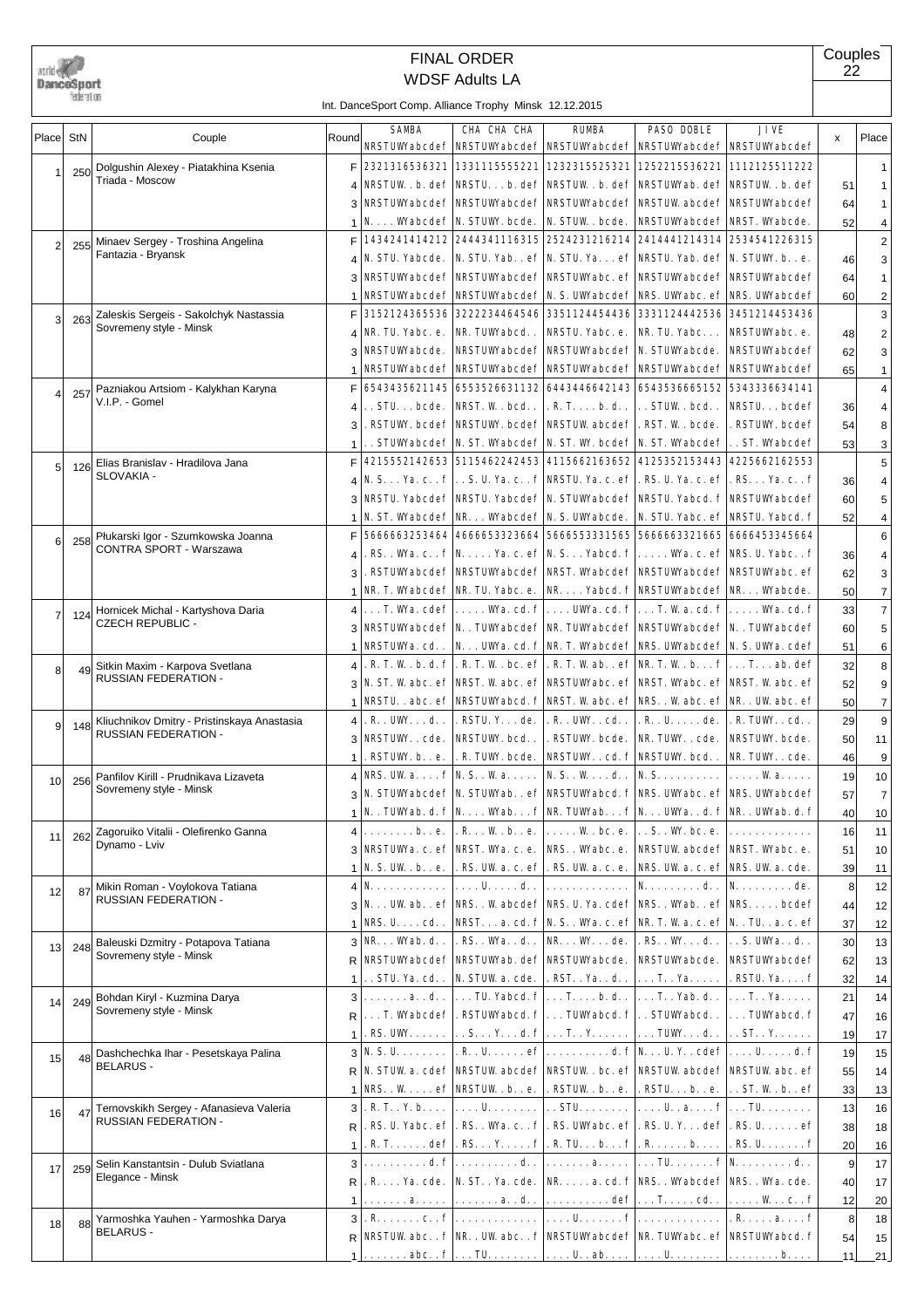| Place | StN | Couple                                                             | Round | <b>SAMBA</b>                                                                                                                                                                                                                                                                                                                                                                                                                                                                                                                                                                                                                                               | СНА СНА СНА | <b>RUMBA</b> | <b>PASO DOBLE</b> | JIVE<br><b>NRSTUWabcdef   NRSTUWabcdef   NRSTUWabcdef   NRSTUWabcdef   NRSTUWabcdef  </b>     | X                     | Place                 |
|-------|-----|--------------------------------------------------------------------|-------|------------------------------------------------------------------------------------------------------------------------------------------------------------------------------------------------------------------------------------------------------------------------------------------------------------------------------------------------------------------------------------------------------------------------------------------------------------------------------------------------------------------------------------------------------------------------------------------------------------------------------------------------------------|-------------|--------------|-------------------|-----------------------------------------------------------------------------------------------|-----------------------|-----------------------|
|       | 89  | Baikou Ivan - Piatrovich Yuliya<br>Modern - Minsk                  |       |                                                                                                                                                                                                                                                                                                                                                                                                                                                                                                                                                                                                                                                            |             |              |                   | $R$ NRST. . Y. b. def   NR. TUW. def   NRST. Wa. . de. $  \ldots$ T. ef   N. . T. . Ya. . def | 37<br>28 <sub>1</sub> | 19<br>15 <sub>1</sub> |
|       | 264 | Zimnitski Ihar - Soika Karina<br>Meta - Minsk                      |       | $R$ NRSTUW . b. N. STU. bc. e.   N. ST. b. de.   NRSTU. . abc. . $f$   NRSTUW . bc.<br>$\bf{NR}$ b.   NR. . U. d. .   . R. d. .   N. . T. . Y. d. .                                                                                                                                                                                                                                                                                                                                                                                                                                                                                                        |             |              |                   |                                                                                               | 37                    | 19<br>19.             |
| 21    | 246 | Aliashkevich Aliaksandr - Zhaunerka Aliaksandra<br>Gracia - Grodno |       | $R \mid N_{\cdot} \cdot N_{\cdot} \cdot N_{\cdot} \cdot N_{\cdot} \cdot N_{\cdot} \cdot N_{\cdot} \cdot N_{\cdot} \cdot N_{\cdot} \cdot N_{\cdot} \cdot N_{\cdot} \cdot N_{\cdot} \cdot N_{\cdot} \cdot N_{\cdot} \cdot N_{\cdot} \cdot N_{\cdot} \cdot N_{\cdot} \cdot N_{\cdot} \cdot N_{\cdot} \cdot N_{\cdot} \cdot N_{\cdot} \cdot N_{\cdot} \cdot N_{\cdot} \cdot N_{\cdot} \cdot N_{\cdot} \cdot N_{\cdot} \cdot N_{\cdot} \cdot N_{\cdot} \cdot N_{\cdot} \cdot N_{\cdot} \cdot N_{\cdot} \cdot N_{\cdot} \cdot$<br>$1   \ldots$ U. Y. $\ldots$ d. $  \ldots$ U. $\ldots$ . e. $  \ldots$ U. Ya. . de. $  \ldots \ldots$ Y. d. . $  \ldots$ TU. b. |             |              |                   |                                                                                               | 18<br>15 <sup>1</sup> | 21<br>18              |
|       | 247 | Babich Nikita - Artsiukhova Alena<br>Elegance - Minsk              |       | $R$ <b>d.</b> .                                                                                                                                                                                                                                                                                                                                                                                                                                                                                                                                                                                                                                            |             |              |                   |                                                                                               |                       | 22<br>22              |

| StN   |   |                                                                                                                                                                                                                  |   |                |                |                | Judges |                |                |                |                |   |                |                |         |          | <b>SAMBA</b> |                                    |         | P |
|-------|---|------------------------------------------------------------------------------------------------------------------------------------------------------------------------------------------------------------------|---|----------------|----------------|----------------|--------|----------------|----------------|----------------|----------------|---|----------------|----------------|---------|----------|--------------|------------------------------------|---------|---|
|       | N | 'R                                                                                                                                                                                                               | S |                |                | 'IUMIY         |        | a              | b              | <sub>c</sub>   | d              | e |                | 1              | $1 - 2$ | - 3<br>1 | 4            | 5<br>1<br>$\overline{\phantom{a}}$ | $1 - 6$ |   |
| 126   | 4 | 5<br>5<br>5 <sub>l</sub><br>2<br>$\overline{2}$<br>2 <sup>1</sup><br>6<br>5<br>1<br>4 <sup>1</sup><br>1<br>2 <sub>1</sub><br>3 <sup>1</sup><br>3 <sup>1</sup><br>3 <sup>1</sup><br>6 <br>21<br>$\mathbf{1}$<br>1 |   |                |                |                |        |                |                |                |                |   |                | 2              | 5       | 6        | 8.19         |                                    |         |   |
| 250   |   |                                                                                                                                                                                                                  |   |                |                |                | 6      | 5              |                |                | 3              | 2 | 1              | 3              | 6       | 10       |              |                                    |         | 2 |
| 255   | 1 | 4                                                                                                                                                                                                                | 3 | 4 <sup>1</sup> | 2 <sub>1</sub> | 4              | 1      | 4              | 11             | $\vert$        | 2              |   | $\overline{2}$ | 4              | 7       |          |              |                                    |         |   |
| 257   | 6 | 5                                                                                                                                                                                                                | 4 | 3 <sup>1</sup> | 4 <sup>1</sup> | 3              | 5      | 6              | 2 <sup>1</sup> | 1 <sub>1</sub> | 1              | 4 | 5              | $\overline{2}$ | 3       | 5        | 8.22         |                                    |         | 5 |
| 258 5 |   | 6                                                                                                                                                                                                                | 6 |                | 6 6            | 6              | 3      | 2 <sub>1</sub> | 5 <sup>1</sup> | 3              | $\overline{4}$ | 6 | 4              |                |         | 3        | 5            |                                    |         | 6 |
| 263   | 3 | 1                                                                                                                                                                                                                | 5 | 2              |                | $\overline{2}$ | 4      | 3              | 6              | 5 <sup>1</sup> | 5 <sup>1</sup> |   | 3 6            | 2              | 4       |          |              |                                    |         | 3 |

| StN   |                |   |   |                |                | Judges         |                |                |                |                |                |                |   |   |                |          | <b>RUMBA</b> |       |          | P |
|-------|----------------|---|---|----------------|----------------|----------------|----------------|----------------|----------------|----------------|----------------|----------------|---|---|----------------|----------|--------------|-------|----------|---|
|       | <b>NR</b>      |   | S |                |                | <b>TIUM</b>    | Υ              | a              | b              | c              | d              | e              | f | 1 | $-2$<br>1      | - 3<br>1 | - 4<br>1.    | 1 - 5 | - 6<br>1 |   |
| 126   | 4              | 1 | 1 | 5              | 6              | $6 \mid$       | $\overline{2}$ | 1              | 6              | 31             | 6              | 5              | 2 | 3 | 5              | 6        | 7            | ۰     |          | 5 |
| 250   | 1              | 2 | 3 | 2 <sup>1</sup> | 3              | 1              | 5              | 5              | $\overline{2}$ | 5              | 3              | $\overline{2}$ | 1 | 3 | 7              | ۰        | -            |       |          | 2 |
| 255   | $\overline{2}$ | 5 | 2 | 4              | 2 <sub>1</sub> | 3 <sup>1</sup> | 1              | 2 <sub>1</sub> | 1              | 6              | 2              | 1              | 4 | 3 | 8              |          |              |       |          |   |
| 257   | 6'             | 4 | 4 | 3              | 4 <sup>1</sup> | 4 <sup>1</sup> | 6              | 6              | 4              | $\overline{2}$ |                | 4              | 3 | 1 | $\overline{2}$ | 4        | 10.33        | ۰     |          | 4 |
| 258 5 |                | 6 | 6 | 6              | 5 <sup>1</sup> | 5 <sup>1</sup> | 3              | 3              | 3              | 1 <sub>1</sub> | 5 <sup>1</sup> | 6              | 5 | 1 |                | 4        | 4            | 9     |          | 6 |
| 263 3 |                | 3 | 5 |                |                | 2              | 4              |                | 4 5            | 4 <sup>1</sup> | 4 <sup>1</sup> | 3              | 6 | 2 | 3              | 6        | 10.29        | ۰     |          | 3 |

| StN   |                |                |                |               |               |                | Judges |                |                |                |     |      |    |                |         | CHA CHA CHA         |    |          |       | P |
|-------|----------------|----------------|----------------|---------------|---------------|----------------|--------|----------------|----------------|----------------|-----|------|----|----------------|---------|---------------------|----|----------|-------|---|
|       | NRI            |                | S              |               |               | <b>UW</b>      | Y      | a              | b              | c l            | d   | e    |    | 1              | $1 - 2$ | 3<br>$\blacksquare$ | 4  | - 5<br>1 | 1 - 6 |   |
| 126 5 |                | 1              | 1              | 5             | 4۱،           | 6 <sup>1</sup> | 2      | $\overline{2}$ | 4              | 2 <sub>1</sub> | 4   | 5    | 3  | $\overline{2}$ | 5       | 6                   | 9  |          |       | 5 |
| 250   |                | 1 3            | 3              | 1             | 1 I           | 1              | 5      | 5              | 5 <sup>1</sup> | 5 <sup>1</sup> | 2   | 2    | 1  | 5              |         |                     |    |          |       |   |
| 255   | 2 <sup>1</sup> | 4              | $\overline{4}$ | 4             | 3             | $\vert$        | 1      | 1              | 1              | 6              | 3   | 1    | 5  | 4              | 5       | 7.12                |    |          |       | 2 |
| 257   | 6              | 5 <sup>1</sup> | 5 <sup>1</sup> |               | 3 5           | $\overline{2}$ | 6      | 6              | 3              | 1 <sup>1</sup> | 1   | 3    | 2  | $\overline{2}$ | 4       | 7.15                |    |          |       | 3 |
| 258   | $\vert$        | $6 \mid$       | 6              | 6             | 6             | 5 <sup>1</sup> | 3      | 3              | 2 <sup>1</sup> | 3 <sup>1</sup> | 6   | 6    | 4  |                |         | 4                   | 6  | 7        |       | 6 |
| 263   |                | 3 2            | 2 <sup>1</sup> | $\mathcal{P}$ | $\mathcal{P}$ | 3              | 4      | 4              | 6              |                | 4 5 | ا 4، | 16 |                | Δ       | 6                   | 10 |          |       |   |

| StN |                |                |                 |                |             |                | Judges         |                |                |   |                |                |   |                |                | PASO DOBLE |     |                     |          | P |
|-----|----------------|----------------|-----------------|----------------|-------------|----------------|----------------|----------------|----------------|---|----------------|----------------|---|----------------|----------------|------------|-----|---------------------|----------|---|
|     | N              | R              | S               |                |             |                | IUMIYI         | a              | b              | c | d              | e              | f | 1              | $-2$<br>1      | - 3<br>1   | - 4 | 5<br>$\blacksquare$ | - 6<br>1 |   |
| 126 | 4 <sup>1</sup> | 1 <sup>1</sup> | $\overline{2}$  | 5 <sup>1</sup> |             | 3 5            | 2 <sup>1</sup> | $\mathbf{1}$   | 5              | 3 | 4              | 4              | 3 | $\overline{2}$ | 4              | 7.15       |     |                     |          |   |
| 250 |                | $\overline{2}$ | 5               | $\overline{2}$ | 2           | 1              | 5 <sup>1</sup> | 5              | 3              | 6 | 2 <sup>1</sup> | $\overline{2}$ | 1 | 3              | 8              | ۰          |     |                     |          |   |
| 255 | $\overline{2}$ | 4              | 1 <sup>1</sup>  | 4              | 4           | 4              | 11             | 2 <sub>1</sub> | 1              | 4 | 3              |                | 4 | 4              | 6              | 7.11       |     |                     |          |   |
| 257 | 6              | 5              | $\vert 4 \vert$ | 31             | $5^{\circ}$ | 3 <sup>1</sup> | 6              | 6              | $6 \mid$       | 5 | 11             | 5              | 2 | 1              | $\overline{2}$ | 4          | 5   | 9                   |          | 5 |
| 258 | 5              | 6              | 6 <sup>1</sup>  | 6              | 6           | 6              | 3              | 3              | 2 <sub>1</sub> | 1 | 6              | 6              | 5 | 1              | $\overline{2}$ | 4          | 4   | 6                   | 13       | 6 |
| 263 | 3              | 3              | 3               | 1              |             | 2              | $-4$           | 4              | 4 <sup>1</sup> | 2 | 5 <sup>1</sup> | 3              | 6 | 2              | 4              | 8          |     |                     |          | 2 |

| StN                                                       |               |                |       | Judges |     |  |     |             |                          |     |      | <b>JIVE</b>              |     |         | D      |     |     |            |            | <b>FINAL RESULT</b> |            |    |   |   |
|-----------------------------------------------------------|---------------|----------------|-------|--------|-----|--|-----|-------------|--------------------------|-----|------|--------------------------|-----|---------|--------|-----|-----|------------|------------|---------------------|------------|----|---|---|
|                                                           | NRSTUWYabcdel |                |       |        |     |  |     |             |                          | - 2 | - 3  | - 4                      | - 5 | $1 - 6$ |        | StN | SAM | <b>CHA</b> | <b>RUM</b> | <b>PAS</b>          | <b>JIV</b> | x  | P | O |
| $126   4   2   2   5   6   6   2   1   6   2   5   5   3$ |               |                |       |        |     |  |     |             |                          | 5   | 6    |                          |     |         | 5      | 250 | 2   |            | 2          |                     |            |    |   | x |
| 250                                                       |               | $\overline{1}$ | (211) | 2 5    | 5 1 |  | 1 2 | 2 2         | 6                        | 11  |      | ۰                        |     |         |        | 255 |     | ◠          |            | 3                   | 2          | 9  | ◠ | ⋏ |
| $255$ 2 5 3 4 5 4 1 2 2 6 3                               |               |                |       |        |     |  |     | 1 5         | 2                        | 5   | 7.14 | $\overline{\phantom{0}}$ |     |         | $\sim$ | 263 | 3   | 4          | 3          | 2                   | 4          | 16 | 3 | x |
| 25753433336634                                            |               |                |       |        |     |  |     | 4 1         | $\overline{2}$           | 2   | 7.17 | $\overline{\phantom{0}}$ |     |         | 3      | 257 | 5   | 3          | 4          | 5                   | 3          | 20 | 4 | X |
| 258 6 6 6 6 6 4 5 3 3 4 5 6 6 4                           |               |                |       |        |     |  |     |             | $\overline{\phantom{0}}$ | -   | C    | 5                        |     |         | 6      | 126 | 4   | 5          | 5          | 4                   | 5          | 23 | 5 | X |
| 263 3 4 5                                                 |               |                | 1 2 1 | 4      |     |  |     | 4 5 3 4 3 6 | 2                        | વ   | 6    | 10                       |     |         | 4      | 258 | 6   | 6          | 6          | 6                   | 6          | 30 | 6 |   |

JUDGES ( Chairman : Petr Odstrcil )

N Vladimir Parakhnevich - BELARUS<br>R Gergana Zhekova - BULGARIA

R Gergana Zhekova - BULGARIA<br>S Erika Kappet - ESTONIA

S Erika Kappet - ESTONIA<br>T Gundars Briedis - LATVIA

T Gundars Briedis - LATVIA<br>U Rolandas Burneikis - LITH

U Rolandas Burneikis - LITHUANIA<br>W Artur Varnacov - MOLDOVA

W Artur Varnacov - MOLDOVA<br>Y Marek Choinacki - POLAND

Y Marek Chojnacki - POLAND<br>A2 Alexey Galchun - RUSSIAN

A2 Alexey Galchun - RUSSIAN FEDERATION<br>B2 Dragan Rancev - SERBIA

B2 Dragan Rancev - SERBIA<br>C2 Kristina Horvatova - SLOV

C2 Kristina Horvatova - SLOVAKIA<br>D2 Niko Basaric - SLOVENIA

D2 Niko Basaric - SLOVENIA<br>E2 Volodymyr Kozak - UKRAI

E2 Volodymyr Kozak - UKRAINE

F2 Sergio Roccatti - ITALY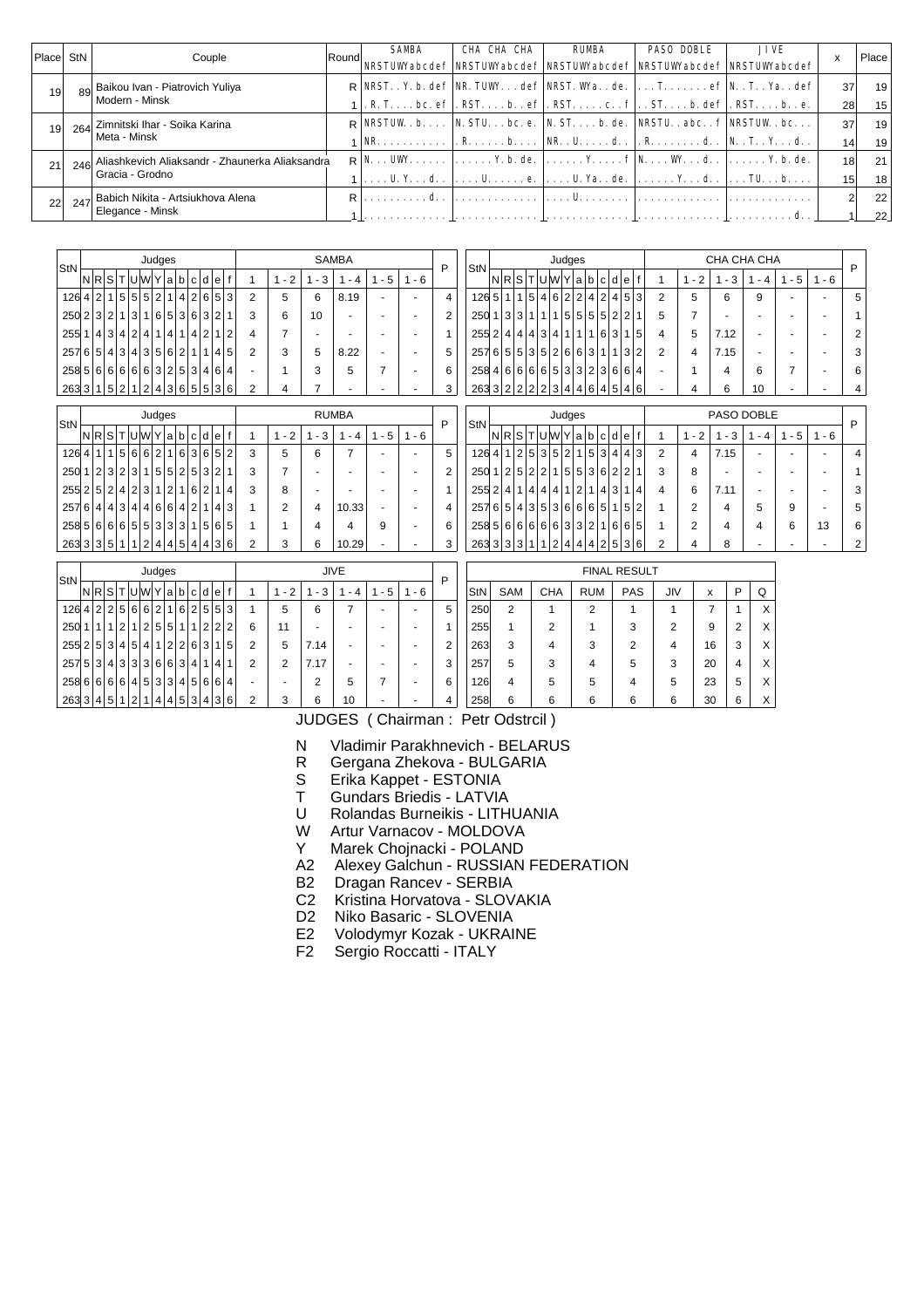|                       |                  |                                                                 |       | <b>FINAL ORDER</b> |                                                                                                                                                                                                                   |                      |                   | 11           | Couples                      |
|-----------------------|------------------|-----------------------------------------------------------------|-------|--------------------|-------------------------------------------------------------------------------------------------------------------------------------------------------------------------------------------------------------------|----------------------|-------------------|--------------|------------------------------|
|                       | DanceSport       |                                                                 |       | Juveniles 1+2 ST   |                                                                                                                                                                                                                   |                      |                   |              |                              |
|                       | haderation       |                                                                 |       |                    | Int. DanceSport Comp. Alliance Trophy Minsk 12.12.2015                                                                                                                                                            |                      |                   |              |                              |
| Place                 | StN              | Couple                                                          | Round | <b>WALTZ</b>       | <b>TANGO</b><br><b>HKOPRIVWabce   HKOPRIVWabce   HKOPRIVWabce   HKOPRIVWabce</b>                                                                                                                                  | <b>VIENNESE WALT</b> | <b>QUICKSTEP</b>  | $\mathsf{x}$ | Place                        |
|                       | 301              | Kochev Ilya - Derkachevskaya Kseniya<br>Liudmila - Minsk        |       |                    | F 1111111112211 1121111113211 1111111114111 111111115211<br><b>HKOPRIVWAbce   HKOPRIVWX. bce   HKOPRIVWAbce   HKOPRIVWX. bce</b>                                                                                  |                      |                   | 50           | $\mathbf{1}$<br>$\mathbf{1}$ |
| $\mathfrak{p}$        | 300 <sup>1</sup> | Kiselevskiy Saveliy - Usok Victoria<br>Ellionis - Cherniachovsk |       |                    | 6634322353142 3612323362132 43222223223232 2522422334132<br>0. RIVWAb. e  OPRIVWAb. e HKOPRIVWAb. e HK. P. TVWAbc.                                                                                                |                      |                   | 41           | $\overline{2}$               |
| 3                     | 298              | Ivash Vadim - Samohina Uliana<br>Kapriz - Minsk                 | F.    |                    | 5365264241463   2265262241344   3563363343444   4364243253356                                                                                                                                                     |                      |                   |              | 3<br>3                       |
| $\boldsymbol{\Delta}$ | 306              | Shaban Aliaksey - Chizhik Aliaksandra<br>Luidmila - Minsk       | F.    |                    | <b>H. OPRIVW. b. e   H. . P. TVWabce   HKOP. TVWabce   HK. PRIVWabce</b><br>  2523643436625   6433635435626   2434645655625   3433534442623                                                                       |                      |                   | 43           | 2<br>$\overline{4}$          |
| 5                     | 307              | Tabolin Mikhail - Zhukouskaya Alina<br>Tango - Minsk            | F     |                    | . KOP. TV. X. . c.   HKOP. . V. . ab. .   . KOP. TV. . abc.  <br>  3442535524336   4544554626553   6646456426566   6645356626545<br><b>HK.</b> . RIVW. bce   HOPR. VW. bc.   HK. PR. V. X. b. .   H O. R. V. X. e |                      | . KOP. . VW.a. ce | 31           | 6<br>5                       |
| 6                     | 165              | Strelski Aliaksandr - Ratomskaya Hanna<br>Tango - Minsk         | F     |                    | 4256456665554 5356446554465 5255534561353 5256665561464<br>  <b>HK. TVW.abce   HK. . RT. ce   HK. . R. ce   HKOPRTV. Xabce</b>                                                                                    |                      |                   | 33           | 4<br>6                       |
| $\overline{7}$        | 303              | Mikalauskis Augustas - Lapseviciute Gabija<br>Ratuto - Vilnius  |       |                    | $1 \vert$ H . PR. . W a. ce   . K. PR. . W a. c.   OP. T. W  . ce   RT. W . b. e                                                                                                                                  |                      |                   | 33<br>26     | 4<br>$\overline{7}$          |
| $\mathsf{R}$          | 296              | Huletski Uladzislau - Zhuk Yana<br>Gracia - Grodno              |       |                    | 1. KOP ab KO. RIV. X  O. RIV. X KO. RT. W a                                                                                                                                                                       |                      |                   | 23           | 8                            |
| $\mathbf{Q}$          | 302              | Lastovka Ivan - Shestakova Alina<br>Kapriz - Minsk              |       |                    | $\parallel$ H 0. R X . c. H T. W abce H W a. . e H OP. b. .                                                                                                                                                       |                      |                   | 20           | 9                            |
| 10 <sup>1</sup>       | 299              | Khamko Yahor - Bloshantsava Dziyana<br>Fiesta - Minsk           |       |                    | . K. P a   0 R. Wab. .                                                                                                                                                                                            |                      | . <b>a. c.</b>    | 12           | 10                           |
| 11                    | 304              | Osikov Timafey - Shtanyuk Anna<br>Vikko - Minsk                 |       |                    |                                                                                                                                                                                                                   |                      |                   | $\Omega$     | 11                           |

| StN   | Judges         |                |   |                |                |                 |   |                |          |                |                |   |                | WALTZ |                                    |                          |          |       |         |     |  |
|-------|----------------|----------------|---|----------------|----------------|-----------------|---|----------------|----------|----------------|----------------|---|----------------|-------|------------------------------------|--------------------------|----------|-------|---------|-----|--|
|       | Н              | ΚI             | O | P              | R              | ΤI              |   | V W            | X        | a              | b              | c | e              | 1     | 2<br>1<br>$\overline{\phantom{a}}$ | 3<br>1<br>$\blacksquare$ | - 4<br>1 | - 5   | $1 - 6$ | P   |  |
| 165   | 4              | 2 <sup>1</sup> | 5 | 6              | 4 <sup>1</sup> | 5 <sup>1</sup>  | 6 | $6 \mid$       | $6 \mid$ | 5 <sup>1</sup> | 5 <sup>5</sup> | 5 | 4              |       |                                    |                          | 4        | 9     |         | 6   |  |
| 298 5 |                | 3              | 6 | 5              | $\overline{2}$ | 6               | 4 | $\overline{2}$ | 4        | 1              | 4              | 6 | 3              | 1     | 3                                  | 5                        | 8.23     | 10.33 | 13.51   | 4.5 |  |
| 300   | 6              | 6              | 3 | 4              | 3              | 2 <sub>1</sub>  | 2 | 3              | 5        | 3 <sup>1</sup> | 1              | 4 | $\overline{2}$ | 1     | 4                                  | 8                        |          |       |         | 2   |  |
| 301   |                |                | 1 |                |                |                 |   | 1              | 1        | 2 <sub>1</sub> | 2              |   |                | 11    |                                    |                          |          |       |         | 1   |  |
| 306   | $\overline{2}$ | 5 <sup>1</sup> | 2 | 3              | 6              | $\vert 4 \vert$ | 3 | 4              | 3        | 6              | 6              | 2 | 5              |       | 3                                  | 6                        | 8.23     | 10.33 | 13.51   | 4.5 |  |
| 307   | . 3            | 4              | 4 | $\overline{2}$ | 5              | 3               | 5 | 5 <sup>1</sup> | 2        | $\overline{4}$ | $\mathbf{3}$   | 3 | 6              |       | 2                                  | 6                        | 9        |       |         | 3   |  |
|       |                |                |   |                |                |                 |   |                |          |                |                |   |                |       |                                    |                          |          |       |         |     |  |

| StN   | Judges         |                |                |       |                |                |                |                |   |   |                |   |                |    | <b>TANGO</b> |          |     |          |         |   |  |  |
|-------|----------------|----------------|----------------|-------|----------------|----------------|----------------|----------------|---|---|----------------|---|----------------|----|--------------|----------|-----|----------|---------|---|--|--|
|       | н              | K              | O              | P.    | R <sub>1</sub> | Τl             |                | V W            | Х | a | b              | c | e              | 1  | $-2$         | - 3<br>1 | - 4 | - 5<br>1 | $1 - 6$ | P |  |  |
| 165 5 |                | 3 l            | 5              | 6     | 4 <sup>1</sup> | 4 <sup>1</sup> | 6              | 5 <sup>1</sup> | 5 | 4 | 4'             | 6 | 5              | -  |              |          | 5   | 10       |         | 6 |  |  |
| 298   | 2 <sup>1</sup> | 2              | 6              | 5     | 2              | 6              | 2              | $\overline{2}$ | 4 |   | 3              | 4 | 4              | 1  | 6            |          |     |          |         | 3 |  |  |
| 300 3 |                | 6              | 1              | 2     | 3              | 2 <sup>1</sup> | 3 <sub>l</sub> | 3              | 6 | 2 | 1              | 3 | $\overline{2}$ | 2  | 6            | 11       |     |          |         | 2 |  |  |
| 301   | 11             | 1              | $\overline{2}$ | 1     | 1              |                | 1              | 1              | 1 | 3 | 2              | 1 | 1              | 10 |              |          |     |          |         | 1 |  |  |
| 306   | $6 \mid$       | 4              | 3              | 3     | 6              | 3              | 5              | 4              | 3 | 5 | 6              | 2 | 6              |    |              | 5        |     |          |         | 4 |  |  |
| 307   | 4 <sup>1</sup> | 5 <sup>1</sup> | 4              | . 4 ! | 5              | 5 <sup>1</sup> | 4              | 6              | 2 | 6 | 5 <sup>1</sup> | 5 | 3              |    |              | 2        | 6   | 11       |         | 5 |  |  |

| StN | Judges |                |                |   |                |                   |                |                |                |   |                |   |   | <b>VIENNESE WALTZ</b>    |      |     |    |     |       |   |  |  |
|-----|--------|----------------|----------------|---|----------------|-------------------|----------------|----------------|----------------|---|----------------|---|---|--------------------------|------|-----|----|-----|-------|---|--|--|
|     | н      |                | KIOI           | P | RI             | т                 |                | VWX            |                | a | b              | C | е | 1                        | $-2$ | - 3 | 4  | - 5 | 1 - 6 | P |  |  |
| 165 | 5      | 2 <sup>1</sup> | 5 <sup>1</sup> | 5 | 5 <sup>5</sup> | $\lvert 3 \rvert$ |                | 4 5            | 6              | 1 | 3              | 5 | 3 | 1                        | 2    | 5   | 6  | 12  |       | 4 |  |  |
| 298 | 3      | 5              | 6 <sup>1</sup> | 3 | 3              | 6                 | 3              | 3              | 4              | 3 | $\overline{4}$ | 4 | 4 | ٠                        | -    | 6   | 10 |     |       | 3 |  |  |
| 300 | 4      | 3              | $\overline{2}$ | 2 | $\overline{2}$ | 2                 | $\overline{2}$ | 2 <sub>1</sub> | 3              | 2 | 2              | 3 | 2 | ٠                        | 9    |     |    |     |       | 2 |  |  |
| 301 |        | 1              |                | 1 | 1              | 1                 |                | 1              | 1              | 4 | 1              | 1 | 1 | 12                       |      |     |    |     |       |   |  |  |
| 306 | 2      | 4              | 3              | 4 | 6              | 4                 | 5 <sup>1</sup> | 6              | 5              | 5 | 6              | 2 | 5 | -                        | 2    | 3   | 6  | 10  |       | 5 |  |  |
| 307 | 6      | 6              | ا 4،           | 6 | 4              | 5                 | 6              | 4              | $\overline{2}$ | 6 | 5              | 6 | 6 | $\overline{\phantom{a}}$ | ٠    |     | 4  | 6   | 13    | 6 |  |  |